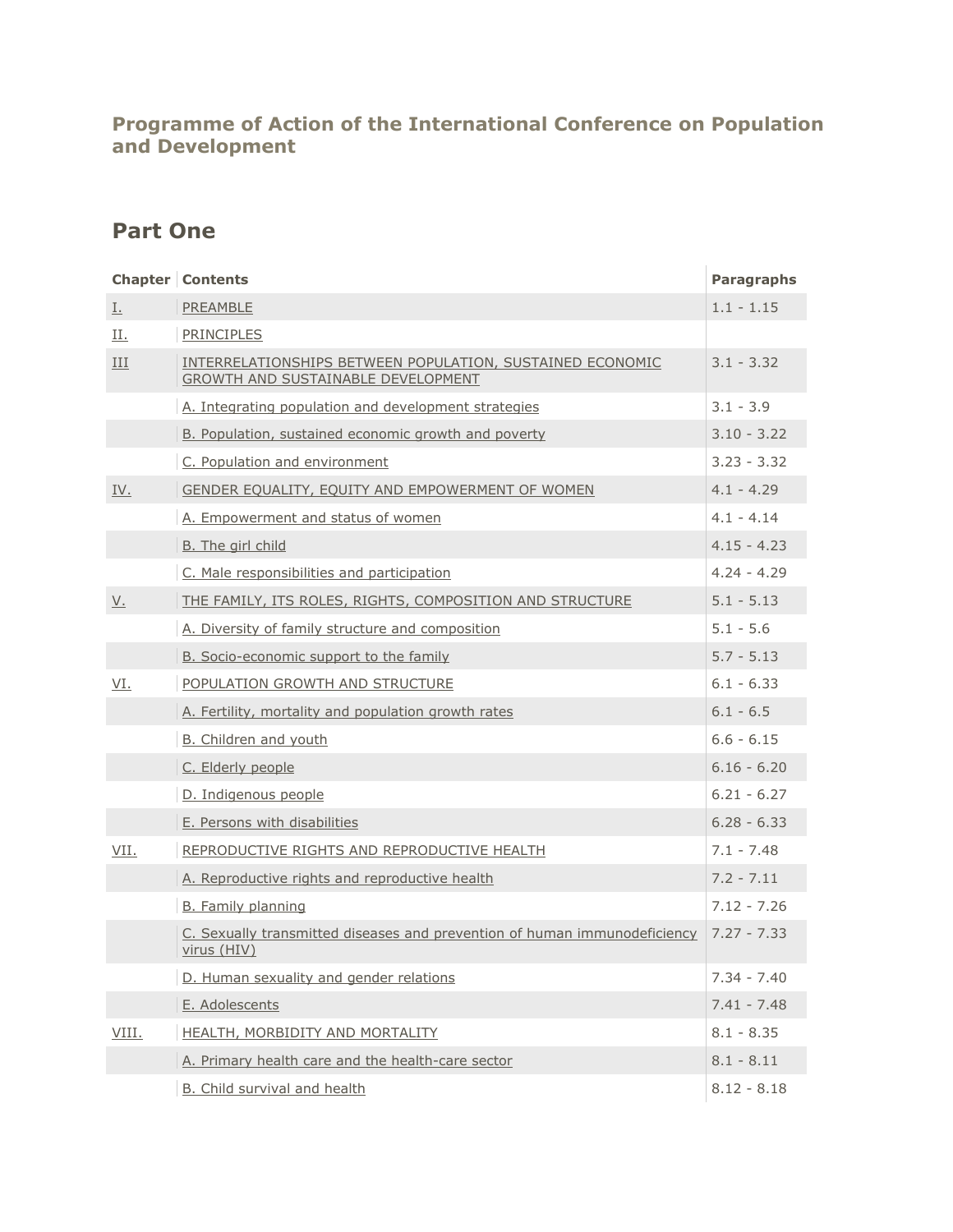|            | C. Women's health and safe motherhood                                                            | $8.19 - 8.27$      |
|------------|--------------------------------------------------------------------------------------------------|--------------------|
|            | D. Human immunodeficiency virus (HIV) infection and acquired<br>immunodeficiency syndrome (AIDS) | $8.28 - 8.35$      |
| <u>IX.</u> | POPULATION DISTRIBUTION, URBANIZATION AND INTERNAL MIGRATION                                     | $9.1 - 9.25$       |
|            | A. Population distribution and sustainable development                                           | $9.1 - 9.11$       |
|            | B. Population growth in large urban agglomerations                                               | $9.12 - 9.18$      |
|            | C. Internally displaced persons                                                                  | $9.19 - 9.25$      |
| <u>X.</u>  | <b>INTERNATIONAL MIGRATION</b>                                                                   | $10.1 - 10.29$     |
|            | A. International migration and development                                                       | $10.1 - 10.8$      |
|            | <b>B. Documented migrants</b>                                                                    | $10.9 - 10.14$     |
|            | C. Undocumented migrants                                                                         | $10.15 -$<br>10.20 |
|            | D. Refugees, asylum-seekers and displaced persons                                                | $10.21 -$<br>10.29 |
| <u>XI.</u> | POPULATION, DEVELOPMENT AND EDUCATION                                                            | $11.1 - 11.26$     |
|            | A. Education, population and sustainable development                                             | $11.1 - 11.10$     |
|            | B. Population information, education and communication                                           | $11.11 -$<br>11.26 |
| XII.       | TECHNOLOGY, RESEARCH AND DEVELOPMENT                                                             | $12.1 - 12.26$     |
|            | A. Basic data collection, analysis and dissemination                                             | $12.1 - 12.9$      |
|            | <b>B.</b> Reproductive health research                                                           | $12.10 -$<br>12.18 |
|            | C. Social and economic research                                                                  | $12.19 -$<br>12.26 |
| XIII.      | <b>NATIONAL ACTION</b>                                                                           | $13.1 - 13.24$     |
|            | A. National policies and plans of action                                                         | $13.1 - 13.6$      |
|            | B. Programme management and human resource development                                           | $13.7 - 13.10$     |
|            | C. Resource mobilization and allocation                                                          | $13.11 -$<br>13.24 |
| XIV.       | <b>INTERNATIONAL COOPERATION</b>                                                                 | $14.1 - 14.18$     |
|            | A. Responsibilities of partners in development                                                   | $14.1 - 14.7$      |
|            | B. Towards a new commitment to funding population and development                                | $14.8 - 14.18$     |
| <u>XV.</u> | PARTNERSHIP WITH THE NON-GOVERNMENTAL SECTOR                                                     | $15.1 - 15.20$     |
|            | A. Local, national and international non-governmental organizations                              | $15.1 - 15.12$     |
|            | <b>B.</b> The private sector                                                                     | $15.13 -$<br>15.20 |
| XVI.       | FOLLOW-UP TO THE CONFERENCE                                                                      | $16.1 - 16.29$     |
|            | A. Activities at the national level                                                              | $16.1 - 16.13$     |
|            | B. Subregional and regional activities                                                           | $16.14 -$<br>16.17 |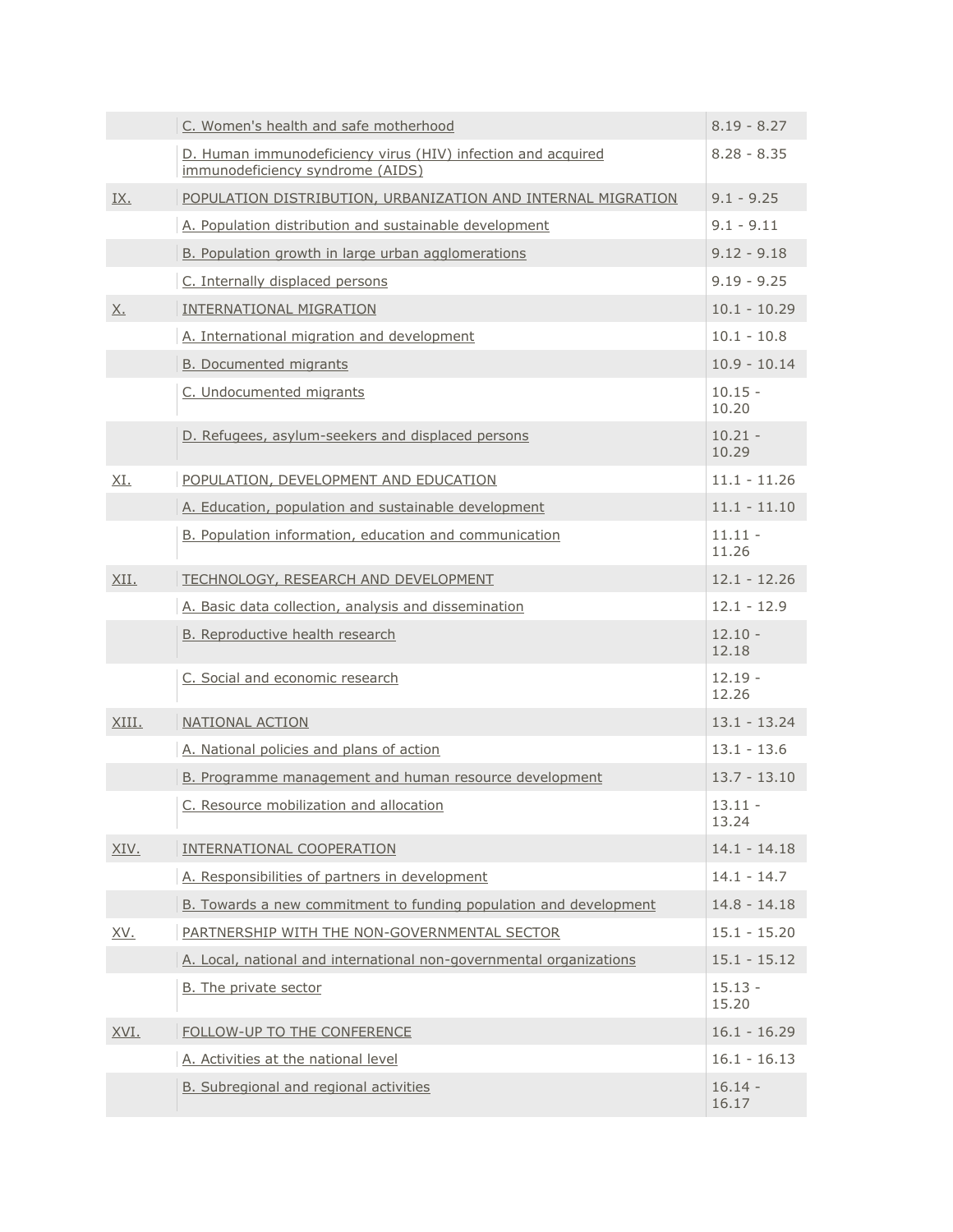#### **Part Two -- Statements and Reservations on the Programme of Action**

[I.](http://www.unfpa.org/public/icpd/pid/5066#pt2ch1) ORAL STATEMENTS [AND RESERVATIONS ON THE PROGRAMME OF ACTION](http://www.unfpa.org/public/icpd/pid/5066#pt2ch1)

[II.](http://www.unfpa.org/public/icpd/pid/5066#pt2ch2) [WRITTEN STATEMENTS SUBMITTED ON THE PROGRAMME OF ACTION](http://www.unfpa.org/public/icpd/pid/5066#pt2ch2)

#### **PART ONE**

PROGRAMME OF ACTION OF THE INTERNATIONAL CONFERENCE ON POPULATION AND DEVELOPMENT

#### **Chapter I**

#### PREAMBLE

1.1. The 1994 International Conference on Population and Development occurs at a defining moment in the history of international cooperation. With the growing recognition of global population, development and environmental interdependence, the opportunity to adopt suitable macro- and socioeconomic policies to promote sustained economic growth in the context of sustainable development in all countries and to mobilize human and financial resources for global problem- solving has never been greater. Never before has the world community had so many resources, so much knowledge and such powerful technologies at its disposal which, if suitably redirected, could foster sustained economic growth and sustainable development. None the less, the effective use of resources, knowledge and technologies is conditioned by political and economic obstacles at the national and international levels. Therefore, although ample resources have been available for some time, their use for socially equitable and environmentally sound development has been seriously limited.

1.2. The world has undergone far-reaching changes in the past two decades. Significant progress in many fields important for human welfare has been made through national and international efforts. However, the developing countries are still facing serious economic difficulties and an unfavourable international economic environment, and the number of people living in absolute poverty has increased in many countries. Around the world many of the basic resources on which future generations will depend for their survival and well-being are being depleted and environmental degradation is intensifying, driven by unsustainable patterns of production and consumption, unprecedented growth in population, widespread and persistent poverty, and social and economic inequality. Ecological problems, such as global climate change, largely driven by unsustainable patterns of production and consumption, are adding to the threats to the well-being of future generations. There is an emerging global consensus on the need for increased international cooperation in regard to population in the context of sustainable development, for which Agenda 2[1\(1\)](http://www.unfpa.org/public/icpd/pid/5066#1) provides a framework. Much has been achieved in this respect, but more needs to be done.

1.3. The world population is currently estimated at 5.6 billion. While the rate of growth is on the decline, absolute increments have been increasing, currently exceeding 86 million persons per annum. Annual population increments are likely to remain above 86 million until the year 2015. $(2)$ 

1.4. During the remaining six years of this critical decade, the world's nations by their actions or inactions will choose from among a range of alternative demographic futures. The low, medium and high variants of the United Nations population projections for the coming 20 years range from a low of 7.1 billion people to the medium variant of 7.5 billion and a high of 7.8 billion. The difference of 720 million people in the short span of 20 years exceeds the current population of the African continent. Further into the future, the projections diverge even more significantly. By the year 2050, the United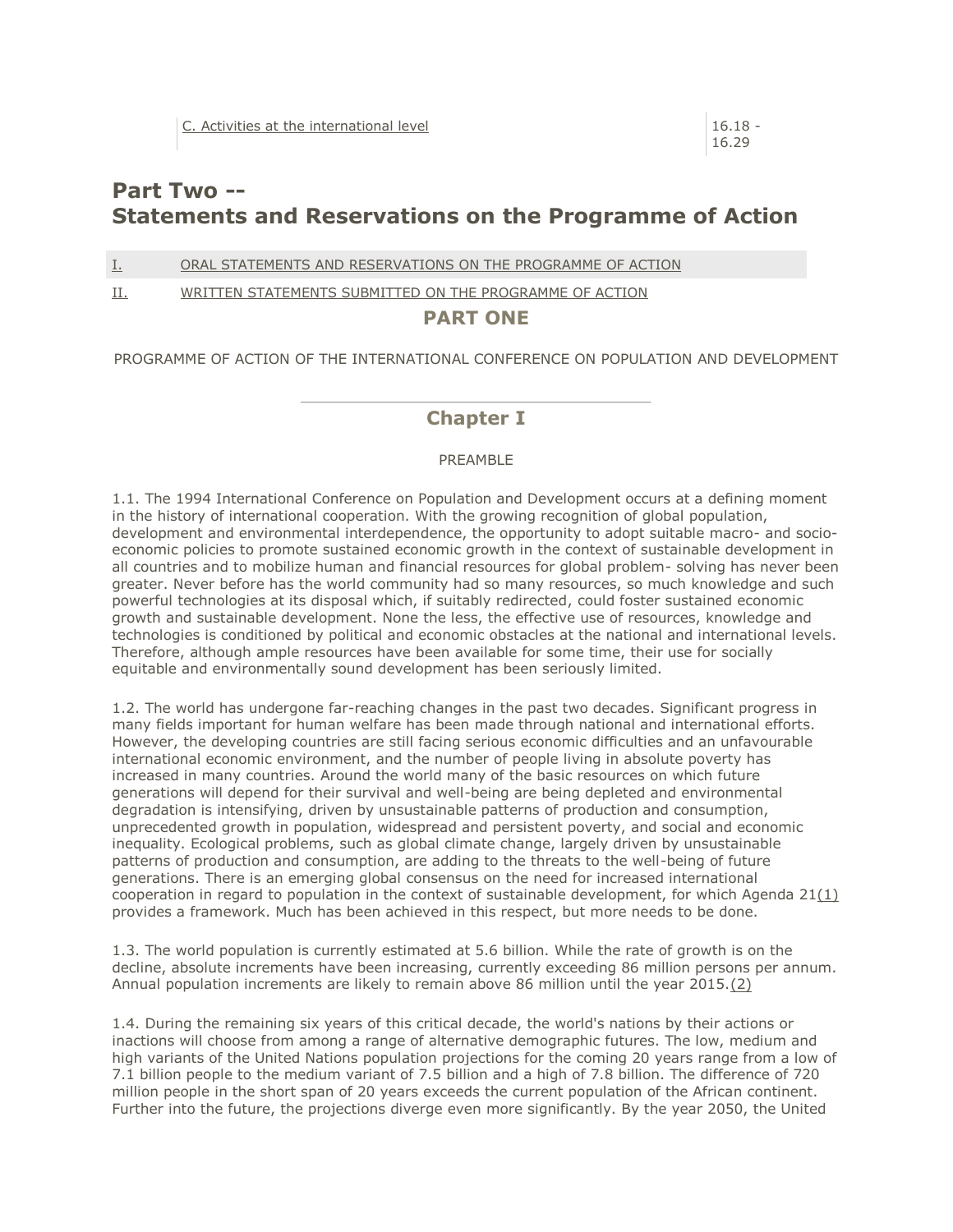Nations projections range from 7.9 billion to the medium variant of 9.8 billion and a high of 11.9 billion. Implementation of the goals and objectives contained in the present 20-year Programme of Action, which address many of the fundamental population, health, education and development challenges facing the entire human community, would result in world population growth during this period and beyond at levels below the United Nations medium projection.

1.5. The International Conference on Population and Development is not an isolated event. Its Programme of Action builds on the considerable international consensus that has developed since the World Population Conference at Bucharest in 197[4\(3\)](http://www.unfpa.org/public/icpd/pid/5066#3) and the International Conference on Population at Mexico City in 1984[,\(4\)](http://www.unfpa.org/public/icpd/pid/5066#4) to consider the broad issues of and interrelationships between population, sustained economic growth and sustainable development, and advances in the education, economic status and empowerment of women. The 1994 Conference was explicitly given a broader mandate on development issues than previous population conferences, reflecting the growing awareness that population, poverty, patterns of production and consumption and the environment are so closely interconnected that none of them can be considered in isolation.

1.6. The International Conference on Population and Development follows and builds on other important recent international activities, and its recommendations should be supportive of, consistent with and based on the agreements reached at the following:

(a) The World Conference to Review and Appraise the Achievements of the United Nations Decade for Women: Equality, Development and Peace, held in Nairobi in 1985[;\(5\)](http://www.unfpa.org/public/icpd/pid/5066#5)

(b) The World Summit for Children, held in New York in 1990[;\(6\)](http://www.unfpa.org/public/icpd/pid/5066#6)

(c) The United Nations Conference on Environment and Development, held in Rio de Janeiro in 1992[;\(7\)](http://www.unfpa.org/public/icpd/pid/5066#7)

(d) The International Conference on Nutrition, held in Rome in 1992[;\(8\)](http://www.unfpa.org/public/icpd/pid/5066#8)

(e) The World Conference on Human Rights, held in Vienna in 1993[;\(9\)](http://www.unfpa.org/public/icpd/pid/5066#9)

(f) The International Year of the World's Indigenous People, 1993[,\(10\)](http://www.unfpa.org/public/icpd/pid/5066#10) which would lead to the International Decade of the World's Indigenous People[;\(11\)](http://www.unfpa.org/public/icpd/pid/5066#11)

(g) The Global Conference on the Sustainable Development of Small Island Developing States, held in Barbados in 1994[;\(12\)](http://www.unfpa.org/public/icpd/pid/5066#12)

(h) The International Year of the Family, 1994[.\(13\)](http://www.unfpa.org/public/icpd/pid/5066#13)

1.7. The Conference outcomes are closely related to and will make significant contributions to other major conferences in 1995 and 1996, such as the World Summit for Social Development[,\(14\)](http://www.unfpa.org/public/icpd/pid/5066#14) the Fourth World Conference on Women: Action for Equality, Development and Peace, (15) the Second United Nations Conference on Human Settlements (Habitat II), the elaboration of the Agenda for Development, as well as the celebration of the fiftieth anniversary of the United Nations. These events are expected to highlight further the call of the 1994 Conference for greater investment in people, and for a new action agenda for the empowerment of women to ensure their full participation at all levels in the social, economic and political lives of their communities.

1.8. Over the past 20 years, many parts of the world have undergone remarkable demographic, social, economic, environmental and political change. Many countries have made substantial progress in expanding access to reproductive health care and lowering birth rates, as well as in lowering death rates and raising education and income levels, including the educational and economic status of women. While the advances of the past two decades in areas such as increased use of contraception, decreased maternal mortality, implemented sustainable development plans and projects and enhanced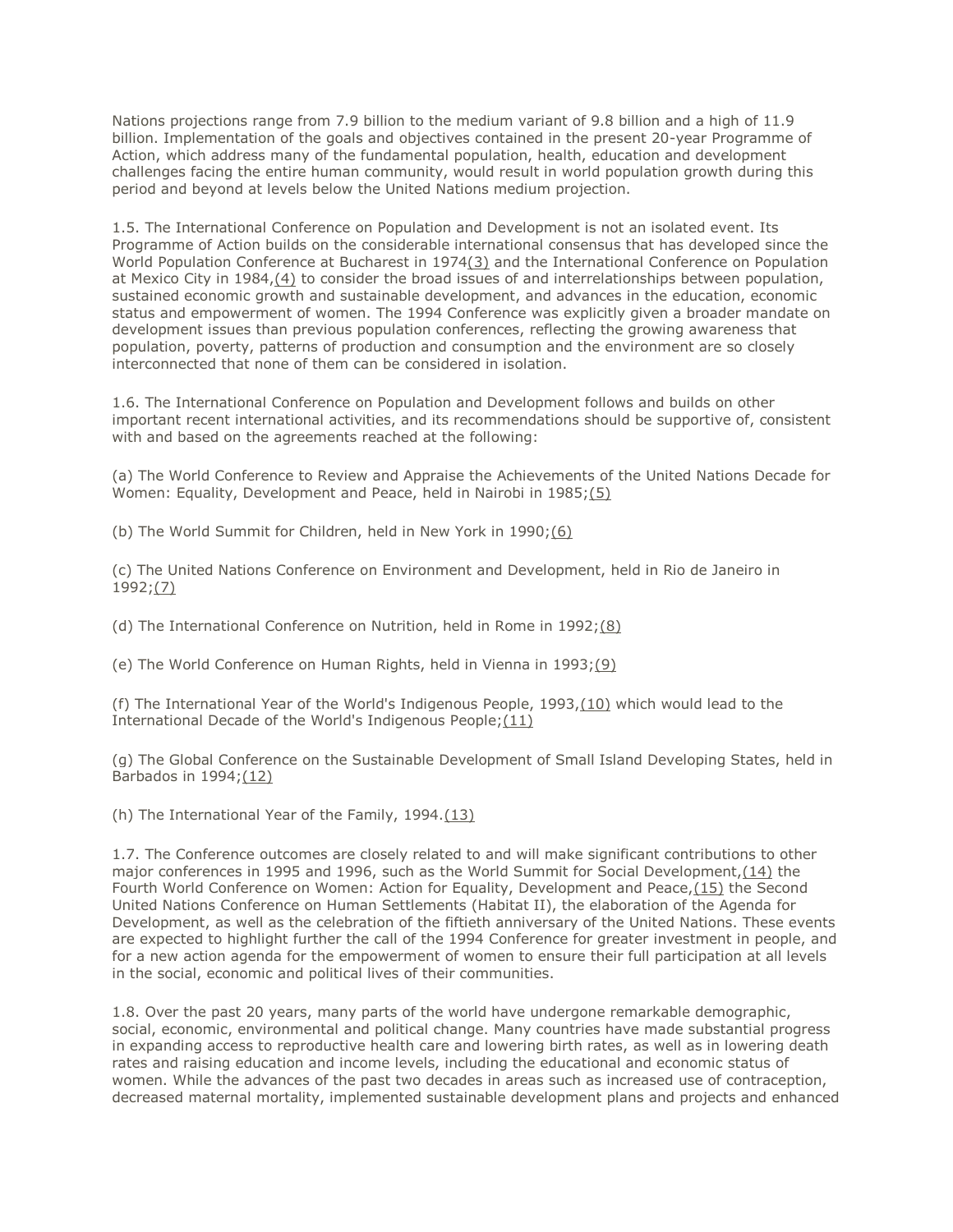educational programmes provide a basis for optimism about successful implementation of the present Programme of Action, much remains to be accomplished. The world as a whole has changed in ways that create important new opportunities for addressing population and development issues. Among the most significant are the major shifts in attitude among the world's people and their leaders in regard to reproductive health, family planning and population growth, resulting, inter alia, in the new comprehensive concept of reproductive health, including family planning and sexual health, as defined in the present Programme of Action. A particularly encouraging trend has been the strengthening of political commitment to population-related policies and family-planning programmes by many Governments. In this regard, sustained economic growth in the context of sustainable development will enhance the ability of countries to meet the pressures of expected population growth; will facilitate the demographic transition in countries where there is an imbalance between demographic rates and social, economic and environmental goals; and will permit the balance and integration of the population dimension into other development- related policies.

1.9. The population and development objectives and actions of the present Programme of Action will collectively address the critical challenges and interrelationships between population and sustained economic growth in the context of sustainable development. In order to do so, adequate mobilization of resources at the national and international levels will be required as well as new and additional resources to the developing countries from all available funding mechanisms, including multilateral, bilateral and private sources. Financial resources are also required to strengthen the capacity of national, regional, subregional and international institutions to implement this Programme of Action.

1.10. The two decades ahead are likely to produce a further shift of rural populations to urban areas as well as continued high levels of migration between countries. These migrations are an important part of the economic transformations occurring around the world, and they present serious new challenges. Therefore, these issues must be addressed with more emphasis within population and development policies. By the year 2015, nearly 56 per cent of the global population is expected to live in urban areas, compared to under 45 per cent in 1994. The most rapid rates of urbanization will occur in the developing countries. The urban population of the developing regions was just 26 per cent in 1975, but is projected to rise to 50 per cent by 2015. This change will place enormous strain on existing social services and infrastructure, much of which will not be able to expand at the same rate as that of urbanization.

1.11. Intensified efforts are needed in the coming 5, 10 and 20 years, in a range of population and development activities, bearing in mind the crucial contribution that early stabilization of the world population would make towards the achievement of sustainable development. The present Programme of Action addresses all those issues, and more, in a comprehensive and integrated framework designed to improve the quality of life of the current world population and its future generations. The recommendations for action are made in a spirit of consensus and international cooperation, recognizing that the formulation and implementation of population-related policies is the responsibility of each country and should take into account the economic, social and environmental diversity of conditions in each country, with full respect for the various religious and ethical values, cultural backgrounds and philosophical convictions of its people, as well as the shared but differentiated responsibilities of all the world's people for a common future.

1.12. The present Programme of Action recommends to the international community a set of important population and development objectives, as well as qualitative and quantitative goals that are mutually supportive and of critical importance to these objectives. Among these objectives and goals are: sustained economic growth in the context of sustainable development; education, especially for girls; gender equity and equality; infant, child and maternal mortality reduction; and the provision of universal access to reproductive health services, including family planning and sexual health.

1.13. Many of the quantitative and qualitative goals of the present Programme of Action clearly require additional resources, some of which could become available from a reordering of priorities at the individual, national and international levels. However, none of the actions required - nor all of them combined - is expensive in the context of either current global development or military expenditures. A few would require little or no additional financial resources, in that they involve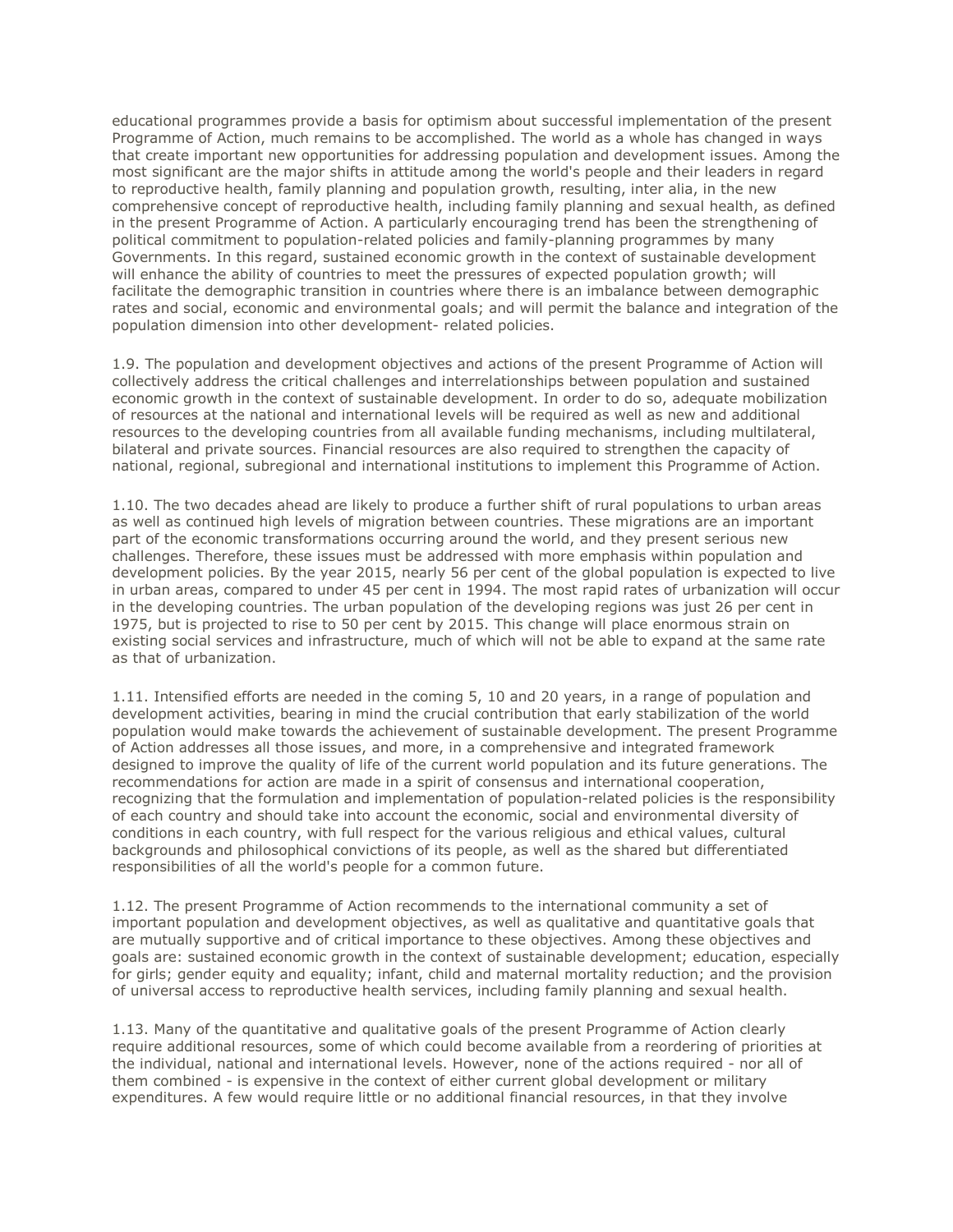changes in lifestyles, social norms or government policies that can be largely brought about and sustained through greater citizen action and political leadership. But to meet the resource needs of those actions that do require increased expenditures over the next two decades, additional commitments will be required on the part of both developing and developed countries. This will be particularly difficult in the case of some developing countries and some countries with economies in transition that are experiencing extreme resource constraints.

1.14. The present Programme of Action recognizes that over the next 20 years Governments are not expected to meet the goals and objectives of the International Conference on Population and Development single-handedly. All members of and groups in society have the right, and indeed the responsibility, to play an active part in efforts to reach those goals. The increased level of interest manifested by non-governmental organizations, first in the context of the United Nations Conference on Environment and Development and the World Conference on Human Rights, and now in these deliberations, reflects an important and in many places rapid change in the relationship between Governments and a variety of non-governmental institutions. In nearly all countries new partnerships are emerging between government, business, non-governmental organizations and community groups, which will have a direct and positive bearing on the implementation of the present Programme of Action.

1.15. While the International Conference on Population and Development does not create any new international human rights, it affirms the application of universally recognized human rights standards to all aspects of population programmes. It also represents the last opportunity in the twentieth century for the international community to collectively address the critical challenges and interrelationships between population and development. The Programme of Action will require the establishment of common ground, with full respect for the various religious and ethical values and cultural backgrounds. The impact of this Conference will be measured by the strength of the specific commitments made here and the consequent actions to fulfil them, as part of a new global partnership among all the world's countries and peoples, based on a sense of shared but differentiated responsibility for each other and for our planetary home.

#### **Chapter II**

#### PRINCIPLES

The implementation of the recommendations contained in the Programme of Action is the sovereign right of each country, consistent with national laws and development priorities, with full respect for the various religious and ethical values and cultural backgrounds of its people, and in conformity with universally recognized international human rights.

International cooperation and universal solidarity, guided by the principles of the Charter of the United Nations, and in a spirit of partnership, are crucial in order to improve the quality of life of the peoples of the world.

In addressing the mandate of the International Conference on Population and Development and its overall theme, the interrelationships between population, sustained economic growth and sustainable development, and in their deliberations, the participants were and will continue to be guided by the following set of principles:

### **Principle 1**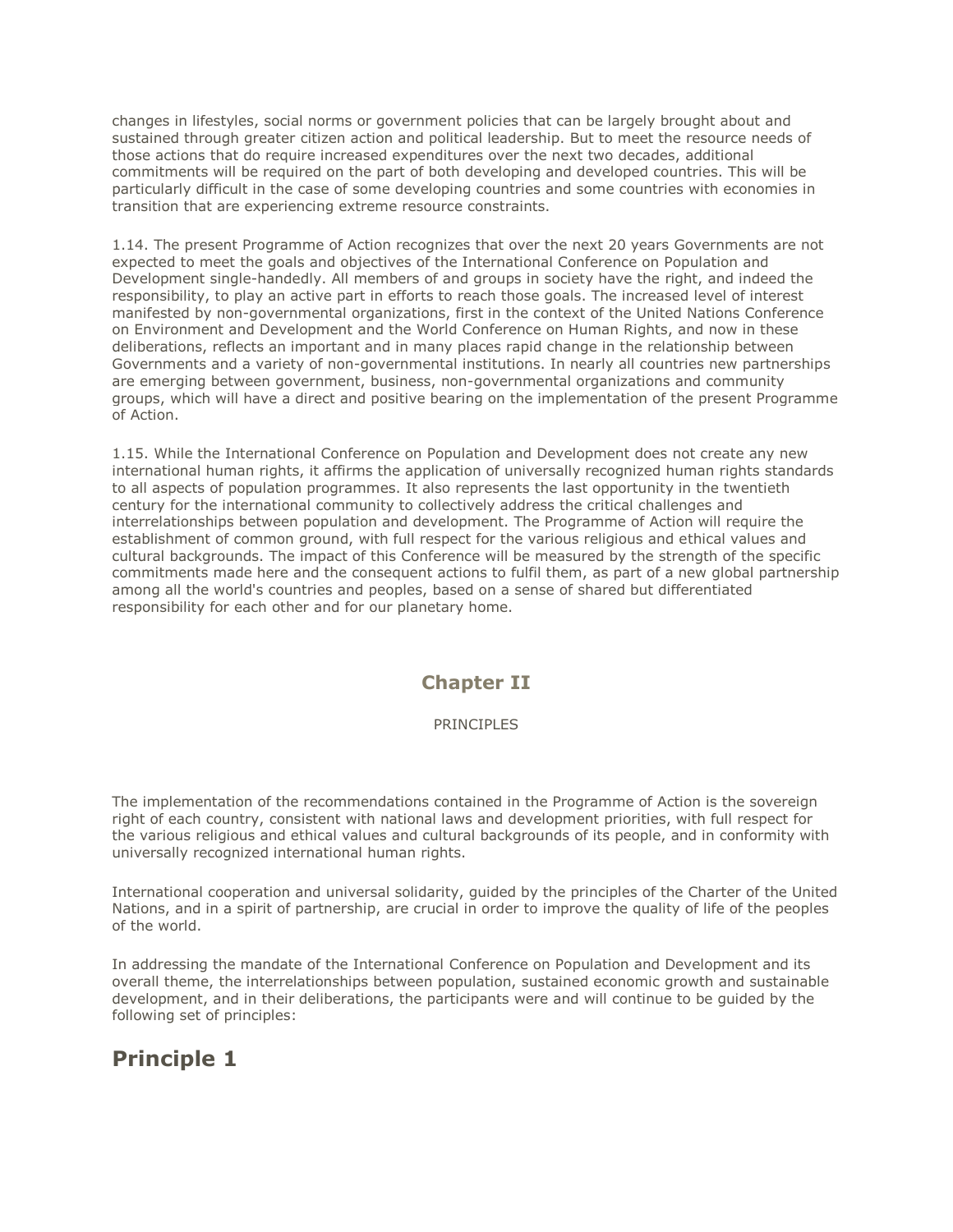All human beings are born free and equal in dignity and rights. Everyone is entitled to all the rights and freedoms set forth in the Universal Declaration of Human Rights, without distinction of any kind, such as race, colour, sex, language, religion, political or other opinion, national or social origin, property, birth or other status. Everyone has the right to life, liberty and security of person.

# **Principle 2**

Human beings are at the centre of concerns for sustainable development. They are entitled to a healthy and productive life in harmony with nature. People are the most important and valuable resource of any nation. Countries should ensure that all individuals are given the opportunity to make the most of their potential. They have the right to an adequate standard of living for themselves and their families, including adequate food, clothing, housing, water and sanitation.

## **Principle 3**

The right to development is a universal and inalienable right and an integral part of fundamental human rights, and the human person is the central subject of development. While development facilitates the enjoyment of all human rights, the lack of development may not be invoked to justify the abridgement of internationally recognized human rights. The right to development must be fulfilled so as to equitably meet the population, development and environment needs of present and future generations.

## **Principle 4**

Advancing gender equality and equity and the empowerment of women, and the elimination of all kinds of violence against women, and ensuring women's ability to control their own fertility, are cornerstones of population and development- related programmes. The human rights of women and the girl child are an inalienable, integral and indivisible part of universal human rights. The full and equal participation of women in civil, cultural, economic, political and social life, at the national, regional and international levels, and the eradication of all forms of discrimination on grounds of sex, are priority objectives of the international community.

## **Principle 5**

Population-related goals and policies are integral parts of cultural, economic and social development, the principal aim of which is to improve the quality of life of all people.

# **Principle 6**

Sustainable development as a means to ensure human well-being, equitably shared by all people today and in the future, requires that the interrelationships between population, resources, the environment and development should be fully recognized, properly managed and brought into harmonious, dynamic balance. To achieve sustainable development and a higher quality of life for all people, States should reduce and eliminate unsustainable patterns of production and consumption and promote appropriate policies, including population-related policies, in order to meet the needs of current generations without compromising the ability of future generations to meet their own needs.

#### Principle 7

All States and all people shall cooperate in the essential task of eradicating poverty as an indispensable requirement for sustainable development, in order to decrease the disparities in standards of living and better meet the needs of the majority of the people of the world. The special situation and needs of developing countries, particularly the least developed, shall be given special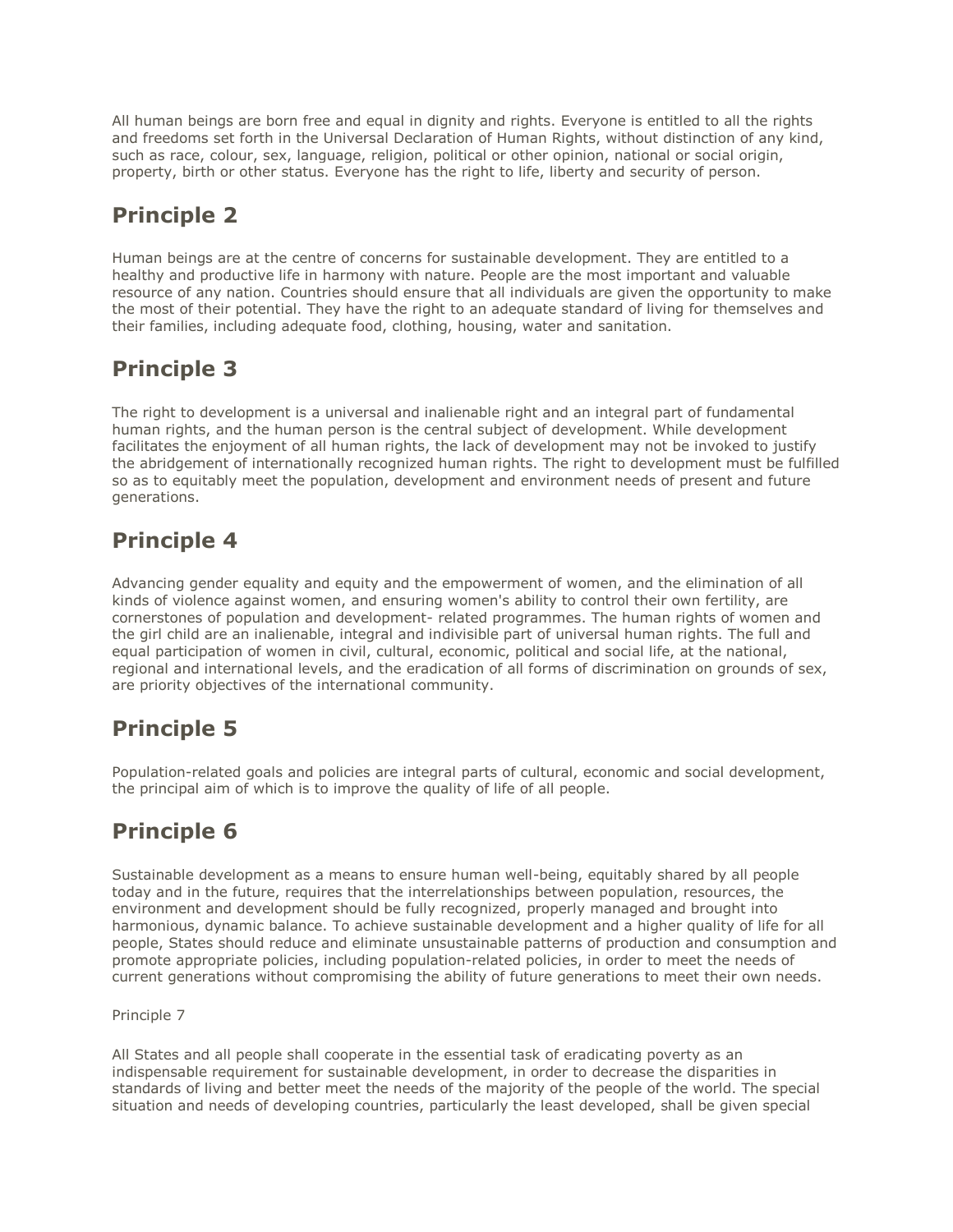priority. Countries with economies in transition, as well as all other countries, need to be fully integrated into the world economy.

Principle 8

Everyone has the right to the enjoyment of the highest attainable standard of physical and mental health. States should take all appropriate measures to ensure, on a basis of equality of men and women, universal access to health-care services, including those related to reproductive health care, which includes family planning and sexual health. Reproductive health-care programmes should provide the widest range of services without any form of coercion. All couples and individuals have the basic right to decide freely and responsibly the number and spacing of their children and to have the information, education and means to do so.

## **Principle 9**

The family is the basic unit of society and as such should be strengthened. It is entitled to receive comprehensive protection and support. In different cultural, political and social systems, various forms of the family exist. Marriage must be entered into with the free consent of the intending spouses, and husband and wife should be equal partners.

## **Principle 10**

Everyone has the right to education, which shall be directed to the full development of human resources, and human dignity and potential, with particular attention to women and the girl child. Education should be designed to strengthen respect for human rights and fundamental freedoms, including those relating to population and development. The best interests of the child shall be the guiding principle of those responsible for his or her education and guidance; that responsibility lies in the first place with the parents.

## **Principle 11**

All States and families should give the highest possible priority to children. The child has the right to standards of living adequate for its well-being and the right to the highest attainable standards of health, and the right to education. The child has the right to be cared for, guided and supported by parents, families and society and to be protected by appropriate legislative, administrative, social and educational measures from all forms of physical or mental violence, injury or abuse, neglect or negligent treatment, maltreatment or exploitation, including sale, trafficking, sexual abuse, and trafficking in its organs.

## **Principle 12**

Countries receiving documented migrants should provide proper treatment and adequate social welfare services for them and their families, and should ensure their physical safety and security, bearing in mind the special circumstances and needs of countries, in particular developing countries, attempting to meet these objectives or requirements with regard to undocumented migrants, in conformity with the provisions of relevant conventions and international instruments and documents. Countries should guarantee to all migrants all basic human rights as included in the Universal Declaration of Human Rights.

## **Principle 13**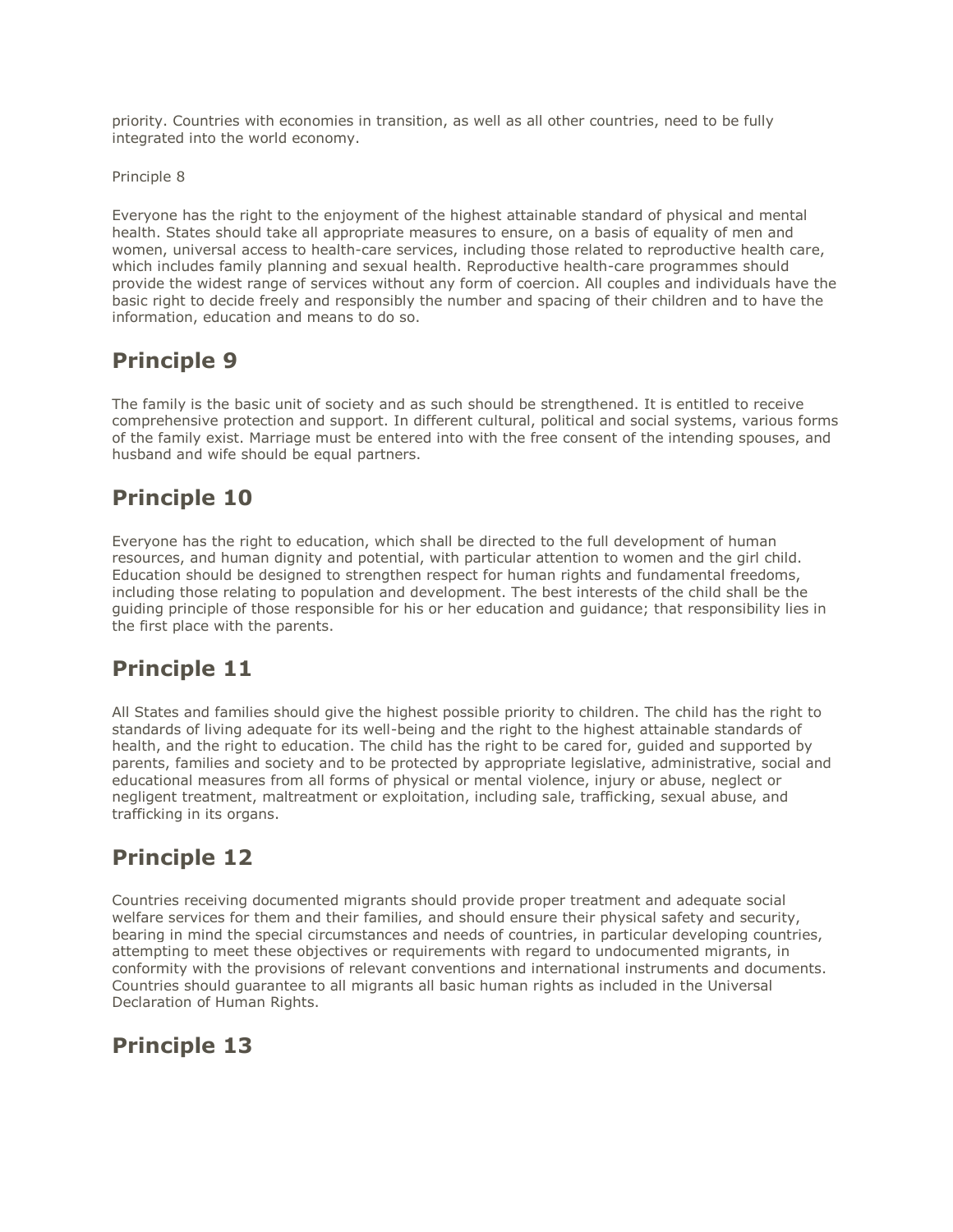Everyone has the right to seek and to enjoy in other countries asylum from persecution. States have responsibilities with respect to refugees as set forth in the Geneva Convention on the Status of Refugees and its 1967 Protocol.

# **Principle 14**

In considering the population and development needs of indigenous people, States should recognize and support their identity, culture and interests, and enable them to participate fully in the economic, political and social life of the country, particularly where their health, education and well-being are affected.

# **Principle 15**

Sustained economic growth, in the context of sustainable development, and social progress require that growth be broadly based, offering equal opportunities to all people. All countries should recognize their common but differentiated responsibilities. The developed countries acknowledge the responsibility that they bear in the international pursuit of sustainable development, and should continue to improve their efforts to promote sustained economic growth and to narrow imbalances in a manner that can benefit all countries, particularly the developing countries.

#### **Chapter III**

INTERRELATIONSHIPS BETWEEN POPULATION, SUSTAINED ECONOMIC GROWTH AND SUSTAINABLE DEVELOPMENT

## **A. Integrating population and development strategies**

### **Basis for action**

3.1. The everyday activities of all human beings, communities and countries are interrelated with population change, patterns and levels of use of natural resources, the state of the environment, and the pace and quality of economic and social development. There is general agreement that persistent widespread poverty as well as serious social and gender inequities have significant influences on, and are in turn influenced by, demographic parameters such as population growth, structure and distribution. There is also general agreement that unsustainable consumption and production patterns are contributing to the unsustainable use of natural resources and environmental degradation as well as to the reinforcement of social inequities and of poverty with the above- mentioned consequences for demographic parameters. The Rio Declaration on Environment and Development and Agenda 21, adopted by the international community at the United Nations Conference on Environment and Development, call for patterns of development that reflect the new understanding of these and other intersectoral linkages. Recognizing the longer term realities and implications of current actions, the development challenge is to meet the needs of present generations and improve their quality of life without compromising the ability of future generations to meet their own needs.

3.2. Despite recent declines in birth rates in many countries, further large increases in population size are inevitable. Owing to the youthful age structure, for numerous countries the coming decades will bring substantial population increases in absolute numbers. Population movements within and between countries, including the very rapid growth of cities and the unbalanced regional distribution of population, will continue and increase in the future.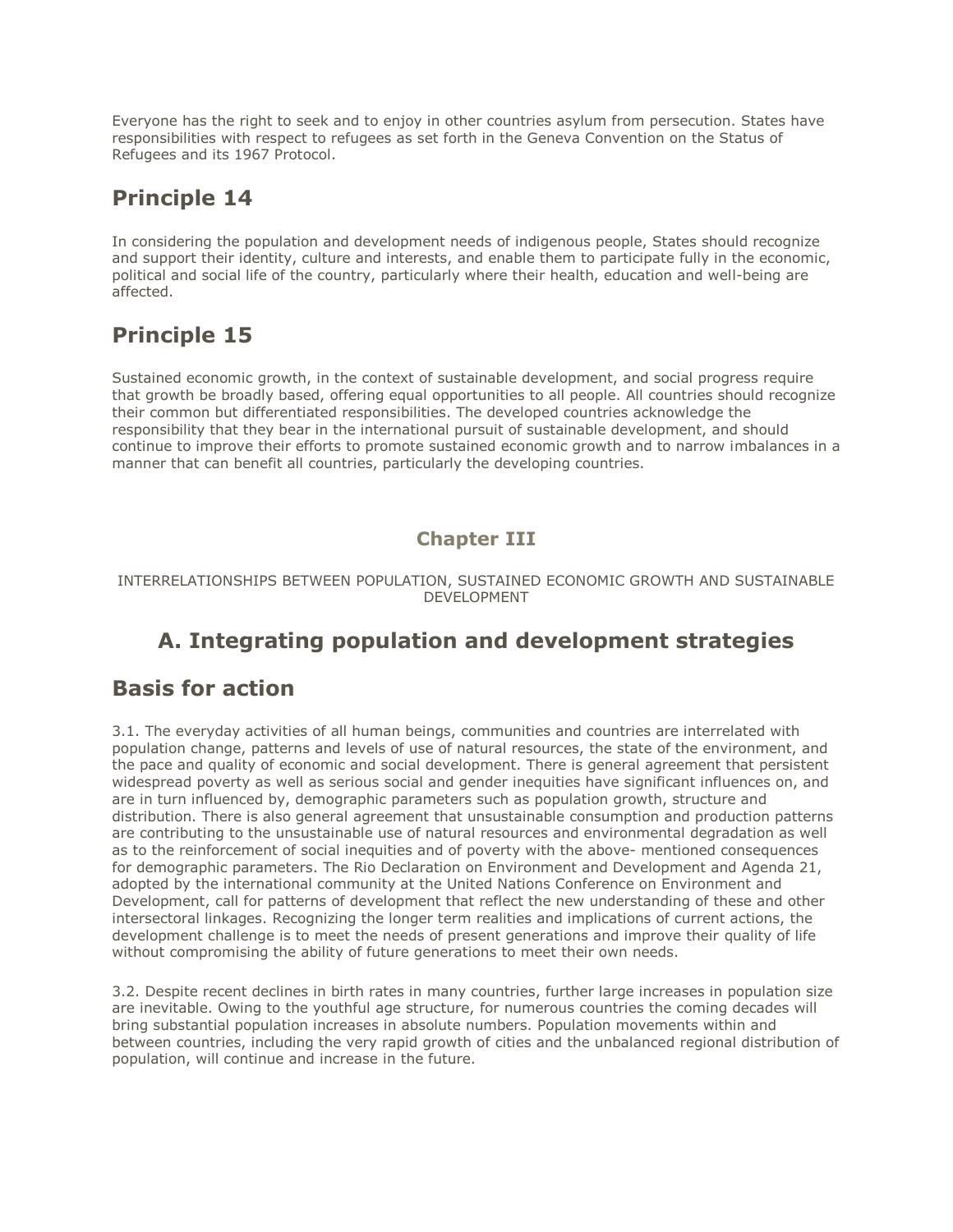3.3. Sustainable development implies, inter alia, long-term sustainability in production and consumption relating to all economic activities, including industry, energy, agriculture, forestry, fisheries, transport, tourism and infrastructure, in order to optimize ecologically sound resource use and minimize waste. Macroeconomic and sectoral policies have, however, rarely given due attention to population considerations. Explicitly integrating population into economic and development strategies will both speed up the pace of sustainable development and poverty alleviation and contribute to the achievement of population objectives and an improved quality of life of the population.

## **Objectives**

3.4. The objectives are to fully integrate population concerns into:

(a) Development strategies, planning, decision-making and resource allocation at all levels and in all regions, with the goal of meeting the needs, and improving the quality of life, of present and future generations;

(b) All aspects of development planning in order to promote social justice and to eradicate poverty through sustained economic growth in the context of sustainable development.

## **Actions**

3.5. At the international, regional, national and local levels, population issues should be integrated into the formulation, implementation, monitoring and evaluation of all policies and programmes relating to sustainable development. Development strategies must realistically reflect the short-, medium- and long-term implications of, and consequences for, population dynamics as well as patterns of production and consumption.

3.6. Governments, international agencies, non-governmental organizations and other concerned parties should undertake timely and periodic reviews of their development strategies, with the aim of assessing progress towards integrating population into development and environment programmes that take into account patterns of production and consumption and seek to bring about population trends consistent with the achievement of sustainable development and the improvement of the quality of life.

3.7. Governments should establish the requisite internal institutional mechanisms and enabling environment, at all levels of society, to ensure that population factors are appropriately addressed within the decision-making and administrative processes of all relevant government agencies responsible for economic, environmental and social policies and programmes.

3.8. Political commitment to integrated population and development strategies should be strengthened by public education and information programmes and by increased resource allocation through cooperation among Governments, non-governmental organizations and the private sector, and by improvement of the knowledge base through research and national and local capacity-building.

3.9. To achieve sustainable development and a higher quality of life for all people, Governments should reduce and eliminate unsustainable patterns of production and consumption and promote appropriate demographic policies. Developed countries should take the lead in achieving sustainable consumption patterns and effective waste management.

## **B. Population, sustained economic growth and poverty**

#### **Basis for action**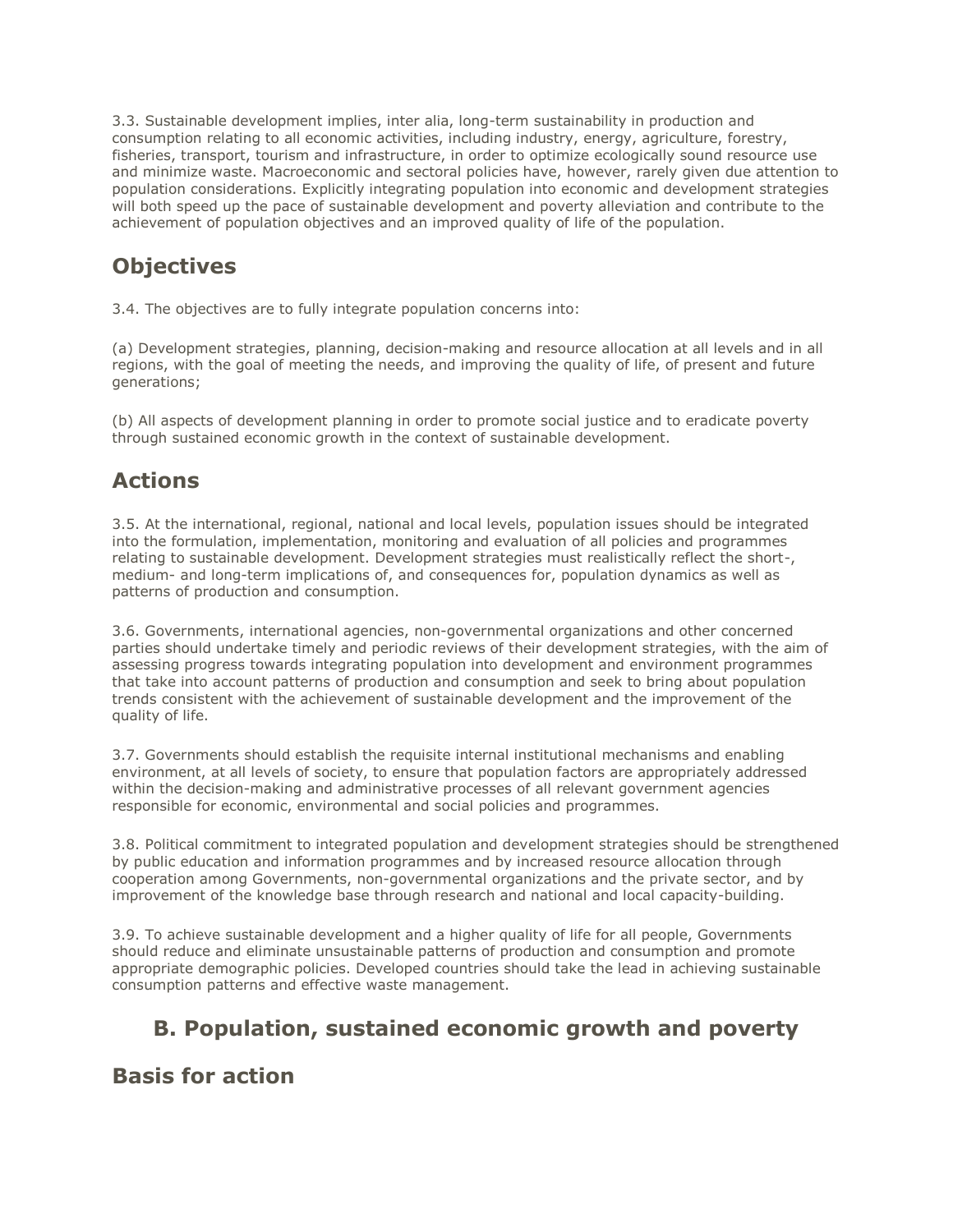3.10. Population policies should take into account, as appropriate, development strategies agreed upon in multilateral forums, in particular the International Development Strategy for the Fourth United Nations Development Decade, (16) the Programme of Action for the Least Developed Countries for the 1990s[,\(17\)](http://www.unfpa.org/public/icpd/pid/5066#17) the outcomes of the eighth session of the United Nations Conference on Trade and Development, and of the Uruguay Round of multilateral trade negotiations, Agenda 21 and the United Nations New Agenda for the Development of Africa in the 1990s[.\(18\)](http://www.unfpa.org/public/icpd/pid/5066#18)

3.11. Gains recorded in recent years in such indicators as life expectancy and national product, while significant and encouraging, do not, unfortunately, fully reflect the realities of life of hundreds of millions of men, women, adolescents and children. Despite decades of development efforts, both the gap between rich and poor nations and the inequalities within nations have widened. Serious economic, social, gender and other inequities persist and hamper efforts to improve the quality of life for hundreds of millions of people. The number of people living in poverty stands at approximately 1 billion and continues to mount.

3.12. All countries, more especially developing countries where almost all of the future growth of the world population will occur, and countries with economies in transition, face increasing difficulties in improving the quality of life of their people in a sustainable manner. Many developing countries and countries with economies in transition face major development obstacles, among which are those related to the persistence of trade imbalances, the slow-down in the world economy, the persistence of the debt-servicing problem, and the need for technologies and external assistance. The achievement of sustainable development and poverty eradication should be supported by macroeconomic policies designed to provide an appropriate international economic environment, as well as by good governance, effective national policies and efficient national institutions.

3.13. Widespread poverty remains the major challenge to development efforts. Poverty is often accompanied by unemployment, malnutrition, illiteracy, low status of women, exposure to environmental risks and limited access to social and health services, including reproductive health services which, in turn, include family planning. All these factors contribute to high levels of fertility, morbidity and mortality, as well as to low economic productivity. Poverty is also closely related to inappropriate spatial distribution of population, to unsustainable use and inequitable distribution of such natural resources as land and water, and to serious environmental degradation.

3.14. Efforts to slow down population growth, to reduce poverty, to achieve economic progress, to improve environmental protection, and to reduce unsustainable consumption and production patterns are mutually reinforcing. Slower population growth has in many countries bought more time to adjust to future population increases. This has increased those countries' ability to attack poverty, protect and repair the environment, and build the base for future sustainable development. Even the difference of a single decade in the transition to stabilization levels of fertility can have a considerable positive impact on quality of life.

3.15. Sustained economic growth within the context of sustainable development is essential to eradicate poverty. Eradication of poverty will contribute to slowing population growth and to achieving early population stabilization. Investments in fields important to the eradication of poverty, such as basic education, sanitation, drinking water, housing, adequate food supply and infrastructure for rapidly growing populations, continue to strain already weak economies and limit development options. The unusually high number of young people, a consequence of high fertility rates, requires that productive jobs be created for a continually growing labour force under conditions of already widespread unemployment. The numbers of elderly requiring public support will also increase rapidly in the future. Sustained economic growth in the context of sustainable development will be necessary to accommodate those pressures.

## **Objective**

3.16. The objective is to raise the quality of life for all people through appropriate population and development policies and programmes aimed at achieving poverty eradication, sustained economic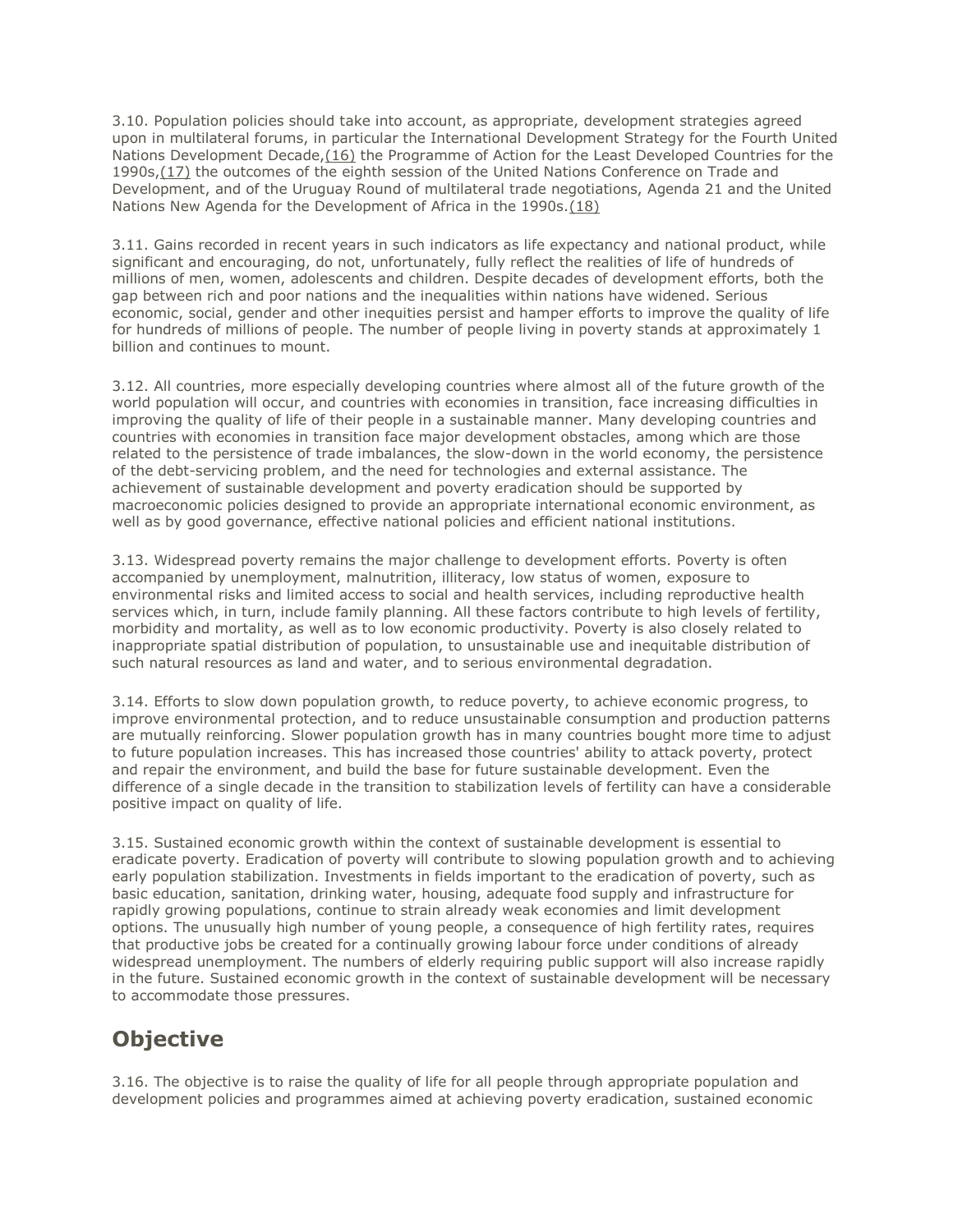growth in the context of sustainable development and sustainable patterns of consumption and production, human resource development and the guarantee of all human rights, including the right to development as a universal and inalienable right and an integral part of fundamental human rights. Particular attention is to be given to the socio- economic improvement of poor women in developed and developing countries. As women are generally the poorest of the poor and at the same time key actors in the development process, eliminating social, cultural, political and economic discrimination against women is a prerequisite of eradicating poverty, promoting sustained economic growth in the context of sustainable development, ensuring quality family planning and reproductive health services, and achieving balance between population and available resources and sustainable patterns of consumption and production.

## **Actions**

3.17. Investment in human resource development, in accordance with national policy, must be given priority in population and development strategies and budgets, at all levels, with programmes specifically directed at increased access to information, education, skill development, employment opportunities, both formal and informal, and high-quality general and reproductive health services, including family planning and sexual health care, through the promotion of sustained economic growth within the context of sustainable development in developing countries and countries with economies in transition.

3.18. Existing inequities and barriers to women in the workforce should be eliminated and women's participation in all policy-making and implementation, as well as their access to productive resources, and ownership of land, and their right to inherit property should be promoted and strengthened. Governments, non-governmental organizations and the private sector should invest in, promote, monitor and evaluate the education and skill development of women and girls and the legal and economic rights of women, and in all aspects of reproductive health, including family planning and sexual health, in order to enable them to effectively contribute to and benefit from economic growth and sustainable development.

3.19. High priority should be given by Governments, non-governmental organizations and the private sector to meeting the needs, and increasing the opportunities for information, education, jobs, skill development and relevant reproductive health services, of all underserved members of society[.\(19\)](http://www.unfpa.org/public/icpd/pid/5066#19)

3.20. Measures should be taken to strengthen food, nutrition and agricultural policies and programmes, and fair trade relations, with special attention to the creation and strengthening of food security at all levels.

3.21. Job creation in the industrial, agricultural and service sectors should be facilitated by Governments and the private sector through the establishment of more favourable climates for expanded trade and investment on an environmentally sound basis, greater investment in human resource development and the development of democratic institutions and good governance. Special efforts should be made to create productive jobs through policies promoting efficient and, where required, labour-intensive industries, and transfer of modern technologies.

3.22. The international community should continue to promote a supportive economic environment, particularly for developing countries and countries with economies in transition in their attempt to eradicate poverty and achieve sustained economic growth in the context of sustainable development. In the context of the relevant international agreements and commitments, efforts should be made to support those countries, in particular the developing countries, by promoting an open, equitable, secure, non-discriminatory and predictable international trading system; by promoting foreign direct investment; by reducing the debt burden; by providing new and additional financial resources from all available funding sources and mechanisms, including multilateral, bilateral and private sources, including on concessional and grant terms according to sound and equitable criteria and indicators; by providing access to technologies; and by ensuring that structural adjustment programmes are so designed and implemented as to be responsive to social and environmental concerns.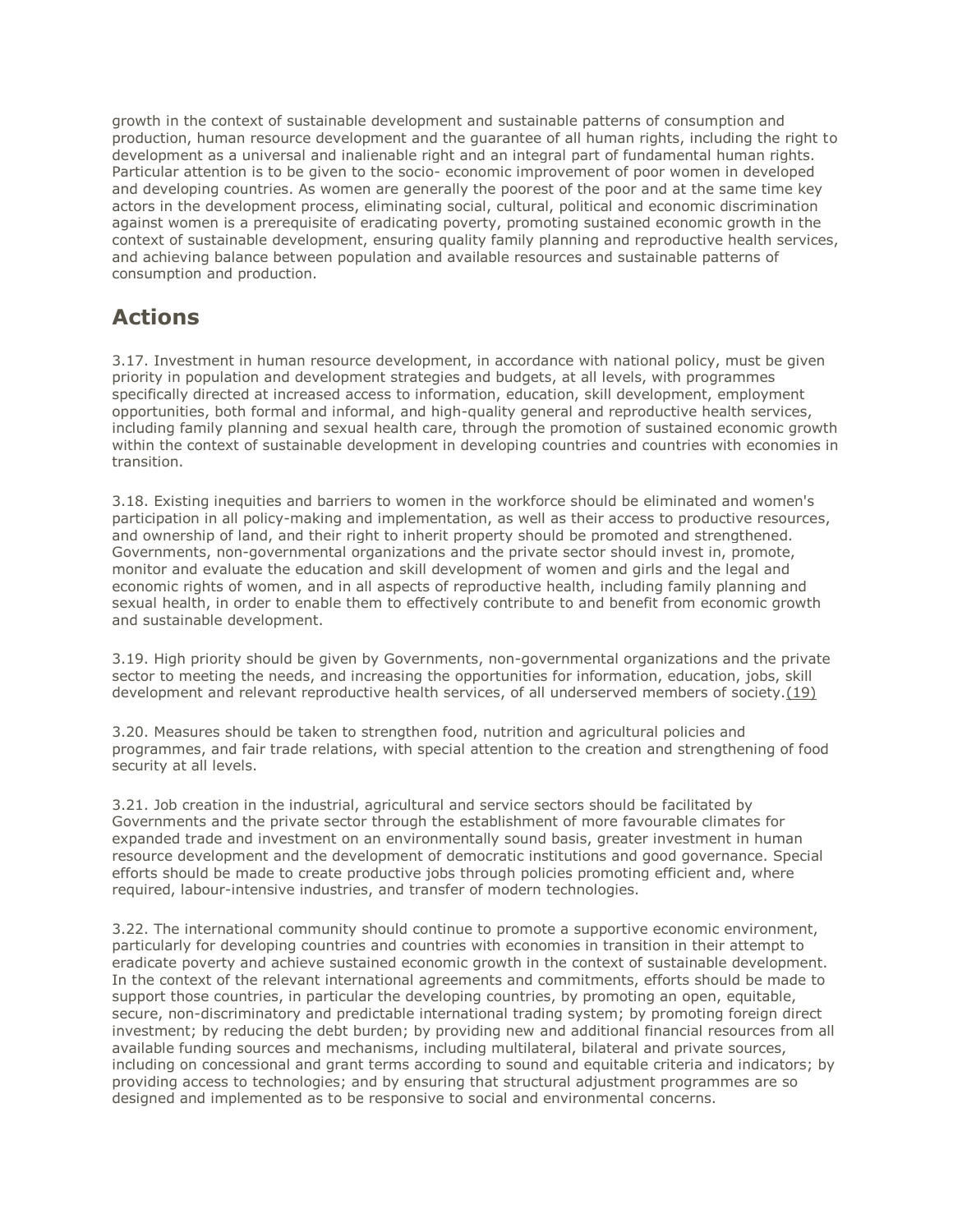## **C. Population and environment**

#### **Basis for action**

3.23. At the United Nations Conference on Environment and Development, the international community agreed on objectives and actions aimed at integrating environment and development which were included in Agenda 21, other Conference outcomes and other international environmental agreements. Agenda 21 has been conceived as a response to the major environment and development challenges, including the economic and social dimensions of sustainable development, such as poverty, consumption, demographic dynamics, human health and human settlement, and to a broad range of environmental and natural resource concerns. Agenda 21 leaves to the International Conference on Population and Development further consideration of the interrelationships between population and the environment.

3.24. Meeting the basic human needs of growing populations is dependent on a healthy environment. These human dimensions need to be given attention in developing comprehensive policies for sustainable development in the context of population growth.

3.25. Demographic factors, combined with poverty and lack of access to resources in some areas, and excessive consumption and wasteful production patterns in others, cause or exacerbate problems of environmental degradation and resource depletion and thus inhibit sustainable development.

3.26. Pressure on the environment may result from rapid population growth, distribution and migration, especially in ecologically vulnerable ecosystems. Urbanization and policies that do not recognize the need for rural development also create environmental problems.

3.27. Implementation of effective population policies in the context of sustainable development, including reproductive health and family-planning programmes, require new forms of participation by various actors at all levels in the policy-making process.

## **Objectives**

3.28. Consistent with Agenda 21, the objectives are:

(a) To ensure that population, environmental and poverty eradication factors are integrated in sustainable development policies, plans and programmes;

(b) To reduce both unsustainable consumption and production patterns as well as negative impacts of demographic factors on the environment in order to meet the needs of current generations without compromising the ability of future generations to meet their own needs.

### **Actions**

3.29. Governments at the appropriate level, with the support of the international community and regional and subregional organizations, should formulate and implement population policies and programmes to support the objectives and actions agreed upon in Agenda 21, other Conference outcomes and other international environmental agreements, taking into account the common but differentiated responsibilities reflected in those agreements. Consistent with the framework and priorities set forth in Agenda 21, the following actions, inter alia, are recommended to help achieve population and environment integration:

(a) Integrate demographic factors into environment impact assessments and other planning and decision-making processes aimed at achieving sustainable development;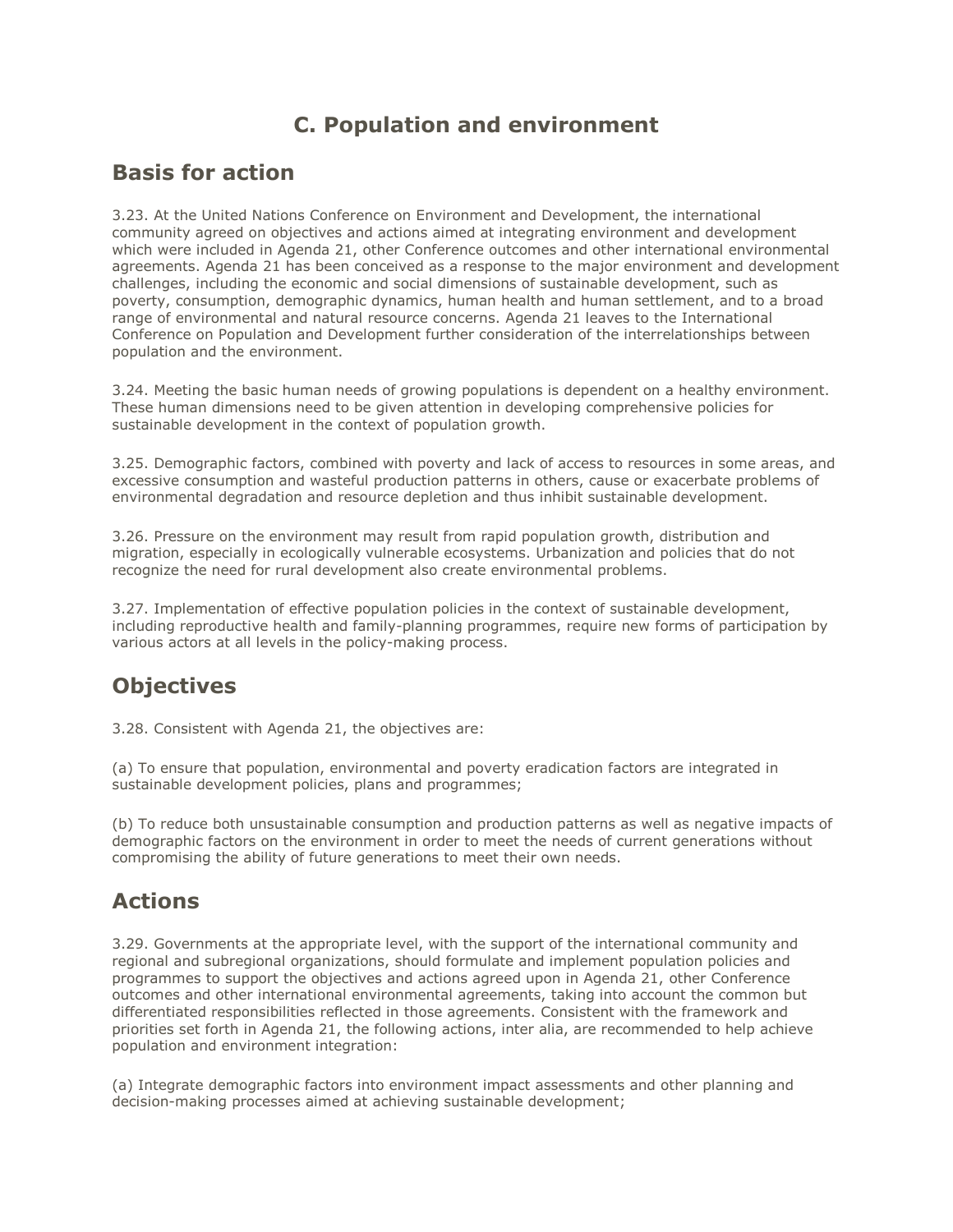(b) Take measures aimed at the eradication of poverty, with special attention to income-generation and employment strategies directed at the rural poor and those living within or on the edge of fragile ecosystems;

(c) Utilize demographic data to promote sustainable resource management, especially of ecologically fragile systems;

(d) Modify unsustainable consumption and production patterns through economic, legislative and administrative measures, as appropriate, aimed at fostering sustainable resource use and preventing environmental degradation;

(e) Implement policies to address the ecological implications of inevitable future increases in population numbers and changes in concentration and distribution, particularly in ecologically vulnerable areas and urban agglomerations.

3.30. Measures should be taken to enhance the full participation of all relevant groups, especially women, at all levels of population and environmental decision-making to achieve sustainable management of natural resources.

3.31. Research should be undertaken on the linkages among population, consumption and production, the environment and natural resources, and human health as a guide to effective sustainable development policies.

3.32. Governments, non-governmental organizations and the private sector should promote public awareness and understanding for the implementation of the above- mentioned actions.

#### **Chapter IV**

GENDER EQUALITY, EQUITY AND EMPOWERMENT OF WOMEN

#### **A. Empowerment and status of women**

#### **Basis for action**

4.1. The empowerment and autonomy of women and the improvement of their political, social, economic and health status is a highly important end in itself. In addition, it is essential for the achievement of sustainable development. The full participation and partnership of both women and men is required in productive and reproductive life, including shared responsibilities for the care and nurturing of children and maintenance of the household. In all parts of the world, women are facing threats to their lives, health and well- being as a result of being overburdened with work and of their lack of power and influence. In most regions of the world, women receive less formal education than men, and at the same time, women's own knowledge, abilities and coping mechanisms often go unrecognized. The power relations that impede women's attainment of healthy and fulfilling lives operate at many levels of society, from the most personal to the highly public. Achieving change requires policy and programme actions that will improve women's access to secure livelihoods and economic resources, alleviate their extreme responsibilities with regard to housework, remove legal impediments to their participation in public life, and raise social awareness through effective programmes of education and mass communication. In addition, improving the status of women also enhances their decision-making capacity at all levels in all spheres of life, especially in the area of sexuality and reproduction. This, in turn, is essential for the long- term success of population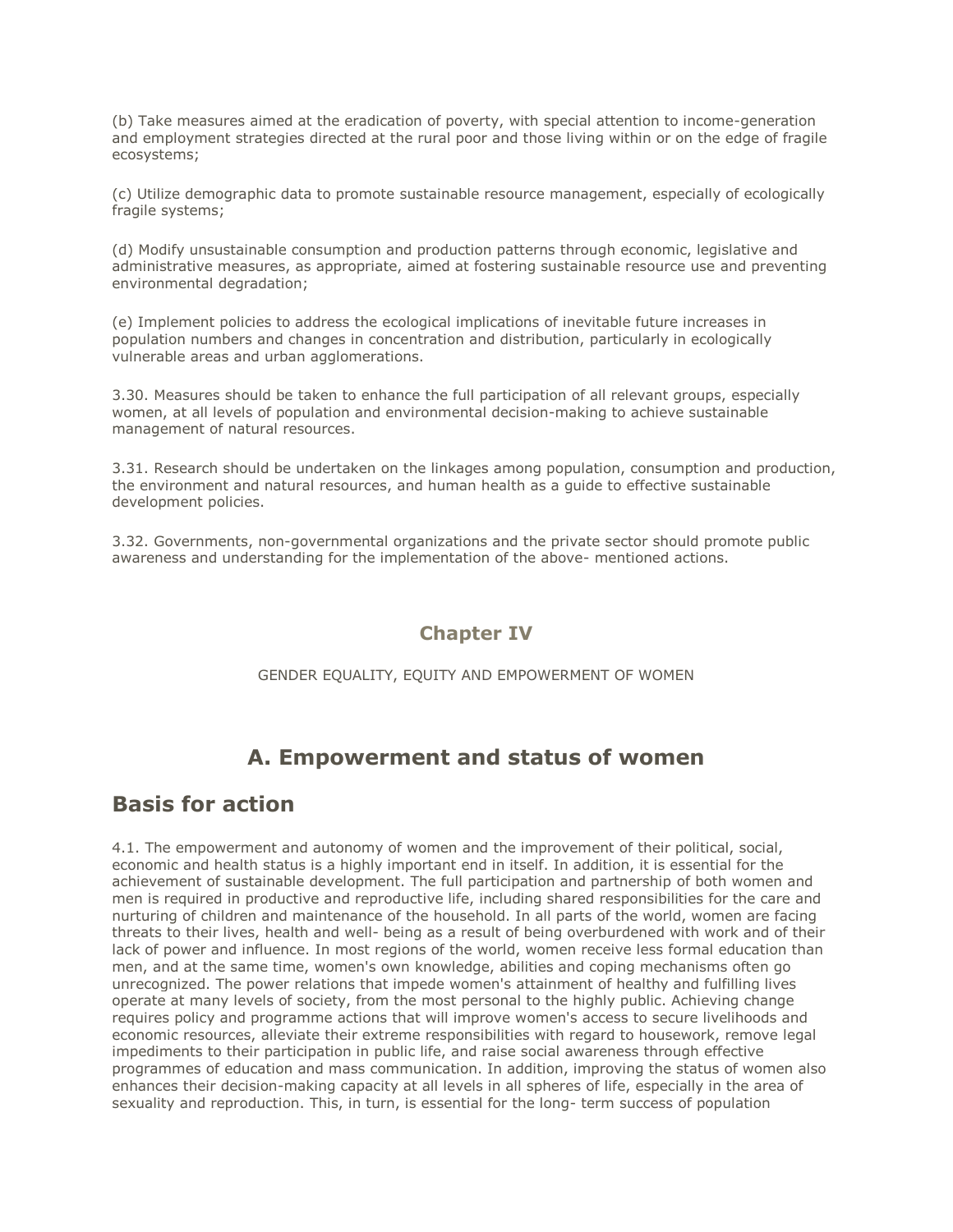programmes. Experience shows that population and development programmes are most effective when steps have simultaneously been taken to improve the status of women.

4.2. Education is one of the most important means of empowering women with the knowledge, skills and self-confidence necessary to participate fully in the development process. More than 40 years ago, the Universal Declaration of Human Rights asserted that 'everyone has the right to education'. In 1990, Governments meeting at the World Conference on Education for All in Jomtien, Thailand, committed themselves to the goal of universal access to basic education. But despite notable efforts by countries around the globe that have appreciably expanded access to basic education, there are approximately 960 million illiterate adults in the world, of whom two thirds are women. More than one third of the world's adults, most of them women, have no access to printed knowledge, to new skills or to technologies that would improve the quality of their lives and help them shape and adapt to social and economic change. There are 130 million children who are not enrolled in primary school and 70 per cent of them are girls.

### **Objectives**

4.3. The objectives are:

(a) To achieve equality and equity based on harmonious partnership between men and women and enable women to realize their full potential;

(b) To ensure the enhancement of women's contributions to sustainable development through their full involvement in policy- and decision-making processes at all stages and participation in all aspects of production, employment, income-generating activities, education, health, science and technology, sports, culture and population-related activities and other areas, as active decision makers, participants and beneficiaries;

(c) To ensure that all women, as well as men, are provided with the education necessary for them to meet their basic human needs and to exercise their human rights.

### **Actions**

4.4. Countries should act to empower women and should take steps to eliminate inequalities between men and women as soon as possible by:

(a) Establishing mechanisms for women's equal participation and equitable representation at all levels of the political process and public life in each community and society and enabling women to articulate their concerns and needs;

(b) Promoting the fulfilment of women's potential through education, skill development and employment, giving paramount importance to the elimination of poverty, illiteracy and ill health among women;

(c) Eliminating all practices that discriminate against women; assisting women to establish and realize their rights, including those that relate to reproductive and sexual health;

(d) Adopting appropriate measures to improve women's ability to earn income beyond traditional occupations, achieve economic self-reliance, and ensure women's equal access to the labour market and social security systems;

(e) Eliminating violence against women;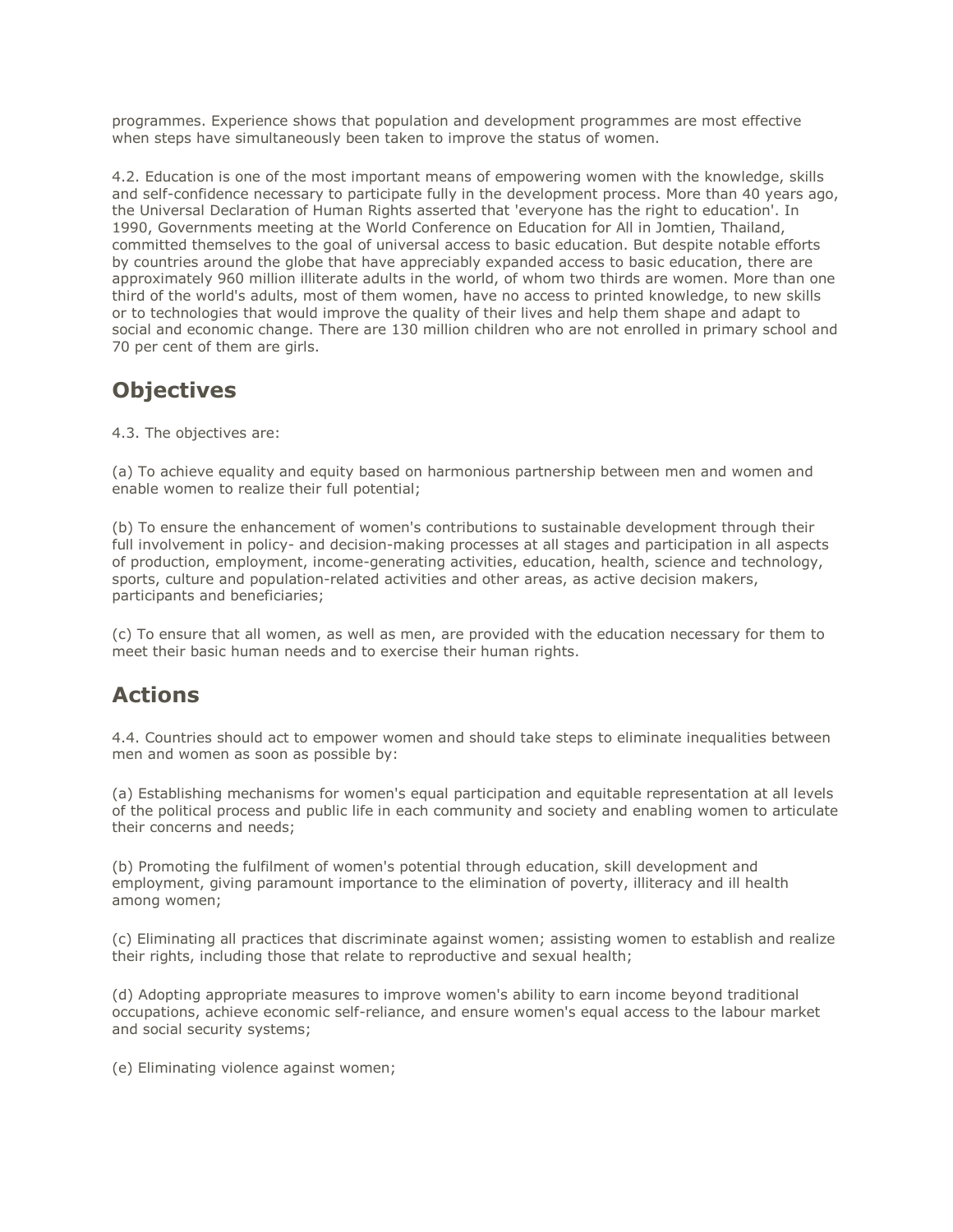(f) Eliminating discriminatory practices by employers against women, such as those based on proof of contraceptive use or pregnancy status;

(g) Making it possible, through laws, regulations and other appropriate measures, for women to combine the roles of child-bearing, breast-feeding and child-rearing with participation in the workforce.

4.5. All countries should make greater efforts to promulgate, implement and enforce national laws and international conventions to which they are party, such as the Convention on the Elimination of All Forms of Discrimination against Women, that protect women from all types of economic discrimination and from sexual harassment, and to implement fully the Declaration on the Elimination of Violence against Women and the Vienna Declaration and Programme of Action adopted at the World Conference on Human Rights in 1993. Countries are urged to sign, ratify and implement all existing agreements that promote women's rights.

4.6. Governments at all levels should ensure that women can buy, hold and sell property and land equally with men, obtain credit and negotiate contracts in their own name and on their own behalf and exercise their legal rights to inheritance.

4.7. Governments and employers are urged to eliminate gender discrimination in hiring, wages, benefits, training and job security with a view to eliminating gender-based disparities in income.

4.8. Governments, international organizations and non-governmental organizations should ensure that their personnel policies and practices comply with the principle of equitable representation of both sexes, especially at the managerial and policy-making levels, in all programmes, including population and development programmes. Specific procedures and indicators should be devised for gender-based analysis of development programmes and for assessing the impact of those programmes on women's social, economic and health status and access to resources.

4.9. Countries should take full measures to eliminate all forms of exploitation, abuse, harassment and violence against women, adolescents and children. This implies both preventive actions and rehabilitation of victims. Countries should prohibit degrading practices, such as trafficking in women, adolescents and children and exploitation through prostitution, and pay special attention to protecting the rights and safety of those who suffer from these crimes and those in potentially exploitable situations, such as migrant women, women in domestic service and schoolgirls. In this regard, international safeguards and mechanisms for cooperation should be put in place to ensure that these measures are implemented.

4.10. Countries are urged to identify and condemn the systematic practice of rape and other forms of inhuman and degrading treatment of women as a deliberate instrument of war and ethnic cleansing and take steps to assure that full assistance is provided to the victims of such abuse for their physical and mental rehabilitation.

4.11. The design of family health and other development interventions should take better account of the demands on women's time from the responsibilities of child-rearing, household work and incomegenerating activities. Male responsibilities should be emphasized with respect to child-rearing and housework. Greater investments should be made in appropriate measures to lessen the daily burden of domestic responsibilities, the greatest share of which falls on women. Greater attention should be paid to the ways in which environmental degradation and changes in land use adversely affect the allocation of women's time. Women's domestic working environments should not adversely affect their health.

4.12. Every effort should be made to encourage the expansion and strengthening of grass-roots, community-based and activist groups for women. Such groups should be the focus of national campaigns to foster women's awareness of the full range of their legal rights, including their rights within the family, and to help women organize to achieve those rights.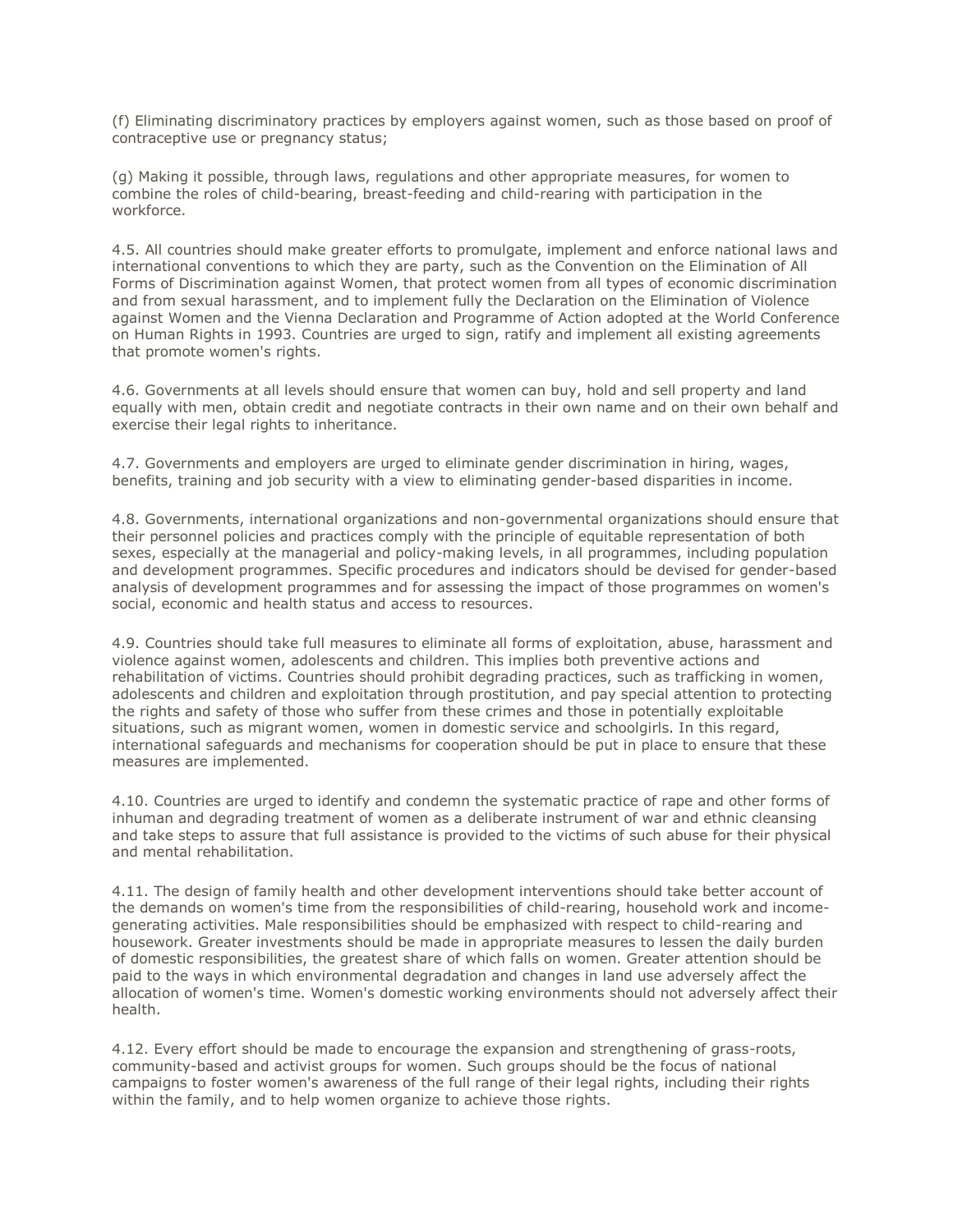4.13. Countries are strongly urged to enact laws and to implement programmes and policies which will enable employees of both sexes to organize their family and work responsibilities through flexible work-hours, parental leave, day-care facilities, maternity leave, policies that enable working mothers to breast-feed their children, health insurance and other such measures. Similar rights should be ensured to those working in the informal sector.

4.14. Programmes to meet the needs of growing numbers of elderly people should fully take into account that women represent the larger proportion of the elderly and that elderly women generally have a lower socio-economic status than elderly men.

## **B. The girl child Basis for action**

4.15. Since in all societies discrimination on the basis of sex often starts at the earliest stages of life, greater equality for the girl child is a necessary first step in ensuring that women realize their full potential and become equal partners in development. In a number of countries, the practice of prenatal sex selection, higher rates of mortality among very young girls, and lower rates of school enrolment for girls as compared with boys, suggest that 'son preference' is curtailing the access of girl children to food, education and health care. This is often compounded by the increasing use of technologies to determine foetal sex, resulting in abortion of female foetuses. Investments made in the girl child's health, nutrition and education, from infancy through adolescence, are critical.

## **Objectives**

4.16. The objectives are:

(a) To eliminate all forms of discrimination against the girl child and the root causes of son preference, which results in harmful and unethical practices regarding female infanticide and prenatal sex selection;

(b) To increase public awareness of the value of the girl child, and concurrently, to strengthen the girl child's self-image, self-esteem and status;

(c) To improve the welfare of the girl child, especially in regard to health, nutrition and education.

## **Actions**

4.17. Overall, the value of girl children to both their family and society must be expanded beyond their definition as potential child-bearers and caretakers and reinforced through the adoption and implementation of educational and social policies that encourage their full participation in the development of the societies in which they live. Leaders at all levels of the society must speak out and act forcefully against patterns of gender discrimination within the family, based on preference for sons. One of the aims should be to eliminate excess mortality of girls, wherever such a pattern exists. Special education and public information efforts are needed to promote equal treatment of girls and boys with respect to nutrition, health care, education and social, economic and political activity, as well as equitable inheritance rights.

4.18. Beyond the achievement of the goal of universal primary education in all countries before the year 2015, all countries are urged to ensure the widest and earliest possible access by girls and women to secondary and higher levels of education, as well as to vocational education and technical training, bearing in mind the need to improve the quality and relevance of that education.

4.19. Schools, the media and other social institutions should seek to eliminate stereotypes in all types of communication and educational materials that reinforce existing inequities between males and females and undermine girls' self-esteem. Countries must recognize that, in addition to expanding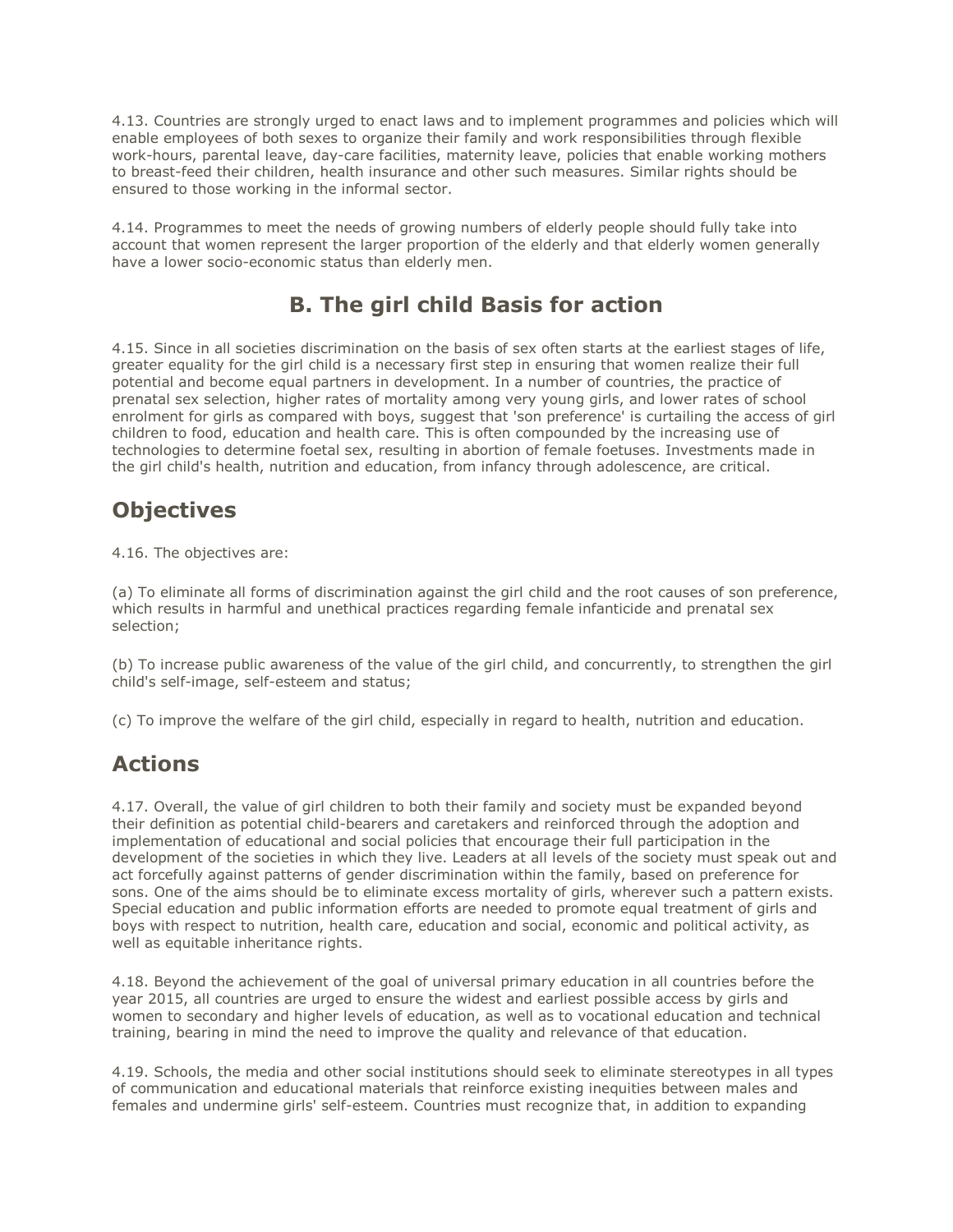education for girls, teachers' attitudes and practices, school curricula and facilities must also change to reflect a commitment to eliminate all gender bias, while recognizing the specific needs of the girl child.

4.20. Countries should develop an integrated approach to the special nutritional, general and reproductive health, education and social needs of girls and young women, as such additional investments in adolescent girls can often compensate for earlier inadequacies in their nutrition and health care.

4.21. Governments should strictly enforce laws to ensure that marriage is entered into only with the free and full consent of the intending spouses. In addition, Governments should strictly enforce laws concerning the minimum legal age of consent and the minimum age at marriage and should raise the minimum age at marriage where necessary. Governments and non-governmental organizations should generate social support for the enforcement of laws on the minimum legal age at marriage, in particular by providing educational and employment opportunities.

4.22. Governments are urged to prohibit female genital mutilation wherever it exists and to give vigorous support to efforts among non-governmental and community organizations and religious institutions to eliminate such practices.

4.23. Governments are urged to take the necessary measures to prevent infanticide, prenatal sex selection, trafficking in girl children and use of girls in prostitution and pornography.

### **C. Male responsibilities and participation Basis for action**

4.24. Changes in both men's and women's knowledge, attitudes and behaviour are necessary conditions for achieving the harmonious partnership of men and women. Men play a key role in bringing about gender equality since, in most societies, men exercise preponderant power in nearly every sphere of life, ranging from personal decisions regarding the size of families to the policy and programme decisions taken at all levels of Government. It is essential to improve communication between men and women on issues of sexuality and reproductive health, and the understanding of their joint responsibilities, so that men and women are equal partners in public and private life.

### **Objective**

4.25. The objective is to promote gender equality in all spheres of life, including family and community life, and to encourage and enable men to take responsibility for their sexual and reproductive behaviour and their social and family roles.

### **Actions**

4.26. The equal participation of women and men in all areas of family and household responsibilities, including family planning, child-rearing and housework, should be promoted and encouraged by Governments. This should be pursued by means of information, education, communication, employment legislation and by fostering an economically enabling environment, such as family leave for men and women so that they may have more choice regarding the balance of their domestic and public responsibilities.

4.27. Special efforts should be made to emphasize men's shared responsibility and promote their active involvement in responsible parenthood, sexual and reproductive behaviour, including family planning; prenatal, maternal and child health; prevention of sexually transmitted diseases, including HIV; prevention of unwanted and high-risk pregnancies; shared control and contribution to family income, children's education, health and nutrition; and recognition and promotion of the equal value of children of both sexes. Male responsibilities in family life must be included in the education of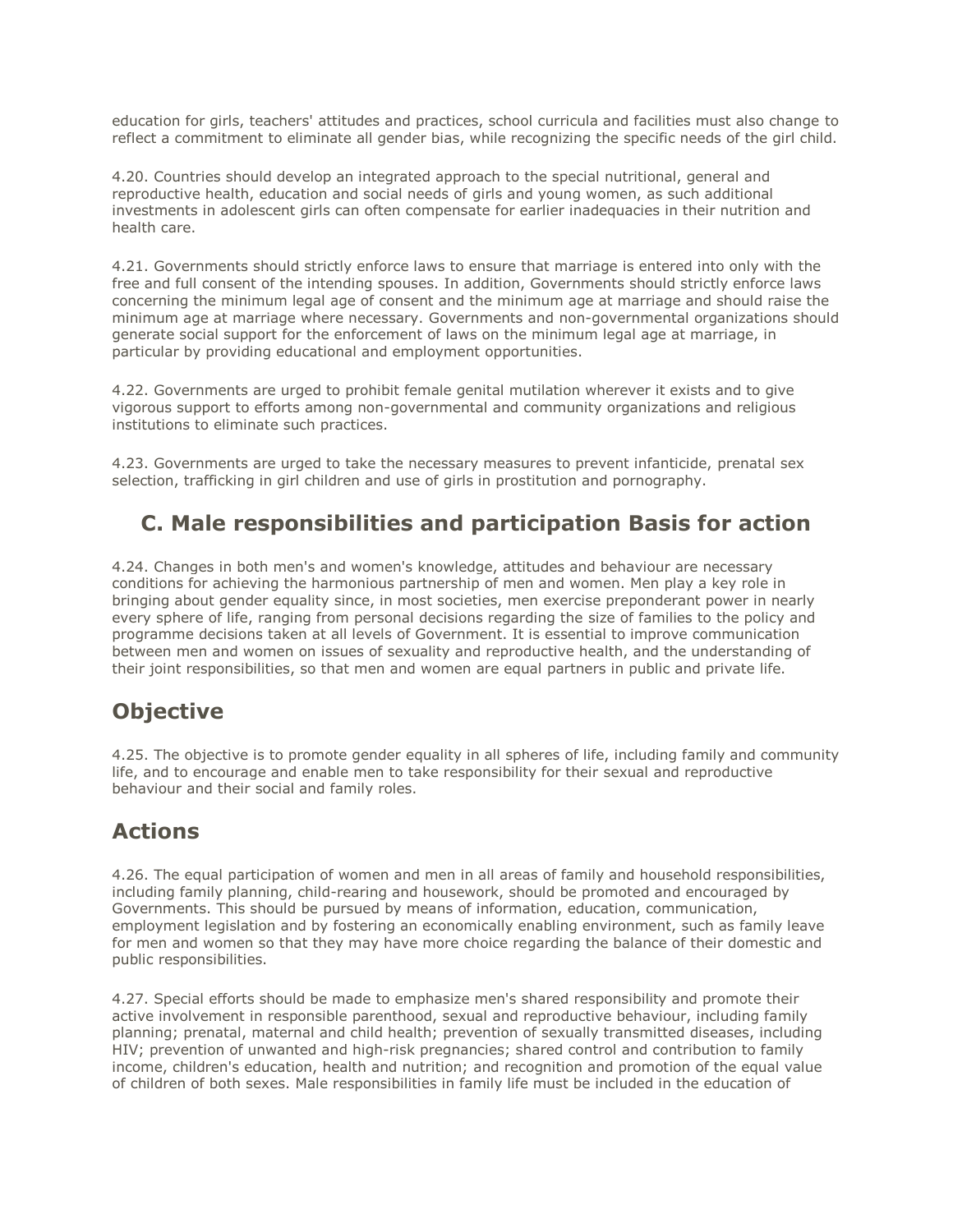children from the earliest ages. Special emphasis should be placed on the prevention of violence against women and children.

4.28. Governments should take steps to ensure that children receive appropriate financial support from their parents by, among other measures, enforcing child- support laws. Governments should consider changes in law and policy to ensure men's responsibility to and financial support for their children and families. Such laws and policies should also encourage maintenance or reconstitution of the family unit. The safety of women in abusive relationships should be protected.

4.29. National and community leaders should promote the full involvement of men in family life and the full integration of women in community life. Parents and schools should ensure that attitudes that are respectful of women and girls as equals are instilled in boys from the earliest possible age, along with an understanding of their shared responsibilities in all aspects of a safe, secure and harmonious family life. Relevant programmes to reach boys before they become sexually active are urgently needed.

#### **Chapter V**

THE FAMILY, ITS ROLES, RIGHTS, COMPOSITION AND STRUCTURE

## **A. Diversity of family structure and composition**

#### **Basis for action**

5.1. While various forms of the family exist in different social, cultural, legal and political systems, the family is the basic unit of society and as such is entitled to receive comprehensive protection and support. The process of rapid demographic and socio-economic change throughout the world has influenced patterns of family formation and family life, generating considerable change in family composition and structure. Traditional notions of gender-based division of parental and domestic functions and participation in the paid labour force do not reflect current realities and aspirations, as more and more women in all parts of the world take up paid employment outside the home. At the same time, widespread migration, forced shifts of population caused by violent conflicts and wars, urbanization, poverty, natural disasters and other causes of displacement have placed greater strains on the family, since assistance from extended family support networks is often no longer available. Parents are often more dependent on assistance from third parties than they used to be in order to reconcile work and family responsibilities. This is particularly the case when policies and programmes that affect the family ignore the existing diversity of family forms, or are insufficiently sensitive to the needs and rights of women and children.

### **Objectives**

#### 5.2. The objectives are:

(a) To develop policies and laws that better support the family, contribute to its stability and take into account its plurality of forms, particularly the growing number of single-parent households;

(b) To establish social security measures that address the social, cultural and economic factors behind the increasing costs of child-rearing;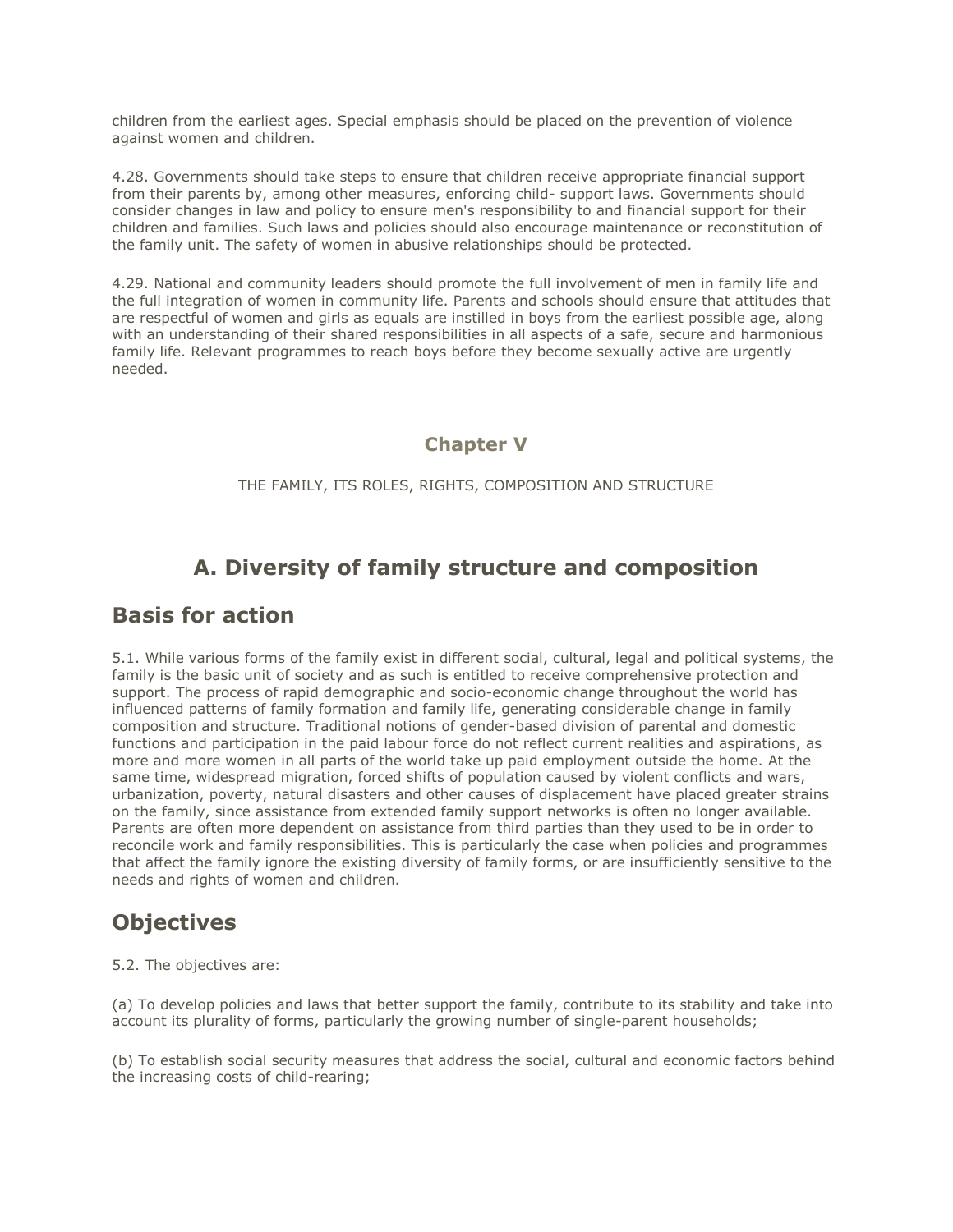(c) To promote equality of opportunity for family members, especially the rights of women and children in the family.

# **Actions**

5.3. Governments, in cooperation with employers, should provide and promote means to facilitate compatibility between labour force participation and parental responsibilities, especially for singleparent households with young children. Such means could include health insurance and social security, day- care centres and facilities for breast-feeding mothers within the work premises, kindergartens, part-time jobs, paid parental leave, paid maternity leave, flexible work schedules, and reproductive and child health services.

5.4. When formulating socio-economic development policies, special consideration should be given to increasing the earning power of all adult members of economically deprived families, including the elderly and women who work in the home, and to enabling children to be educated rather than compelled to work. Particular attention should be paid to needy single parents, especially those who are responsible wholly or in part for the support of children and other dependants, through ensuring payment of at least minimum wages and allowances, credit, education, funding for women's self-help groups and stronger legal enforcement of male parental financial responsibilities.

5.5. Governments should take effective action to eliminate all forms of coercion and discrimination in policies and practices. Measures should be adopted and enforced to eliminate child marriages and female genital mutilation. Assistance should be provided to persons with disabilities in the exercise of their family and reproductive rights and responsibilities.

5.6. Governments should maintain and further develop mechanisms to document changes and undertake studies on family composition and structure, especially on the prevalence of one-person households, and single-parent and multigenerational families.

## **B. Socio-economic support to the family**

Basis for action

5.7. Families are sensitive to strains induced by social and economic changes. It is essential to grant particular assistance to families in difficult life situations. Conditions have worsened for many families in recent years, owing to lack of gainful employment and measures taken by Governments seeking to balance their budget by reducing social expenditures. There are increasing numbers of vulnerable families, including single-parent families headed by women, poor families with elderly members or those with disabilities, refugee and displaced families, and families with members affected by AIDS or other terminal diseases, substance dependence, child abuse and domestic violence. Increased labour migrations and refugee movements are an additional source of family tension and disintegration and are contributing to increased responsibilities for women. In many urban environments, millions of children and youths are left to their own devices as family ties break down, and hence are increasingly exposed to risks such as dropping out of school, labour exploitation, sexual exploitation, unwanted pregnancies and sexually transmitted diseases.

## **Objective**

5.8. The objective is to ensure that all social and economic development policies are fully responsive to the diverse and changing needs and to the rights of families and their individual members, and provide necessary support and protection, particularly to the most vulnerable families and the most vulnerable family members.

## **Actions**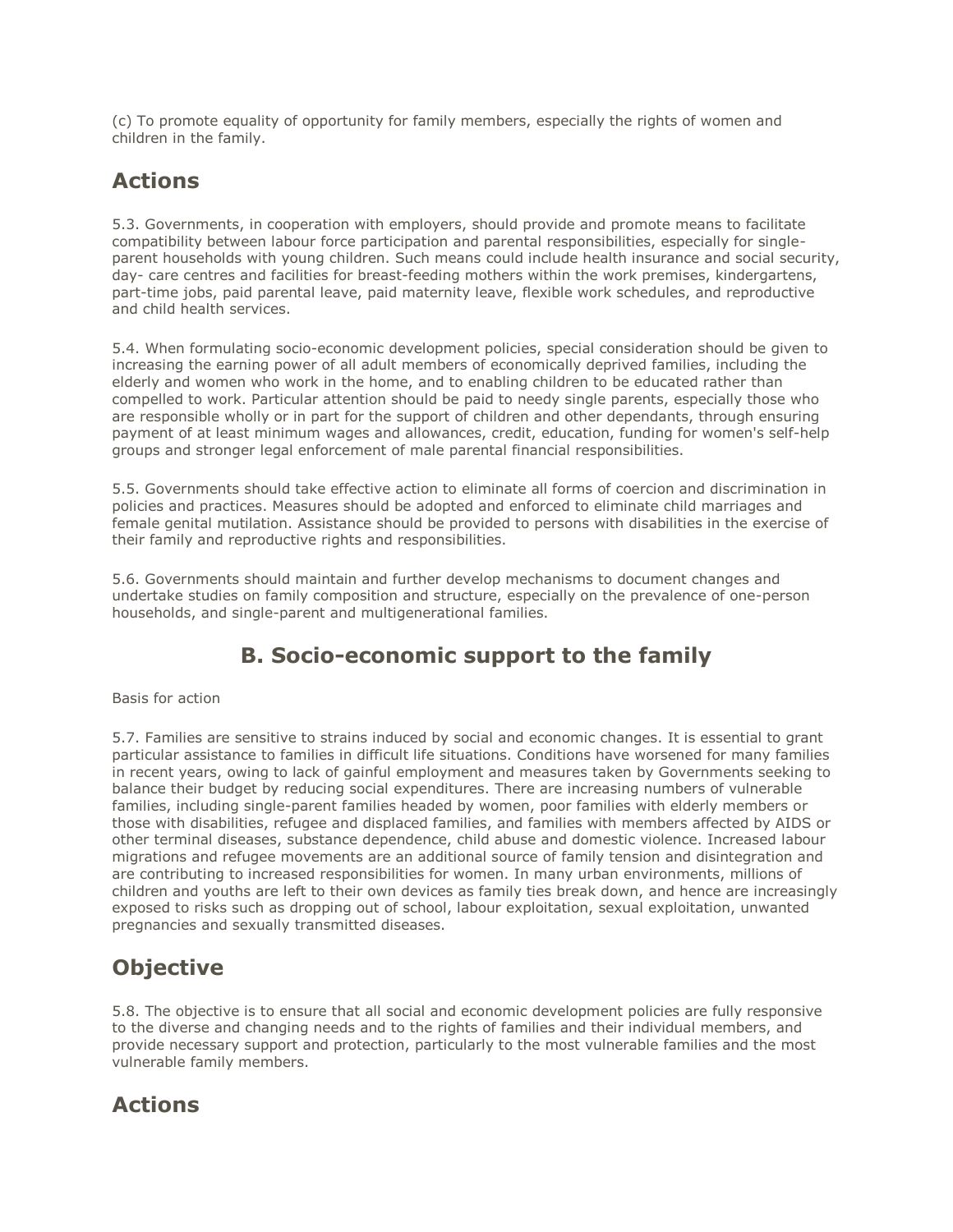5.9. Governments should formulate family-sensitive policies in the field of housing, work, health, social security and education in order to create an environment supportive of the family, taking into account its various forms and functions, and should support educational programmes concerning parental roles, parental skills and child development. Governments should, in conjunction with other relevant parties, develop the capacity to monitor the impact of social and economic decisions and actions on the well-being of families, on the status of women within families, and on the ability of families to meet the basic needs of their members.

5.10. All levels of Government, non-governmental organizations and concerned community organizations should develop innovative ways to provide more effective assistance to families and the individuals within them who may be affected by specific problems, such as extreme poverty, chronic unemployment, illness, domestic and sexual violence, dowry payments, drug or alcohol dependence, incest, and child abuse, neglect or abandonment.

5.11. Governments should support and develop the appropriate mechanisms to assist families caring for children, the dependent elderly and family members with disabilities, including those resulting from HIV/AIDS, encourage the sharing of those responsibilities by men and women, and support the viability of multigenerational families.

5.12. Governments and the international community should give greater attention to, and manifest greater solidarity with, poor families and families that have been victimized by war, drought, famine, natural disasters and racial and ethnic discrimination or violence. Every effort should be made to keep their members together, to reunite them in case of separation and to ensure access to government programmes designed to support and assist those vulnerable families.

5.13. Governments should assist single-parent families, and pay special attention to the needs of widows and orphans. All efforts should be made to assist the building of family-like ties in especially difficult circumstances, for example, those involving street children.

#### **Chapter VI**

POPULATION GROWTH AND STRUCTURE

## **A. Fertility, mortality and population growth rates**

#### **Basis for action**

6.1. The growth of the world population is at an all-time high in absolute numbers, with current increments approaching 90 million persons annually. According to United Nations projections, annual population increments are likely to remain close to 90 million until the year 2015. While it had taken 123 years for world population to increase from 1 billion to 2 billion, succeeding increments of 1 billion took 33 years, 14 years and 13 years. The transition from the fifth to the sixth billion, currently under way, is expected to take only 11 years and to be completed by 1998. World population grew at the rate of 1.7 per cent per annum during the period 1985-1990, but is expected to decrease during the following decades and reach 1.0 per cent per annum by the period 2020-2025. Nevertheless, the attainment of population stabilization during the twenty-first century will require the implementation of all the policies and recommendations in the present Programme of Action.

6.2. The majority of the world's countries are converging towards a pattern of low birth and death rates, but since those countries are proceeding at different speeds, the emerging picture is that of a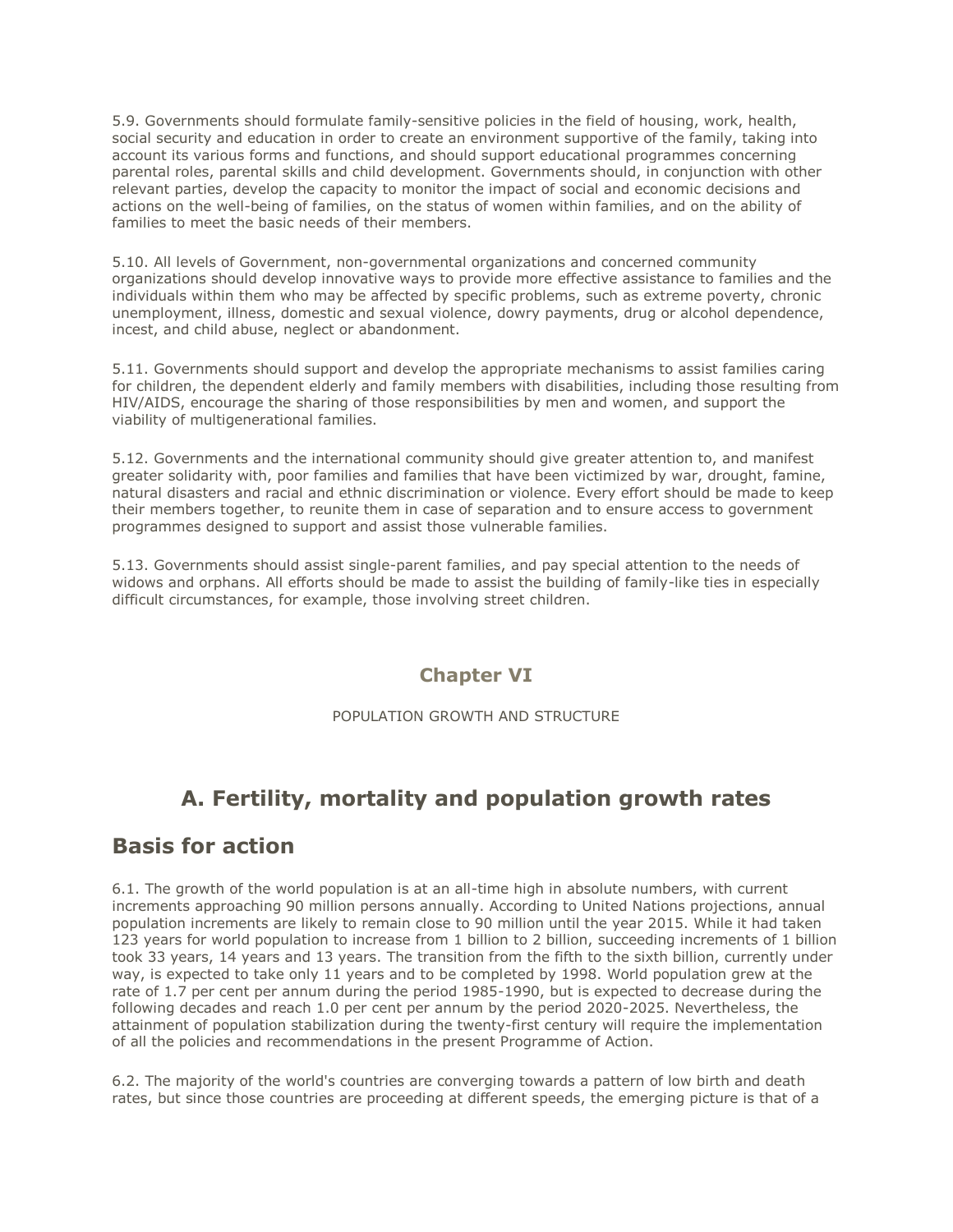world facing increasingly diverse demographic situations. In terms of national averages, during the period 1985-1990, fertility ranged from an estimated 8.5 children per woman in Rwanda to 1.3 children per woman in Italy, while expectation of life at birth, an indicator of mortality conditions, ranged from an estimated 41 years in Sierra Leone to 78.3 years in Japan. In many regions, including some countries with economies in transition, it is estimated that life expectancy at birth has decreased. During the period 1985-1990, 44 per cent of the world population were living in the 114 countries that had growth rates of more than 2 per cent per annum. These included nearly all the countries in Africa, whose population- doubling time averages about 24 years, two thirds of those in Asia and one third of those in Latin America. On the other hand, 66 countries (the majority of them in Europe), representing 23 per cent of the world population, had growth rates of less than 1 per cent per annum. Europe's population would take more than 380 years to double at current rates. These disparate levels and differentials have implications for the ultimate size and regional distribution of the world population and for the prospects for sustainable development. It is projected that between 1995 and 2015 the population of the more developed regions will increase by some 120 million, while the population of the less developed regions will increase by 1,727 million.

# **Objective**

6.3. Recognizing that the ultimate goal is the improvement of the quality of life of present and future generations, the objective is to facilitate the demographic transition as soon as possible in countries where there is an imbalance between demographic rates and social, economic and environmental goals, while fully respecting human rights. This process will contribute to the stabilization of the world population, and, together with changes in unsustainable patterns of production and consumption, to sustainable development and economic growth.

## **Actions**

6.4. Countries should give greater attention to the importance of population trends for development. Countries that have not completed their demographic transition should take effective steps in this regard within the context of their social and economic development and with full respect of human rights. Countries that have concluded the demographic transition should take necessary steps to optimize their demographic trends within the context of their social and economic development. These steps include economic development and poverty alleviation, especially in rural areas, improvement of women's status, ensuring of universal access to quality primary education and primary health care, including reproductive health and family-planning services, and educational strategies regarding responsible parenthood and sexual education. Countries should mobilize all sectors of society in these efforts, including non-governmental organizations, local community groups and the private sector.

6.5. In attempting to address population growth concerns, countries should recognize the interrelationships between fertility and mortality levels and aim to reduce high levels of infant, child and maternal mortality so as to lessen the need for high fertility and reduce the occurrence of highrisk births.

## **B. Children and youth**

### **Basis for action**

6.6. Owing to declining mortality levels and the persistence of high fertility levels, a large number of developing countries continue to have very large proportions of children and young people in their populations. For the less developed regions as a whole, 36 per cent of the population is under age 15, and even with projected fertility declines, that proportion will still be about 30 per cent by the year 2015. In Africa, the proportion of the population under age 15 is 45 per cent, a figure that is projected to decline only slightly, to 40 per cent, in the year 2015. Poverty has a devastating impact on children's health and welfare. Children in poverty are at high risk for malnutrition and disease and for falling prey to labour exploitation, trafficking, neglect, sexual abuse and drug addiction. The ongoing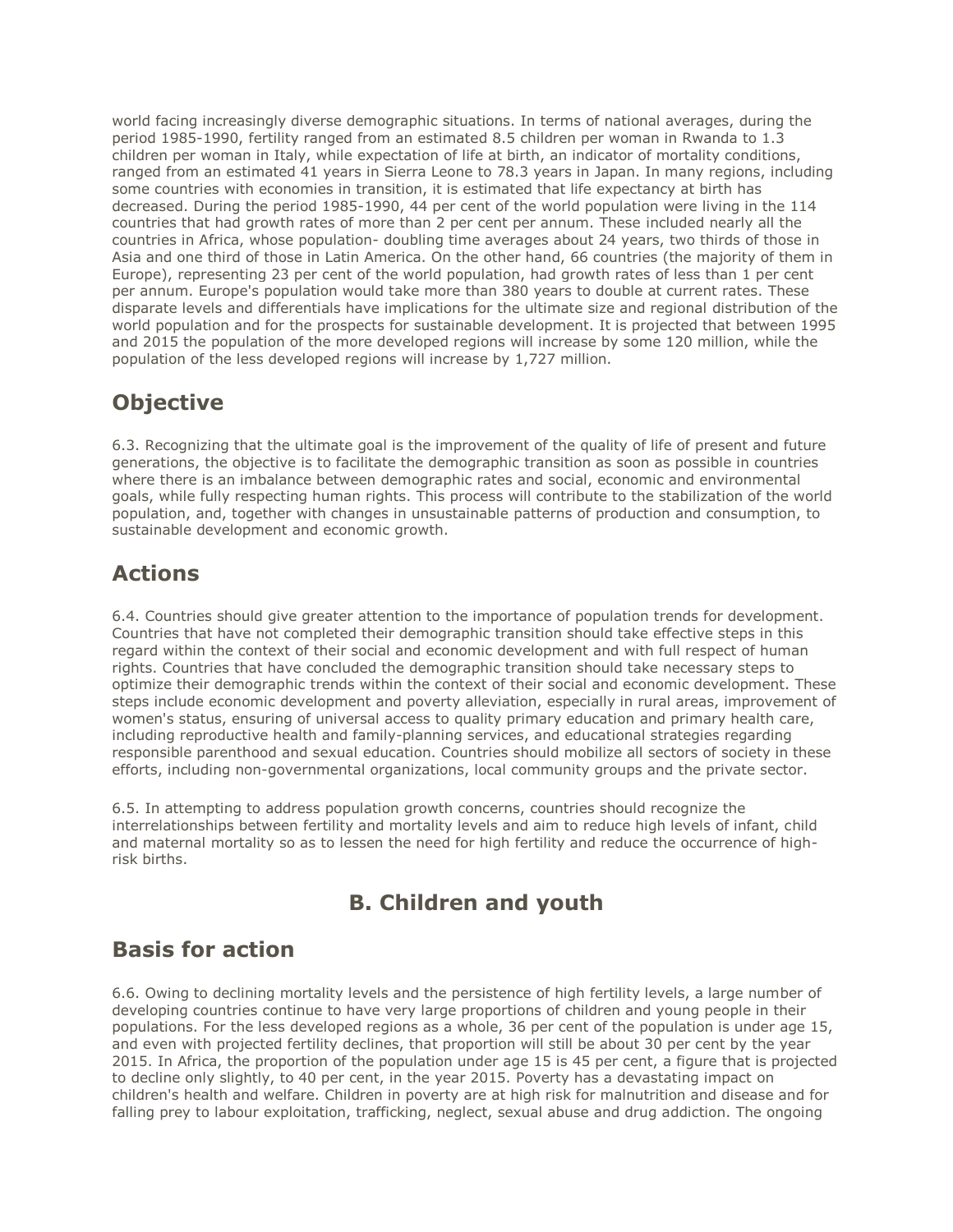and future demands created by large young populations, particularly in terms of health, education and employment, represent major challenges and responsibilities for families, local communities, countries and the international community. First and foremost among these responsibilities is to ensure that every child is a wanted child. The second responsibility is to recognize that children are the most important resource for the future and that greater investments in them by parents and societies are essential to the achievement of sustained economic growth and development.

## **Objectives**

6.7. The objectives are:

(a) To promote to the fullest extent the health, well-being and potential of all children, adolescents and youth as representing the world's future human resources, in line with the commitments made in this respect at the World Summit for Children and in accordance with the Convention on the Rights of the Child;

(b) To meet the special needs of adolescents and youth, especially young women, with due regard for their own creative capabilities, for social, family and community support, employment opportunities, participation in the political process, and access to education, health, counselling and high-quality reproductive health services;

(c) To encourage children, adolescents and youth, particularly young women, to continue their education in order to equip them for a better life, to increase their human potential, to help prevent early marriages and high-risk child-bearing and to reduce associated mortality and morbidity.

## **Actions**

6.8. Countries should give high priority and attention to all dimensions of the protection, survival and development of children and youth, particularly street children and youth, and should make every effort to eliminate the adverse effects of poverty on children and youth, including malnutrition and preventable diseases. Equal educational opportunities must be ensured for boys and girls at every level.

6.9. Countries should take effective steps to address the neglect, as well as all types of exploitation and abuse, of children, adolescents and youth, such as abduction, rape and incest, pornography, trafficking, abandonment and prostitution. In particular, countries should take appropriate action to eliminate sexual abuse of children both within and outside their borders.

6.10. All countries must enact and strictly enforce laws against economic exploitation, physical and mental abuse or neglect of children in keeping with commitments made under the Convention on the Rights of the Child and other relevant United Nations instruments. Countries should provide support and rehabilitation services to those who fall victims to such abuses.

6.11. Countries should create a socio-economic environment conducive to the elimination of all child marriages and other unions as a matter of urgency, and should discourage early marriage. The social responsibilities that marriage entails should be reinforced in countries' educational programmes. Governments should take action to eliminate discrimination against young pregnant women.

6.12. All countries must adopt collective measures to alleviate the suffering of children in armed conflicts and other disasters, and provide assistance for the rehabilitation of children who become victims of those conflicts and disasters.

6.13. Countries should aim to meet the needs and aspirations of youth, particularly in the areas of formal and non-formal education, training, employment opportunities, housing and health, thereby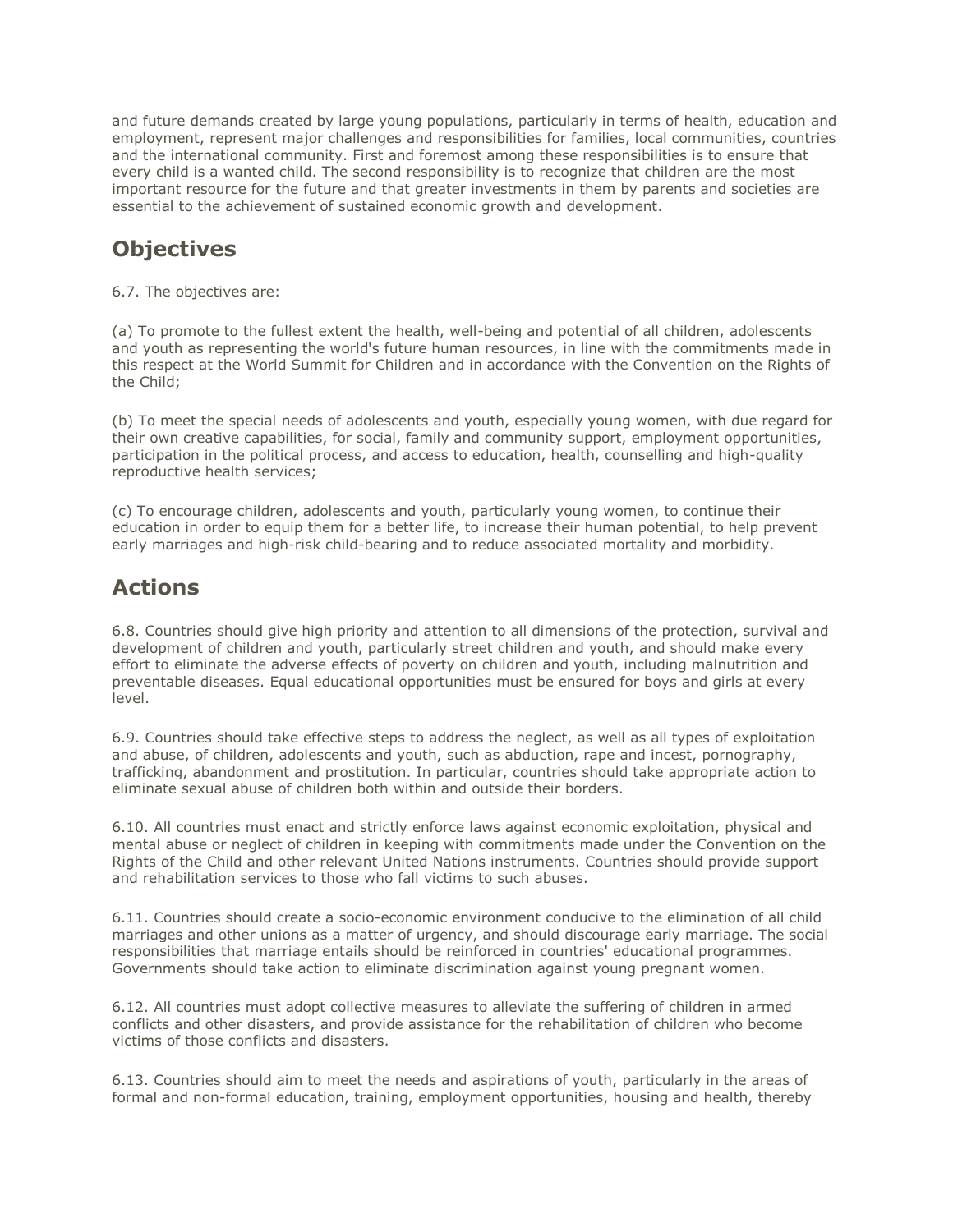ensuring their integration and participation in all spheres of society, including participation in the political process and preparation for leadership roles.

6.14. Governments should formulate, with the active support of non-governmental organizations and the private sector, training and employment programmes. Primary importance should be given to meeting the basic needs of young people, improving their quality of life, and increasing their contribution to sustainable development.

6.15. Youth should be actively involved in the planning, implementation and evaluation of development activities that have a direct impact on their daily lives. This is especially important with respect to information, education and communication activities and services concerning reproductive and sexual health, including the prevention of early pregnancies, sex education and the prevention of HIV/AIDS and other sexually transmitted diseases. Access to, as well as confidentiality and privacy of, these services must be ensured with the support and guidance of their parents and in line with the Convention on the Rights of the Child. In addition, there is a need for educational programmes in favour of life planning skills, healthy lifestyles and the active discouragement of substance abuse.

## **C. Elderly people**

#### **Basis for action**

6.16. The decline in fertility levels, reinforced by continued declines in mortality levels, is producing fundamental changes in the age structure of the population of most societies, most notably record increases in the proportion and number of elderly persons, including a growing number of very elderly persons. In the more developed regions, approximately one person in every six is at least 60 years old, and this proportion will be close to one person in every four by the year 2025. The situation of developing countries that have experienced very rapid declines in their levels of fertility deserves particular attention. In most societies, women, because they live longer than men, constitute the majority of the elderly population and, in many countries, elderly poor women are especially vulnerable. The steady increase of older age groups in national populations, both in absolute numbers and in relation to the working-age population, has significant implications for a majority of countries, particularly with regard to the future viability of existing formal and informal modalities for assistance to elderly people. The economic and social impact of this 'ageing of populations' is both an opportunity and a challenge to all societies. Many countries are currently re-examining their policies in the light of the principle that elderly people constitute a valuable and important component of a society's human resources. They are also seeking to identify how best to assist elderly people with long-term support needs.

### **Objectives**

6.17. The objectives are:

(a) To enhance, through appropriate mechanisms, the self-reliance of elderly people, and to create conditions that promote quality of life and enable them to work and live independently in their own communities as long as possible or as desired;

(b) To develop systems of health care as well as systems of economic and social security in old age, where appropriate, paying special attention to the needs of women;

(c) To develop a social support system, both formal and informal, with a view to enhancing the ability of families to take care of elderly people within the family.

### **Actions**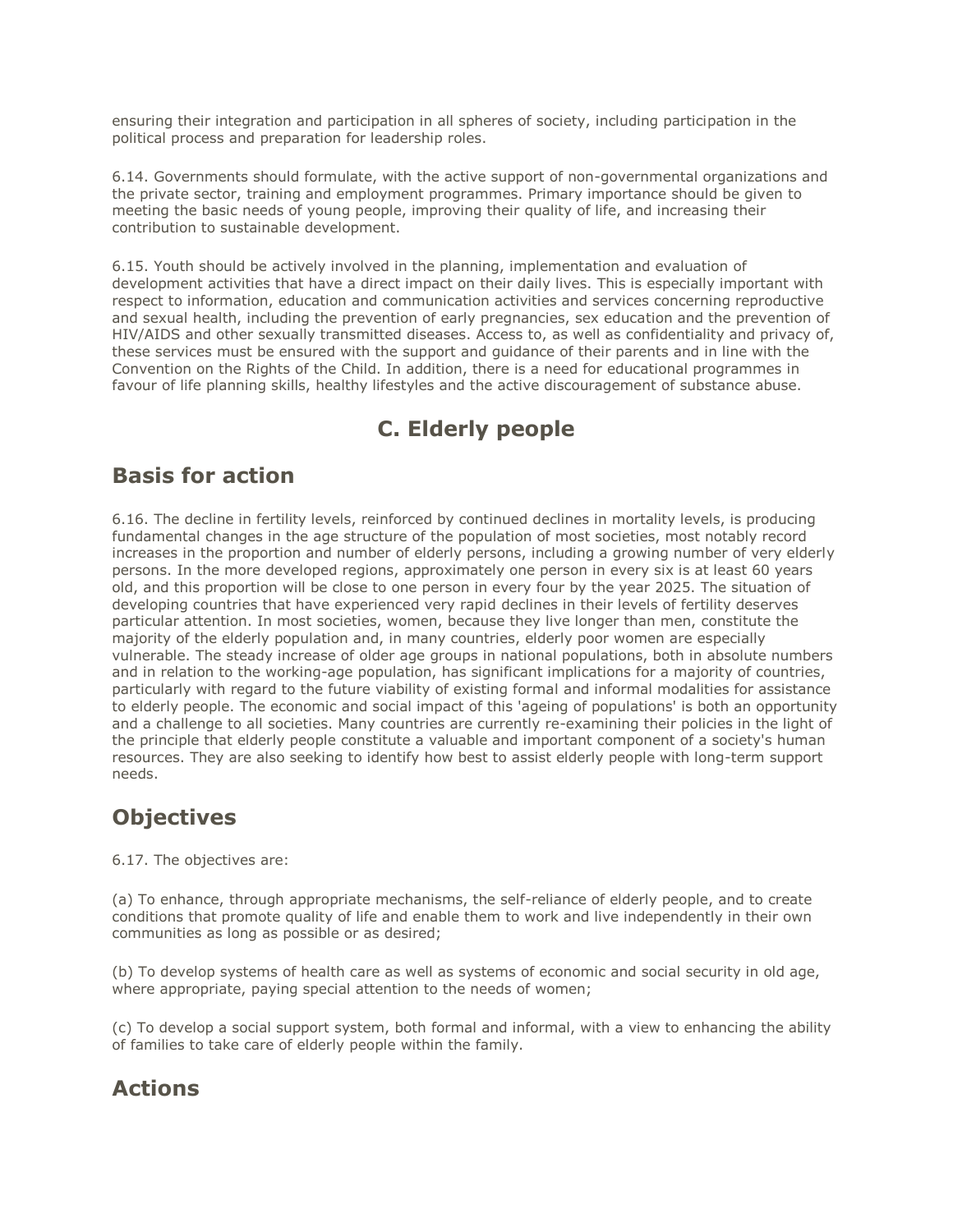6.18. All levels of government in medium- and long-term socio-economic planning should take into account the increasing numbers and proportions of elderly people in the population. Governments should develop social security systems that ensure greater intergenerational and intragenerational equity and solidarity and that provide support to elderly people through the encouragement of multigenerational families, and the provision of long-term support and services for growing numbers of frail older people.

6.19. Governments should seek to enhance the self-reliance of elderly people to facilitate their continued participation in society. In consultation with elderly people, Governments should ensure that the necessary conditions are developed to enable elderly people to lead self-determined, healthy and productive lives and to make full use of the skills and abilities they have acquired in their lives for the benefit of society. The valuable contribution that elderly people make to families and society, especially as volunteers and caregivers, should be given due recognition and encouragement.

6.20. Governments, in collaboration with non-governmental organizations and the private sector, should strengthen formal and informal support systems and safety nets for elderly people and eliminate all forms of violence and discrimination against elderly people in all countries, paying special attention to the needs of elderly women.

## **D. Indigenous people**

#### **Basis for action**

6.21. Indigenous people have a distinct and important perspective on population and development relationships, frequently quite different from those of the populations with which they interrelate within national boundaries. In some regions of the world, indigenous people, after long periods of population loss, are experiencing steady and in some places rapid population growth resulting from declining mortality, although morbidity and mortality are generally still much higher than for other sections of the national population. In other regions, however, they are still experiencing a steady population decline as a result of contact with external diseases, loss of land and resources, ecological destruction, displacement, resettlement and disruption of their families, communities and social systems.

6.22. The situation of many indigenous groups is often characterized by discrimination and oppression, which are sometimes even institutionalized in national laws and structures of governance. In many cases, unsustainable patterns of production and consumption in the society at large are a key factor in the ongoing destruction of the ecological stability of their lands, as well as in an ongoing exertion of pressure to displace them from those lands. Indigenous people believe that recognition of their rights to their ancestral lands is inextricably linked to sustainable development. Indigenous people call for increased respect for indigenous culture, spirituality, lifestyles and sustainable development models, including traditional systems of land tenure, gender relations, use of resources and knowledge and practice of family planning. At national, regional and international levels, the perspectives of indigenous people have gained increasing recognition, as reflected, inter alia, in the presence of the Working Group on Indigenous Populations at the United Nations Conference on Environment and Development, and the proclamation by the General Assembly of the year 1993 as the International Year of the World's Indigenous People.

6.23. The decision of the international community to proclaim an International Decade of the World's Indigenous People, to commence on 10 December 1994, represents a further important step towards fulfilment of the aspirations of indigenous people. The goal of the Decade, which is the strengthening of international cooperation for the solution of problems faced by indigenous people in such areas as human rights, the environment, development, education and health, is acknowledged as directly related to the purpose of the International Conference on Population and Development and the present Programme of Action. Accordingly, the distinct perspectives of indigenous people are incorporated throughout the present Programme of Action within the context of its specific chapters.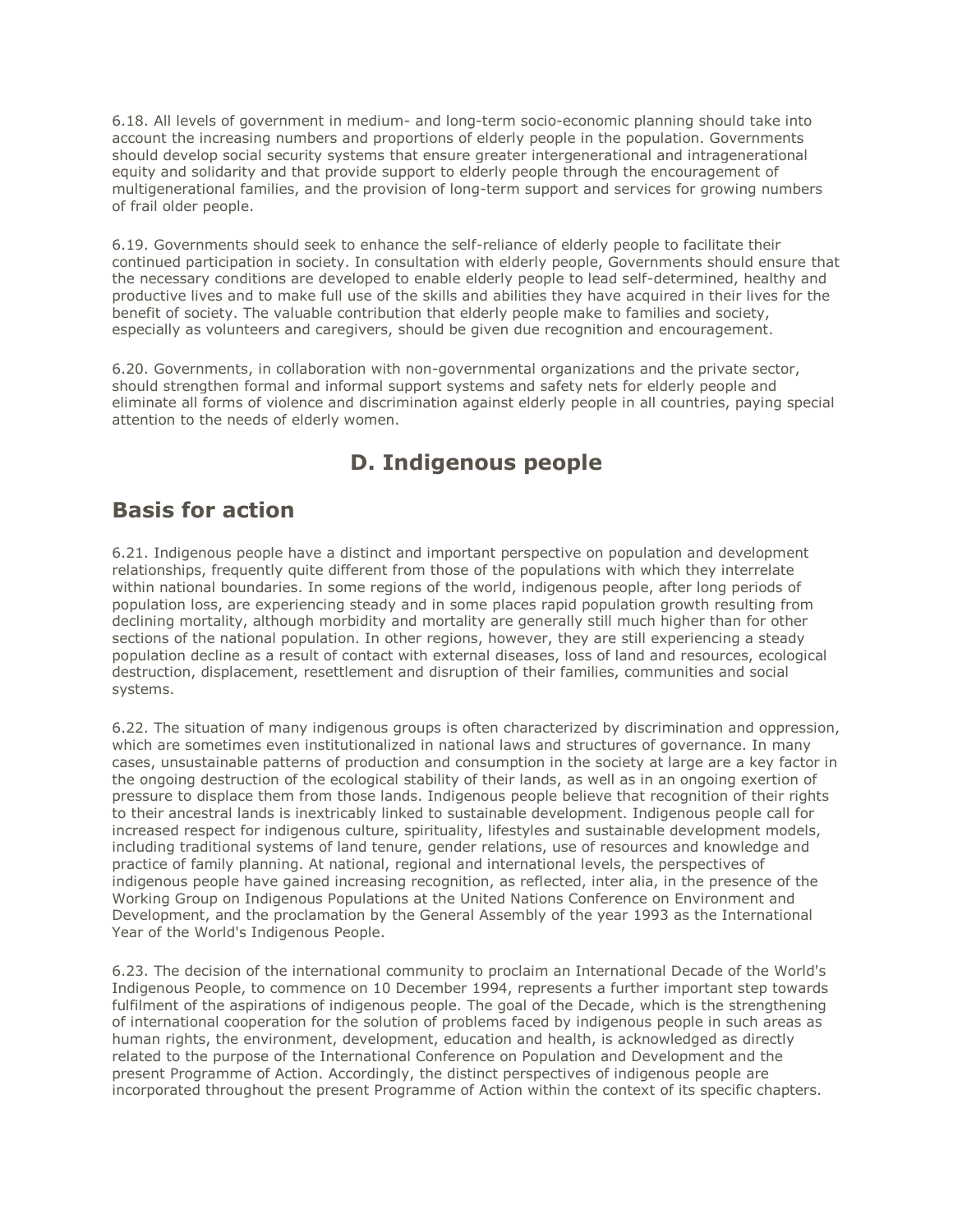## **Objectives**

6.24. The objectives are:

(a) To incorporate the perspectives and needs of indigenous communities into the design, implementation, monitoring and evaluation of the population, development and environment programmes that affect them;

(b) To ensure that indigenous people receive population- and development- related services that they deem socially, culturally and ecologically appropriate;

(c) To address social and economic factors that act to disadvantage indigenous people.

#### **Actions**

6.25. Governments and other important institutions in society should recognize the distinct perspective of indigenous people on aspects of population and development and, in consultation with indigenous people and in collaboration with concerned non-governmental and intergovernmental organizations, should address their specific needs, including needs for primary health care and reproductive health services. All human rights violations and discrimination, especially all forms of coercion, must be eliminated.

6.26. Within the context of the activities of the International Decade of the World's Indigenous People, the United Nations should, in full cooperation and collaboration with indigenous people and their relevant organizations, develop an enhanced understanding of indigenous people and compile data on their demographic characteristics, both current and historical, as a means of improving the understanding of the population status of indigenous people. Special efforts are necessary to integrate statistics pertaining to indigenous populations into the national data-collection system.

6.27. Governments should respect the cultures of indigenous people and enable them to have tenure and manage their lands, protect and restore the natural resources and ecosystems on which indigenous communities depend for their survival and well-being and, in consultation with indigenous people, take this into account in the formulation of national population and development policies.

## **E. Persons with disabilities**

#### **Basis for action**

6.28. Persons with disabilities constitute a significant proportion of the population. The implementation of the World Programme of Action concerning Disabled Persons (1983-1992) contributed towards increased awareness and expanded knowledge of disability issues, increased the role played by persons with disabilities and by concerned organizations, and contributed towards the improvement and expansion of disability legislation. However, there remains a pressing need for continued action to promote effective measures for the prevention of disability, for rehabilitation and for the realization of the goals of full participation and equality for persons with disabilities. In its resolution 47/88 of 16 December 1992, the General Assembly encouraged the consideration by, inter alia, the International Conference on Population and Development, of disability issues relevant to the subject-matter of the Conference.

## **Objectives**

6.29. The objectives are: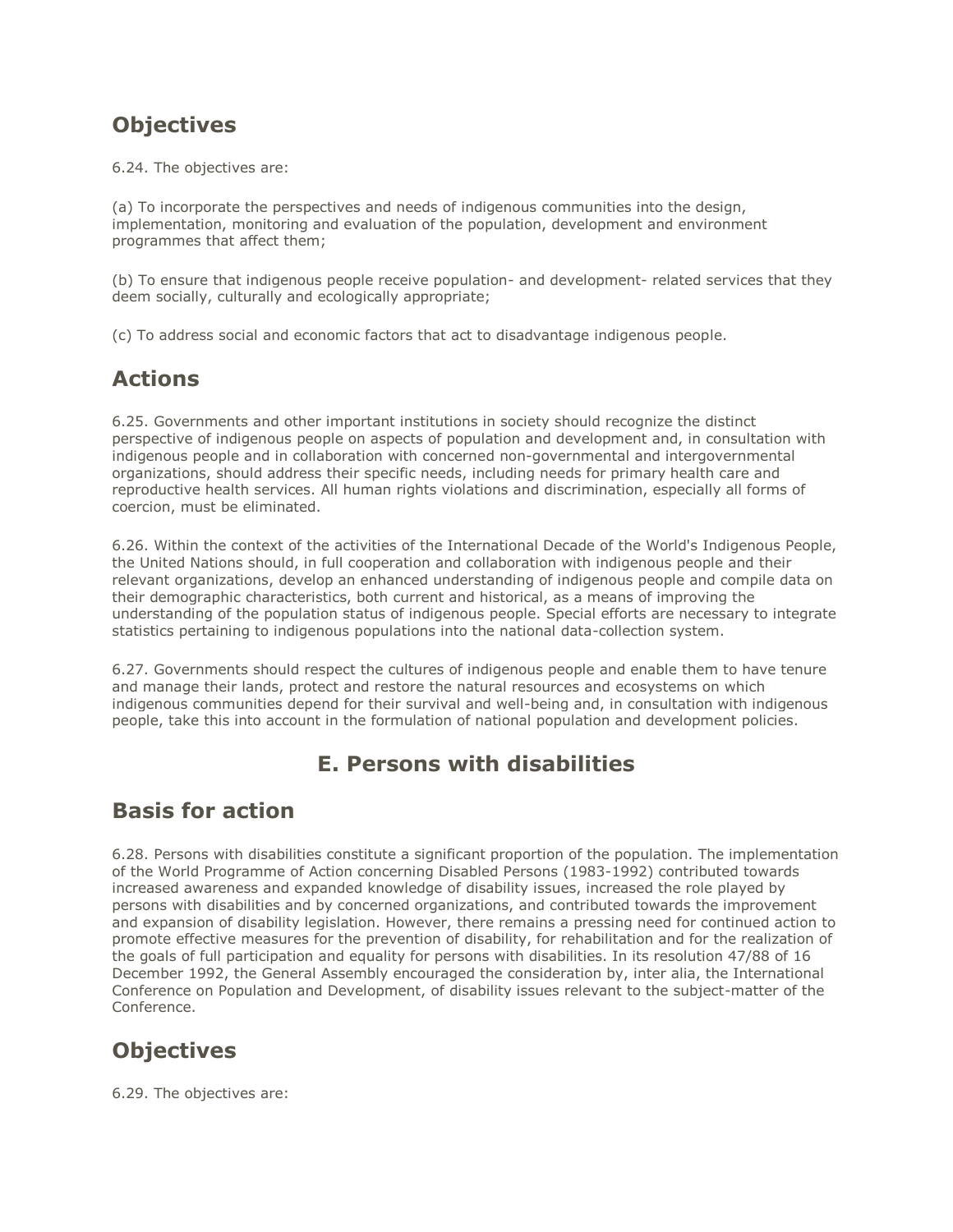(a) To ensure the realization of the rights of all persons with disabilities, and their participation in all aspects of social, economic and cultural life;

(b) To create, improve and develop necessary conditions that will ensure equal opportunities for persons with disabilities and the valuing of their capabilities in the process of economic and social development;

(c) To ensure the dignity and promote the self-reliance of persons with disabilities.

## **Actions**

6.30. Governments at all levels should consider the needs of persons with disabilities in terms of ethical and human rights dimensions. Governments should recognize needs concerning, inter alia, reproductive health, including family planning and sexual health, HIV/AIDS, information, education and communication. Governments should eliminate specific forms of discrimination that persons with disabilities may face with regard to reproductive rights, household and family formation, and international migration, while taking into account health and other considerations relevant under national immigration regulations.

6.31. Governments at all levels should develop the infrastructure to address the needs of persons with disabilities, in particular with regard to their education, training and rehabilitation.

6.32. Governments at all levels should promote mechanisms ensuring the realization of the rights of persons with disabilities and reinforce their capabilities of integration.

6.33. Governments at all levels should implement and promote a system of follow-up of social and economic integration of persons with disabilities.

#### **Chapter VII**

REPRODUCTIVE RIGHTS AND REPRODUCTIVE HEALTH

7.1. This chapter is especially guided by the principles contained in chapter II and in particular the introductory paragraphs.

### **A. Reproductive rights and reproductive health**

#### **Basis for action**

7.2. Reproductive health is a state of complete physical, mental and social well-being and not merely the absence of disease or infirmity, in all matters relating to the reproductive system and to its functions and processes. Reproductive health therefore implies that people are able to have a satisfying and safe sex life and that they have the capability to reproduce and the freedom to decide if, when and how often to do so. Implicit in this last condition are the right of men and women to be informed and to have access to safe, effective, affordable and acceptable methods of family planning of their choice, as well as other methods of their choice for regulation of fertility which are not against the law, and the right of access to appropriate health-care services that will enable women to go safely through pregnancy and childbirth and provide couples with the best chance of having a healthy infant. In line with the above definition of reproductive health, reproductive health care is defined as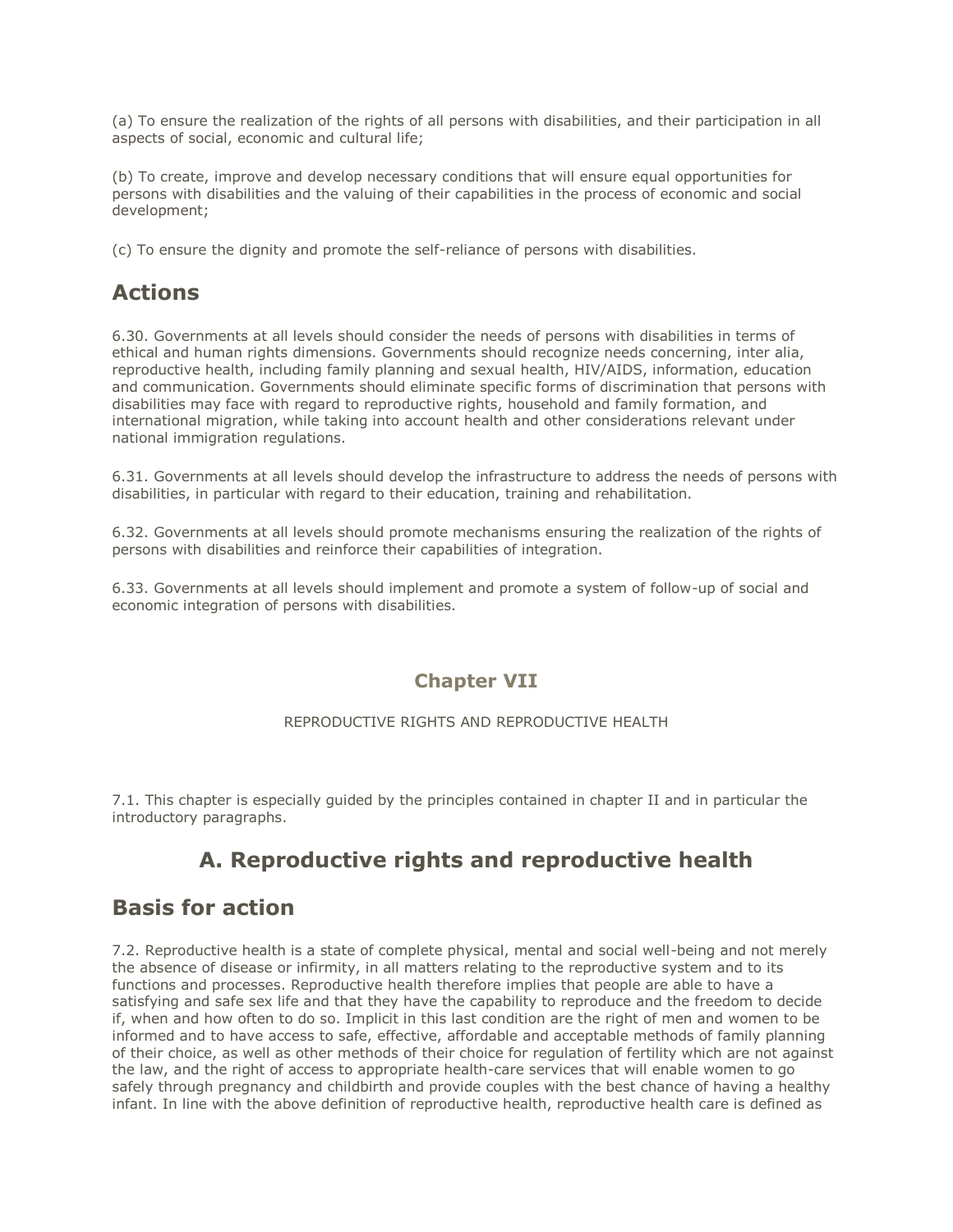the constellation of methods, techniques and services that contribute to reproductive health and wellbeing by preventing and solving reproductive health problems. It also includes sexual health, the purpose of which is the enhancement of life and personal relations, and not merely counselling and care related to reproduction and sexually transmitted diseases.

7.3. Bearing in mind the above definition, reproductive rights embrace certain human rights that are already recognized in national laws, international human rights documents and other consensus documents. These rights rest on the recognition of the basic right of all couples and individuals to decide freely and responsibly the number, spacing and timing of their children and to have the information and means to do so, and the right to attain the highest standard of sexual and reproductive health. It also includes their right to make decisions concerning reproduction free of discrimination, coercion and violence, as expressed in human rights documents. In the exercise of this right, they should take into account the needs of their living and future children and their responsibilities towards the community. The promotion of the responsible exercise of these rights for all people should be the fundamental basis for government- and community-supported policies and programmes in the area of reproductive health, including family planning. As part of their commitment, full attention should be given to the promotion of mutually respectful and equitable gender relations and particularly to meeting the educational and service needs of adolescents to enable them to deal in a positive and responsible way with their sexuality. Reproductive health eludes many of the world's people because of such factors as: inadequate levels of knowledge about human sexuality and inappropriate or poor-quality reproductive health information and services; the prevalence of high-risk sexual behaviour; discriminatory social practices; negative attitudes towards women and girls; and the limited power many women and girls have over their sexual and reproductive lives. Adolescents are particularly vulnerable because of their lack of information and access to relevant services in most countries. Older women and men have distinct reproductive and sexual health issues which are often inadequately addressed.

7.4. The implementation of the present Programme of Action is to be guided by the above comprehensive definition of reproductive health, which includes sexual health.

### **Objectives**

7.5. The objectives are:

(a) To ensure that comprehensive and factual information and a full range of reproductive health-care services, including family planning, are accessible, affordable, acceptable and convenient to all users;

(b) To enable and support responsible voluntary decisions about child-bearing and methods of family planning of their choice, as well as other methods of their choice for regulation of fertility which are not against the law and to have the information, education and means to do so;

(c) To meet changing reproductive health needs over the life cycle and to do so in ways sensitive to the diversity of circumstances of local communities.

### **Actions**

7.6. All countries should strive to make accessible through the primary health-care system, reproductive health to all individuals of appropriate ages as soon as possible and no later than the year 2015. Reproductive health care in the context of primary health care should, inter alia, include: family-planning counselling, information, education, communication and services; education and services for prenatal care, safe delivery and post-natal care, especially breast-feeding and infant and women's health care; prevention and appropriate treatment of infertility; abortion as specified in paragraph 8.25, including prevention of abortion and the management of the consequences of abortion; treatment of reproductive tract infections; sexually transmitted diseases and other reproductive health conditions; and information, education and counselling, as appropriate, on human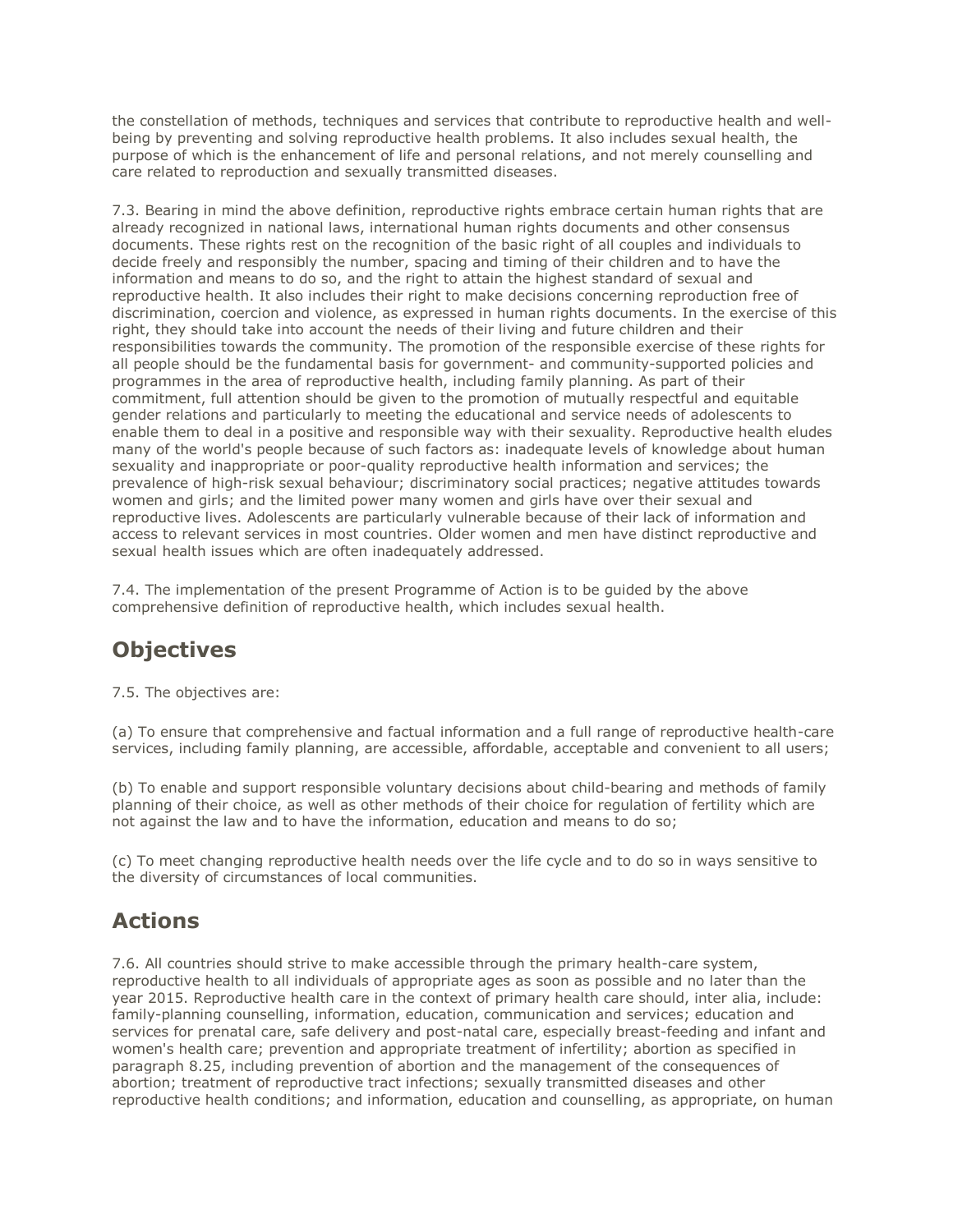sexuality, reproductive health and responsible parenthood. Referral for family-planning services and further diagnosis and treatment for complications of pregnancy, delivery and abortion, infertility, reproductive tract infections, breast cancer and cancers of the reproductive system, sexually transmitted diseases, including HIV/AIDS should always be available, as required. Active discouragement of harmful practices, such as female genital mutilation, should also be an integral component of primary health care, including reproductive health-care programmes.

7.7. Reproductive health-care programmes should be designed to serve the needs of women, including adolescents, and must involve women in the leadership, planning, decision-making, management, implementation, organization and evaluation of services. Governments and other organizations should take positive steps to include women at all levels of the health-care system.

7.8. Innovative programmes must be developed to make information, counselling and services for reproductive health accessible to adolescents and adult men. Such programmes must both educate and enable men to share more equally in family planning and in domestic and child-rearing responsibilities and to accept the major responsibility for the prevention of sexually transmitted diseases. Programmes must reach men in their workplaces, at home and where they gather for recreation. Boys and adolescents, with the support and guidance of their parents, and in line with the Convention on the Rights of the Child, should also be reached through schools, youth organizations and wherever they congregate. Voluntary and appropriate male methods for contraception, as well as for the prevention of sexually transmitted diseases, including AIDS, should be promoted and made accessible with adequate information and counselling.

7.9. Governments should promote much greater community participation in reproductive health-care services by decentralizing the management of public health programmes and by forming partnerships in cooperation with local non-governmental organizations and private health-care providers. All types of non-governmental organizations, including local women's groups, trade unions, cooperatives, youth programmes and religious groups, should be encouraged to become involved in the promotion of better reproductive health.

7.10. Without jeopardizing international support for programmes in developing countries, the international community should, upon request, give consideration to the training, technical assistance, short-term contraceptive supply needs and the needs of the countries in transition from centrally managed to market economies, where reproductive health is poor and in some cases deteriorating. Those countries, at the same time, must themselves give higher priority to reproductive health services, including a comprehensive range of contraceptive means, and must address their current reliance on abortion for fertility regulation by meeting the need of women in those countries for better information and more choices on an urgent basis.

7.11. Migrants and displaced persons in many parts of the world have limited access to reproductive health care and may face specific serious threats to their reproductive health and rights. Services must be particularly sensitive to the needs of individual women and adolescents and responsive to their often powerless situation, with particular attention to those who are victims of sexual violence.

## **B. Family planning**

### **Basis for action**

7.12. The aim of family-planning programmes must be to enable couples and individuals to decide freely and responsibly the number and spacing of their children and to have the information and means to do so and to ensure informed choices and make available a full range of safe and effective methods. The success of population education and family-planning programmes in a variety of settings demonstrates that informed individuals everywhere can and will act responsibly in the light of their own needs and those of their families and communities. The principle of informed free choice is essential to the long-term success of family-planning programmes. Any form of coercion has no part to play. In every society there are many social and economic incentives and disincentives that affect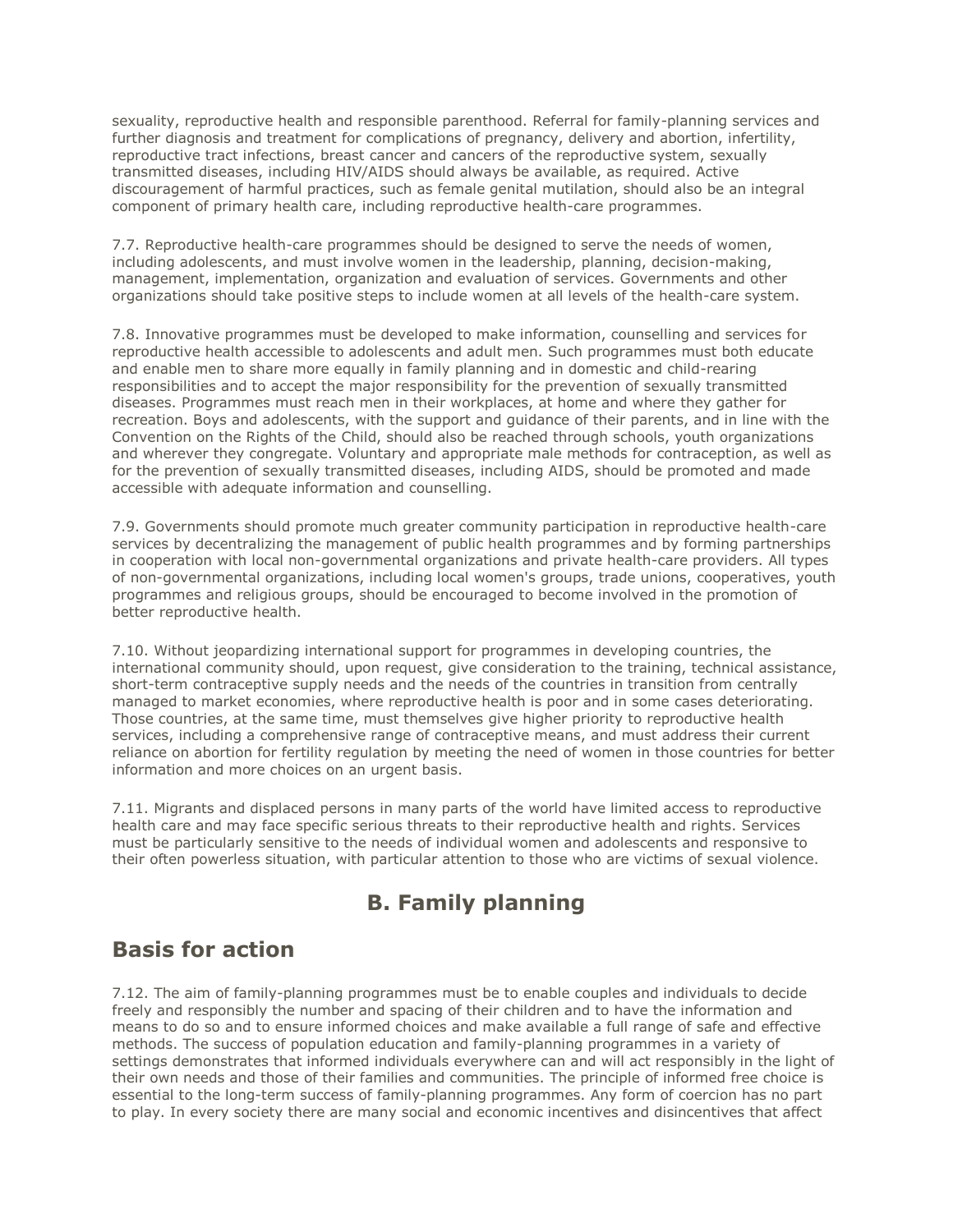individual decisions about child-bearing and family size. Over the past century, many Governments have experimented with such schemes, including specific incentives and disincentives, in order to lower or raise fertility. Most such schemes have had only marginal impact on fertility and in some cases have been counterproductive. Governmental goals for family planning should be defined in terms of unmet needs for information and services. Demographic goals, while legitimately the subject of government development strategies, should not be imposed on family-planning providers in the form of targets or quotas for the recruitment of clients.

7.13. Over the past three decades, the increasing availability of safer methods of modern contraception, although still in some respects inadequate, has permitted greater opportunities for individual choice and responsible decision-making in matters of reproduction throughout much of the world. Currently, about 55 per cent of couples in developing regions use some method of family planning. This figure represents nearly a fivefold increase since the 1960s. Family-planning programmes have contributed considerably to the decline in average fertility rates for developing countries, from about six to seven children per woman in the 1960s to about three to four children at present. However, the full range of modern family-planning methods still remains unavailable to at least 350 million couples world wide, many of whom say they want to space or prevent another pregnancy. Survey data suggest that approximately 120 million additional women world wide would be currently using a modern family-planning method if more accurate information and affordable services were easily available, and if partners, extended families and the community were more supportive. These numbers do not include the substantial and growing numbers of sexually active unmarried individuals wanting and in need of information and services. During the decade of the 1990s, the number of couples of reproductive age will grow by about 18 million per annum. To meet their needs and close the existing large gaps in services, family planning and contraceptive supplies will need to expand very rapidly over the next several years. The quality of family-planning programmes is often directly related to the level and continuity of contraceptive use and to the growth in demand for services. Family-planning programmes work best when they are part of or linked to broader reproductive health programmes that address closely related health needs and when women are fully involved in the design, provision, management and evaluation of services.

## **Objectives**

7.14. The objectives are:

(a) To help couples and individuals meet their reproductive goals in a framework that promotes optimum health, responsibility and family well-being, and respects the dignity of all persons and their right to choose the number, spacing and timing of the birth of their children;

(b) To prevent unwanted pregnancies and reduce the incidence of high-risk pregnancies and morbidity and mortality;

(c) To make quality family-planning services affordable, acceptable and accessible to all who need and want them, while maintaining confidentiality;

(d) To improve the quality of family-planning advice, information, education, communication, counselling and services;

(e) To increase the participation and sharing of responsibility of men in the actual practice of family planning;

(f) To promote breast-feeding to enhance birth spacing.

### **Actions**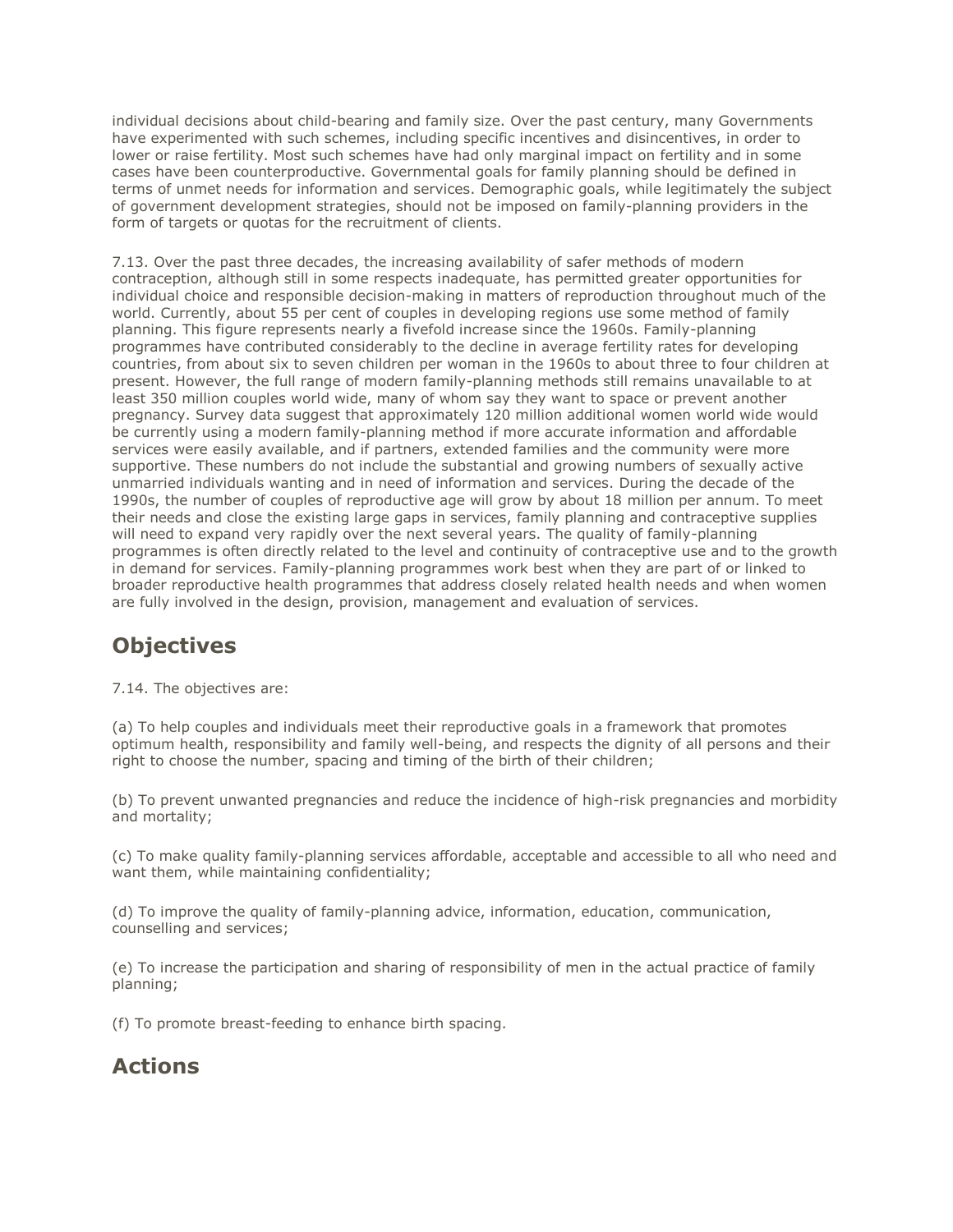7.15. Governments and the international community should use the full means at their disposal to support the principle of voluntary choice in family planning.

7.16. All countries should, over the next several years, assess the extent of national unmet need for good-quality family-planning services and its integration in the reproductive health context, paying particular attention to the most vulnerable and underserved groups in the population. All countries should take steps to meet the family-planning needs of their populations as soon as possible and should, in all cases by the year 2015, seek to provide universal access to a full range of safe and reliable family-planning methods and to related reproductive health services which are not against the law. The aim should be to assist couples and individuals to achieve their reproductive goals and give them the full opportunity to exercise the right to have children by choice.

7.17. Governments at all levels are urged to institute systems of monitoring and evaluation of usercentred services with a view to detecting, preventing and controlling abuses by family-planning managers and providers and to ensure a continuing improvement in the quality of services. To this end, Governments should secure conformity to human rights and to ethical and professional standards in the delivery of family planning and related reproductive health services aimed at ensuring responsible, voluntary and informed consent and also regarding service provision. In-vitro fertilization techniques should be provided in accordance with appropriate ethical guidelines and medical standards.

7.18. Non-governmental organizations should play an active role in mobilizing community and family support, in increasing access and acceptability of reproductive health services including family planning, and cooperate with Governments in the process of preparation and provision of care, based on informed choice, and in helping to monitor public- and private-sector programmes, including their own.

7.19. As part of the effort to meet unmet needs, all countries should seek to identify and remove all the major remaining barriers to the utilization of family-planning services. Some of those barriers are related to the inadequacy, poor quality and cost of existing family-planning services. It should be the goal of public, private and non-governmental family-planning organizations to remove all programmerelated barriers to family-planning use by the year 2005 through the redesign or expansion of information and services and other ways to increase the ability of couples and individuals to make free and informed decisions about the number, spacing and timing of births and protect themselves from sexually transmitted diseases.

7.20. Specifically, Governments should make it easier for couples and individuals to take responsibility for their own reproductive health by removing unnecessary legal, medical, clinical and regulatory barriers to information and to access to family-planning services and methods.

7.21. All political and community leaders are urged to play a strong, sustained and highly visible role in promoting and legitimizing the provision and use of family-planning and reproductive health services. Governments at all levels are urged to provide a climate that is favourable to good-quality public and private family-planning and reproductive health information and services through all possible channels. Finally, leaders and legislators at all levels must translate their public support for reproductive health, including family planning, into adequate allocations of budgetary, human and administrative resources to help meet the needs of all those who cannot pay the full cost of services.

7.22. Governments are encouraged to focus most of their efforts towards meeting their population and development objectives through education and voluntary measures rather than schemes involving incentives and disincentives.

7.23. In the coming years, all family-planning programmes must make significant efforts to improve quality of care. Among other measures, programmes should: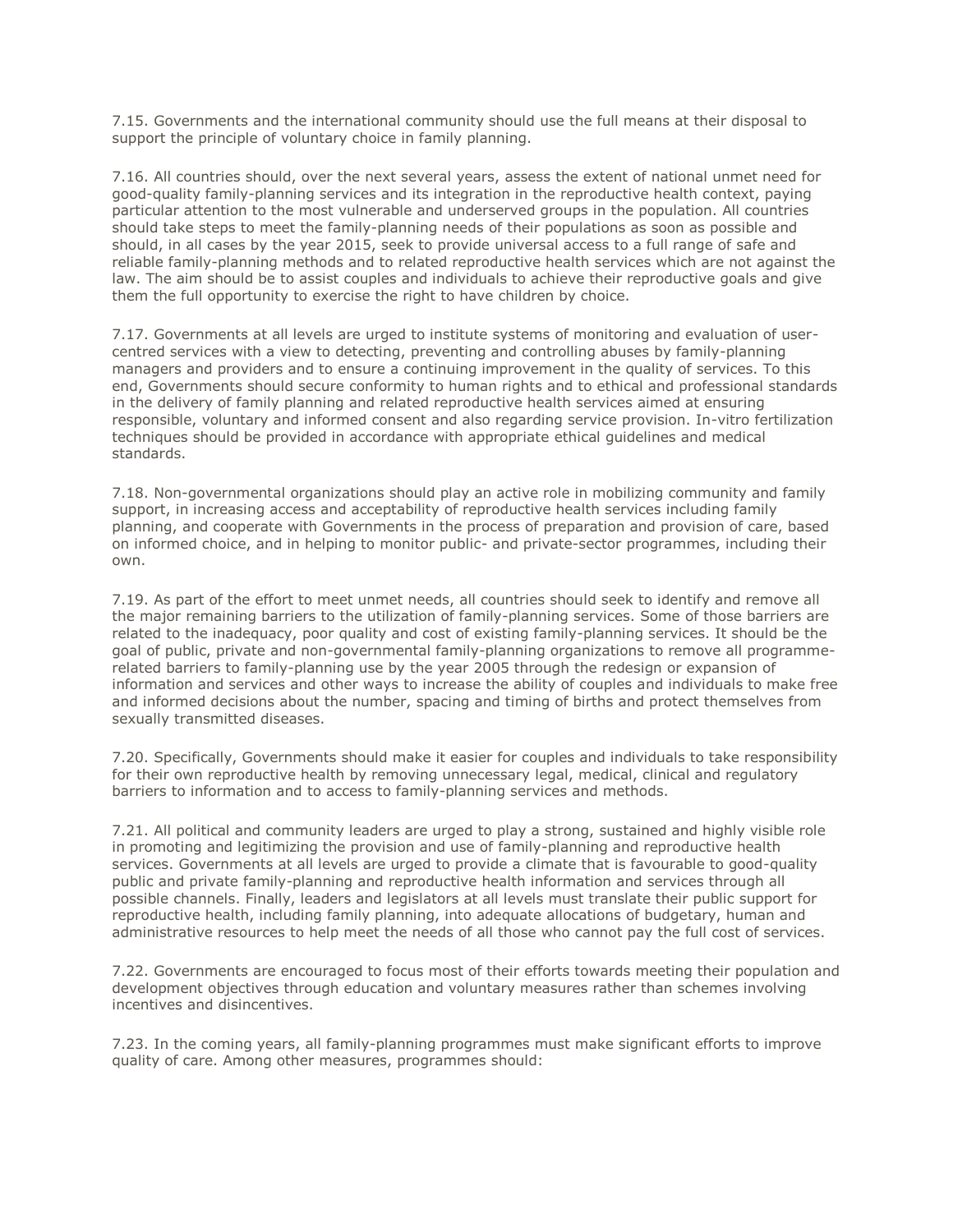(a) Recognize that appropriate methods for couples and individuals vary according to their age, parity, family-size preference and other factors, and ensure that women and men have information and access to the widest possible range of safe and effective family-planning methods in order to enable them to exercise free and informed choice;

(b) Provide accessible, complete and accurate information about various family-planning methods, including their health risks and benefits, possible side effects and their effectiveness in the prevention of the spread of HIV/AIDS and other sexually transmitted diseases;

(c) Make services safer, affordable, more convenient and accessible for clients and ensure, through strengthened logistical systems, a sufficient and continuous supply of essential high-quality contraceptives. Privacy and confidentiality should be ensured;

(d) Expand and upgrade formal and informal training in sexual and reproductive health care and family planning for all health-care providers, health educators and managers, including training in interpersonal communications and counselling;

(e) Ensure appropriate follow-up care, including treatment for side effects of contraceptive use;

(f) Ensure availability of related reproductive health services on site or through a strong referral mechanism;

(g) In addition to quantitative measures of performance, give more emphasis to qualitative ones that take into account the perspectives of current and potential users of services through such means as effective management information systems and survey techniques for the timely evaluation of services;

(h) Family-planning and reproductive health programmes should emphasize breast-feeding education and support services, which can simultaneously contribute to birth spacing, better maternal and child health and higher child survival.

7.24. Governments should take appropriate steps to help women avoid abortion, which in no case should be promoted as a method of family planning, and in all cases provide for the humane treatment and counselling of women who have had recourse to abortion.

7.25. In order to meet the substantial increase in demand for contraceptives over the next decade and beyond, the international community should move, on an immediate basis, to establish an efficient coordination system and global, regional and subregional facilities for the procurement of contraceptives and other commodities essential to reproductive health programmes of developing countries and countries with economies in transition. The international community should also consider such measures as the transfer of technology to developing countries to enable them to produce and distribute high-quality contraceptives and other commodities essential to reproductive health services, in order to strengthen the self-reliance of those countries. At the request of the countries concerned, the World Health Organization should continue to provide advice on the quality, safety and efficacy of family-planning methods.

7.26. Provision of reproductive health-care services should not be confined to the public sector but should involve the private sector and non-governmental organizations, in accordance with the needs and resources of their communities, and include, where appropriate, effective strategies for cost recovery and service delivery, including social marketing and community-based services. Special efforts should be made to improve accessibility through outreach services.

#### **C. Sexually transmitted diseases and prevention of human immunodeficiency virus (HIV)**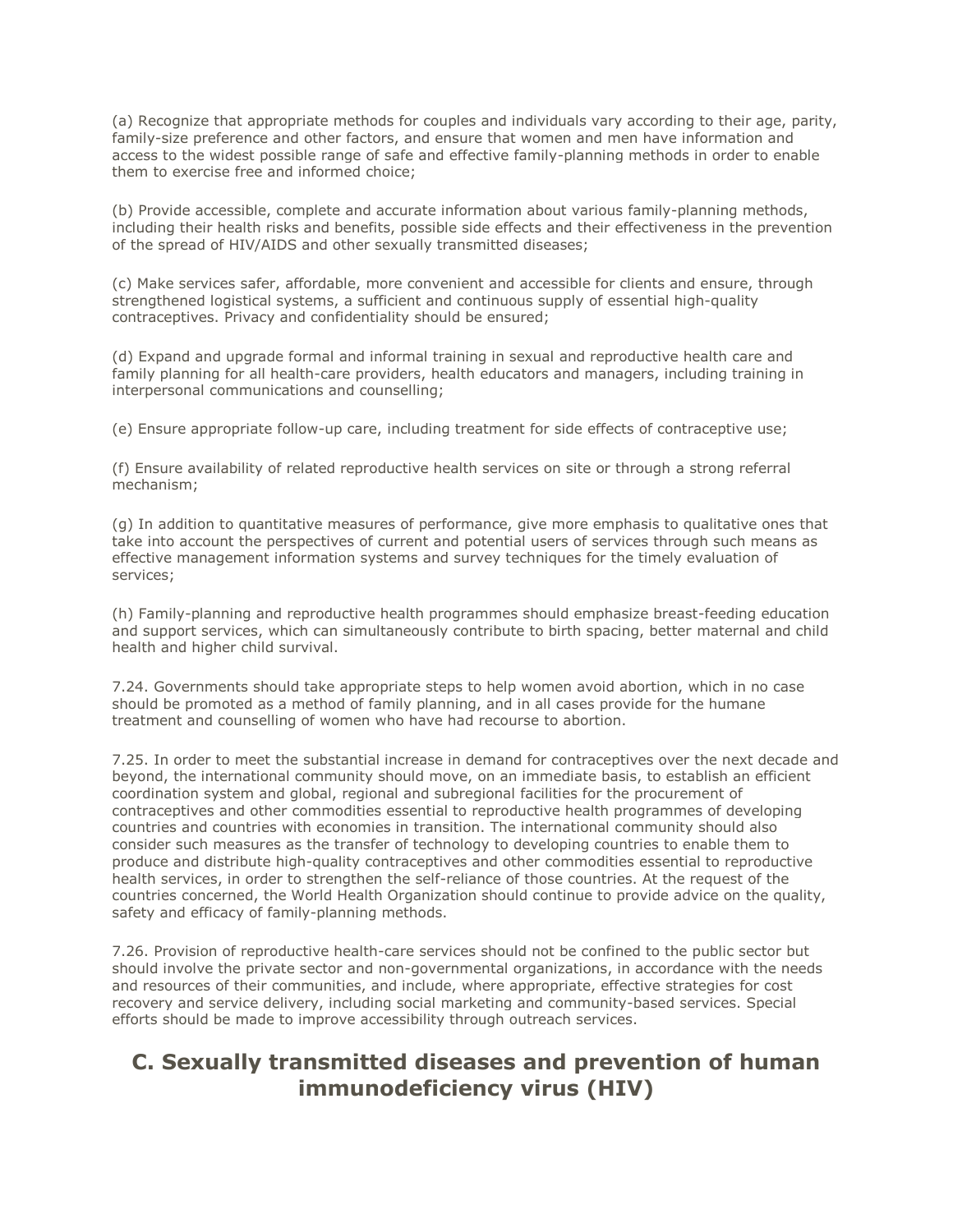### **Basis for action**

7.27. The world-wide incidence of sexually transmitted diseases is high and increasing. The situation has worsened considerably with the emergence of the HIV epidemic. Although the incidence of some sexually transmitted diseases has stabilized in parts of the world, there have been increasing cases in many regions.

7.28. The social and economic disadvantages that women face make them especially vulnerable to sexually transmitted infections, including HIV, as illustrated, for example, by their exposure to the high-risk sexual behaviour of their partners. For women, the symptoms of infections from sexually transmitted diseases are often hidden, making them more difficult to diagnose than in men, and the health consequences are often greater, including increased risk of infertility and ectopic pregnancy. The risk of transmission from infected men to women is also greater than from infected women to men, and many women are powerless to take steps to protect themselves.

## **Objective**

7.29. The objective is to prevent, reduce the incidence of, and provide treatment for, sexually transmitted diseases, including HIV/AIDS, and the complications of sexually transmitted diseases such as infertility, with special attention to girls and women.

## **Actions**

7.30. Reproductive health programmes should increase their efforts to prevent, detect and treat sexually transmitted diseases and other reproductive tract infections, especially at the primary healthcare level. Special outreach efforts should be made to those who do not have access to reproductive health- care programmes.

7.31. All health-care providers, including all family-planning providers, should be given specialized training in the prevention and detection of, and counselling on, sexually transmitted diseases, especially infections in women and youth, including HIV/AIDS.

7.32. Information, education and counselling for responsible sexual behaviour and effective prevention of sexually transmitted diseases, including HIV, should become integral components of all reproductive and sexual health services.

7.33. Promotion and the reliable supply and distribution of high-quality condoms should become integral components of all reproductive health-care services. All relevant international organizations, especially the World Health Organization, should significantly increase their procurement. Governments and the international community should provide all means to reduce the spread and the rate of transmission of HIV/AIDS infection.

## **D. Human sexuality and gender relations**

### **Basis for action**

7.34. Human sexuality and gender relations are closely interrelated and together affect the ability of men and women to achieve and maintain sexual health and manage their reproductive lives. Equal relationships between men and women in matters of sexual relations and reproduction, including full respect for the physical integrity of the human body, require mutual respect and willingness to accept responsibility for the consequences of sexual behaviour. Responsible sexual behaviour, sensitivity and equity in gender relations, particularly when instilled during the formative years, enhance and promote respectful and harmonious partnerships between men and women.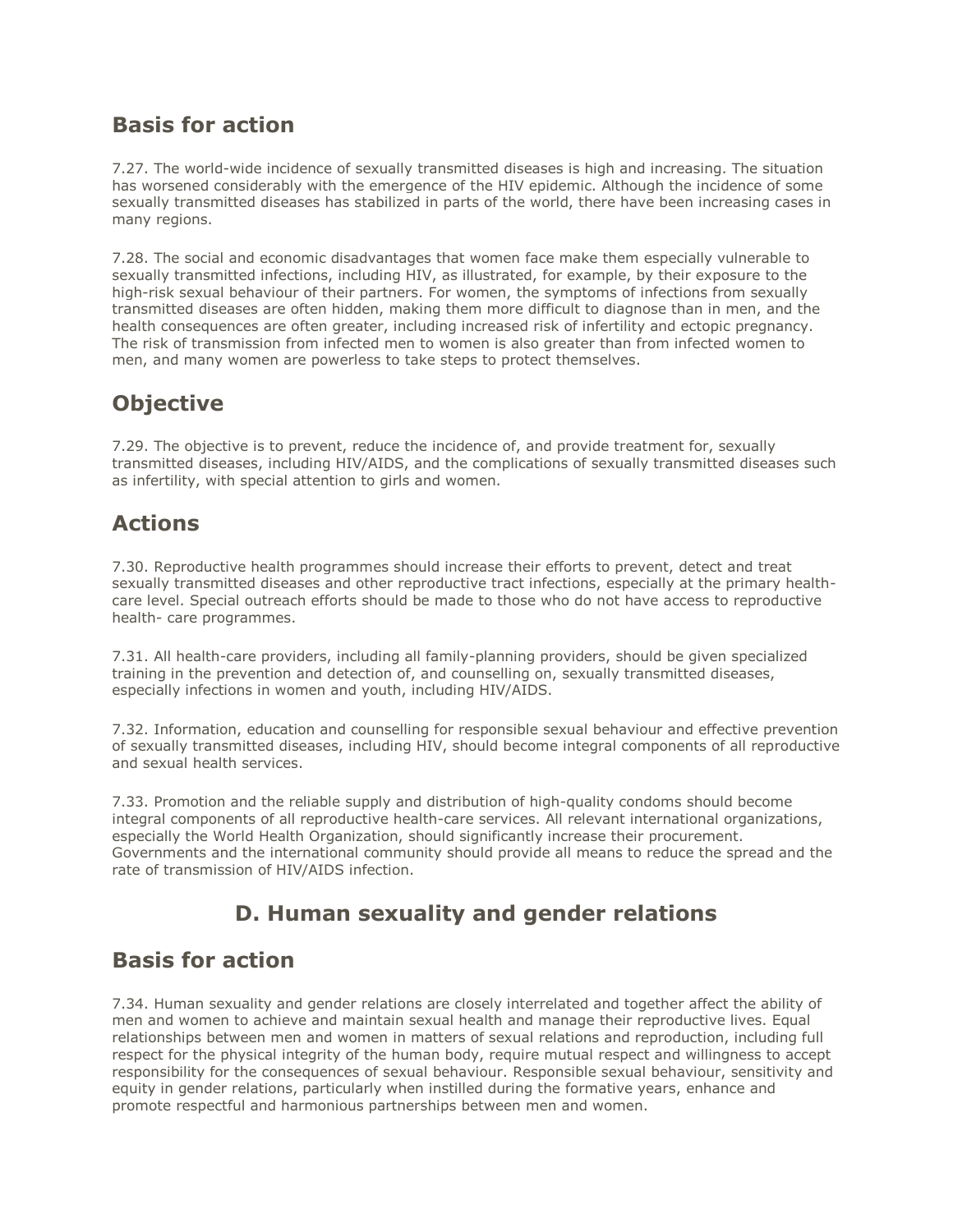7.35. Violence against women, particularly domestic violence and rape, is widespread, and rising numbers of women are at risk from AIDS and other sexually transmitted diseases as a result of highrisk sexual behaviour on the part of their partners. In a number of countries, harmful practices meant to control women's sexuality have led to great suffering. Among them is the practice of female genital mutilation, which is a violation of basic rights and a major lifelong risk to women's health.

## **Objectives**

7.36. The objectives are:

(a) To promote adequate development of responsible sexuality, permitting relations of equity and mutual respect between the genders and contributing to improving the quality of life of individuals;

(b) To ensure that women and men have access to the information, education and services needed to achieve good sexual health and exercise their reproductive rights and responsibilities.

### **Actions**

7.37. Support should be given to integral sexual education and services for young people, with the support and guidance of their parents and in line with the Convention on the Rights of the Child, that stress responsibility of males for their own sexual health and fertility and that help them exercise those responsibilities. Educational efforts should begin within the family unit, in the community and in the schools at an appropriate age, but must also reach adults, in particular men, through non-formal education and a variety of community-based efforts.

7.38. In the light of the urgent need to prevent unwanted pregnancies, the rapid spread of AIDS and other sexually transmitted diseases, and the prevalence of sexual abuse and violence, Governments should base national policies on a better understanding of the need for responsible human sexuality and the realities of current sexual behaviour.

7.39. Active and open discussion of the need to protect women, youth and children from any abuse, including sexual abuse, exploitation, trafficking and violence, must be encouraged and supported by educational programmes at both national and community levels. Governments should set the necessary conditions and procedures to encourage victims to report violations of their rights. Laws addressing those concerns should be enacted where they do not exist, made explicit, strengthened and enforced, and appropriate rehabilitation services provided. Governments should also prohibit the production and the trade of child pornography.

7.40. Governments and communities should urgently take steps to stop the practice of female genital mutilation and protect women and girls from all such similar unnecessary and dangerous practices. Steps to eliminate the practice should include strong community outreach programmes involving village and religious leaders, education and counselling about its impact on girls' and women's health, and appropriate treatment and rehabilitation for girls and women who have suffered mutilation. Services should include counselling for women and men to discourage the practice.

## **E. Adolescents**

#### **Basis for action**

7.41. The reproductive health needs of adolescents as a group have been largely ignored to date by existing reproductive health services. The response of societies to the reproductive health needs of adolescents should be based on information that helps them attain a level of maturity required to make responsible decisions. In particular, information and services should be made available to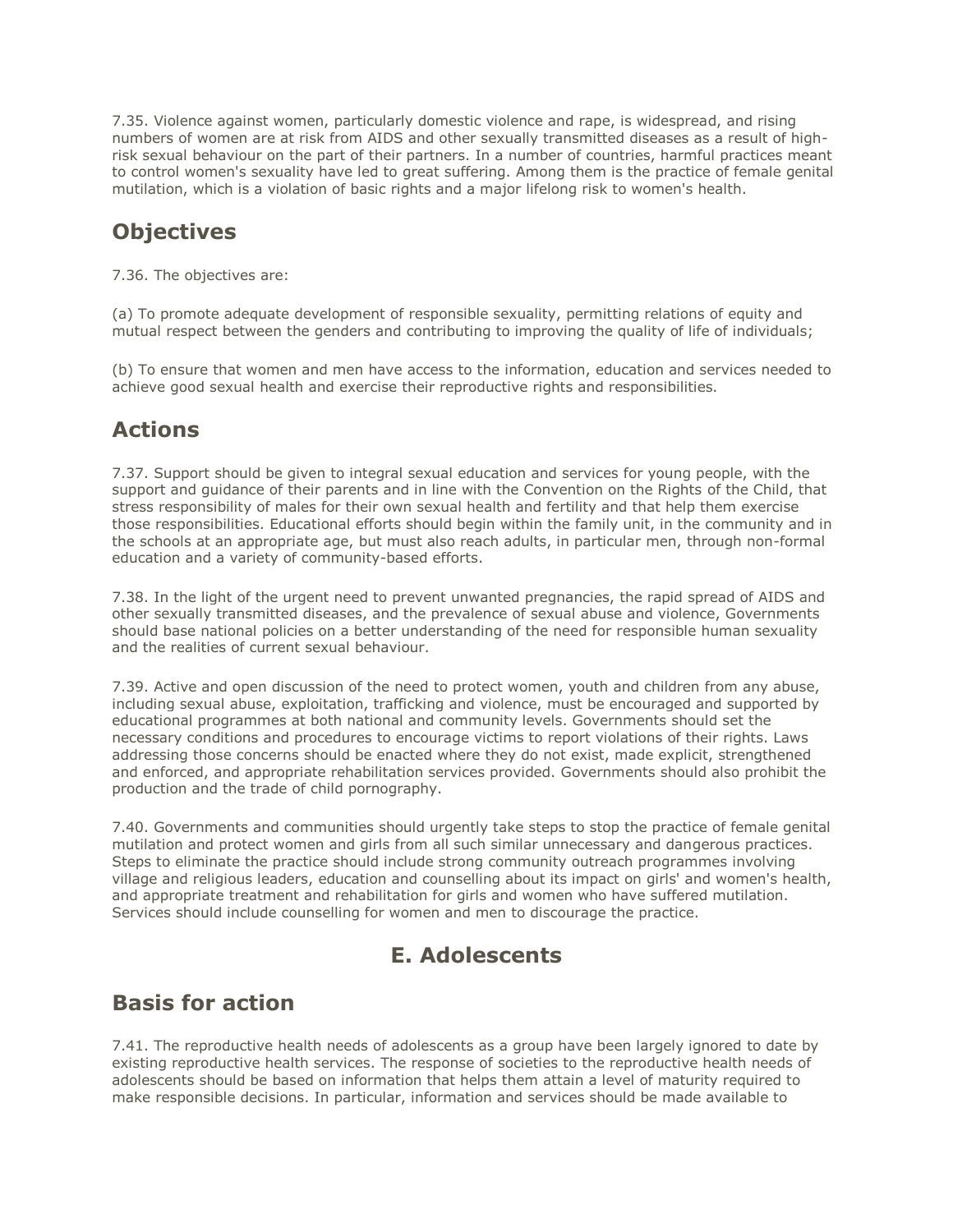adolescents to help them understand their sexuality and protect them from unwanted pregnancies, sexually transmitted diseases and subsequent risk of infertility. This should be combined with the education of young men to respect women's self-determination and to share responsibility with women in matters of sexuality and reproduction. This effort is uniquely important for the health of young women and their children, for women's self-determination and, in many countries, for efforts to slow the momentum of population growth. Motherhood at a very young age entails a risk of maternal death that is much greater than average, and the children of young mothers have higher levels of morbidity and mortality. Early child-bearing continues to be an impediment to improvements in the educational, economic and social status of women in all parts of the world. Overall for young women, early marriage and early motherhood can severely curtail educational and employment opportunities and are likely to have a long-term, adverse impact on their and their children's quality of life.

7.42. Poor educational and economic opportunities and sexual exploitation are important factors in the high levels of adolescent child-bearing. In both developed and developing countries, adolescents faced with few apparent life choices have little incentive to avoid pregnancy and child-bearing.

7.43. In many societies, adolescents face pressures to engage in sexual activity. Young women, particularly low-income adolescents, are especially vulnerable. Sexually active adolescents of both sexes are increasingly at high risk of contracting and transmitting sexually transmitted diseases, including HIV/AIDS, and they are typically poorly informed about how to protect themselves. Programmes for adolescents have proven most effective when they secure the full involvement of adolescents in identifying their reproductive and sexual health needs and in designing programmes that respond to those needs.

#### **Objectives**

7.44. The objectives are:

(a) To address adolescent sexual and reproductive health issues, including unwanted pregnancy, unsafe abortion 20/ and sexually transmitted diseases, including HIV/AIDS, through the promotion of responsible and healthy reproductive and sexual behaviour, including voluntary abstinence, and the provision of appropriate services and counselling specifically suitable for that age group;

(b) To substantially reduce all adolescent pregnancies.

### **Actions**

7.45. Recognizing the rights, duties and responsibilities of parents and other persons legally responsible for adolescents to provide, in a manner consistent with the evolving capacities of the adolescent, appropriate direction and guidance in sexual and reproductive matters, countries must ensure that the programmes and attitudes of health-care providers do not restrict the access of adolescents to appropriate services and the information they need, including on sexually transmitted diseases and sexual abuse. In doing so, and in order to, inter alia, address sexual abuse, these services must safeguard the rights of adolescents to privacy, confidentiality, respect and informed consent, respecting cultural values and religious beliefs. In this context, countries should, where appropriate, remove legal, regulatory and social barriers to reproductive health information and care for adolescents.

7.46. Countries, with the support of the international community, should protect and promote the rights of adolescents to reproductive health education, information and care and greatly reduce the number of adolescent pregnancies.

7.47. Governments, in collaboration with non-governmental organizations, are urged to meet the special needs of adolescents and to establish appropriate programmes to respond to those needs. Such programmes should include support mechanisms for the education and counselling of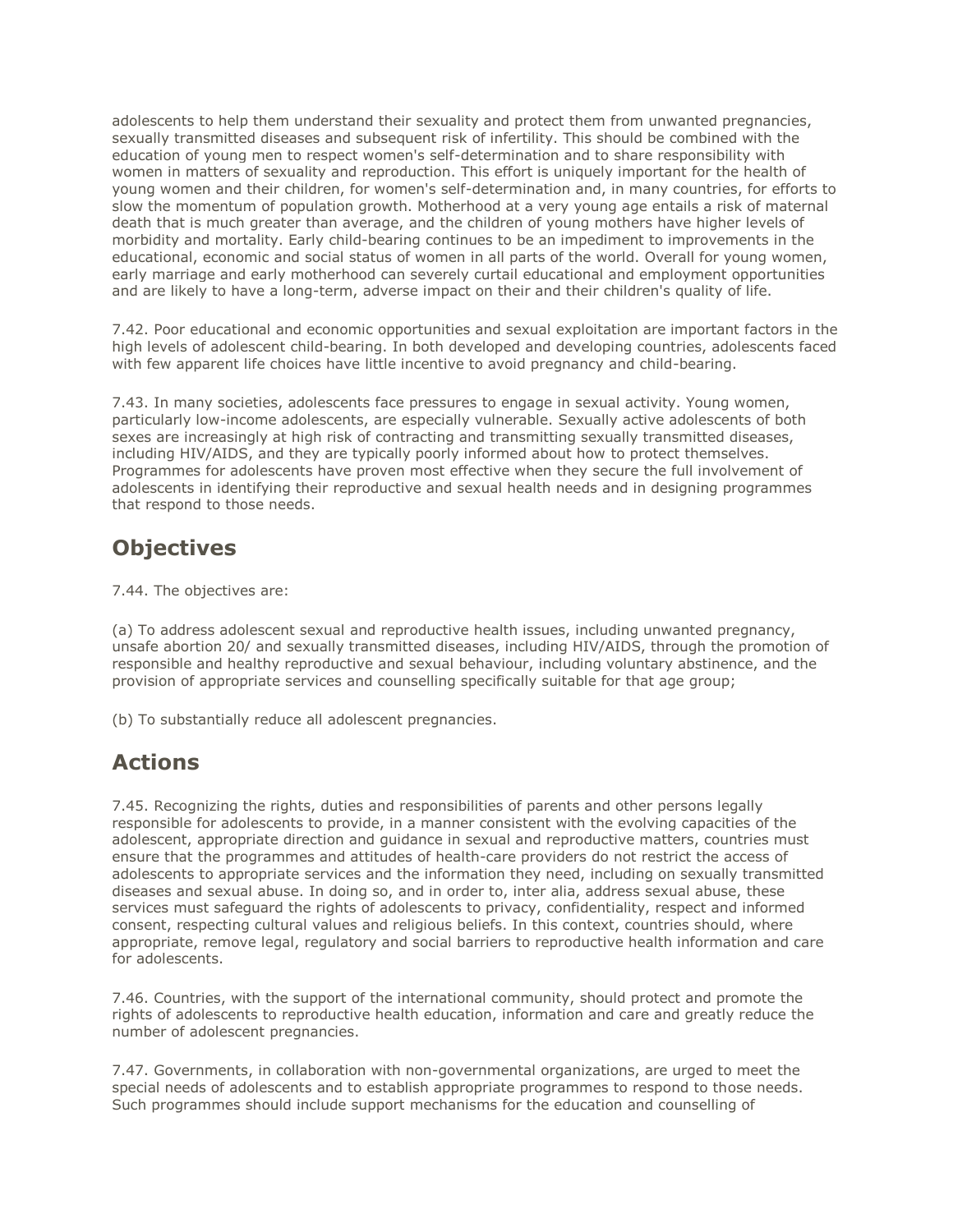adolescents in the areas of gender relations and equality, violence against adolescents, responsible sexual behaviour, responsible family-planning practice, family life, reproductive health, sexually transmitted diseases, HIV infection and AIDS prevention. Programmes for the prevention and treatment of sexual abuse and incest and other reproductive health services should be provided. Such programmes should provide information to adolescents and make a conscious effort to strengthen positive social and cultural values. Sexually active adolescents will require special family-planning information, counselling and services, and those who become pregnant will require special support from their families and community during pregnancy and early child care. Adolescents must be fully involved in the planning, implementation and evaluation of such information and services with proper regard for parental guidance and responsibilities.

7.48. Programmes should involve and train all who are in a position to provide guidance to adolescents concerning responsible sexual and reproductive behaviour, particularly parents and families, and also communities, religious institutions, schools, the mass media and peer groups. Governments and non-governmental organizations should promote programmes directed to the education of parents, with the objective of improving the interaction of parents and children to enable parents to comply better with their educational duties to support the process of maturation of their children, particularly in the areas of sexual behaviour and reproductive health.

#### **Chapter VIII**

HEALTH, MORBIDITY AND MORTALITY

## **A. Primary health care and the health-care sector**

#### **Basis for action**

8.1. One of the main achievements of the twentieth century has been the unprecedented increase in human longevity. In the past half century, expectation of life at birth in the world as a whole has increased by about 20 years, and the risk of dying in the first year of life has been reduced by nearly two thirds. Nevertheless, these achievements fall short of the much greater improvements that had been anticipated in the World Population Plan of Action and the Declaration of Alma Ata, adopted by the International Conference on Primary Health Care in 1978. There remain entire national populations and sizeable population groups within many countries that are still subject to very high rates of morbidity and mortality. Differences linked to socio-economic status or ethnicity are often substantial. In many countries with economies in transition, the mortality rate has considerably increased as a result of deaths caused by accidents and violence.

8.2. The increases in life expectancy recorded in most regions of the world reflect significant gains in public health and in access to primary health-care services. Notable achievements include the vaccination of about 80 per cent of the children in the world and the widespread use of low-cost treatments, such as oral rehydration therapy, to ensure that more children survive. Yet these achievements have not been realized in all countries, and preventable or treatable illnesses are still the leading killers of young children. Moreover, large segments of many populations continue to lack access to clean water and sanitation facilities, are forced to live in congested conditions and lack adequate nutrition. Large numbers of people remain at continued risk of infectious, parasitic and water-borne diseases, such as tuberculosis, malaria and schistosomiasis. In addition, the health effects of environmental degradation and exposure to hazardous substances in the workplace are increasingly a cause of concern in many countries. Similarly, the growing consumption of tobacco, alcohol and drugs will precipitate a marked increase in costly chronic diseases among working age and elderly people. The impact of reductions in expenditures for health and other social services which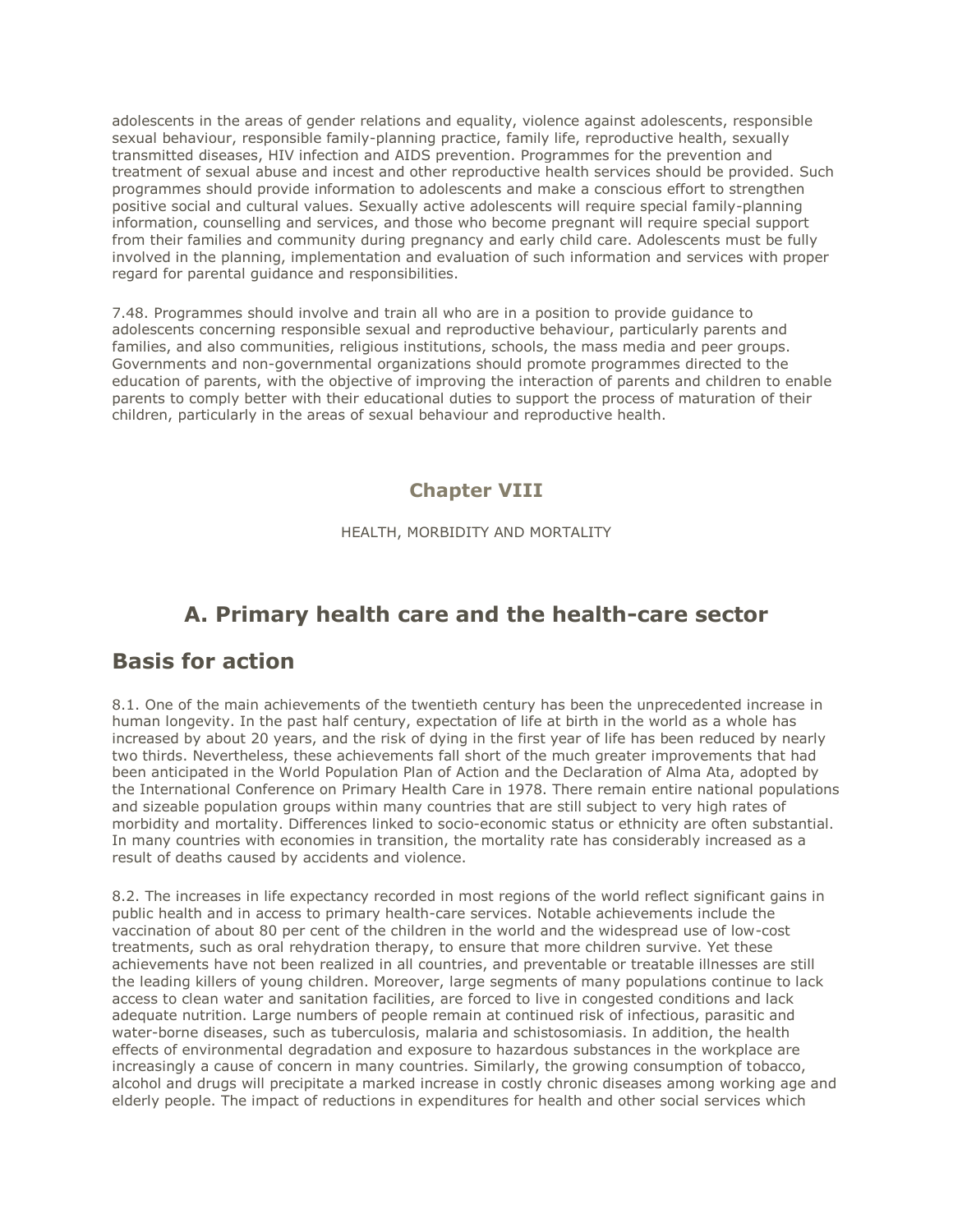have taken place in many countries as a result of public-sector retrenchment, misallocation of available health resources, structural adjustment and the transition to market economies has preempted significant changes in lifestyles, livelihoods and consumption patterns and is also a factor in increasing morbidity and mortality. Although economic reforms are essential to sustained economic growth, it is equally essential that the design and implementation of structural adjustment programmes incorporate the social dimension.

## **Objectives**

8.3. The objectives are:

(a) To increase the accessibility, availability, acceptability and affordability of health-care services and facilities to all people in accordance with national commitments to provide access to basic health care for all;

(b) To increase the healthy life-span and improve the quality of life of all people, and to reduce disparities in life expectancy between and within countries.

## **Actions**

8.4. All countries should make access to basic health care and health promotion the central strategies for reducing mortality and morbidity. Sufficient resources should be assigned so that primary health services attain full coverage of the population. Governments should strengthen health and nutrition information, education and communication activities so as to enable people to increase their control over and improve their health. Governments should provide the necessary backup facilities to meet the demand created.

8.5. In keeping with the Declaration of Alma Ata, all countries should reduce mortality and morbidity and seek to make primary health care, including reproductive health care, available universally by the end of the current decade. Countries should aim to achieve by 2005 a life expectancy at birth greater than 70 years and by 2015 a life expectancy at birth greater than 75 years. Countries with the highest levels of mortality should aim to achieve by 2005 a life expectancy at birth greater than 65 years and by 2015 a life expectancy at birth greater than 70 years. Efforts to ensure a longer and healthier life for all should emphasize the reduction of morbidity and mortality differentials between males and females as well as among geographical regions, social classes and indigenous and ethnic groups.

8.6. The role of women as primary custodians of family health should be recognized and supported. Access to basic health care, expanded health education, the availability of simple cost-effective remedies, and the reappraisal of primary health-care services, including reproductive health-care services to facilitate the proper use of women's time, should be provided.

8.7. Governments should ensure community participation in health policy planning, especially with respect to the long-term care of the elderly, those with disabilities and those infected with HIV and other endemic diseases. Such participation should also be promoted in child-survival and maternal health programmes, breast-feeding support programmes, programmes for the early detection and treatment of cancer of the reproductive system, and programmes for the prevention of HIV infection and other sexually transmitted diseases.

8.8. All countries should re-examine training curricula and the delegation of responsibilities within the health-care delivery system in order to reduce frequent, unnecessary and costly reliance on physicians and on secondary- and tertiary-care facilities, while maintaining effective referral services. Access to health-care services for all people and especially for the most underserved and vulnerable groups must be ensured. Governments should seek to make basic health-care services more sustainable financially, while ensuring equitable access, by integrating reproductive health services, including maternal and child health and family-planning services, and by making appropriate use of community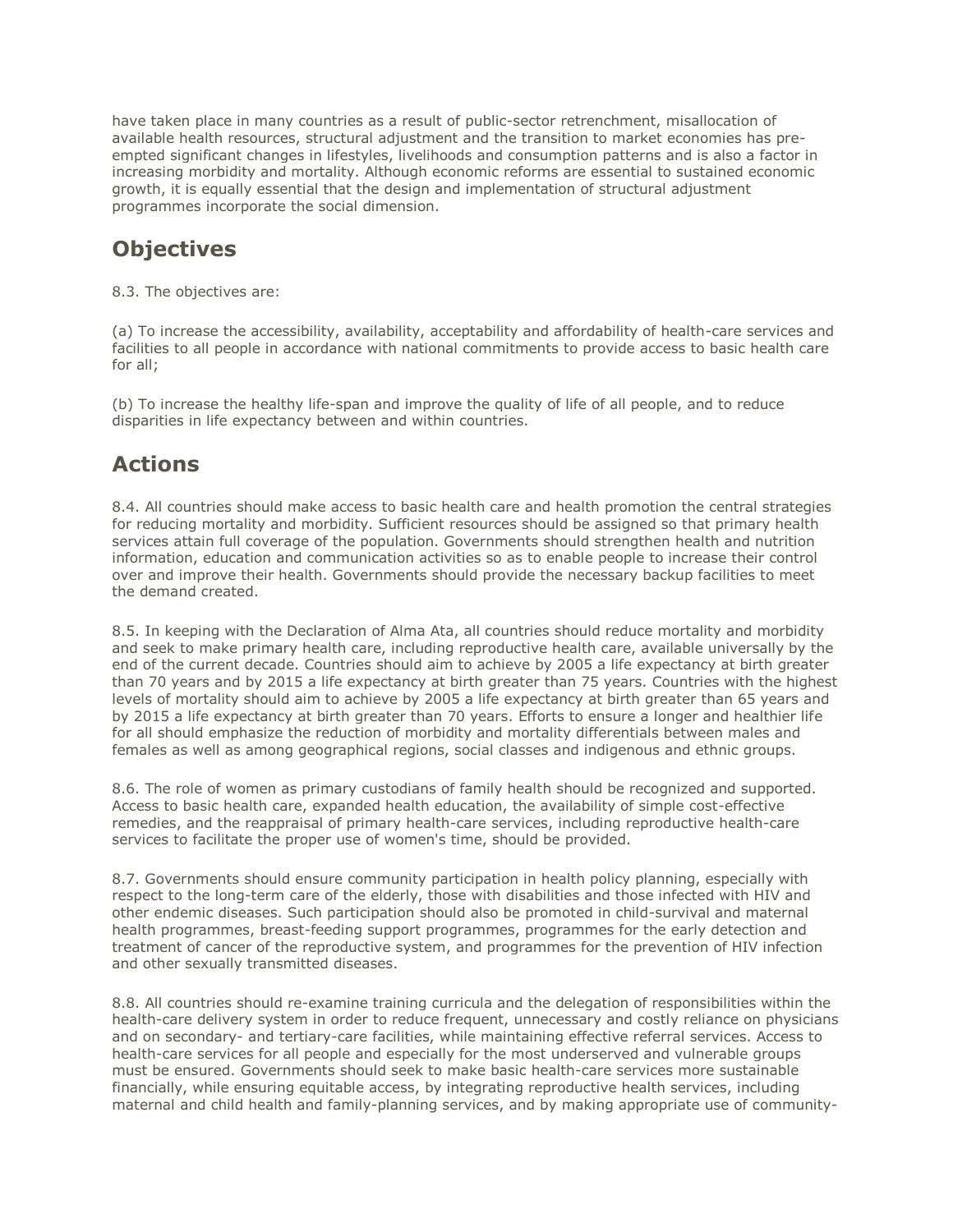based services, social marketing and cost-recovery schemes, with a view to increasing the range and quality of services available. The involvement of users and the community in the financial management of health-care services should be promoted.

8.9. Through technology transfer, developing countries should be assisted in building their capacity to produce generic drugs for the domestic market and to ensure the wide availability and accessibility of such drugs. To meet the substantial increase in demand for vaccines, antibiotics and other commodities over the next decade and beyond, the international community should strengthen global, regional and local mechanisms for the production, quality control and procurement of those items, where feasible, in developing countries. The international community should facilitate regional cooperation in the manufacture, quality control and distribution of vaccines.

8.10. All countries should give priority to measures that improve the quality of life and health by ensuring a safe and sanitary living environment for all population groups through measures aimed at avoiding crowded housing conditions, reducing air pollution, ensuring access to clean water and sanitation, improving waste management, and increasing the safety of the workplace. Special attention should be given to the living conditions of the poor and disadvantaged in urban and rural areas. The impact of environmental problems on health, particularly that of vulnerable groups, should be monitored by Governments on a regular basis.

8.11. Reform of the health sector and health policy, including the rational allocation of resources, should be promoted in order to achieve the stated objectives. All Governments should examine ways to maximize the cost- effectiveness of health programmes in order to achieve increased life expectancy, reduce morbidity and mortality and ensure access to basic health- care services for all people.

## **B. Child survival and health**

#### **Basis for action**

8.12. Important progress has been made in reducing infant and child mortality rates everywhere. Improvements in the survival of children have been the main component of the overall increase in average life expectancy in the world over the past century, first in the developed countries and over the past 50 years in the developing countries. The number of infant deaths (i.e., of children under age 1) per 1,000 live births at the world level declined from 92 in 1970-1975 to about 62 in 1990-1995. For developed regions, the decline was from 22 to 12 infant deaths per 1,000 births, and for developing countries from 105 to 69 infant deaths per 1,000 births. Improvements have been slower in sub-Saharan Africa and in some Asian countries where, during 1990-1995, more than one in every 10 children born alive will die before their first birthday. The mortality of children under age 5 exhibits significant variations between and within regions and countries. Indigenous people generally have higher infant and child mortality rates than the national norm. Poverty, malnutrition, a decline in breast-feeding, and inadequacy or lack of sanitation and of health facilities are all factors associated with high infant and child mortality. In some countries, civil unrest and wars have also had major negative impacts on child survival. Unwanted births, child neglect and abuse are also factors contributing to the rise in child mortality. In addition, HIV infection can be transmitted from mother to child before or during childbirth, and young children whose mothers die are at a very high risk of dying themselves at a young age.

8.13. The World Summit for Children, held in 1990, adopted a set of goals for children and development up to the year 2000, including a reduction in infant and under-5 child mortality rates by one third, or to 50 and 70 per 1,000 live births, respectively, whichever is less. These goals are based on the accomplishments of child-survival programmes during the 1980s, which demonstrate not only that effective low-cost technologies are available but also that they can be delivered efficiently to large populations. However, the morbidity and mortality reductions achieved through extraordinary measures in the 1980s are in danger of being eroded if the broad-based health-delivery systems established during the decade are not institutionalized and sustained.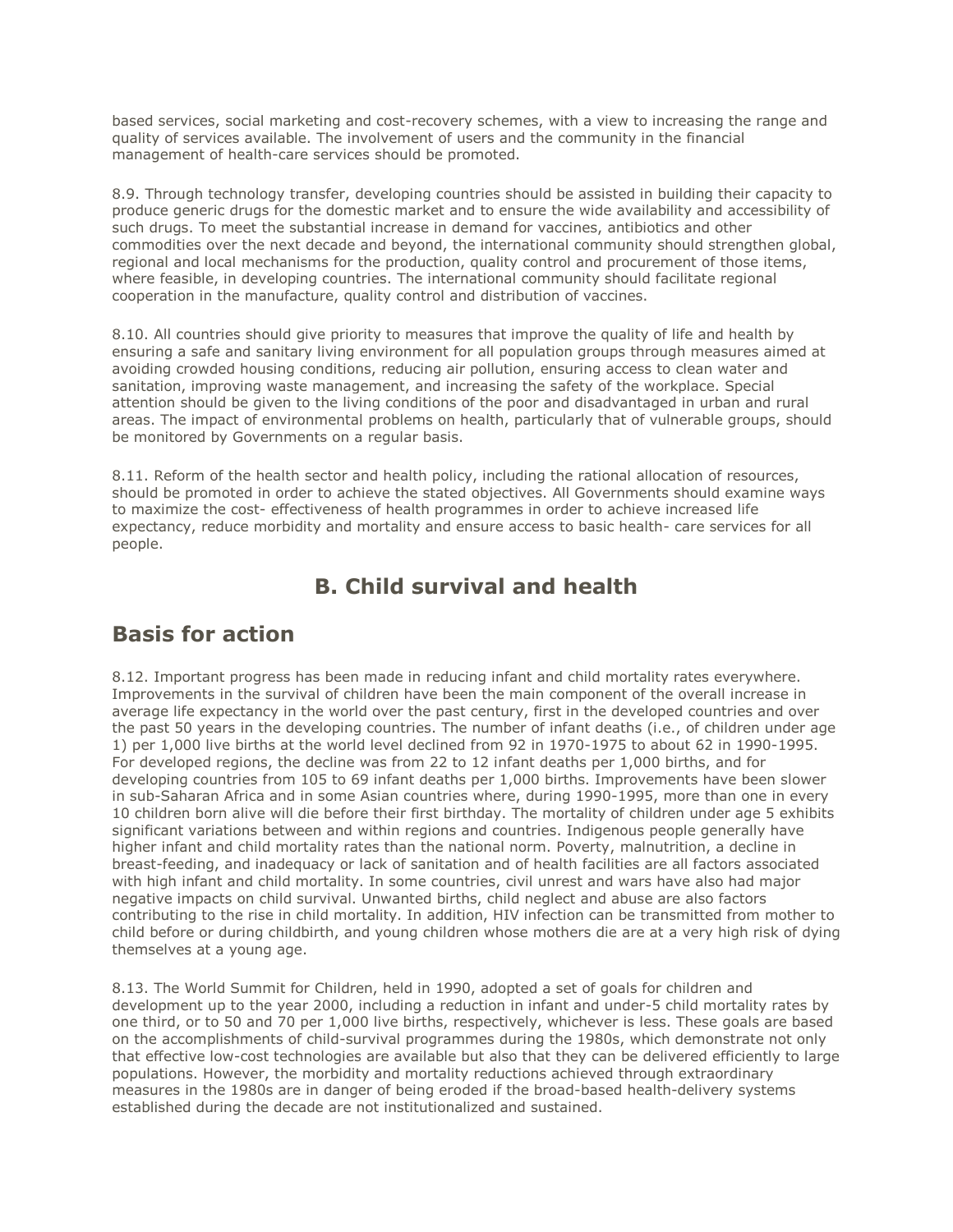8.14. Child survival is closely linked to the timing, spacing and number of births and to the reproductive health of mothers. Early, late, numerous and closely spaced pregnancies are major contributors to high infant and child mortality and morbidity rates, especially where health-care facilities are scarce. Where infant mortality remains high, couples often have more children than they otherwise would to ensure that a desired number survive.

## **Objectives**

8.15. The objectives are:

(a) To promote child health and survival and to reduce disparities between and within developed and developing countries as quickly as possible, with particular attention to eliminating the pattern of excess and preventable mortality among girl infants and children;

(b) To improve the health and nutritional status of infants and children;

(c) To promote breast-feeding as a child-survival strategy.

## **Actions**

8.16. Over the next 20 years, through international cooperation and national programmes, the gap between average infant and child mortality rates in the developed and the developing regions of the world should be substantially narrowed, and disparities within countries, those between geographical regions, ethnic or cultural groups, and socio-economic groups should be eliminated. Countries with indigenous people should achieve infant and under-5 mortality levels among their indigenous people that are the same as those of the general population. Countries should strive to reduce their infant and under-5 mortality rates by one third, or to 50 and 70 per 1,000 live births, respectively, whichever is less, by the year 2000, with appropriate adaptation to the particular situation of each country. By 2005, countries with intermediate mortality levels should aim to achieve an infant mortality rate below 50 deaths per 1,000 and an under-5 mortality rate below 60 deaths per 1,000 births. By 2015, all countries should aim to achieve an infant mortality rate below 35 per 1,000 live births and an under-5 mortality rate below 45 per 1,000. Countries that achieve these levels earlier should strive to lower them further.

8.17. All Governments should assess the underlying causes of high child mortality and should, within the framework of primary health care, extend integrated reproductive health-care and child-health services, [including safe motherhood, (21) child-survival programmes and family-planning services, to all the population and particularly to the most vulnerable and underserved groups. Such services should include prenatal care and counselling, with special emphasis on high-risk pregnancies and the prevention of sexually transmitted diseases and HIV infection; adequate delivery assistance; and neonatal care, including exclusive breast-feeding, information on optimal breast-feeding and on proper weaning practices, and the provision of micronutrient supplementation and tetanus toxoid, where appropriate. Interventions to reduce the incidence of low birth weight and other nutritional deficiencies, such as anaemia, should include the promotion of maternal nutrition through information, education and counselling and the promotion of longer intervals between births. All countries should give priority to efforts to reduce the major childhood diseases, particularly infectious and parasitic diseases, and to prevent malnutrition among children, especially the girl child, through measures aimed at eradicating poverty and ensuring that all children live in a sanitary environment and by disseminating information on hygiene and nutrition. It is also important to provide parents with information and education about child care, including the use of mental and physical stimulation.

8.18. For infants and children to receive the best nutrition and for specific protection against a range of diseases, breast-feeding should be protected, promoted and supported. By means of legal, economic, practical and emotional support, mothers should be enabled to breast-feed their infants exclusively for four to six months without food or drink supplementation and to continue breast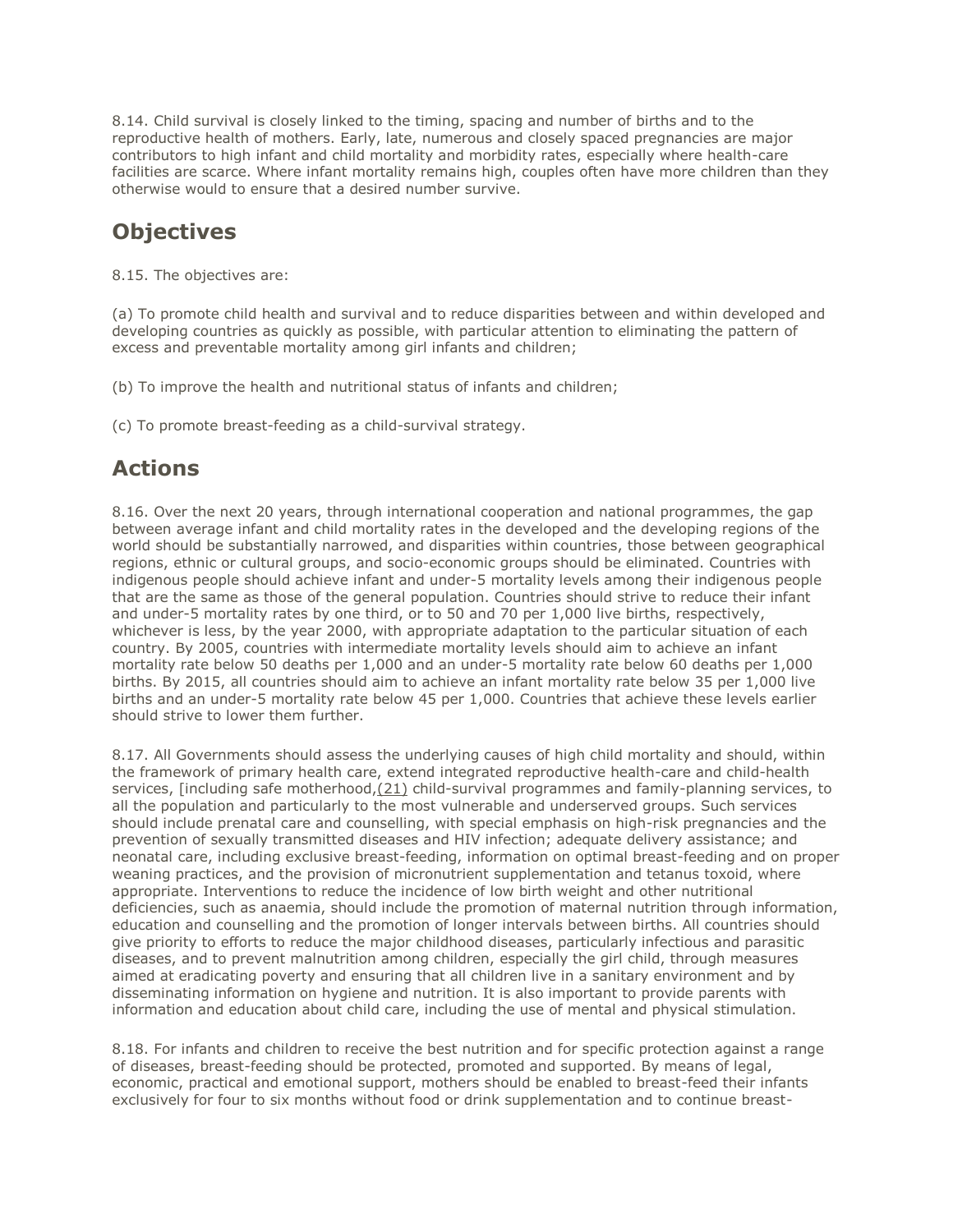feeding infants with appropriate and adequate complementary food up to the age of two years or beyond. To achieve these goals, Governments should promote public information on the benefits of breast-feeding; health personnel should receive training on the management of breast-feeding; and countries should examine ways and means to implement fully the WHO International Code of Marketing of Breast Milk Substitutes.

## **C. Women's health and safe motherhood**

### **Basis for action**

8.19. Complications related to pregnancy and childbirth are among the leading causes of mortality for women of reproductive age in many parts of the developing world. At the global level, it has been estimated that about half a million women die each year of pregnancy-related causes, 99 per cent of them in developing countries. The gap in maternal mortality between developed and developing regions is wide: in 1988, it ranged from more than 700 per 100,000 live births in the least developed countries to about 26 per 100,000 live births in the developed regions. Rates of 1,000 or more maternal deaths per 100,000 live births have been reported in several rural areas of Africa, giving women with many pregnancies a high lifetime risk of death during their reproductive years. According to the World Health Organization, the lifetime risk of dying from pregnancy or childbirth-related causes is 1 in 20 in some developing countries, compared to 1 in 10,000 in some developed countries. The age at which women begin or stop child-bearing, the interval between each birth, the total number of lifetime pregnancies and the socio-cultural and economic circumstances in which women live all influence maternal morbidity and mortality. At present, approximately 90 per cent of the countries of the world, representing 96 per cent of the world population, have policies that permit abortion under varying legal conditions to save the life of a woman. However, a significant proportion of the abortions carried out are self-induced or otherwise unsafe, leading to a large fraction of maternal deaths or to permanent injury to the women involved. Maternal deaths have very serious consequences within the family, given the crucial role of the mother for her children's health and welfare. The death of the mother increases the risk to the survival of her young children, especially if the family is not able to provide a substitute for the maternal role. Greater attention to the reproductive health needs of female adolescents and young women could prevent the major share of maternal morbidity and mortality through prevention of unwanted pregnancies and any subsequent poorly managed abortion. Safe motherhood has been accepted in many countries as a strategy to reduce maternal morbidity and mortality.

### **Objectives**

8.20. The objectives are:

(a) To promote women's health and safe motherhood; to achieve a rapid and substantial reduction in maternal morbidity and mortality and reduce the differences observed between developing and developed countries and within countries. On the basis of a commitment to women's health and wellbeing, to reduce greatly the number of deaths and morbidity from unsafe abortio[n\(20\)](http://www.unfpa.org/public/icpd/pid/5066#20)

(b) To improve the health and nutritional status of women, especially of pregnant and nursing women.

## **Actions**

8.21. Countries should strive to effect significant reductions in maternal mortality by the year 2015: a reduction in maternal mortality by one half of the 1990 levels by the year 2000 and a further one half by 2015. The realization of these goals will have different implications for countries with different 1990 levels of maternal mortality. Countries with intermediate levels of mortality should aim to achieve by the year 2005 a maternal mortality rate below 100 per 100,000 live births and by the year 2015 a maternal mortality rate below 60 per 100,000 live births. Countries with the highest levels of mortality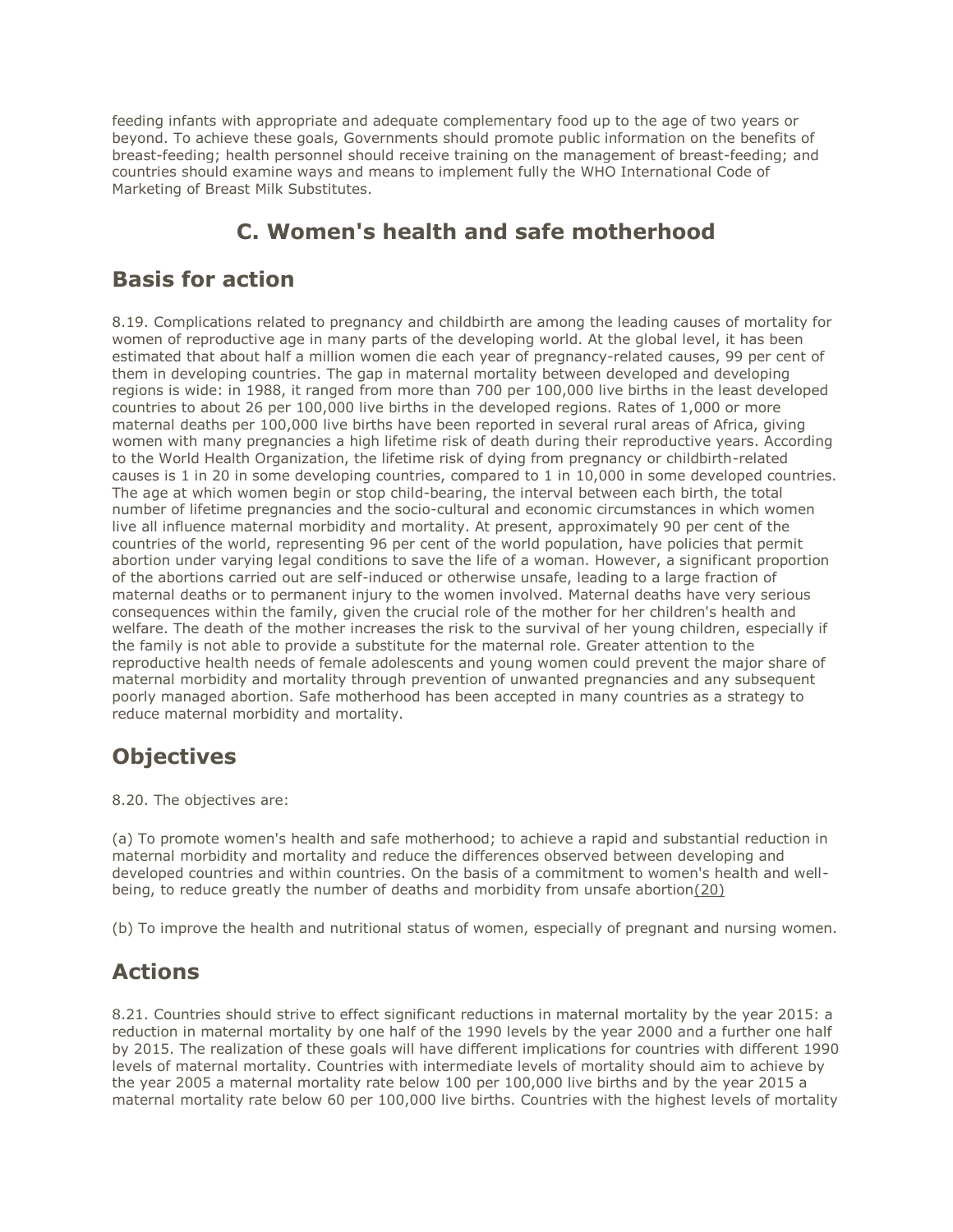should aim to achieve by 2005 a maternal mortality rate below 125 per 100,000 live births and by 2015 a maternal mortality rate below 75 per 100,000 live births.] However, all countries should reduce maternal morbidity and mortality to levels where they no longer constitute a public health problem. Disparities in maternal mortality within countries and between geographical regions, socioeconomic and ethnic groups should be narrowed.

8.22. All countries, with the support of all sections of the international community, must expand the provision of maternal health services in the context of primary health care. These services, based on the concept of informed choice, should include education on safe motherhood, prenatal care that is focused and effective, maternal nutrition programmes, adequate delivery assistance that avoids excessive recourse to caesarean sections and provides for obstetric emergencies; referral services for pregnancy, childbirth and abortion complications; post-natal care and family planning. All births should be assisted by trained persons, preferably nurses and midwives, but at least by trained birth attendants. The underlying causes of maternal morbidity and mortality should be identified, and attention should be given to the development of strategies to overcome them and for adequate evaluation and monitoring mechanisms to assess the progress being made in reducing maternal mortality and morbidity and to enhance the effectiveness of ongoing programmes. Programmes and education to engage men's support for maternal health and safe motherhood should be developed.

8.23. All countries, especially developing countries, with the support of the international community, should aim at further reductions in maternal mortality through measures to prevent, detect and manage high-risk pregnancies and births, particularly those to adolescents and late-parity women.

8.24. All countries should design and implement special programmes to address the nutritional needs of women of child-bearing age, especially those who are pregnant or breast-feeding, and should give particular attention to the prevention and management of nutritional anaemia and iodine-deficiency disorders. Priority should be accorded to improving the nutritional and health status of young women through education and training as part of maternal health and safe motherhood programmes. Adolescent females and males should be provided with information, education and counselling to help them delay early family formation, premature sexual activity and first pregnancy.

8.25. In no case should abortion be promoted as a method of family planning. All Governments and relevant intergovernmental and non-governmental organizations are urged to strengthen their commitment to women's health, to deal with the health impact of unsafe abortio[n\(20\)](http://www.unfpa.org/public/icpd/pid/5066#20) as a major public health concern and to reduce the recourse to abortion through expanded and improved familyplanning services. Prevention of unwanted pregnancies must always be given the highest priority and every attempt should be made to eliminate the need for abortion. Women who have unwanted pregnancies should have ready access to reliable information and compassionate counselling. Any measures or changes related to abortion within the health system can only be determined at the national or local level according to the national legislative process. In circumstances where abortion is not against the law, such abortion should be safe. In all cases, women should have access to quality services for the management of complications arising from abortion. Post-abortion counselling, education and family-planning services should be offered promptly, which will also help to avoid repeat abortions.

8.26. Programmes to reduce maternal morbidity and mortality should include information and reproductive health services, including family-planning services. In order to reduce high-risk pregnancies, maternal health and safe motherhood programmes should include counselling and family-planning information.

8.27. All countries, as a matter of some urgency, need to seek changes in high- risk sexual behaviour and devise strategies to ensure that men share responsibility for sexual and reproductive health, including family planning, and for preventing and controlling sexually transmitted diseases, HIV infection and AIDS.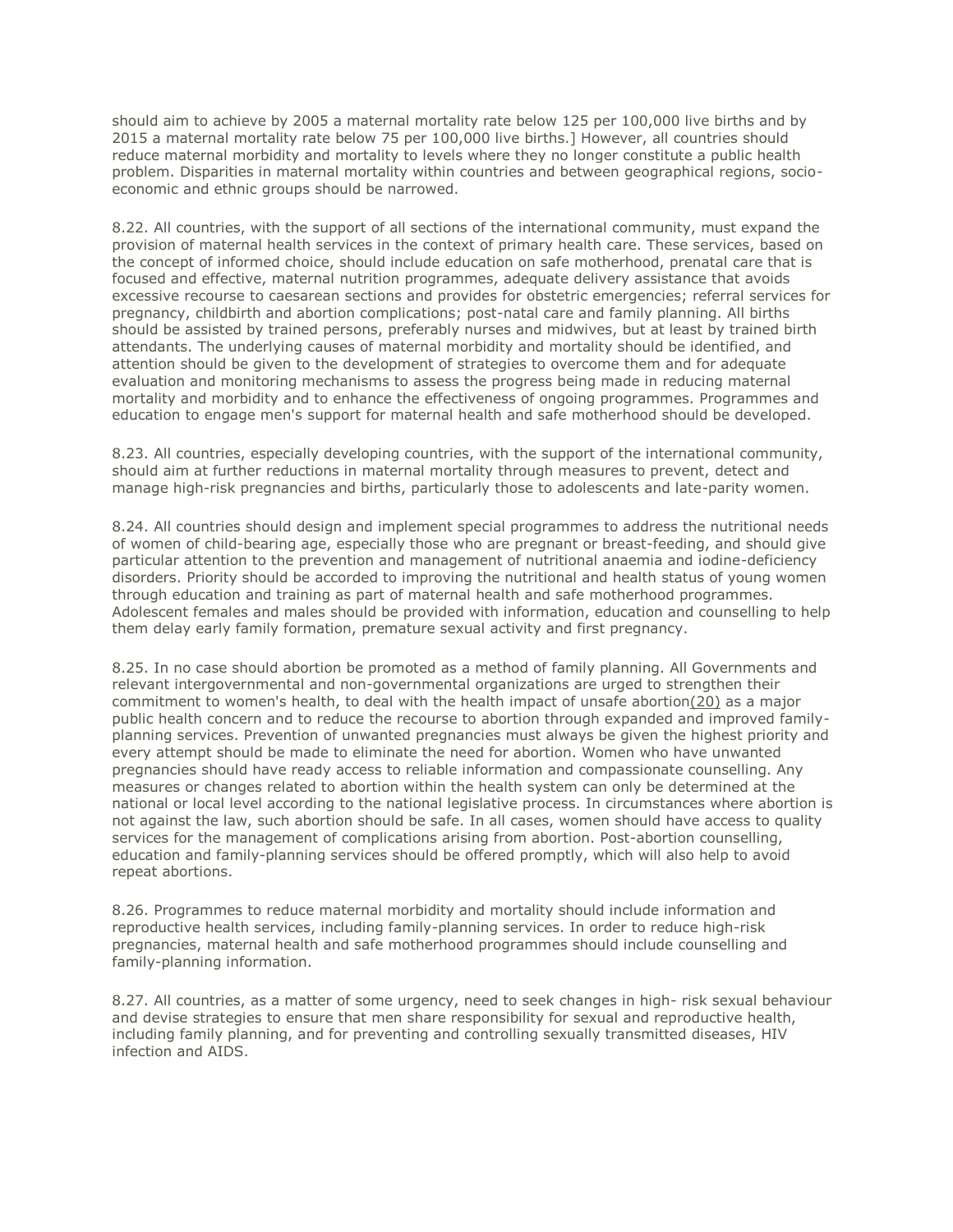#### **D. Human immunodeficiency virus (HIV) infection and acquired immunodeficiency syndrome (AIDS)**

#### **Basis for action**

8.28. The AIDS pandemic is a major concern in both developed and developing countries. WHO estimates that the cumulative number of AIDS cases in the world amounted to 2.5 million persons by mid-1993 and that more than 14 million people had been infected with HIV since the pandemic began, a number that is projected to rise to between 30 million and 40 million by the end of the decade if effective prevention strategies are not pursued. As of mid-1993, about four fifths of all persons ever infected with HIV lived in developing countries where the infection was being transmitted mainly through heterosexual intercourse and the number of new cases was rising most rapidly among women. As a consequence, a growing number of children are becoming orphans, themselves at high risk of illness and death. In many countries, the pandemic is now spreading from urban to rural areas and between rural areas and is affecting economic and agricultural production.

Objectives 8.29. The objectives are:

(a) To prevent, reduce the spread of and minimize the impact of HIV infection; to increase awareness of the disastrous consequences of HIV infection and AIDS and associated fatal diseases, at the individual, community and national levels, and of the ways of preventing it; to address the social, economic, gender and racial inequities that increase vulnerability to the disease;

(b) To ensure that HIV-infected individuals have adequate medical care and are not discriminated against; to provide counselling and other support for people infected with HIV and to alleviate the suffering of people living with AIDS and that of their family members, especially orphans; to ensure that the individual rights and the confidentiality of persons infected with HIV are respected; to ensure that sexual and reproductive health programmes address HIV infection and AIDS;

(c) To intensify research on methods to control the HIV/AIDS pandemic and to find an effective treatment for the disease.

## **Actions**

8.30. Governments should assess the demographic and development impact of HIV infection and AIDS. The AIDS pandemic should be controlled through a multisectoral approach that pays sufficient attention to its socio-economic ramifications, including the heavy burden on health infrastructure and household income, its negative impact on the labour force and productivity, and the increasing number of orphaned children. Multisectoral national plans and strategies to deal with AIDS should be integrated into population and development strategies. The socio-economic factors underlying the spread of HIV infection should be investigated, and programmes to address the problems faced by those left orphaned by the AIDS pandemic should be developed.

8.31. Programmes to reduce the spread of HIV infection should give high priority to information, education and communication campaigns to raise awareness and emphasize behavioural change. Sex education and information should be provided to both those infected and those not infected, and especially to adolescents. Health providers, including family-planning providers, need training in counselling on sexually transmitted diseases and HIV infection, including the assessment and identification of high-risk behaviours needing special attention and services; training in the promotion of safe and responsible sexual behaviour, including voluntary abstinence, and condom use; training in the avoidance of contaminated equipment and blood products; and in the avoidance of sharing needles among injecting drug users. Governments should develop guidelines and counselling services on AIDS and sexually transmitted diseases within the primary health-care services. Wherever possible, reproductive health programmes, including family-planning programmes, should include facilities for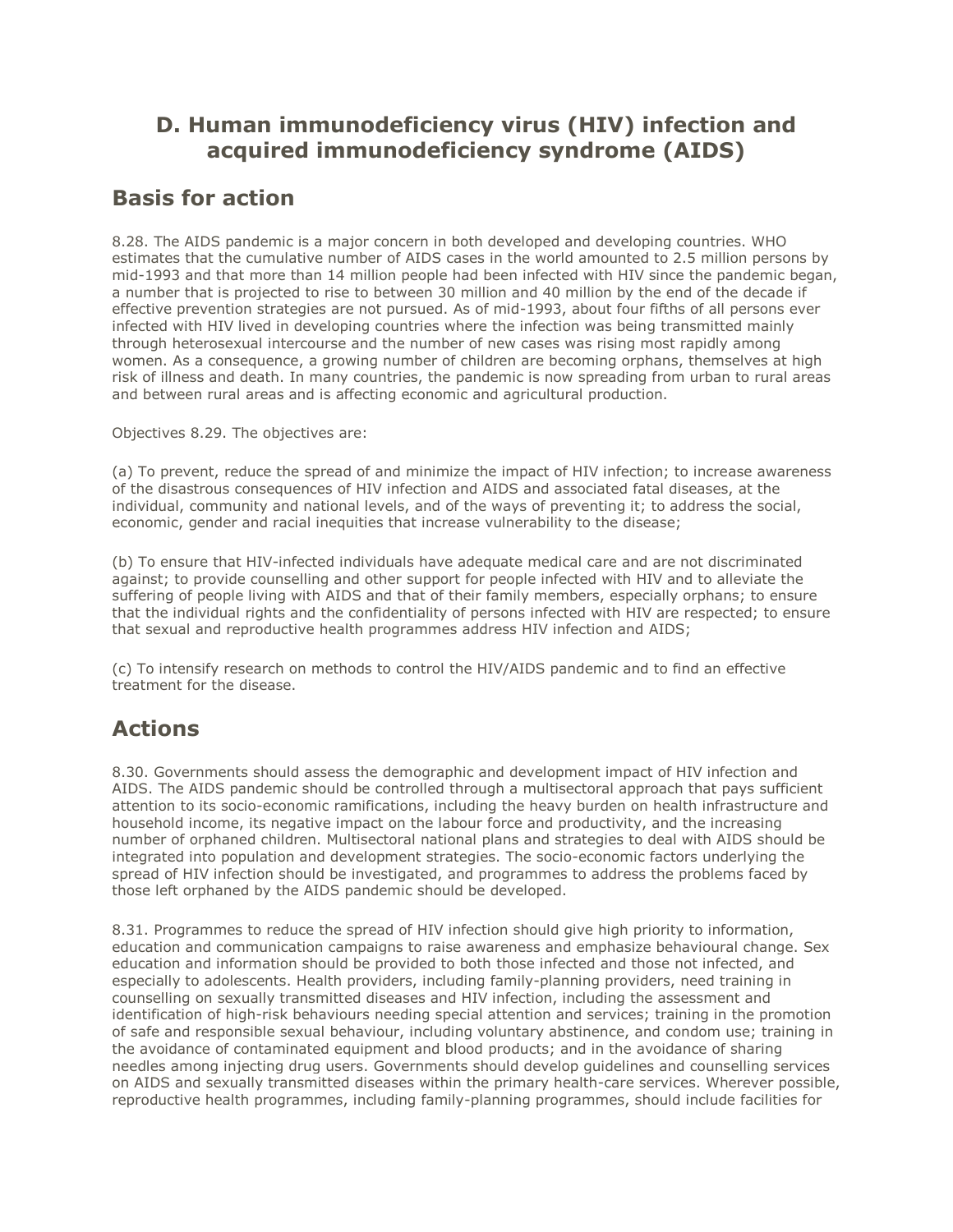the diagnosis and treatment of common sexually transmitted diseases, including reproductive tract infection, recognizing that many sexually transmitted diseases increase the risk of HIV transmission. The links between the prevention of HIV infection and the prevention and treatment of tuberculosis should be assured.

8.32. Governments should mobilize all segments of society to control the AIDS pandemic, including non-governmental organizations, community organizations, religious leaders, the private sector, the media, schools and health facilities. Mobilization at the family and community levels should be given priority. Communities need to develop strategies that respond to local perceptions of the priority accorded to health issues associated with the spread of HIV and sexually transmitted diseases.

8.33. The international community should mobilize the human and financial resources required to reduce the rate of transmission of HIV infection. To that end, research on a broad range of approaches to prevent HIV transmission and to seek a cure for the disease should be promoted and supported by all countries. In particular, donor and research communities should support and strengthen current efforts to find a vaccine and to develop women-controlled methods, such as vaginal microbicides, to prevent HIV infection. Increased support is also needed for the treatment and care of HIV-infected persons and AIDS patients. The coordination of activities to combat the AIDS pandemic must be enhanced. Particular attention should be given to activities of the United Nations system at the national level, where measures such as joint programmes can improve coordination and ensure a more efficient use of scarce resources. The international community should also mobilize its efforts in monitoring and evaluating the results of various efforts to search for new strategies.

8.34. Governments should develop policies and guidelines to protect the individual rights of and eliminate discrimination against persons infected with HIV and their families. Services to detect HIV infection should be strengthened, making sure that they ensure confidentiality. Special programmes should be devised to provide care and the necessary emotional support to men and women affected by AIDS and to counsel their families and near relations.

8.35. Responsible sexual behaviour, including voluntary sexual abstinence, for the prevention of HIV infection should be promoted and included in education and information programmes. Condoms and drugs for the prevention and treatment of sexually transmitted diseases should be made widely available and affordable and should be included in all essential drug lists. Effective action should be taken to further control the quality of blood products and equipment decontamination.

#### **Chapter IX**

POPULATION DISTRIBUTION, URBANIZATION AND INTERNAL MIGRATION

## **A. Population distribution and sustainable development**

#### **Basis for action**

9.1. In the early 1990s, approximately half of the Governments in the world, mostly those of developing countries, considered the patterns of population distribution in their territories to be unsatisfactory and wished to modify them. A key issue was the rapid growth of urban areas, which are expected to house more than half of the world population by 2005. Consequently, attention has mostly been paid to rural-urban migration, although rural-rural and urban- urban migration are in fact the dominant forms of spatial mobility in many countries. The process of urbanization is an intrinsic dimension of economic and social development and, in consequence, both developed and developing countries are going through the process of shifting from predominantly rural to predominantly urban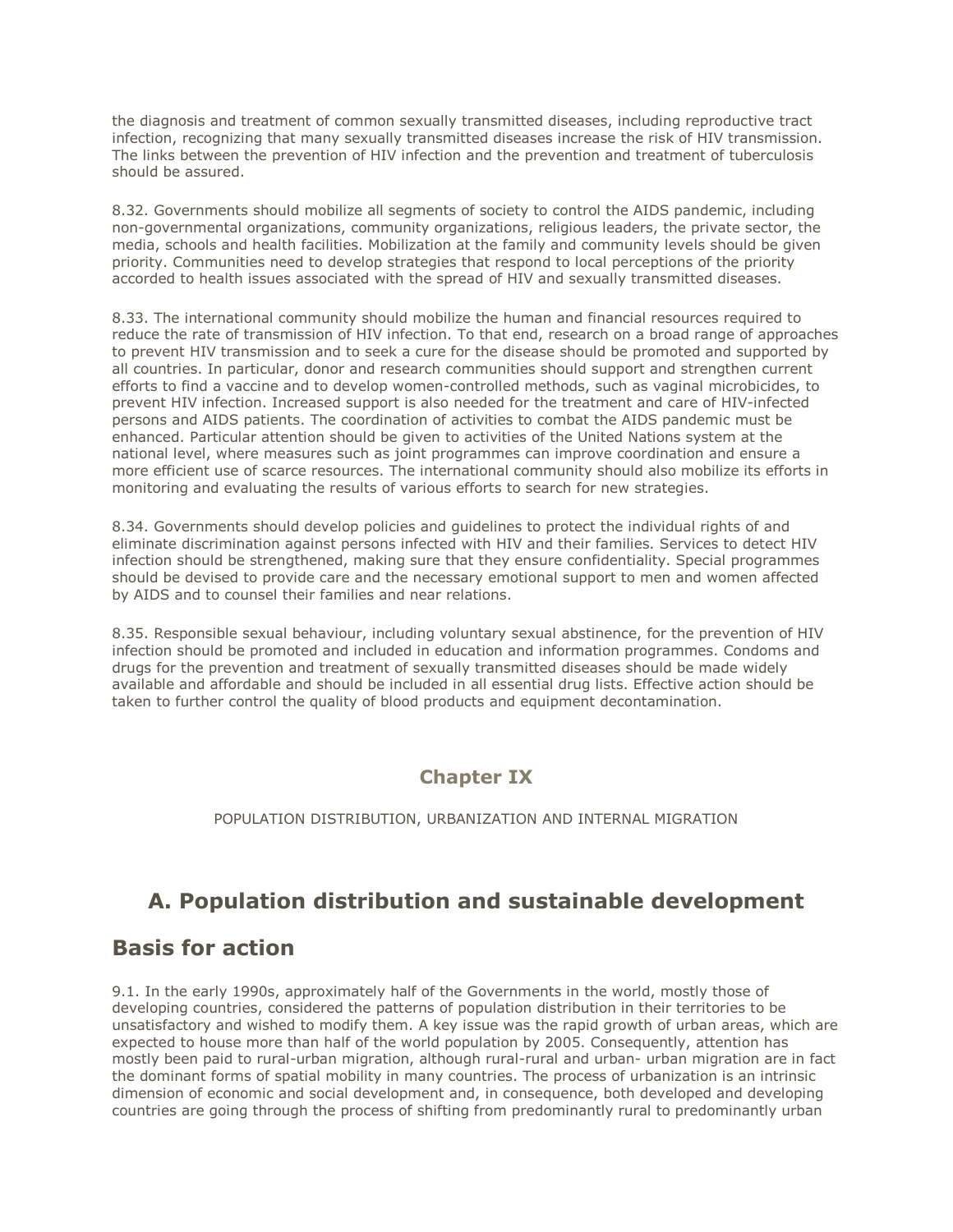societies. For individuals, migration is often a rational and dynamic effort to seek new opportunities in life. Cities are centres of economic growth, providing the impetus for socio-economic innovation and change. However, migration is also prompted by push factors, such as inequitable allocation of development resources, adoption of inappropriate technologies and lack of access to available land. The alarming consequences of urbanization visible in many countries are related to its rapid pace, to which Governments have been unable to respond with their current management capacities and practices. Even in developing countries, however, there are already signs of a changing pattern of population distribution, in the sense that the trend towards concentration in a few large cities is giving way to a more widespread distribution in medium-sized urban centres. This movement is also found in some developed countries, with people indicating preference for living in smaller places. Effective population distribution policies are those that, while respecting the right of individuals to live and work in the community of their choice, take into account the effects of development strategies on population distribution. Urbanization has profound implications for the livelihood, way of life and values of individuals. At the same time, migration has economic, social and environmental implications - both positive and negative - for the places of origin and destination.

## **Objectives**

9.2. The objectives are:

(a) To foster a more balanced spatial distribution of the population by promoting in an integrated manner the equitable and ecologically sustainable development of major sending and receiving areas, with particular emphasis on the promotion of economic, social and gender equity based on respect for human rights, especially the right to development;

(b) To reduce the role of the various push factors as they relate to migration flows.

### **Actions**

9.3. Governments formulating population distribution policies should ensure that the objectives and goals of those policies are consistent with other development goals, policies and basic human rights. Governments, assisted by interested local, regional and intergovernmental agencies, should assess on a regular basis how the consequences of their economic and environmental policies, sectoral priorities, infrastructure investment and balance of resources among regional, central, provincial and local authorities influence population distribution and internal migration, both permanent and temporary.

9.4. In order to achieve a balanced spatial distribution of production employment and population, countries should adopt sustainable regional development strategies and strategies for the encouragement of urban consolidation, the growth of small or medium-sized urban centres and the sustainable development of rural areas, including the adoption of labour- intensive projects, training for non-farming jobs for youth and effective transport and communication systems. To create an enabling context for local development, including the provision of services, Governments should consider decentralizing their administrative systems. This also involves giving responsibility for expenditure and the right to raise revenue to regional, district and local authorities. While vast improvements to the urban infrastructure and environmental strategies are essential in many developing countries to provide a healthy environment for urban residents, similar activities should also be pursued in rural areas.

9.5. To reduce urban bias and isolated rural development, Governments should examine the feasibility of providing incentives to encourage the redistribution and relocation of industries and businesses from urban to rural areas and to encourage the establishment of new businesses, industrial units and income- generating projects in rural areas.

9.6. Governments wishing to create alternatives to out-migration from rural areas should establish the preconditions for development in rural areas, actively support access to ownership or use of land and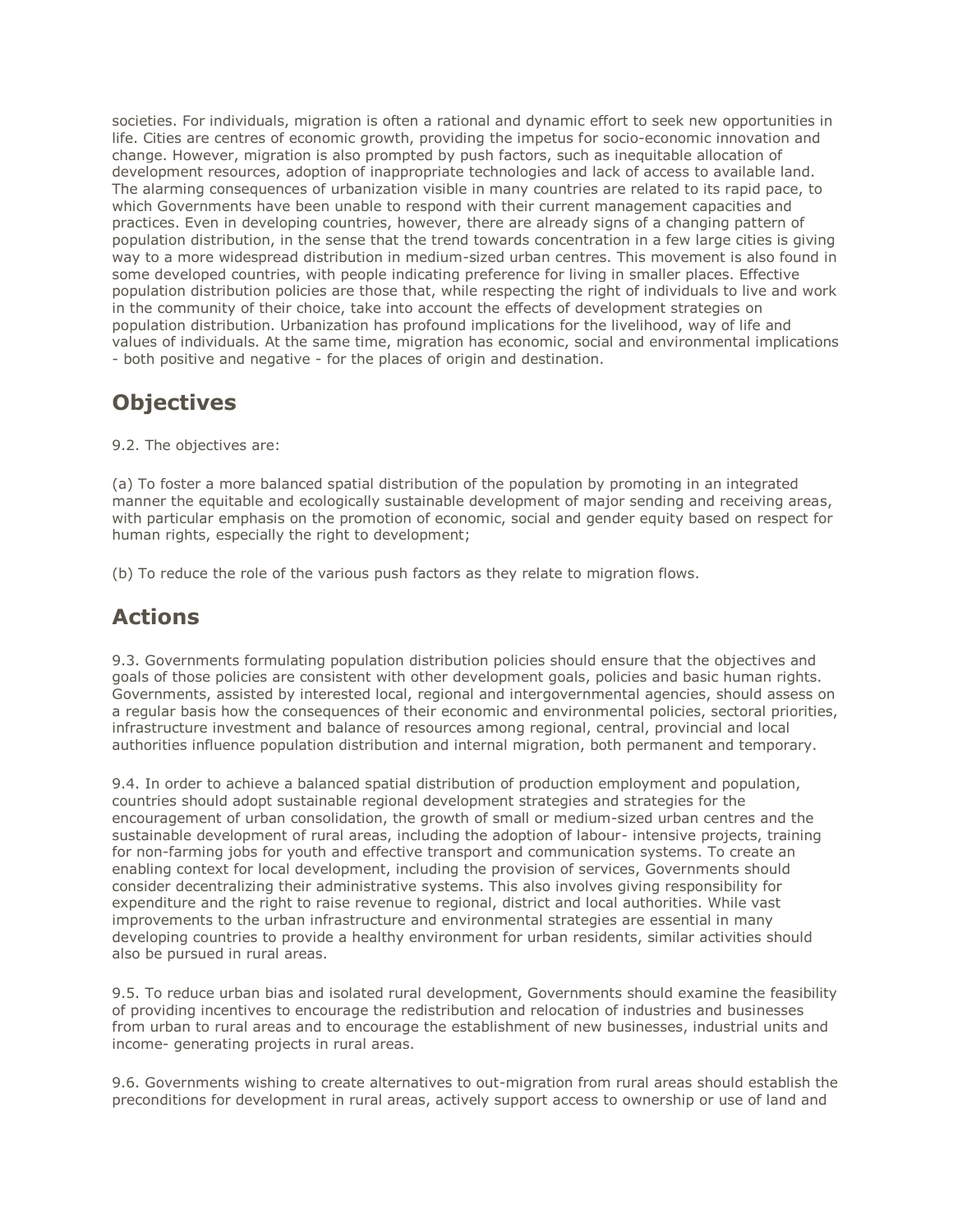access to water resources, especially for family units, make and encourage investments to enhance rural productivity, improve rural infrastructure and social services and facilitate the establishment of credit, production and marketing cooperatives and other grass-roots organizations that give people greater control over resources and improve their livelihoods. Particular attention is needed to ensure that these opportunities are also made available to migrants' families remaining in the areas of origin.

9.7. Governments should pursue development strategies offering tangible benefits to investors in rural areas and to rural producers. Governments should also seek to reduce restrictions on international trade in agricultural products.

9.8. Governments should strengthen their capacities to respond to the pressures caused by rapid urbanization by revising and reorienting the agencies and mechanisms for urban management as necessary and ensuring the wide participation of all population groups in planning and decisionmaking on local development. Particular attention should be paid to land management in order to ensure economical land use, protect fragile ecosystems and facilitate the access of the poor to land in both urban and rural areas.

9.9. Countries are urged to recognize that the lands of indigenous people and their communities should be protected from activities that are environmentally unsound or that the indigenous people concerned consider to be socially and culturally inappropriate. The term 'lands' is understood to include the environment of the areas which the people concerned traditionally occupy.

9.10. Countries should increase information and training on conservation practices and foster the creation of sustainable off-farm rural employment opportunities in order to limit the further expansion of human settlements to areas with fragile ecosystems.

9.11. Population distribution policies should be consistent with such international instruments, when applicable, as the Geneva Convention relative to the Protection of Civilian Persons in Time of War (1949), including article 49.

## **B. Population growth in large urban agglomerations**

### **Basis for action**

9.12. In many countries, the urban system is characterized by the overwhelming preponderance of a single major city or agglomeration. The tendency towards population concentration, fostered by the concentration of public and private resources in some cities, has also contributed to the rising number and size of mega-cities. In 1992, there were 13 cities with at least 10 million inhabitants and their number is expected to double by 2010, when most mega-cities will be located in the developing countries. The continued concentration of population in primate cities, and in mega-cities in particular, poses specific economic, social and environmental challenges for Governments. Yet large agglomerations also represent the most dynamic centres of economic and cultural activity in many countries. It is therefore essential that the specific problems of large cities be analysed and addressed, in full awareness of the positive contribution that large cities make to national economic and social development. The challenges faced by cities are often exacerbated by weak management capacities at the local level to address the consequences of population concentration, socio-economic development, environmental impacts and their interrelations.

## **Objective**

9.13. The objective is to enhance the management of urban agglomerations through more participatory and resource-conscious planning and management, review and revise the policies and mechanisms that contribute to the excessive concentration of population in large cities, and improve the security and quality of life of both rural and urban low-income residents.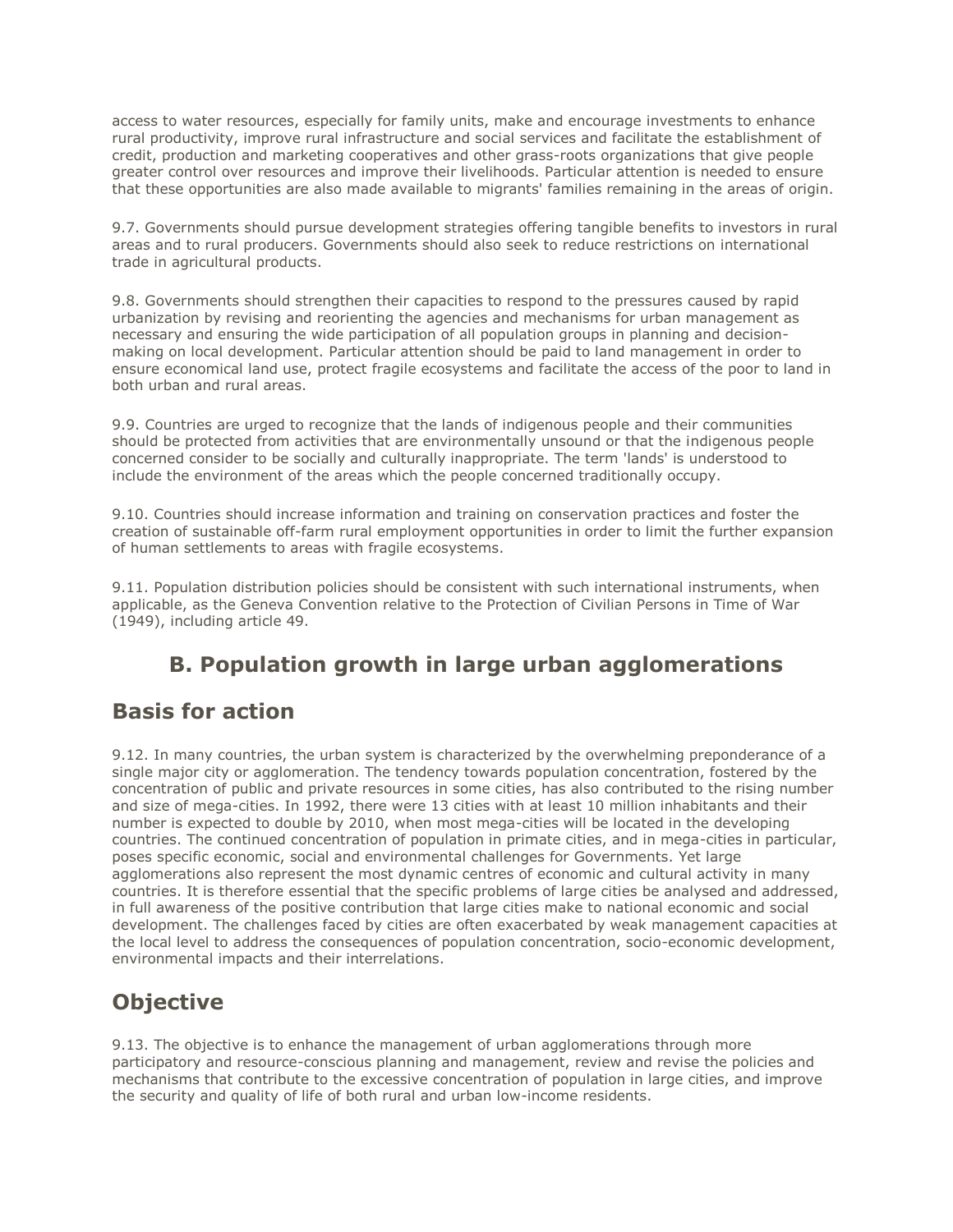## **Actions**

9.14. Governments should increase the capacity and competence of city and municipal authorities to manage urban development, to safeguard the environment, to respond to the need of all citizens, including urban squatters, for personal safety, basic infrastructure and services, to eliminate health and social problems, including problems of drugs and criminality, and problems resulting from overcrowding and disasters, and to provide people with alternatives to living in areas prone to natural and man-made disasters.

9.15. In order to improve the plight of the urban poor, many of whom work in the informal sector of the economy, Governments are urged to promote the integration of migrants from rural areas into urban areas and to develop and improve their income-earning capability by facilitating their access to employment, credit, production, marketing opportunities, basic education, health services, vocational training and transportation, with special attention to the situation of women workers and women heads of households. Child-care centres and special protection and rehabilitation programmes for street children should be established.

9.16. To finance the needed infrastructure and services in a balanced manner, taking into account the interests of the poor segments of society, local and national government agencies should consider introducing equitable cost-recovery schemes and increasing revenues by appropriate measures.

9.17. Governments should strengthen the capacity for land management, including urban planning, at all levels in order to take into account demographic trends and encourage the search for innovative approaches to address the challenges facing cities, with special attention to the pressures and needs resulting from the growth of their populations.

9.18. Governments should promote the development and implementation of effective environmental management strategies for urban agglomerations, giving special attention to water, waste and air management, as well as to environmentally sound energy and transport systems.

## **C. Internally displaced persons**

### **Basis for action**

9.19. During the past decade, awareness of the situation of persons who are forced to leave their places of usual residence for a variety of reasons has been rising. Because there is no single definition of internally displaced persons, estimates of their number vary, as do the causes of their migration. However, it is generally accepted that these causes range from environmental degradation to natural disasters and internal conflicts that destroy human settlements and force people to flee from one area of the country to another. Indigenous people, in particular, are in many cases subject to displacement. Given the forced nature of their movement, internally displaced persons often find themselves in particularly vulnerable situations, especially women, who may be subjected to rape and sexual assault in situations of armed conflict. Internal displacement is often a precursor of outflows of refugees and externally displaced persons. Returning refugees may also be internally displaced.

### **Objectives**

9.20. The objectives are:

(a) To offer adequate protection and assistance to persons displaced within their country, particularly women, children and the elderly, who are the most vulnerable, and to find solutions to the root causes of their displacement in view of preventing it and, when appropriate, to facilitate return or resettlement;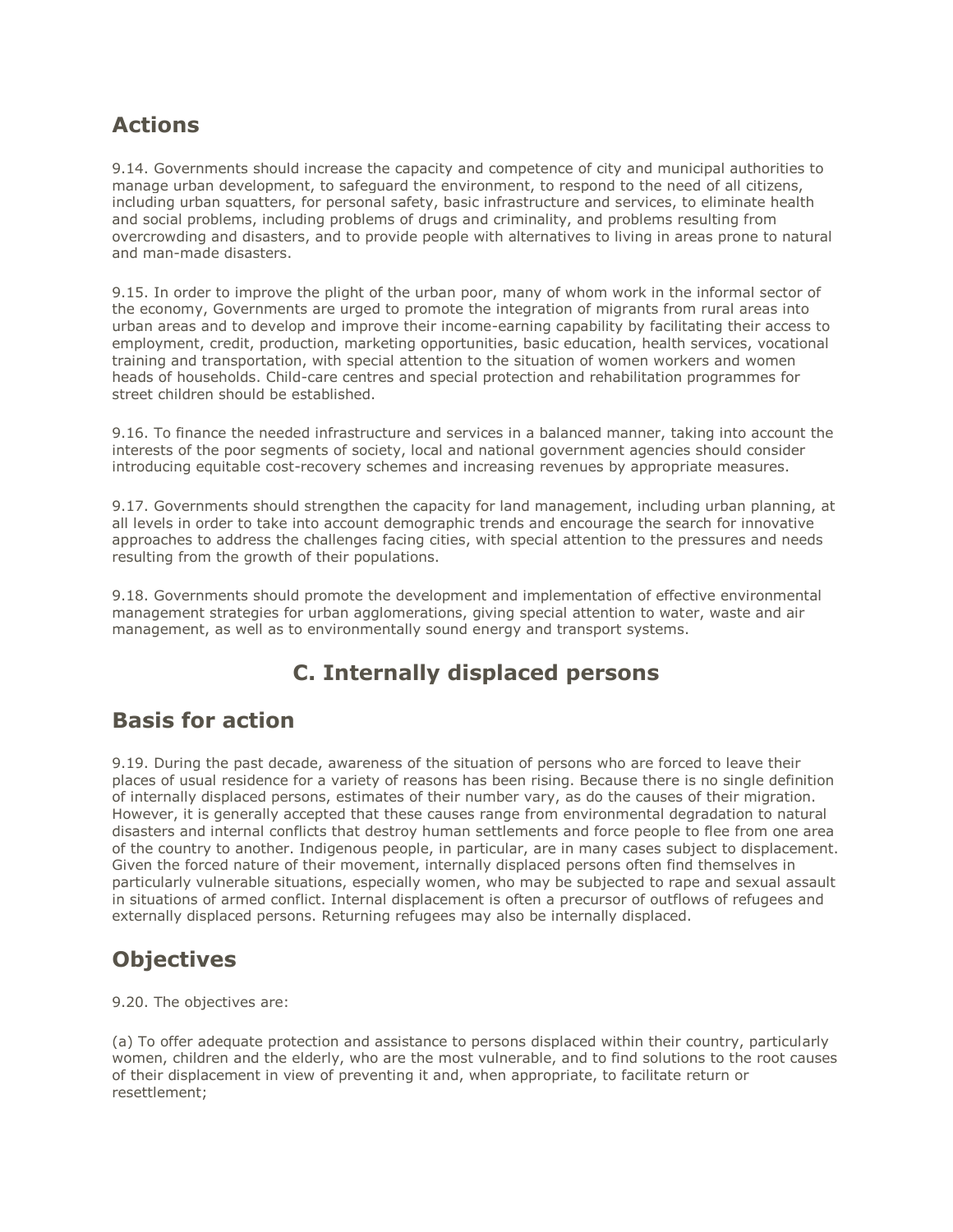(b) To put an end to all forms of forced migration, including 'ethnic cleansing'.

## **Actions**

9.21. Countries should address the causes of internal displacement, including environmental degradation, natural disasters, armed conflict and forced resettlement, and establish the necessary mechanisms to protect and assist displaced persons, including, where possible, compensation for damages, especially those who are not able to return to their normal place of residence in the short term. Adequate capacities for disaster preparedness should be developed. The United Nations, through dialogue with Governments and all intergovernmental and non-governmental organizations, is encouraged to continue to review the need for protection and assistance to internally displaced persons, the root causes of internal displacement, prevention and long-term solutions, taking into account specific situations.

9.22. Measures should be taken to ensure that internally displaced persons receive basic education, employment opportunities, vocational training and basic health-care services, including reproductive health services and family planning.

9.23. In order to reverse declining environmental quality and minimize conflict over access to grazing land, the modernization of the pastoralist economic system should be pursued, with assistance provided as necessary through bilateral and multilateral arrangements.

9.24. Governments, international organizations and non-governmental organizations are encouraged to strengthen development assistance for internally displaced persons so that they can return to their places of origin.

9.25. Measures should be taken, at the national level with international cooperation, as appropriate, in accordance with the Charter of the United Nations, to find lasting solutions to questions related to internally displaced persons, including their right to voluntary and safe return to their home of origin.

#### **Chapter X**

#### INTERNATIONAL MIGRATION

### **A. International migration and development**

#### **Basis for action**

10.1. International economic, political and cultural interrelations play an important role in the flow of people between countries, whether they are developing, developed or with economies in transition. In its diverse types, international migration is linked to such interrelations and both affects and is affected by the development process. International economic imbalances, poverty and environmental degradation, combined with the absence of peace and security, human rights violations and the varying degrees of development of judicial and democratic institutions are all factors affecting international migration. Although most international migration flows occur between neighbouring countries, interregional migration, particularly that directed to developed countries, has been growing. It is estimated that the number of international migrants in the world, including refugees, is in excess of 125 million, about half of them in the developing countries. In recent years, the main receiving countries in the developed world registered a net migration intake of approximately 1.4 million persons annually, about two thirds of whom originated in developing countries. Orderly international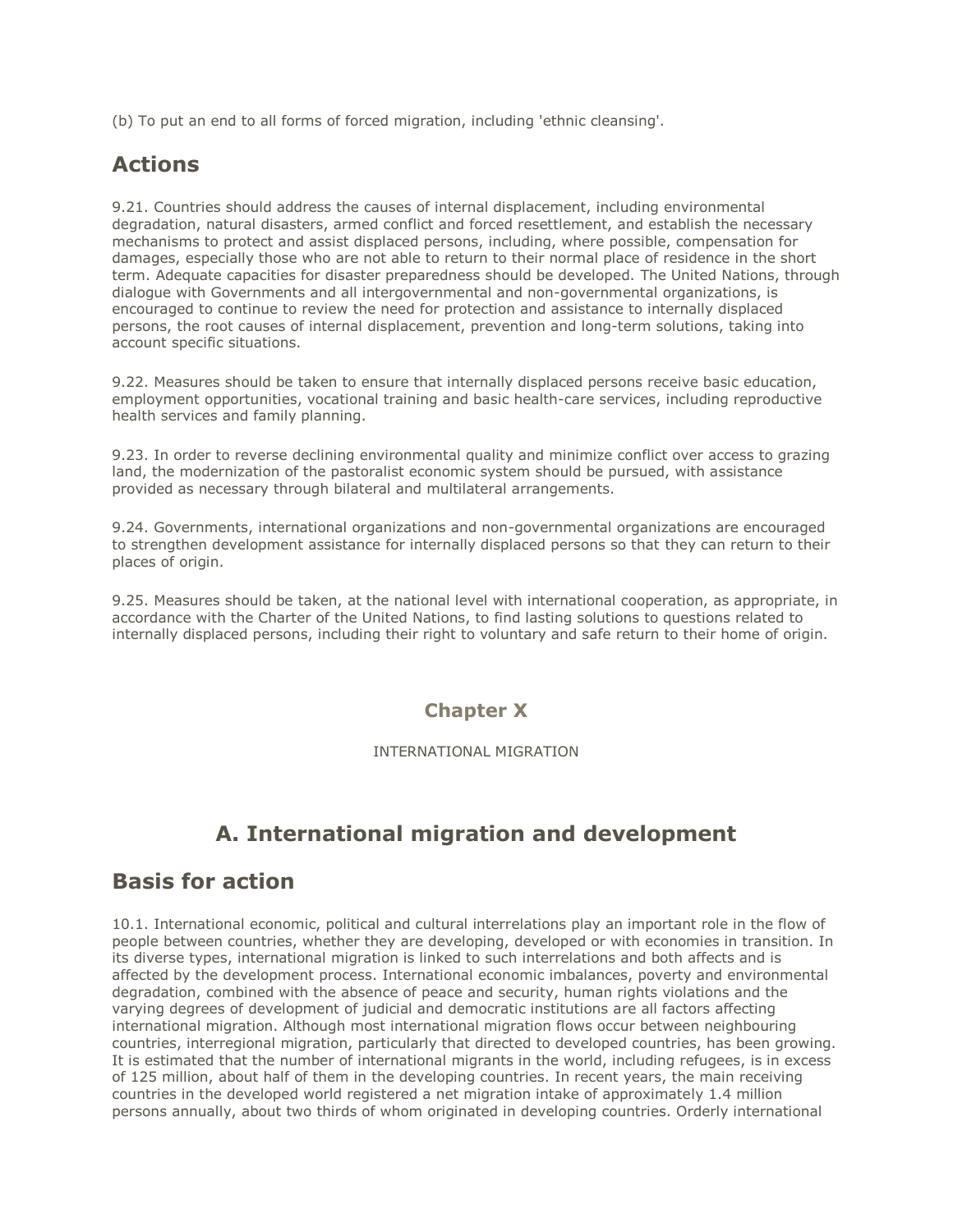migration can have positive impacts on both the communities of origin and the communities of destination, providing the former with remittances and the latter with needed human resources. International migration also has the potential of facilitating the transfer of skills and contributing to cultural enrichment. However, international migration entails the loss of human resources for many countries of origin and may give rise to political, economic or social tensions in countries of destination. To be effective, international migration policies need to take into account the economic constraints of the receiving country, the impact of migration on the host society and its effects on countries of origin. The long-term manageability of international migration hinges on making the option to remain in one's country a viable one for all people. Sustainable economic growth with equity and development strategies consistent with this aim are a necessary means to that end. In addition, more effective use can be made of the potential contribution that expatriate nationals can make to the economic development of their countries of origin.

## **Objectives**

10.2. The objectives are:

(a) To address the root causes of migration, especially those related to poverty;

(b) To encourage more cooperation and dialogue between countries of origin and countries of destination in order to maximize the benefits of migration to those concerned and increase the likelihood that migration has positive consequences for the development of both sending and receiving countries;

(c) To facilitate the reintegration process of returning migrants.

## **Actions**

10.3. Governments of countries of origin and of countries of destination should seek to make the option of remaining in one's country viable for all people. To that end, efforts to achieve sustainable economic and social development, ensuring a better economic balance between developed and developing countries and countries with economies in transition, should be strengthened. It is also necessary to increase efforts to defuse international and internal conflicts before they escalate; to ensure that the rights of persons belonging to ethnic, religious or linguistic minorities, and indigenous people are respected; and to respect the rule of law, promote good governance, strengthen democracy and promote human rights. Furthermore, greater support should be provided for the attainment of national and household food security, for education, nutrition, health and populationrelated programmes and to ensure effective environmental protection. Such efforts may require national and international financial assistance, reassessment of commercial and tariff relations, increased access to world markets and stepped-up efforts on the part of developing countries and countries with economies in transition to create a domestic framework for sustainable economic growth with an emphasis on job creation. The economic situation in those countries is likely to improve only gradually and, therefore, migration flows from those countries are likely to decline only in the long term; in the interim, the acute problems currently observed will cause migration flows to continue for the short-to-medium term, and Governments are accordingly urged to adopt transparent international migration policies and programmes to manage those flows.

10.4. Governments of countries of origin wishing to foster the inflow of remittances and their productive use for development should adopt sound exchange rate, monetary and economic policies, facilitate the provision of banking facilities that enable the safe and timely transfer of migrants' funds, and promote the conditions necessary to increase domestic savings and channel them into productive investment.

10.5. Governments of countries of destination are invited to consider the use of certain forms of temporary migration, such as short-term and project-related migration, as a means of improving the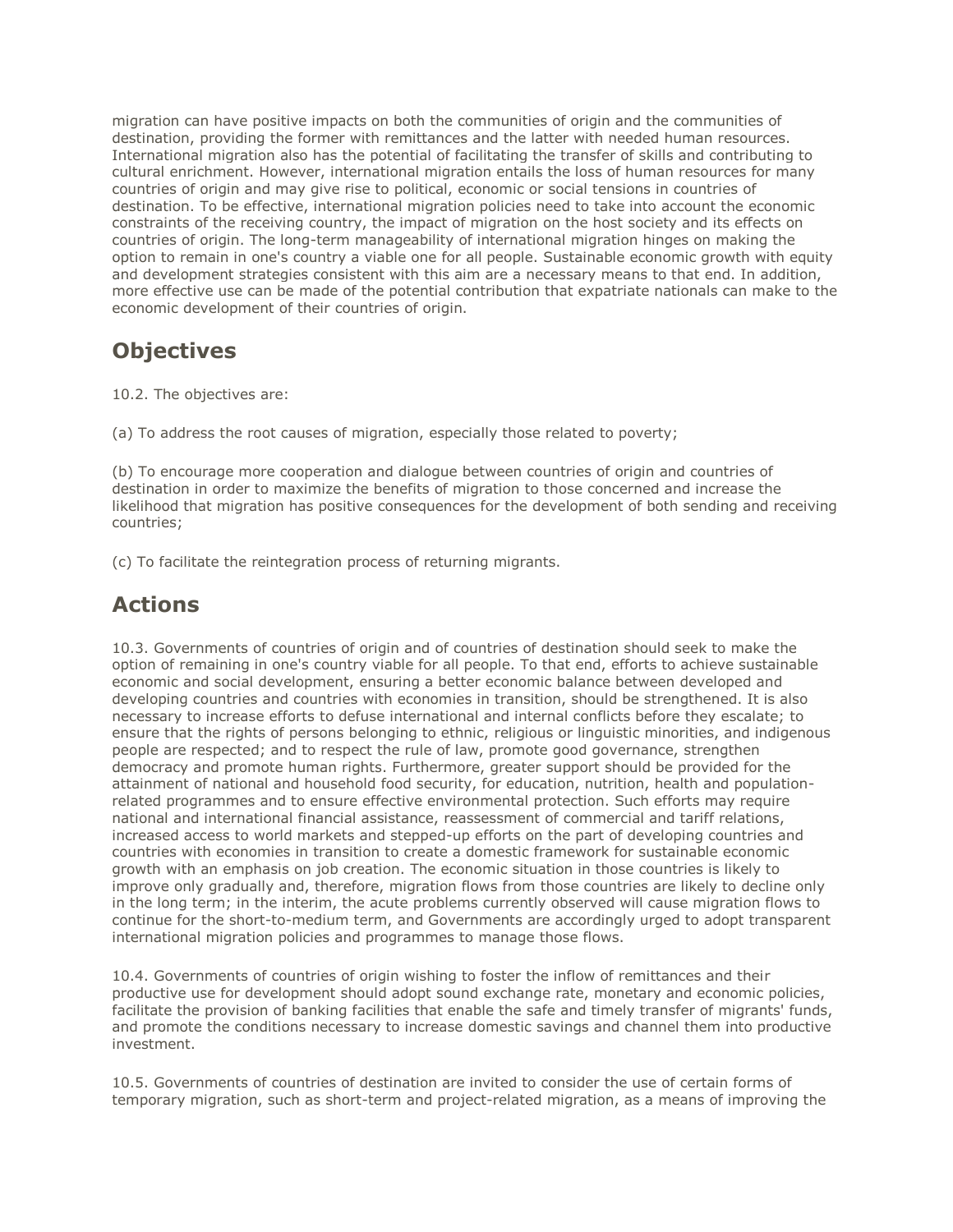skills of nationals of countries of origin, especially developing countries and countries with economies in transition. To that end, they should consider, as appropriate, entering into bilateral or multilateral agreements. Appropriate steps should be taken to safeguard the wages and working conditions of both migrant and native workers in the affected sectors. Governments of countries of origin are urged to facilitate the return of migrants and their reintegration into their home communities, and to devise ways of using their skills. Governments of countries of origin should consider collaborating with countries of destination and engaging the support of appropriate international organizations in promoting the return on a voluntary basis of qualified migrants who can play a crucial role in the transfer of knowledge, skills and technology. Countries of destination are encouraged to facilitate return migration by adopting flexible policies, such as the transferability of pensions and other work benefits.

10.6. Governments of countries affected by international migration are invited to cooperate, with a view to integrating the issue into their political and economic agendas and engaging in technical cooperation to aid developing countries and countries with economies in transition in addressing the impact of international migration. Governments are urged to exchange information regarding their international migration policies and the regulations governing the admission and stay of migrants in their territories. States that have not already done so are invited to consider ratifying the International Convention on the Protection of the Rights of All Migrant Workers and Members of Their Families.

10.7. Governments are encouraged to consider requests for migration from countries whose existence, according to available scientific evidence, is imminently threatened by global warming and climate change.

10.8. In cooperation with international and non-governmental organizations and research institutions, Governments should support the gathering of data on flows and stocks of international migrants and on factors causing migration, as well as the monitoring of international migration. The identification of strategies to ensure that migration contributes to development and international relations should also be supported. The role of international organizations with mandates in the area of migration should be strengthened so that they can deliver adequate technical support to developing countries, advise in the management of international migration flows and promote intergovernmental cooperation through, inter alia, bilateral and multilateral negotiations, as appropriate.

### **B. Documented migrants**

#### **Basis for action**

10.9. Documented migrants are those who satisfy all the legal requirements to enter, stay and, if applicable, hold employment in the country of destination. In some countries, many documented migrants have, over time, acquired the right to long-term residence. In such cases, the integration of documented migrants into the host society is generally desirable, and for that purpose it is important to extend to them the same social, economic and legal rights as those enjoyed by citizens, in accordance with national legislation. The family reunification of documented migrants is an important factor in international migration. It is also important to protect documented migrants and their families from racism, ethnocentrism and xenophobia, and to respect their physical integrity, dignity, religious beliefs and cultural values. Documented migration is generally beneficial to the host country, since migrants are in general concentrated in the most productive ages and have skills needed by the receiving country, and their admission is congruent with the policies of the Government. The remittances of documented migrants to their countries of origin often constitute a very important source of foreign exchange and are instrumental in improving the well-being of relatives left behind.

# **Objectives**

10.10. The objectives are: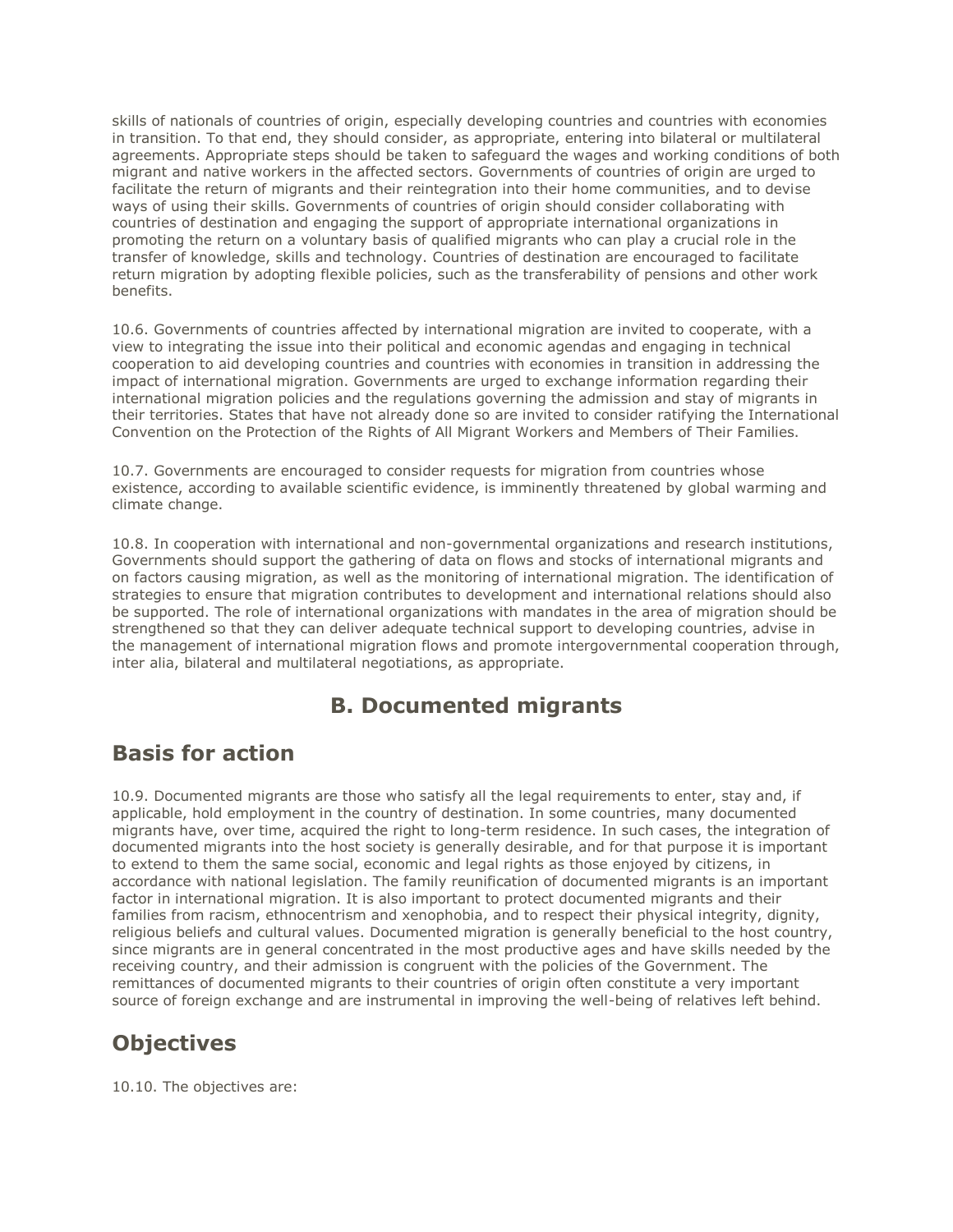(a) To ensure the social and economic integration of documented migrants, especially of those who have acquired the right to long-term residence in the country of destination, and their equal treatment before the law;

(b) To eliminate discriminatory practices against documented migrants, especially women, children and the elderly;

(c) To ensure protection against racism, ethnocentrism and xenophobia;

(d) To promote the welfare of documented migrants and members of their families;

(e) To ensure the respect of the cultural and religious values, beliefs and practices of documented migrants, in so far as they accord with national legislation and universally recognized human rights;

(f) To take into account the special needs and circumstances of temporary migrants.

## **Actions**

10.11. Governments of receiving countries are urged to consider extending to documented migrants who meet appropriate length-of-stay requirements, and to members of their families whose stay in the receiving country is regular, treatment equal to that accorded their own nationals with regard to the enjoyment of basic human rights, including equality of opportunity and treatment in respect of religious practices, working conditions, social security, participation in trade unions, access to health, education, cultural and other social services, as well as equal access to the judicial system and equal treatment before the law. Governments of receiving countries are further urged to take appropriate steps to avoid all forms of discrimination against migrants, including eliminating discriminatory practices concerning their nationality and the nationality of their children, and to protect their rights and safety. Women and children who migrate as family members should be protected from abuse or denial of their human rights by their sponsors, and Governments are asked to consider extending their stay should the family relationship dissolve, within the limits of national legislation.

10.12. In order to promote the integration of documented migrants having the right to long-term residence, Governments of receiving countries are urged to consider giving them civil and political rights and responsibilities, as appropriate, and facilitating their naturalization. Special efforts should be made to enhance the integration of the children of long-term migrants by providing them with educational and training opportunities equal to those of nationals, allowing them to exercise an economic activity, and facilitating the naturalization of those who have been raised in the receiving country. Consistent with article 10 of the Convention on the Rights of the Child and all other relevant universally recognized human rights instruments, all Governments, particularly those of receiving countries, must recognize the vital importance of family reunification and promote its integration into their national legislation in order to ensure the protection of the unity of the families of documented migrants. Governments of receiving countries must ensure the protection of migrants and their families, giving priority to programmes and strategies that combat religious intolerance, racism, ethnocentrism, xenophobia and gender discrimination and that generate the necessary public sensitivity in that regard.

10.13. Governments of countries of destination should respect the basic human rights of documented migrants as those Governments assert their right to regulate access to their territory and adopt policies that respond to and shape immigration flows. With regard to the admission of migrants, Governments should avoid discriminating on the basis of race, religion, sex and disability, while taking into account health and other considerations relevant under national immigration regulations, particularly considering the special needs of the elderly and children. Governments are urged to promote, through family reunion, the normalization of the family life of legal migrants who have the right to long-term residence.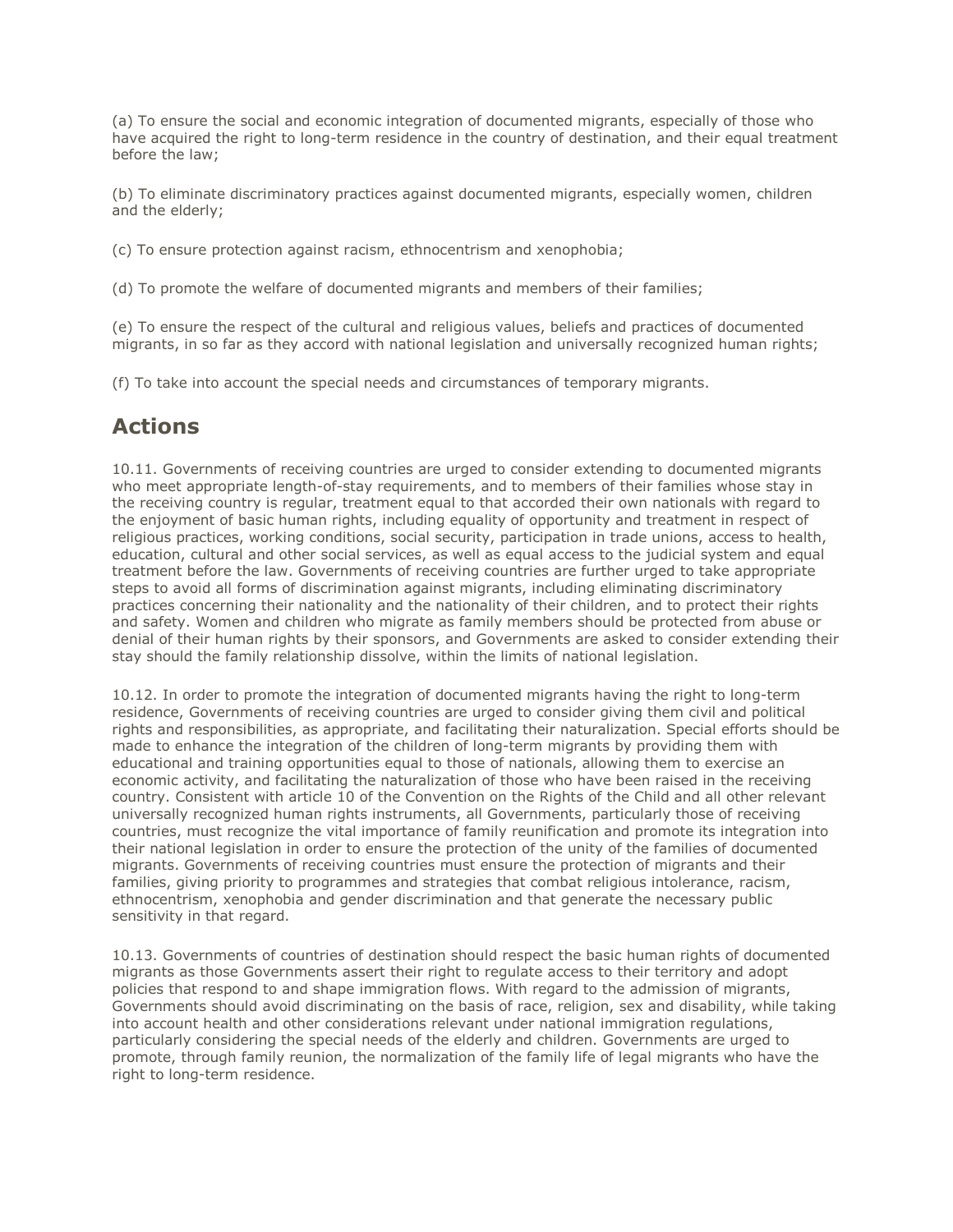10.14. Governments should consider providing assistance and cooperation for programmes that would address the adverse social and economic consequences of forced migration.

## **C. Undocumented migrants**

#### **Basis for action**

10.15. It is the right of every nation State to decide who can enter and stay in its territory and under what conditions. Such right, however, should be exercised taking care to avoid racist or xenophobic actions and policies. Undocumented or irregular migrants are persons who do not fulfil the requirements established by the country of destination to enter, stay or exercise an economic activity. Given that the pressures for migration are growing in a number of developing countries, especially since their labour force continues to increase, undocumented or irregular migration is expected to rise.

### **Objectives**

10.16. The objectives are:

(a) To address the root causes of undocumented migration;

(b) To reduce substantially the number of undocumented migrants, while ensuring that those in need of international protection receive it; to prevent the exploitation of undocumented migrants and to ensure that their basic human rights are protected;

(c) To prevent all international trafficking in migrants, especially for the purposes of prostitution;

(d) To ensure protection against racism, ethnocentrism and xenophobia.

# **Actions**

10.17. Governments of countries of origin and countries of destination are urged to cooperate in reducing the causes of undocumented migration, safeguarding the basic human rights of undocumented migrants including the right to seek and to enjoy in other countries asylum from persecution, and preventing their exploitation. Governments should identify the causes of undocumented migration and its economic, social and demographic impact as well as its implications for the formulation of social, economic and international migration policies.

10.18. Governments of both receiving countries and countries of origin should adopt effective sanctions against those who organize undocumented migration, exploit undocumented migrants or engage in trafficking in undocumented migrants, especially those who engage in any form of international traffic in women, youth and children. Governments of countries of origin, where the activities of agents or other intermediaries in the migration process are legal, should regulate such activities in order to prevent abuses, especially exploitation, prostitution and coercive adoption.

10.19. Governments, with the assistance of appropriate international organizations, should deter undocumented migration by making potential migrants aware of the legal conditions for entry, stay and employment in host countries through information activities in the countries of origin.

10.20. Governments of countries of origin of undocumented migrants and persons whose asylum claims have been rejected have the responsibility to accept the return and reintegration of those persons, and should not penalize such persons on their return. In addition, Governments of countries of origin and countries of destination should try to find satisfactory solutions to the problems caused by undocumented migration through bilateral or multilateral negotiations on, inter alia, readmission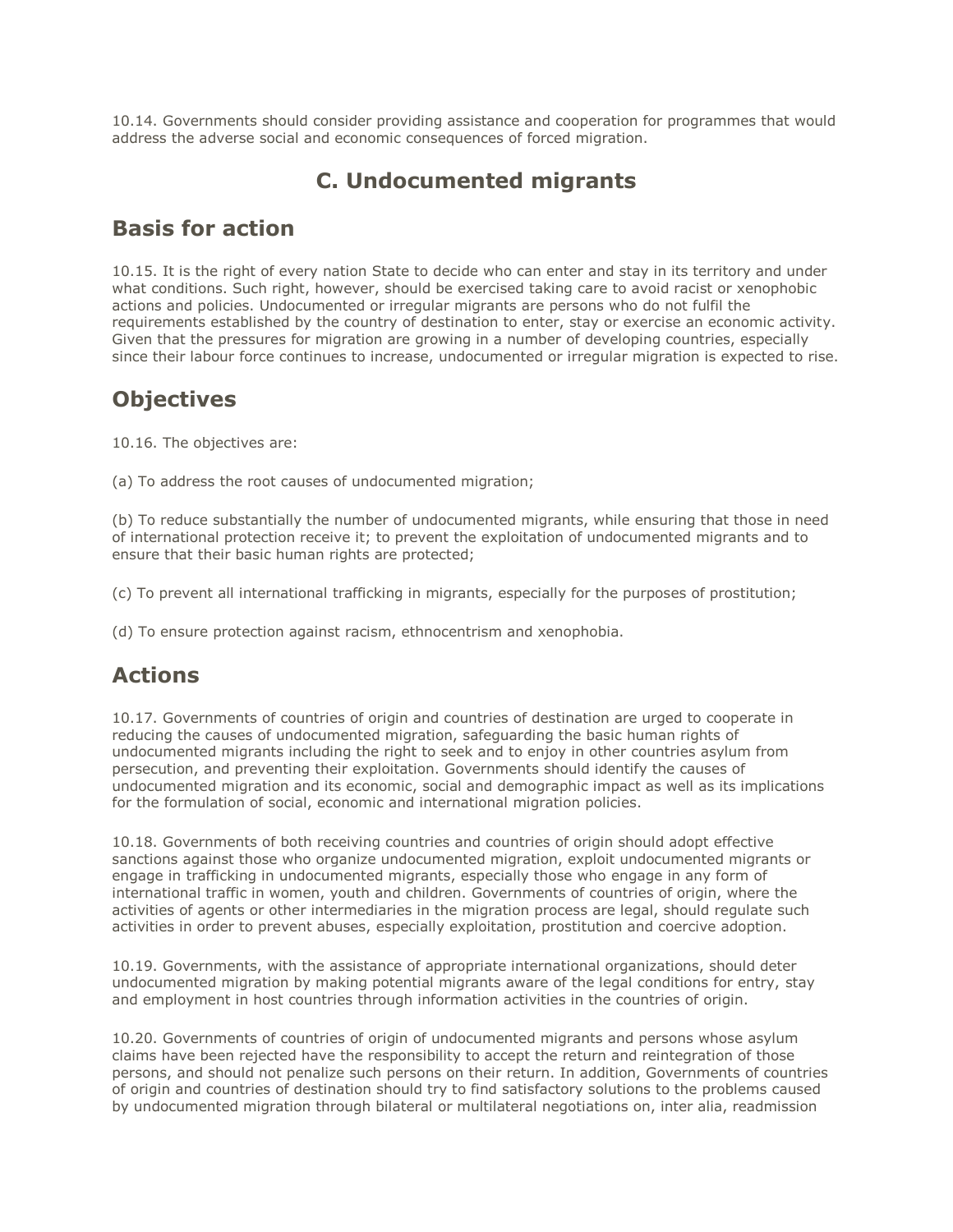agreements that protect the basic human rights of the persons involved in accordance with relevant international instruments.

## **D. Refugees, asylum-seekers and displaced persons**

#### **Basis for action**

10.21. In less than 10 years, from 1985 to 1993, the number of refugees has more than doubled, from 8.5 million to 19 million. This has been caused by multiple and complex factors, including massive violations of human rights. Most of those refugees find asylum in developing countries, often imposing great burdens on those States. The institution of asylum is under severe strain in industrialized countries for a variety of reasons, including the growing numbers of refugees and asylum-seekers and the misuse of asylum procedures by migrants attempting to circumvent immigration restrictions. While two thirds of all countries in the world have ratified the 1951 Convention relating to the Status of Refugees or the 1967 Protocol, which establish standards for the protection of refugees, there is a need to strengthen the support for international protection of and assistance to refugees, especially refugee women and refugee children, who are particularly vulnerable. Displaced persons, who do not qualify for refugee status and are in some cases outside their country, are also vulnerable and need international assistance. Regional agreements to provide protection to persons fleeing war should be considered.

## **Objectives**

10.22. The objectives are:

(a) To reduce pressures leading to refugee movements and displacement by combating their root causes at all levels and undertaking related preventive action;

(b) To find and implement durable solutions to the plight of refugees and displaced persons;

(c) To ensure effective protection of and assistance to refugee populations, with particular attention to the needs and physical security of refugee women and refugee children;

(d) To prevent the erosion of the institution of asylum;

(e) To provide adequate health, education and social services for refugees and displaced persons;

(f) To integrate refugee and returnee assistance and rehabilitation programmes into development planning, with due attention to gender equity.

# **Actions**

10.23. Governments are urged to address the root causes of movements of refugees and displaced persons by taking appropriate measures, particularly with respect to conflict resolution; the promotion of peace and reconciliation; respect for human rights, including those of persons belonging to minorities; respect for independence, territorial integrity and sovereignty of States. Moreover, factors that contribute to forced displacements need to be addressed through initiatives related to the alleviation of poverty, democratization, good governance and the prevention of environmental degradation. Governments and all other entities should respect and safeguard the right of people to remain in safety in their homes and should refrain from policies or practices that force people to flee.

10.24. Governments are urged to strengthen their support for international protection and assistance activities on behalf of refugees and, as appropriate, displaced persons and to promote the search for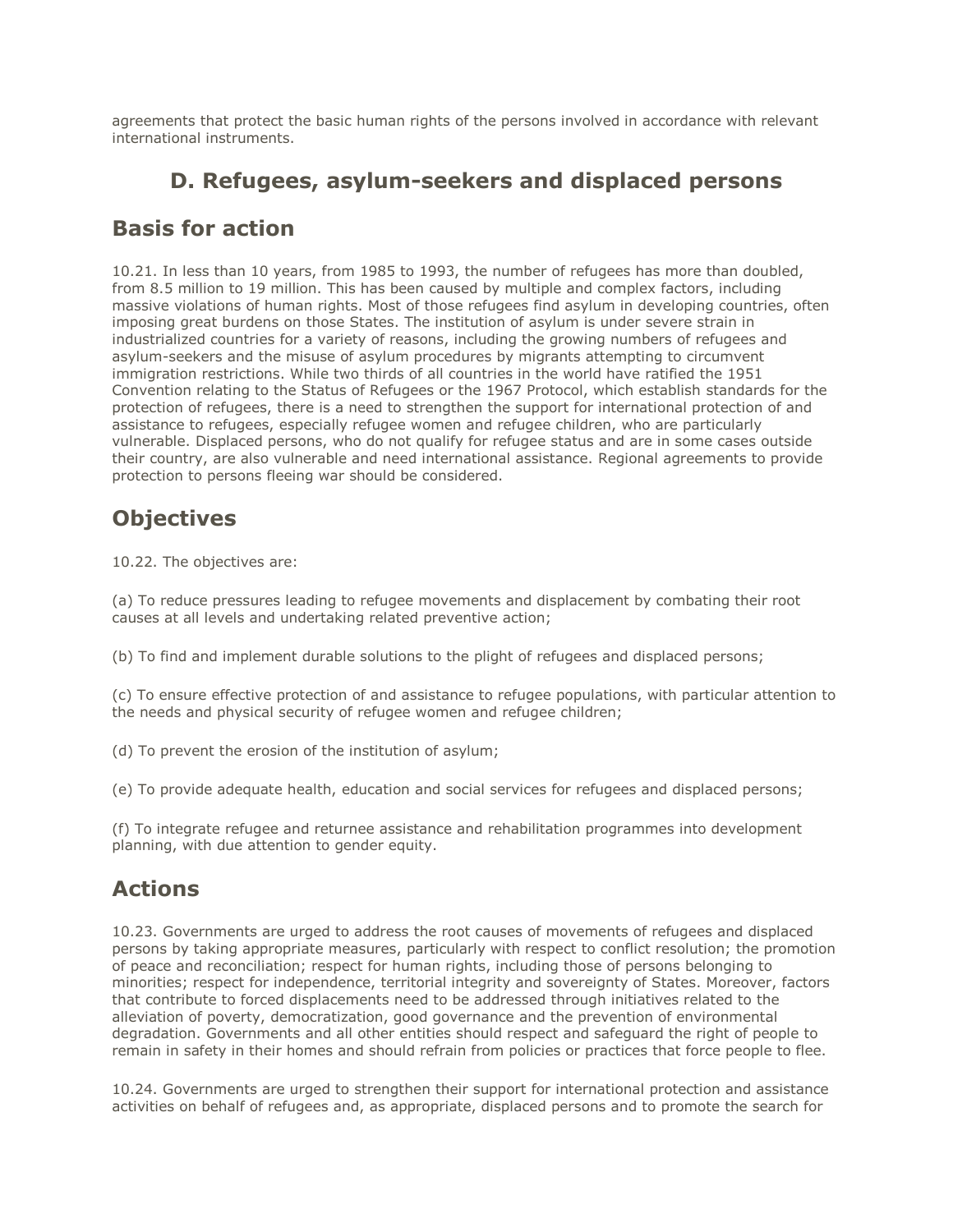durable solutions to their plight. In doing so, Governments are encouraged to enhance regional and international mechanisms that promote appropriate shared responsibility for the protection and assistance needs of refugees. All necessary measures should be taken to ensure the physical protection of refugees - in particular, that of refugee women and refugee children - especially against exploitation, abuse and all forms of violence.

10.25. Adequate international support should be extended to countries of asylum to meet the basic needs of refugees and to assist in the search for durable solutions. Refugee populations should be assisted in achieving self- sufficiency. Refugees, particularly refugee women, should be involved in the planning of refugee assistance activities and in their implementation. In planning and implementing refugee assistance activities, special attention should be given to the specific needs of refugee women and refugee children. Refugees should be provided with access to adequate accommodation, education, health services, including family planning, and other necessary social services. Refugees are invited to respect the laws and regulations of their countries of asylum.

10.26. Governments should create conditions that would allow for the voluntary repatriation of refugees in safety and dignity. Rehabilitation assistance to repatriating refugees should, where possible, be linked to long-term reconstruction and development plans. The international community should provide assistance for refugee repatriation and rehabilitation programmes and for the removal of land mines and other unexploded devices that constitute a serious threat to the safety of returnees and the local population.

10.27. Governments are urged to abide by international law concerning refugees. States that have not already done so are invited to consider acceding to the international instruments concerning refugees - in particular, the 1951 Convention and the 1967 Protocol relating to the Status of Refugees. Governments are furthermore urged to respect the principle of non-refoulement (i.e., the principle of no forcible return of persons to places where their lives or freedom would be threatened because of race, religion, nationality, membership in a particular social group, or political opinion). Governments should ensure that asylum-seekers in the Government's territory have access to a fair hearing and should facilitate the expeditious processing of asylum requests, ensuring that guidelines and procedures for the determination of refugee status are sensitive to the particular situation of women.

10.28. In cases of sudden and massive arrivals of refugees and displaced persons in need of international protection, Governments of receiving countries should consider according to them at least temporary protection and treatment in accordance with internationally recognized standards and with national law, practices and regulations, until a solution to their plight can be found. Persons in need of protection should be encouraged to stay in safe areas and, to the extent possible and as appropriate, near their countries of origin. Governments should strengthen protection mechanisms and provide aid to assist the population in such areas. The principles of collective cooperation and international solidarity should be followed in assisting host countries, upon their request.

10.29. The problems of refugees and displaced persons arising from forced migration, including their right to repatriation, should be settled in accordance with the relevant principles of the Charter of the United Nations, the Universal Declaration of Human Rights, other international instruments and relevant United Nations resolutions.

#### **Chapter XI**

POPULATION, DEVELOPMENT AND EDUCATION

#### **A. Education, population and sustainable development**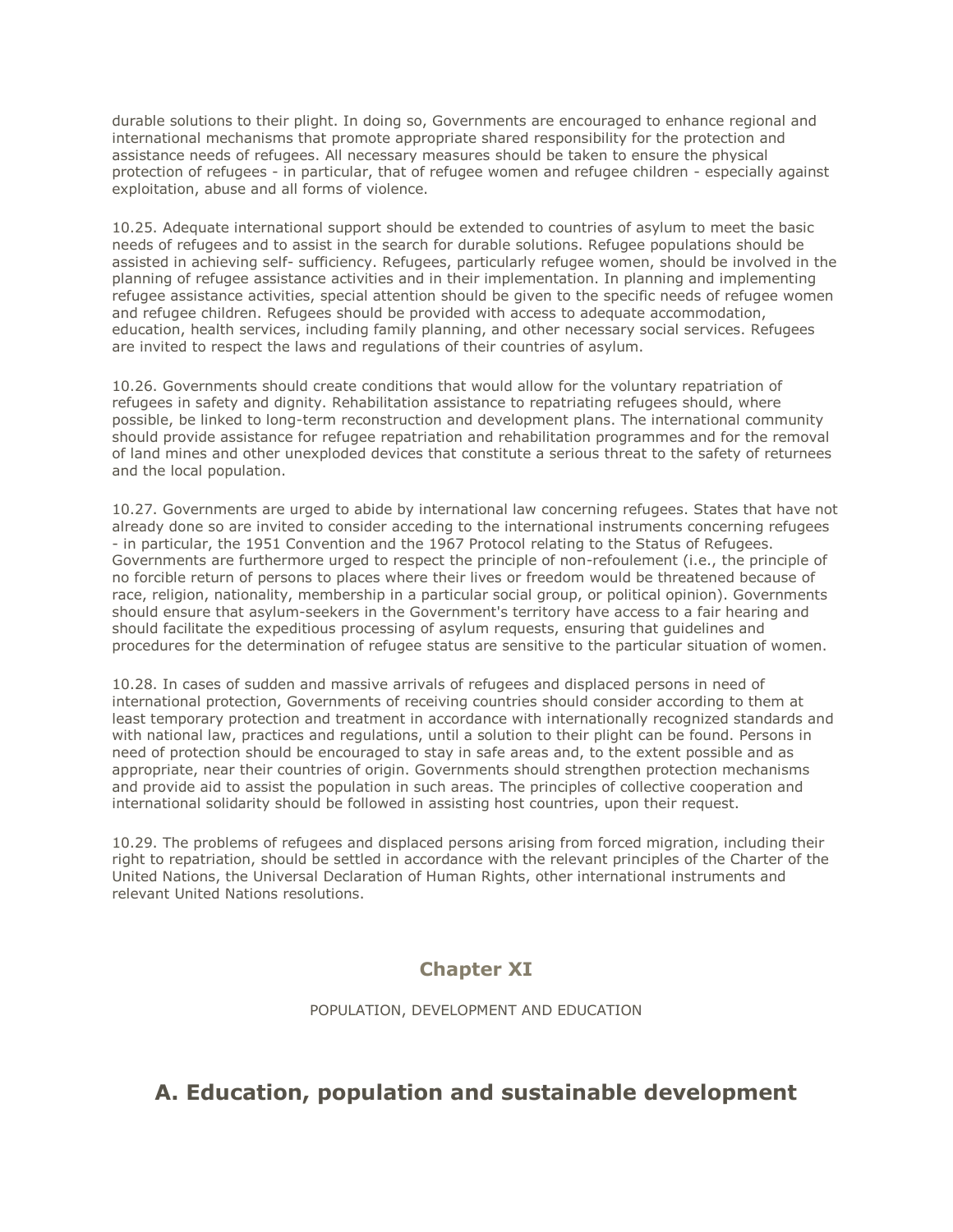#### **Basis for action**

11.1. In the past 20 years, the world has experienced a rise in educational levels. Although the differences in educational attainment between males and females have shrunk, 75 per cent of illiterate persons in the world are women. Lack of basic education and low levels of literacy of adults continue to inhibit the development process in every area. The world community has a special responsibility to ensure that all children receive an education of improved quality and that they complete primary school. Education is an indispensable tool for the improvement of the quality of life. However, it is more difficult to meet educational needs when there is rapid population growth.

11.2. Education is a key factor in sustainable development: it is at the same time a component of well-being and a factor in the development of well-being through its links with demographic as well as economic and social factors. Education is also a means to enable the individual to gain access to knowledge, which is a precondition for coping, by anyone wishing to do so, with today's complex world. The reduction of fertility, morbidity and mortality rates, the empowerment of women, the improvement in the quality of the working population and the promotion of genuine democracy are largely assisted by progress in education. The integration of migrants is also facilitated by universal access to education, which respects the religious and cultural backgrounds of migrants.

11.3. The relationship between education and demographic and social changes is one of interdependence. There is a close and complex relationship among education, marriage age, fertility, mortality, mobility and activity. The increase in the education of women and girls contributes to greater empowerment of women, to a postponement of the age of marriage and to a reduction in the size of families. When mothers are better educated, their children's survival rate tends to increase. Broader access to education is also a factor in internal migration and the composition of the working population.

11.4. The education and training of young people should prepare them for career development and professional life in order to cope with today's complex world. It is on the content of the educational curricula and the nature of the training received that the prospects of gainful employment opportunities depend. Inadequacies in and discrepancies between the educational system and the production system can lead to unemployment and underemployment, a devaluing of qualifications and, in some cases, the exodus of qualified people from rural to urban areas and to 'brain drain'. It is therefore essential to promote harmonious development of educational systems and economic and social systems conducive to sustainable development.

### **Objectives**

11.5. The objectives are:

(a) To achieve universal access to quality education, with particular priority being given to primary and technical education and job training, to combat illiteracy and to eliminate gender disparities in access to, retention in, and support for, education;

(b) To promote non-formal education for young people, guaranteeing equal access for women and men to literacy centres;

(c) To introduce and improve the content of the curriculum so as to promote greater responsibility and awareness on the interrelationships between population and sustainable development; health issues, including reproductive health; and gender equity.

### **Actions**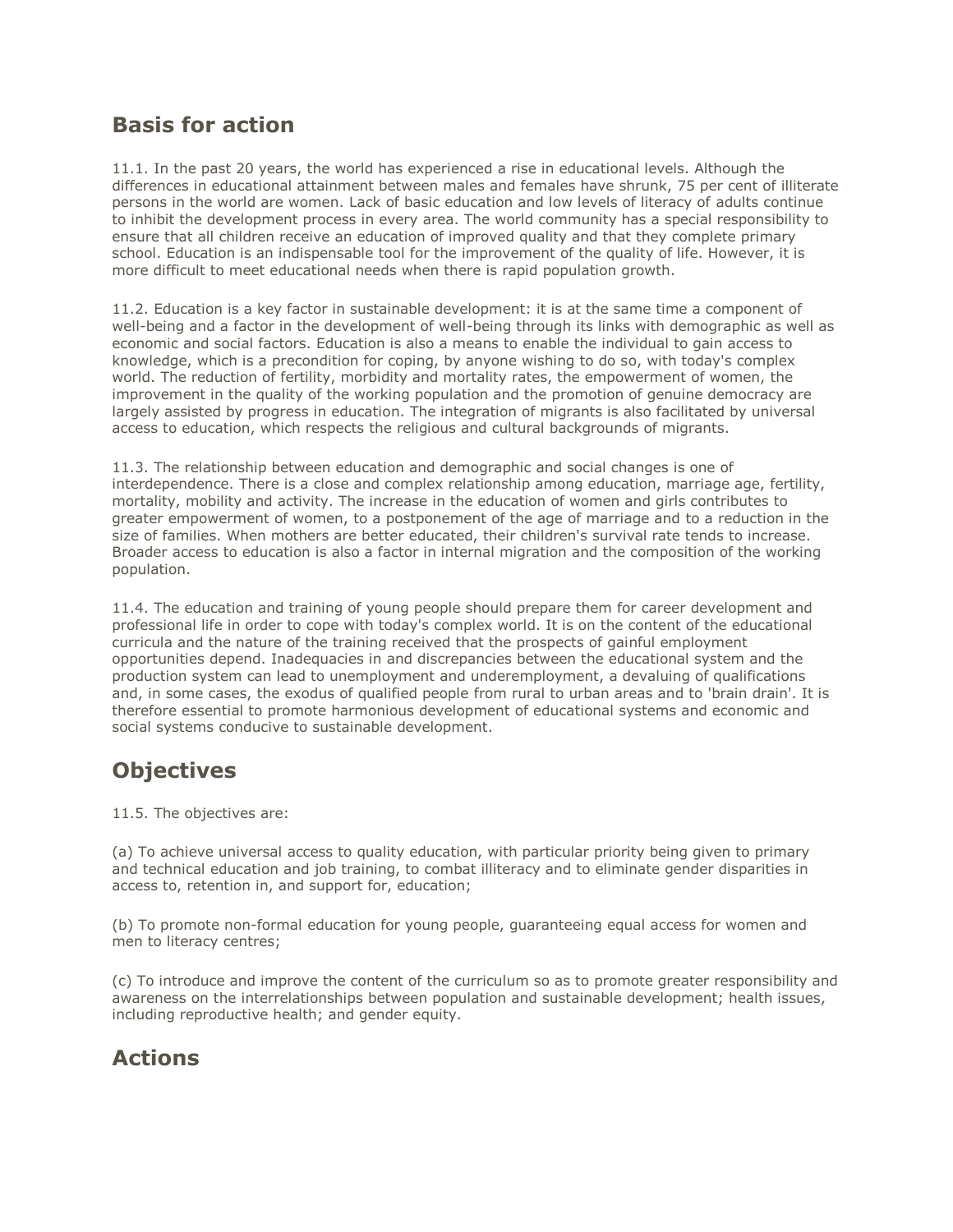11.6. The eradication of illiteracy is one of the prerequisites for human development. All countries should consolidate the progress made in the 1990s towards providing universal access to primary education, as agreed upon at the World Conference on Education for All, held at Jomtien, Thailand, in 1990. All countries should further strive to ensure the complete access to primary school or an equivalent level of education by both girls and boys as quickly as possible, and in any case before the year 2015. Attention should also be given to the quality and type of education, including recognition of traditional values. Countries that have achieved the goal of universal primary education are urged to extend education and training to, and facilitate access to and completion of education at secondary school and higher levels.

11.7. Investments in education and job training should be given high priority in development budgets at all levels, and should take into account the range and level of future workforce skill requirements.

11.8. Countries should take affirmative steps to keep girls and adolescents in school by building more community schools, by training teachers to be more gender sensitive, by providing scholarships and other appropriate incentives and by sensitizing parents to the value of educating girls, with a view to closing the gender gap in primary and secondary school education by the year 2005. Countries should also supplement those efforts by making full use of non-formal education opportunities. Pregnant adolescents should be enabled to continue their schooling.

11.9. To be most effective, education about population issues must begin in primary school and continue through all levels of formal and non-formal education, taking into account the rights and responsibilities of parents and the needs of children and adolescents. Where such programmes already exist, curricula should be reviewed, updated and broadened with a view to ensuring adequate coverage of such important concerns as gender sensitivity, reproductive choices and responsibilities, and sexually transmitted diseases, including HIV/AIDS. To ensure acceptance of population education programmes by the community, population education projects should emphasize consultation with parents and community leaders.

11.10. Efforts in the training of population specialists at the university level should be strengthened and the incorporation of content relating to demographic variables and their interrelationships with development planning in the social and economic disciplines, as well as to health and the environment, should be encouraged.

### **B. Population information, education and communication**

#### **Basis for action**

11.11. Greater public knowledge, understanding and commitment at all levels, from the individual to the international, are vital to the achievement of the goals and objectives of the present Programme of Action. In all countries and among all groups, therefore, information, education and communication activities concerning population and sustainable development issues must be strengthened. This includes the establishment of gender- and culturally sensitive information, education and communication plans and strategies related to population and development. At the national level, more adequate and appropriate information enables planners and policy makers to make more appropriate plans and decisions in relation to population and sustainable development. At the most basic level, more adequate and appropriate information is conducive to informed, responsible decisionmaking concerning health, sexual and reproductive behaviour, family life, and patterns of production and consumption. In addition, more and better information about the causes and benefits of migration can create a more positive environment for societies to address and respond to migration challenges.

11.12. Effective information, education and communication are prerequisites for sustainable human development and pave the way for attitudinal and behavioural change. Indeed, this begins with the recognition that decisions must be made freely, responsibly and in an informed manner, on the number and spacing of children and in all other aspects of daily life, including sexual and reproductive behaviour. Greater public knowledge and commitment in a democratic setting create a climate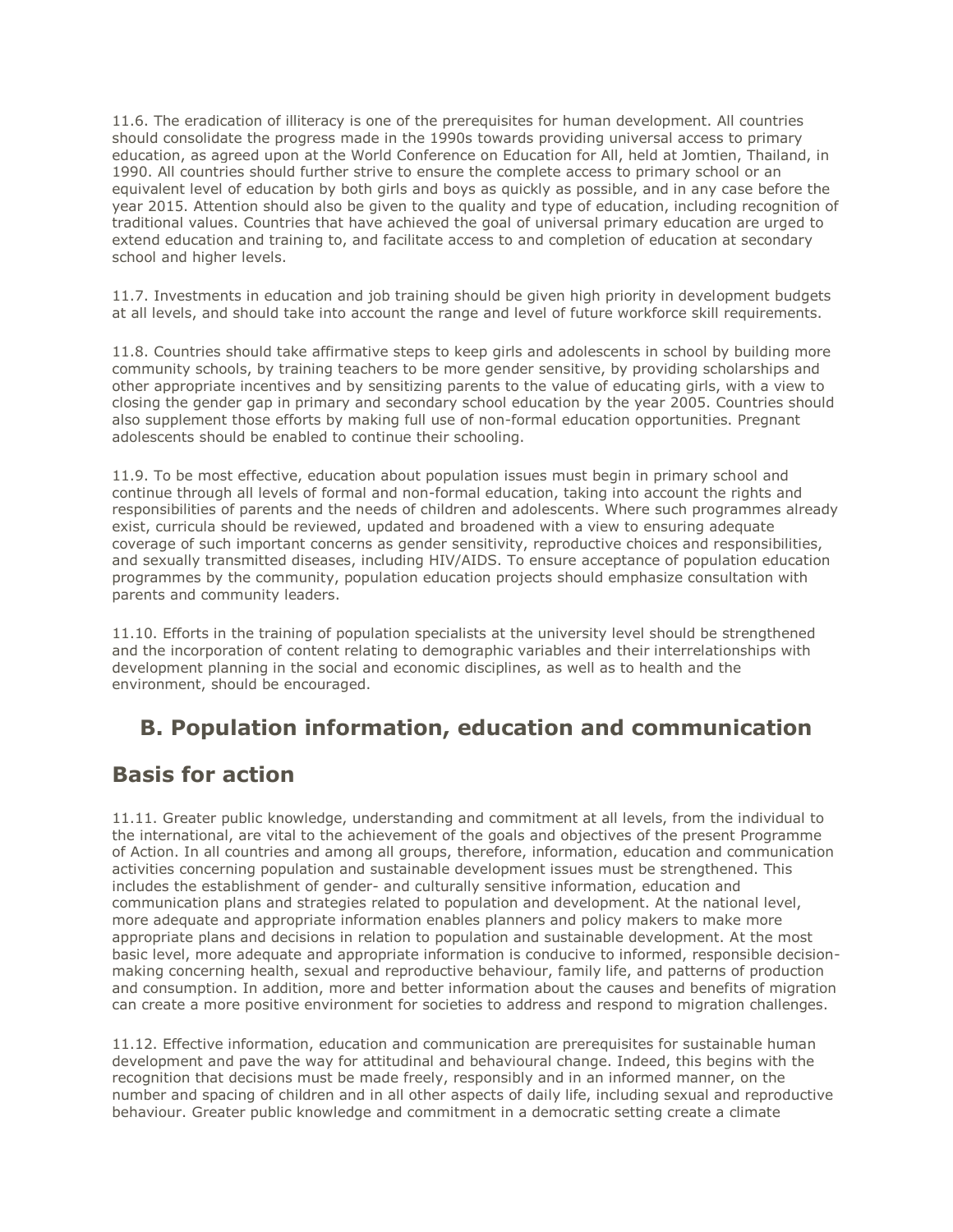conducive to responsible and informed decisions and behaviour. Most important, they also pave the way for democratic public discussion and thereby make possible strong political commitment and popular support for needed action at the local, national and international levels.

11.13. Effective information, education and communication activities include a range of communication channels, from the most intimate levels of interpersonal communication to formal school curricula, from traditional folk arts to modern mass entertainment, and from seminars for local community leaders to coverage of global issues by the national and international news media. Multichannel approaches are usually more effective than any single communication channel. All these channels of communication have an important role to play in promoting an understanding of the interrelationships between population and sustainable development. Schools and religious institutions, taking into account their values and teachings, may be important vehicles in all countries for instilling gender and racial sensitivity, respect, tolerance and equity, family responsibility and other important attitudes at all ages. Effective networks also exist in many countries for non-formal education on population and sustainable development issues through the workplace, health facilities, trade unions, community centres, youth groups, religious institutions, women's organizations and other nongovernmental organizations. Such issues may also be included in more structured adult education, vocational training and literacy programmes, particularly for women. These networks are critical to reaching the entire population, especially men, adolescents and young couples. Parliamentarians, teachers, religious and other community leaders, traditional healers, health professionals, parents and older relatives are influential in forming public opinion and should be consulted during the preparation of information, education and communication activities. The media also offer many potentially powerful role models.

11.14. Current information, education and communication technologies, such as global interlinked telephone, television and data transmission networks, compact discs and new multimedia technologies, can help bridge the geographical, social and economic gaps that currently exist in access to information around the world. They can help ensure that the vast majority of the world's people are involved in debates at the local, national and global levels about demographic changes and sustainable human development, economic and social inequities, the importance of empowering women, reproductive health and family planning, health promotion, ageing populations, rapid urbanization and migration. Greater public involvement of national authorities and the community ensure the widespread diffusion of such technologies and the freer flow of information within and between countries. It is essential that parliaments have full access to the information necessary for decisionmaking.

## **Objectives**

11.15. The objectives are:

(a) To increase awareness, knowledge, understanding and commitment at all levels of society so that families, couples, individuals, opinion and community leaders, non-governmental organizations, policy makers, Governments and the international community appreciate the significance and relevance of population-related issues, and take the responsible actions necessary to address such issues within sustained economic growth in the context of sustainable development;

(b) To encourage attitudes in favour of responsible behaviour in population and development, especially in such areas such environment, family, sexuality, reproduction, gender and racial sensitivity;

(c) To ensure political commitment to population and development issues by national Governments in order to promote the participation of both public and private sectors at all levels in the design, implementation and monitoring of population and development policies and programmes;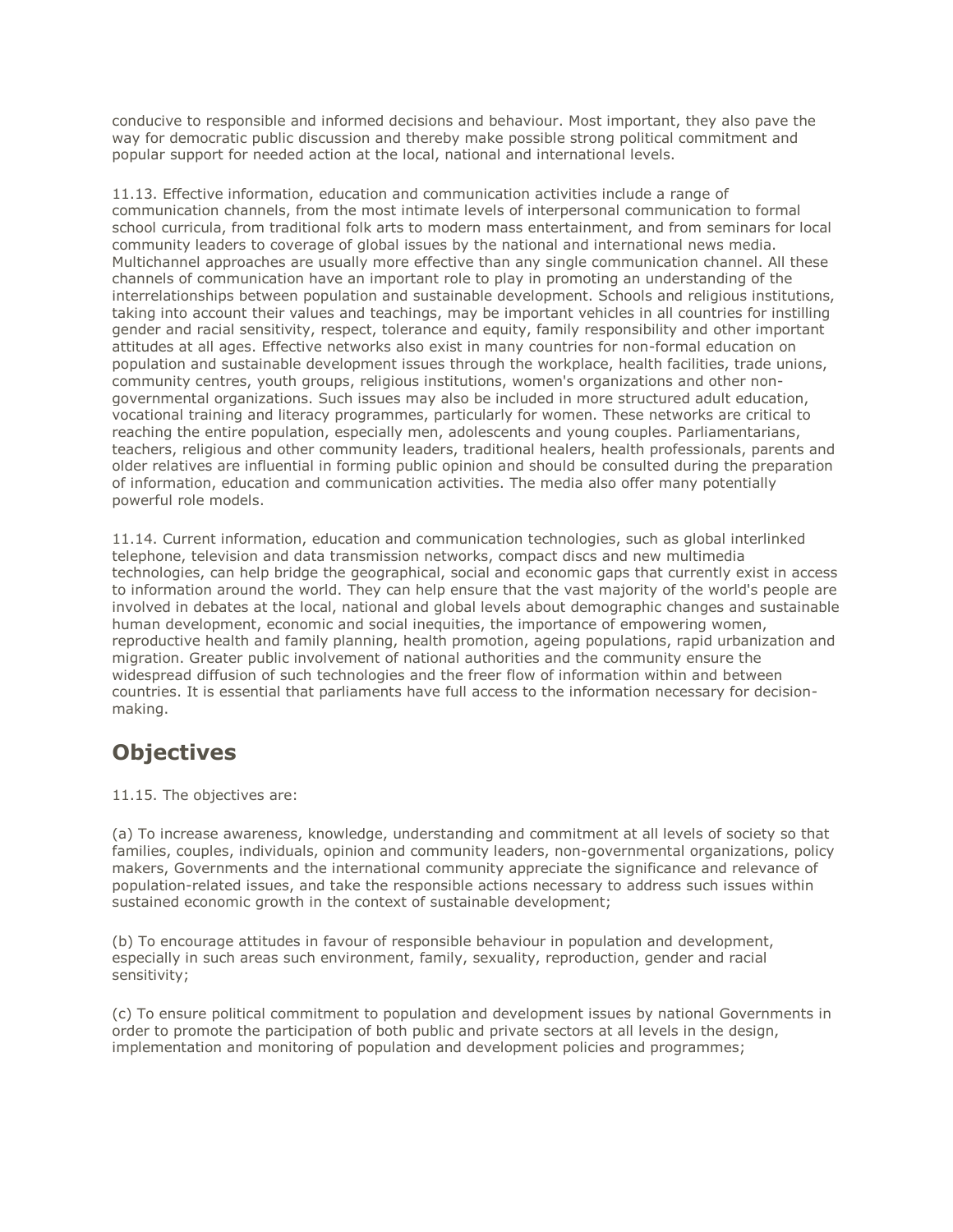(d) To enhance the ability of couples and individuals to exercise their basic right to decide freely and responsibly on the number and spacing of their children, and to have the information, education and means to do so.

## **Actions**

11.16. Information, education and communication efforts should raise awareness through public education campaigns on such priority issues as: safe motherhood, reproductive health and rights, maternal and child health and family planning, discrimination against and valorization of the girl child and persons with disabilities; child abuse; violence against women; male responsibility; gender equality; sexually transmitted diseases, including HIV/AIDS; responsible sexual behaviour; teenage pregnancy; racism and xenophobia; ageing populations; and unsustainable consumption and production patterns. More education is needed in all societies on the implications of populationenvironment relationships, in order to influence behavioural change and consumer lifestyles and to promote sustainable management of natural resources. The media should be a major instrument for expanding knowledge and motivation.

11.17. Elected representatives at all levels, the scientific community, religious, political, traditional and community leaders, non-governmental organizations, parents' associations, social workers, women's groups, the private sector, qualified communication specialists and others in influential positions should have access to information on population and sustainable development and related issues. They should promote understanding of the issues addressed in the present Programme of Action and mobilize public opinion in support of the actions proposed.

11.18. Members of Parliament are invited to continue to promote wide awareness on issues related to population and sustainable development and to ensure the enactment of legislation necessary for effective implementation of the present Programme of Action.

11.19. A coordinated strategic approach to information, education and communication should be adopted in order to maximize the impact of various information, education and communication activities, both modern and traditional, which may be undertaken on several fronts by various actors and with diverse audiences. It is especially important that information, education and communication strategies be linked to, and complement, national population and development policies and strategies and a full range of services in reproductive health, including family planning and sexual health, in order to enhance the use of those services and improve the quality of counselling and care.

11.20. Information, education and communication activities should rely on up-to-date research findings to determine information needs and the most effective culturally acceptable ways of reaching intended audiences. To that end, professionals experienced in the traditional and non-traditional media should be enlisted. The participation of the intended audiences in the design, implementation and monitoring of information, education and communication activities should be ensured so as to enhance the relevance and impact of those activities.

11.21. The interpersonal communication skills - in particular, motivational and counselling skills - of public, private and non-governmental organization service providers, community leaders, teachers, peer groups and others should be strengthened, whenever possible, to enhance interaction and quality assurance in the delivery of reproductive health, including family planning and sexual health services. Such communication should be free from coercion.

11.22. The tremendous potential of print, audiovisual and electronic media, including databases and networks such as the United Nations Population Information Network (POPIN), should be harnessed to disseminate technical information and to promote and strengthen understanding of the relationships between population, consumption, production and sustainable development.

11.23. Governments, non-governmental organizations and the private sector should make greater and more effective use of the entertainment media, including radio and television soap operas and drama,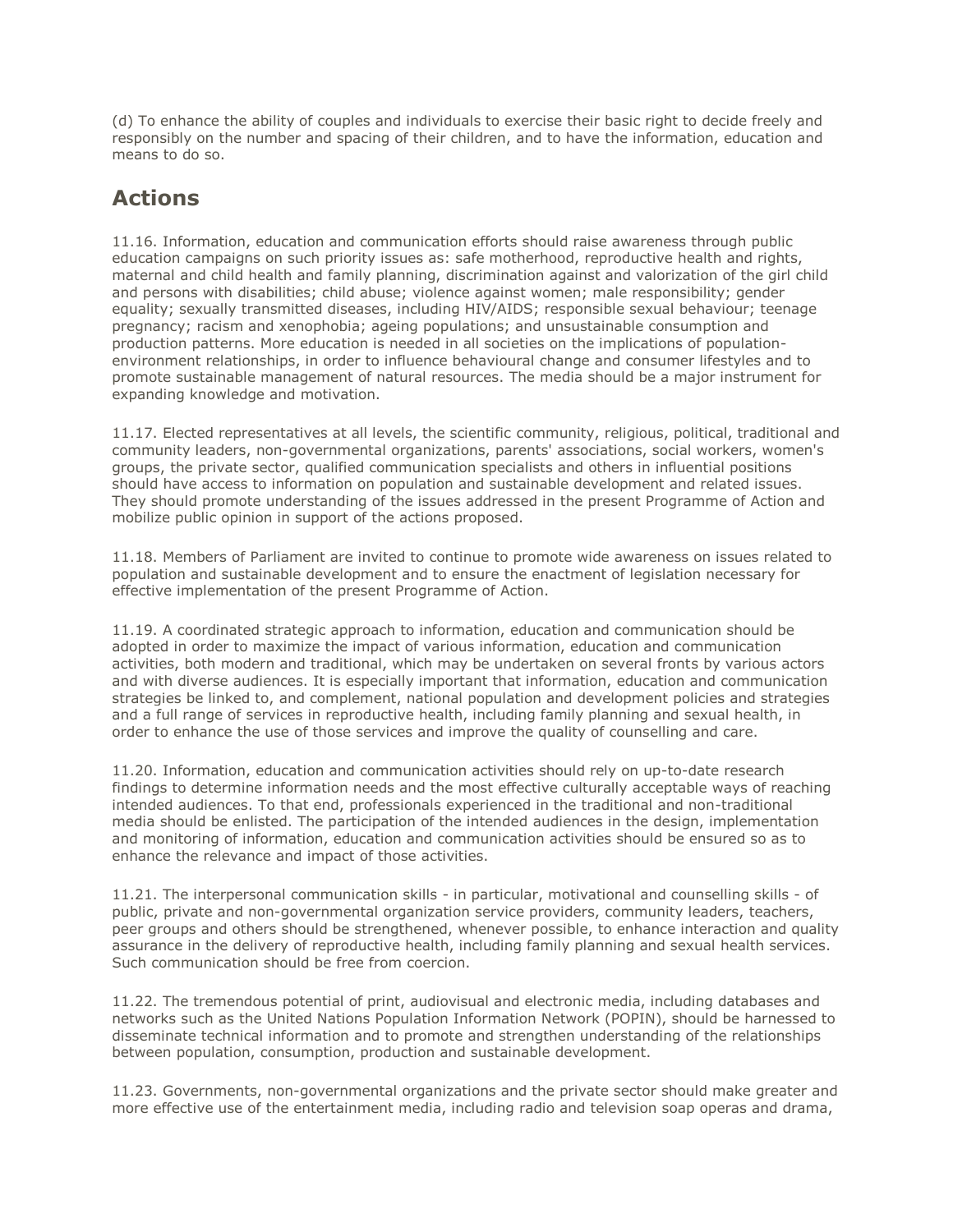folk theatre and other traditional media to encourage public discussion of important but sometimes sensitive topics related to the implementation of the present Programme of Action. When the entertainment media - especially dramas - are used for advocacy purposes or to promote particular lifestyles, the public should be so informed, and in each case the identity of sponsors should be indicated in an appropriate manner.

11.24. Age-appropriate education, especially for adolescents, about the issues considered in the present Programme of Action should begin in the home and community and continue through all levels and channels of formal and non-formal education, taking into account the rights and responsibilities of parents and the needs of adolescents. Where such education already exists, curricula and educational materials should be reviewed, updated and broadened with a view to ensuring adequate coverage of important population-related issues and to counteract myths and misconceptions about them. Where no such education exists, appropriate curricula and materials should be developed. To ensure acceptance, effectiveness and usefulness by the community, education projects should be based on the findings of socio-cultural studies and should involve the active participation of parents and families, women, youth, the elderly and community leaders.

11.25. Governments should give priority to the training and retention of information, education and communication specialists, especially teachers, and of all others involved in the planning, implementation, monitoring and evaluation of information, education and communication programmes. It is necessary to train specialists who can contribute to the important conceptual and methodological development of education concerning population and related issues. Therefore, systems for professional training should be created and strengthened with specializations that prepare them to work effectively with Governments and with non-governmental organizations active in this field. In addition, there should be greater collaboration between the academic community and other entities in order to strengthen conceptual and methodological work and research in this field.

11.26. To enhance solidarity and to sustain development assistance, all countries need to be continuously informed about population and development issues. Countries should establish information mechanisms, where appropriate, to facilitate the systematic collection, analysis, dissemination and utilization of population-related information at the national and international levels, and networks should be established or strengthened at the national, subregional, regional and global levels to promote information and experience exchange.

#### **Chapter XII**

TECHNOLOGY, RESEARCH AND DEVELOPMENT

## **A. Basic data collection, analysis and dissemination**

#### **Basis for action**

12.1. Valid, reliable, timely, culturally relevant and internationally comparable data form the basis for policy and programme development, implementation, monitoring and evaluation. While there have been marked improvements in the availability of population and related development data following important advances made during the past two decades in the methodologies and technology for data collection and analysis, many gaps remain with regard to the quality and coverage of baseline information, including vital data on births and deaths, as well as the continuity of data sets over time. Gender and ethnicity-specific information, which is needed to enhance and monitor the sensitivity of development policies and programmes, is still insufficient in many areas. Measurement of migration, particularly at the regional and international levels, is also among the areas least valid and least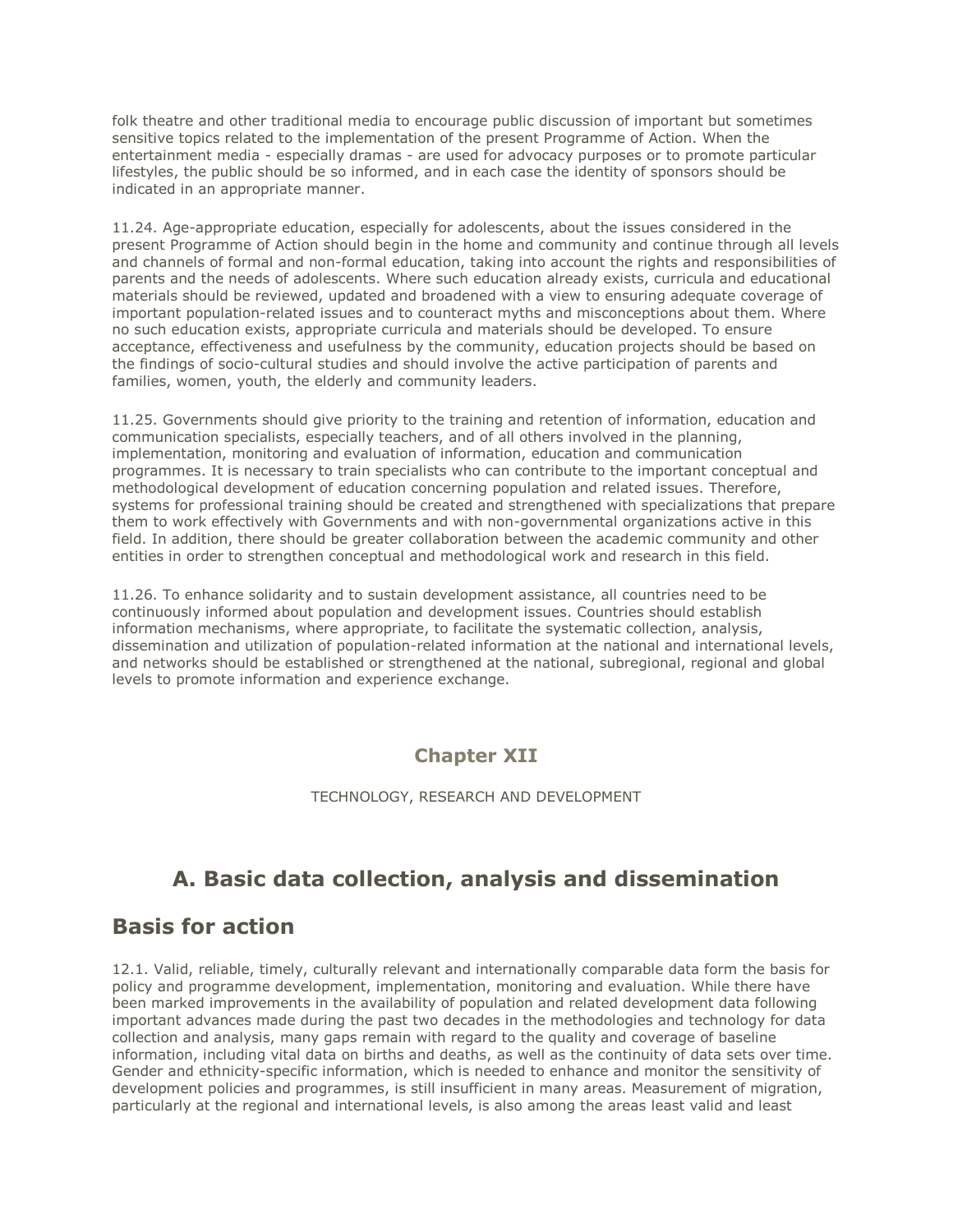adequately covered. As a matter of principle, individuals, organizations and developing countries should have access, on a no-cost basis, to the data and findings based on research carried out in their own countries, including those maintained by other countries and international agencies.

## **Objectives**

12.2. The objectives are:

(a) To establish a factual basis for understanding and anticipating the interrelationships of population and socio-economic - including environmental - variables and for improving programme development, implementation, monitoring and evaluation;

(b) To strengthen national capacity to seek new information and meet the need for basic data collection, analysis and dissemination, giving particular attention to information classified by age, sex, ethnicity and different geographical units, in order to use the findings in the formulation, implementation, monitoring and evaluation of overall sustainable development strategies and foster international cooperation, including such cooperation at the regional and subregional levels;

(c) To ensure political commitment to, and understanding of, the need for data collection on a regular basis and the analysis, dissemination and full utilization of data.

## **Actions**

12.3. Governments of all countries, particularly developing countries, assisted as appropriate through bilateral cooperation and international organizations and, where necessary, through interregional, regional and subregional cooperation, should strengthen their national capacity to carry out sustained and comprehensive programmes on collection, analysis, dissemination and utilization of population and development data. Particular attention should be given to the monitoring of population trends and the preparation of demographic projections and to the monitoring of progress towards the attainment of the health, education, gender, ethnic and social-equity goals, and of service accessibility and quality of care, as stated in the present Programme of Action.

12.4. Programmes for the collection, processing, analysis and timely dissemination and utilization of population and related development data should include disaggregation, including gender disaggregation, and coverage and presentation compatible with the needs of effective programme implementation on population and development. Interaction between the community of data users and data providers should be promoted in order to enable data providers to respond better to user needs. Research should be designed to take into account legal and ethical standards and should be carried out in consultation and partnership with, and with the active participation of, local communities and institutions, and the findings thereof should be made accessible and available to policy makers, decision makers, planners and managers of programmes for their timely use. Comparability should be ensured in all research and data collection programmes.

12.5. Comprehensive and reliable qualitative as well as quantitative databases, allowing linkages between population, education, health, poverty, family well-being, environment and development issues and providing information disaggregated at appropriate and desired levels, should be established and maintained by all countries to meet the needs of research as well as those of policy and programme development, implementation, monitoring and evaluation. Special attention should be given to assessing and measuring the quality and accessibility of care through the development of suitable indicators.

12.6. Demographic, socio-economic and other relevant information networks should be created or strengthened, where appropriate, at the national, regional and global levels to facilitate monitoring the implementation of programmes of action and activities on population, environment and development at the national, regional and global levels.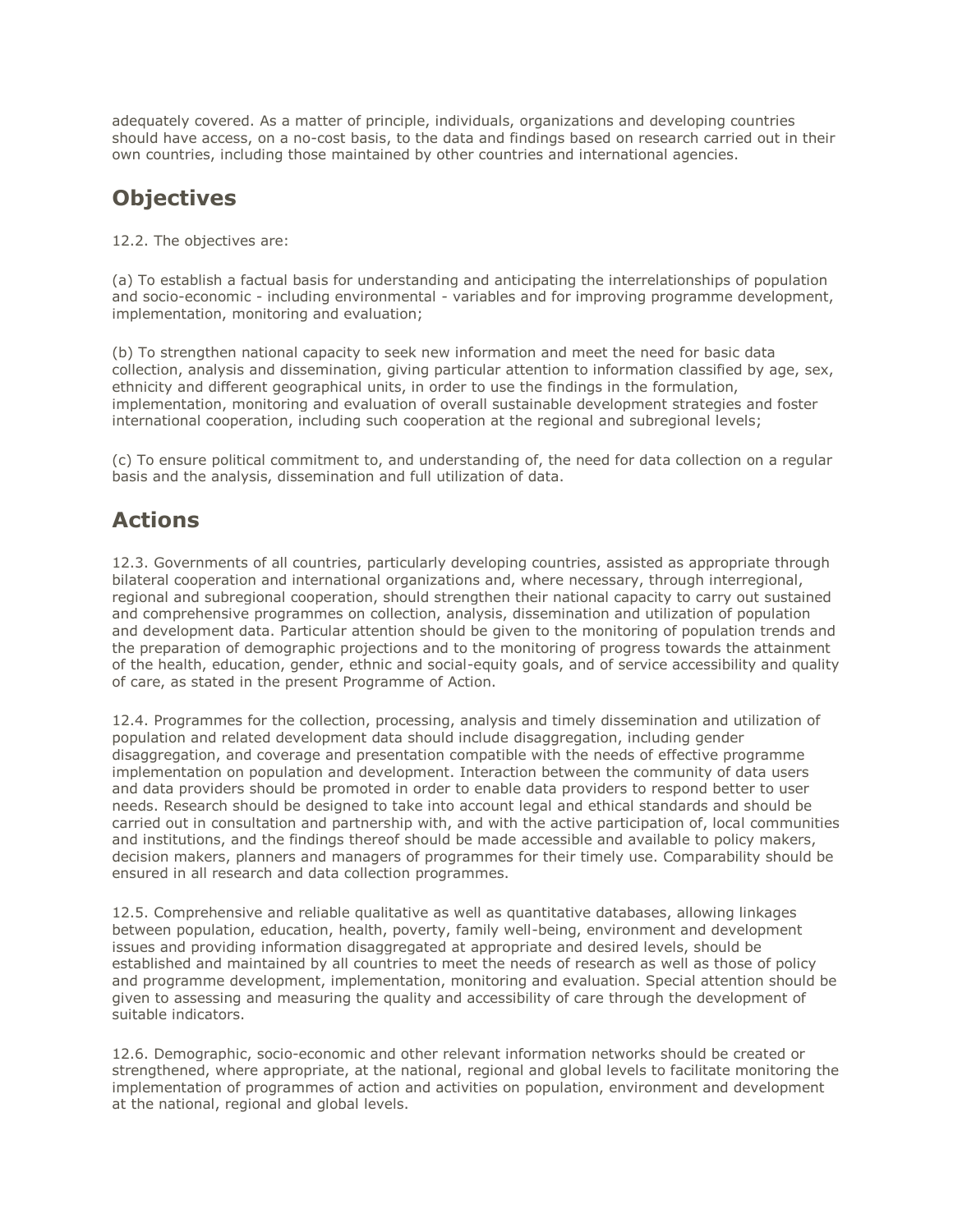12.7. All data collection and analysis activities should give due consideration to gender-disaggregation, enhancing knowledge on the position and role of gender in social and demographic processes. In particular, in order to provide a more accurate picture of women's current and potential contribution to economic development, data collection should delineate more precisely the nature of women's social and labour force status and make that a basis for policy and programme decisions on improving women's income. Such data should address, inter alia, women's unpaid economic activities in the family and in the informal sector.

12.8. Training programmes in statistics, demography, and population and development studies should be designed and implemented at the national and regional levels, particularly in developing countries, with enhanced technical and financial support, through international cooperation and greater national resources.

12.9. All countries, with the support of appropriate organizations, should strengthen the collection and analysis of demographic data, including international migration data, in order to achieve a better understanding of that phenomenon and thus support the formulation of national and international policies on international migration.

## **B. Reproductive health research**

### **Basis for action**

12.10. Research, in particular biomedical research, has been instrumental in giving more and more people access to a greater range of safe and effective modern methods for regulation of fertility. However, not all persons can find a family-planning method that suits them and the range of choices available to men is more limited than that available to women. The growing incidence of sexually transmitted diseases, including HIV/AIDS, demands substantially higher investments in new methods of prevention, diagnosis and treatment. In spite of greatly reduced funding for reproductive health research, prospects for developing and introducing new methods and products for contraception and regulation of fertility have been promising. Improved collaboration and coordination of activities internationally will increase cost-effectiveness, but a significant increase in support from Governments and industry is needed to bring a number of potential new, safe and affordable methods to fruition, especially barrier methods. This research needs to be guided at all stages by gender perspectives, particularly women's, and the needs of users, and should be carried out in strict conformity with internationally accepted legal, ethical, medical and scientific standards for biomedical research.

## **Objectives**

12.11. The objectives are:

(a) To contribute to the understanding of factors affecting universal reproductive health, including sexual health, and to expand reproductive choice;

(b) To ensure the initial and continued safety, quality and health aspects of methods for regulation of fertility;

(c) To ensure that all people have the opportunity to achieve and maintain sound reproductive and sexual health, the international community should mobilize the full spectrum of basic biomedical, social and behavioural and programme-related research on reproductive health and sexuality.

## **Actions**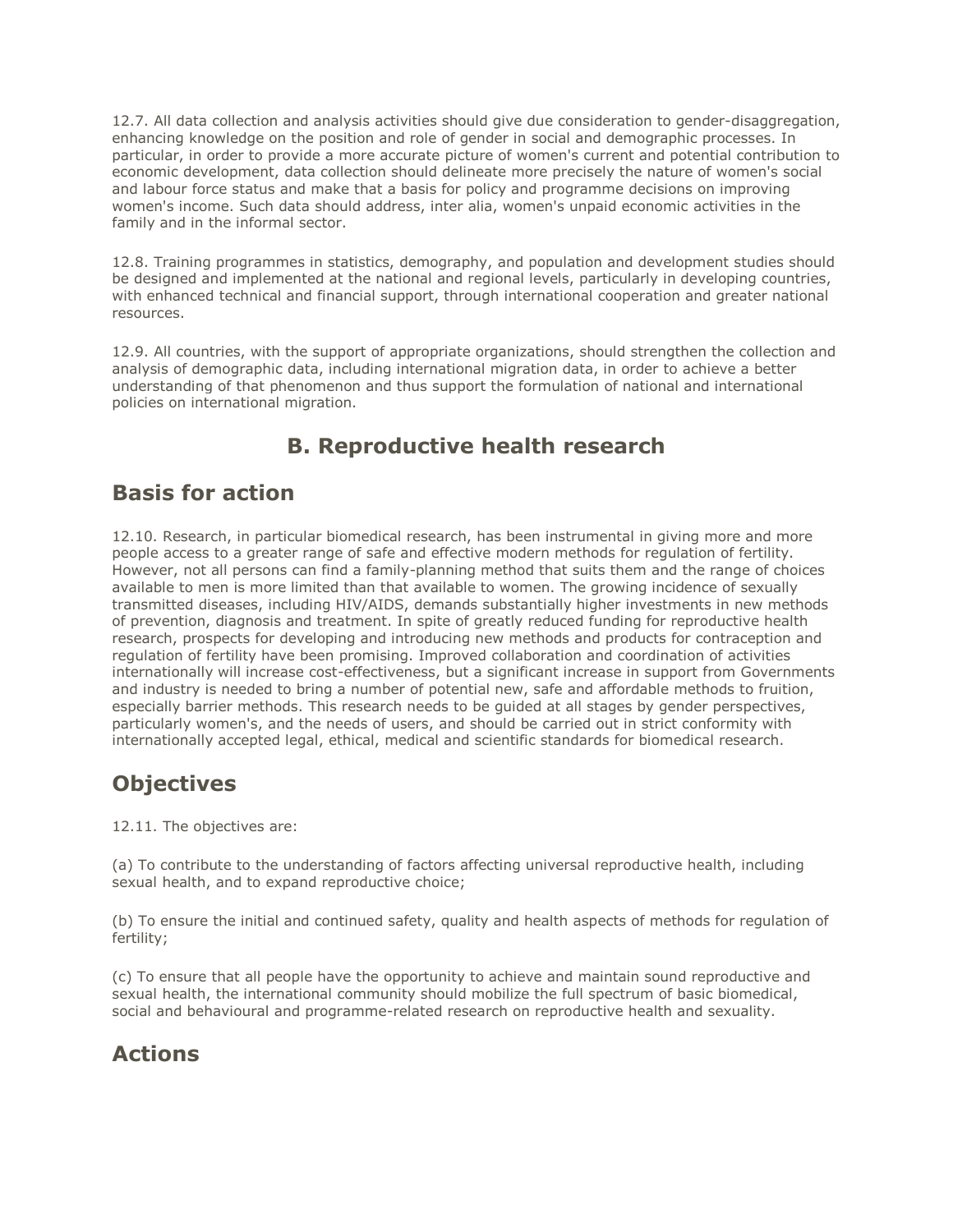12.12. Governments, assisted by the international community and donor agencies, the private sector, non-governmental organizations and the academic community, should increase support for basic and applied biomedical, technological, clinical, epidemiological and social science research to strengthen reproductive health services, including the improvement of existing and the development of new methods for regulation of fertility that meet users' needs and are acceptable, easy to use, safe, free of long- and short-term side-effects and second-generation effects, effective, affordable and suitable for different age and cultural groups and for different phases of the reproductive cycle. Testing and introduction of all new technologies should be continually monitored to avoid potential abuse. Specifically, areas that need increased attention should include barrier methods, both male and female, for fertility control and the prevention of sexually transmitted diseases, including HIV/AIDS, as well as microbicides and virucides, which may or may not prevent pregnancy.

12.13. Research on sexuality and gender roles and relationships in different cultural settings is urgently needed, with emphasis on such areas as abuse, discrimination and violence against women; genital mutilation, where practised; sexual behaviour and mores; male attitudes towards sexuality and procreation, fertility, family and gender roles; risk-taking behaviour regarding sexually transmitted diseases and unplanned pregnancies; women's and men's perceived needs for methods for regulation of fertility and sexual health services; and reasons for non-use or ineffective use of existing services and technologies.

12.14. High priority should also be given to the development of new methods for regulation of fertility for men. Special research should be undertaken on factors inhibiting male participation in order to enhance male involvement and responsibility in family planning. In conducting sexual and reproductive health research, special attention should be given to the needs of adolescents in order to develop suitable policies and programmes and appropriate technologies to meet their health needs. Special priority should be given to research on sexually transmitted diseases, including HIV/AIDS, and research on infertility.

12.15. To expedite the availability of improved and new methods for regulation of fertility, efforts must be made to increase the involvement of industry, including industry in developing countries and countries with economies in transition. A new type of partnership between the public and private sectors, including women and consumer groups, is needed to mobilize the experience and resources of industry while protecting the public interest. National drug and device regulatory agencies should be actively involved in all stages of the development process to ensure that all legal and ethical standards are met. Developed countries should assist research programmes in developing countries and countries with economies in transition with their knowledge, experience and technical expertise and promote the transfer of appropriate technologies to them. The international community should facilitate the establishment of manufacturing capacities for contraceptive commodities in developing countries, particularly the least developed among them, and countries with economies in transition.

12.16. All research on products for regulation of fertility and sexual and reproductive health must be carried out in adherence to internationally accepted ethical and technical standards and cultural conditions for biomedical research. Special attention needs to be given to the continuous surveillance of contraceptive safety and side-effects. Users', in particular women's, perspectives and women's organizations should be incorporated into all stages of the research and development process.

12.17. Since unsafe abortio[n\(20\)](http://www.unfpa.org/public/icpd/pid/5066#20) is a major threat to the health and lives of women, research to understand and better address the determinants and consequences of induced abortion, including its effects on subsequent fertility, reproductive and mental health and contraceptive practice, should be promoted, as well as research on treatment of complications of abortions and post-abortion care.

12.18. There should be enhanced research on natural methods for regulation of fertility, looking for more effective procedures to detect the moment of ovulation during the menstrual cycle and after childbirth.

#### **C. Social and economic research**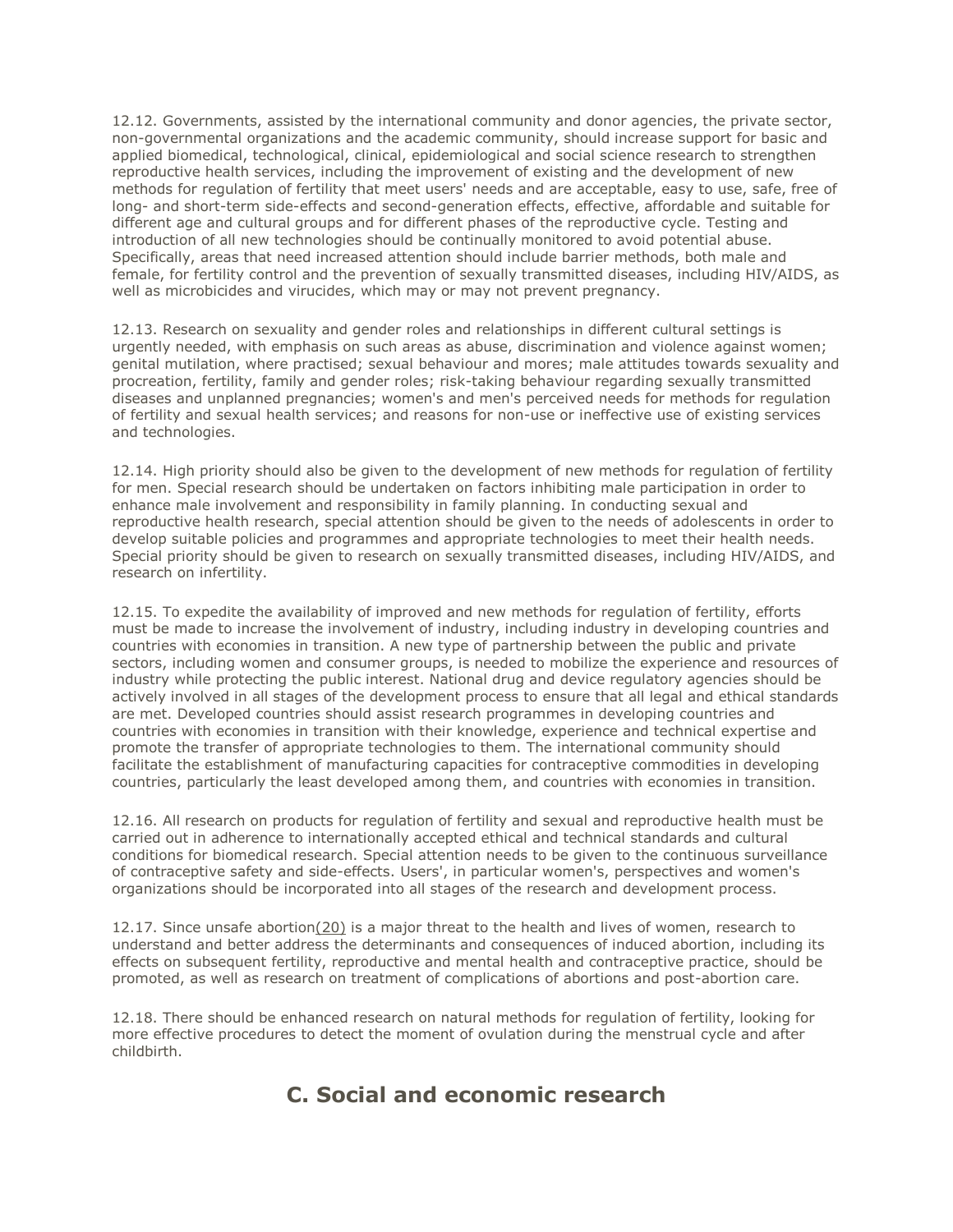### **Basis for action**

12.19. During the past several decades, the formulation, implementation, monitoring and evaluation of population policies, programmes and activities have benefited from the findings of social and economic research highlighting how population change results from and impacts on complex interactions of social, economic and environmental factors. Nevertheless, some aspects of those interactions are still poorly understood and knowledge is lacking, especially with regard to developing countries, in areas relevant to a range of population and development policies, particularly concerning indigenous practices. Social and economic research is clearly needed to enable programmes to take into account the views of their intended beneficiaries, especially women, the young and other less empowered groups, and to respond to the specific needs of those groups and of communities. Research regarding the interrelations between global or regional economic factors and national demographic processes is required. Improved quality of services can be achieved only where quality has been defined by both users and providers of services and where women are actively involved in decision-making and service delivery.

## **Objectives**

12.20. The objectives are:

(a) To promote socio-cultural and economic research that assists in the design of programmes, activities and services to improve the quality of life and meet the needs of individuals, families and communities, in particular all underserved groups[;\(22\)](http://www.unfpa.org/public/icpd/pid/5066#22)

(b) To promote the use of research findings to improve the formulation of policies and the implementation, monitoring and evaluation of programmes and projects that improve the welfare of individuals and families and the needy to enhance their quality, efficiency and client-sensitivity, and to increase the national and international capacity for such research;

(c) To understand that sexual and reproductive behaviour occurs in varying socio-cultural contexts, and to understand the importance of that context for the design and implementation of service programmes.

## **Actions**

12.21. Governments, funding agencies and research organizations should encourage and promote socio-cultural and economic research on relevant population and development policies and programmes, including indigenous practices, especially with regard to interlinkages between population, poverty alleviation, environment, sustained economic growth and sustainable development.

12.22. Socio-cultural and economic research should be built into population and development programmes and strategies in order to provide guidance for programme managers on ways and means of reaching underserved clients and responding to their needs. To this end, programmes should provide for operations research, evaluation research and other applied social science research. This research should be participatory in character. Mechanisms should be established with a view to ensuring that research findings are incorporated into the decision- making process.

12.23. Policy-oriented research, at the national and international levels, should be undertaken on areas beset by population pressures, poverty, over-consumption patterns, destruction of ecosystems and degradation of resources, giving particular attention to the interactions between those factors. Research should also be done on the development and improvement of methods with regard to sustainable food production and crop and livestock systems in both developed and developing countries.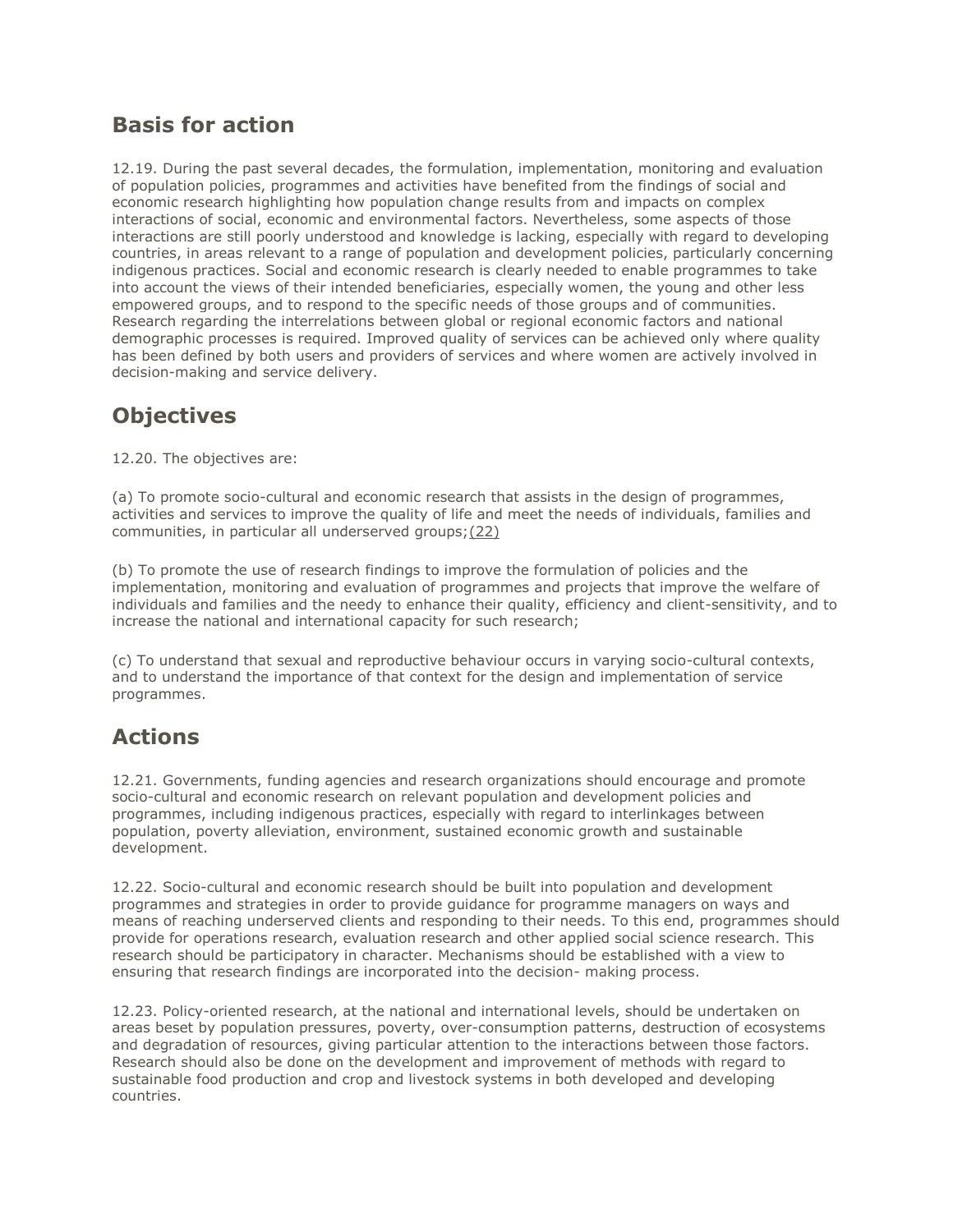12.24. Governments, intergovernmental organizations, non-governmental organizations concerned, funding agencies and research organizations are urged to give priority to research on the linkages between women's roles and status and demographic and development processes. Among the vital areas for research are changing family structures; family well-being; the interactions between women's and men's diverse roles, including their use of time, access to power and decision-making and control over resources; associated norms, laws, values and beliefs; and the economic and demographic outcomes of gender inequality. Women should be involved at all stages of gender research planning, and efforts should be made to recruit and train more female researchers.

12.25. Given the changing nature and extent of the spatial mobility of population, research to improve the understanding of the causes and consequences of migration and mobility, whether internal or international, is urgently needed. To provide a sound foundation for such research, special efforts need to be made to improve the quality, timeliness and accessibility of data on internal and international migration levels, trends and policies.

12.26. In the light of the persistence of significant mortality and morbidity differentials between population subgroups within countries, it is urgent to step up efforts to investigate the factors underlying such differentials, in order to devise more effective policies and programmes for their reduction. Of special importance are the causes of differentials, including gender differentials, in mortality and morbidity, particularly at younger and older ages. Increased attention should also be paid to the relative importance of various socio-economic and environmental factors in determining mortality differentials by region or socio-economic and ethnic group. Causes and trends in maternal, perinatal and infant morbidity and mortality also need further investigation.

#### **Chapter XIII**

NATIONAL ACTION

## **A. National policies and plans of action Basis for action**

13.1. During the past few decades, considerable experience has been gained around the world on how government policies and programmes can be designed and implemented to address population and development concerns, enhance the choices of people and contribute to broad social progress. As is the case with other social development programmes, experience has also shown, in instances where the leadership is strongly committed to economic growth, human resource development, gender equality and equity and meeting the health needs of the population, in particular the reproductive health needs, including family planning and sexual health, countries have been able to mobilize sustained commitment at all levels to make population and development programmes and projects successful.

13.2. While such success can be facilitated by developments in the overall social and economic context, and by success in other development efforts, population and development are intrinsically interrelated and progress in any component can catalyse improvement in others. The many facets of population relate to many facets of development. There is increased recognition of the need for countries to consider migration impacts, internal and international, in developing their relevant policies and programmes. There is also growing recognition that population-related policies, plans, programmes and projects, to be sustainable, need to engage their intended beneficiaries fully in their design and subsequent implementation.

13.3. The role of non-governmental organizations as partners in national policies and programmes is increasingly recognized, as is the important role of the private sector. Members of national legislatures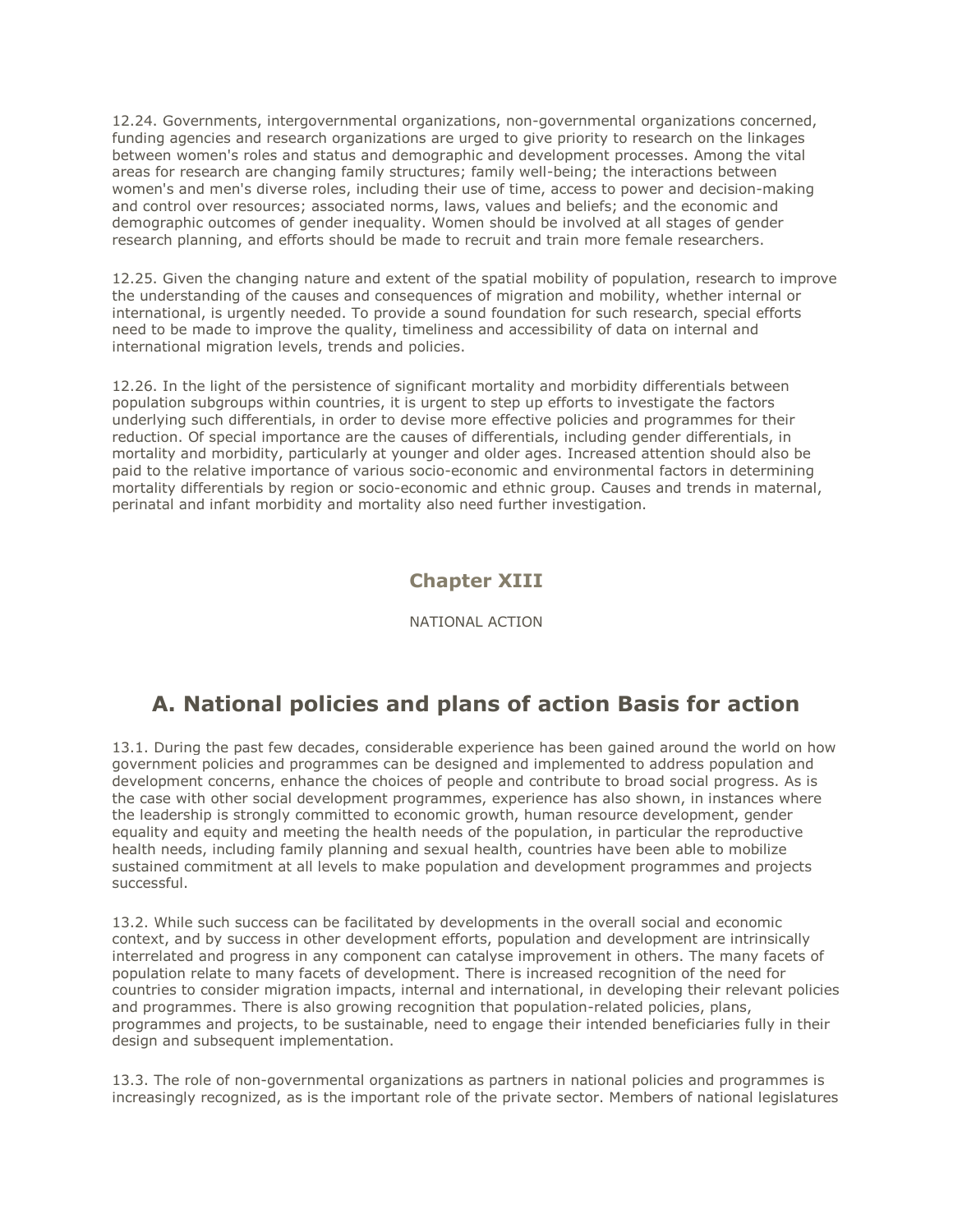can have a major role to play, especially in enacting appropriate domestic legislation for implementing the present Programme of Action, allocating appropriate financial resources, ensuring accountability of expenditure and raising public awareness of population issues.

## **Objectives**

13.4. The objectives are:

(a) To incorporate population concerns in all relevant national development strategies, plans, policies and programmes;

(b) To foster active involvement of elected representatives of people, particularly parliamentarians, concerned groups, especially at the grass-roots level, and individuals, in formulating, implementing, monitoring and evaluating strategies, policies, plans and programmes in the field of population and development.

# **Actions**

13.5. Governments, with the active involvement of parliamentarians, locally elected bodies, communities, the private sector, non-governmental organizations and women's groups, should work to increase awareness of population and development issues and formulate, implement and evaluate national strategies, policies, plans, programmes and projects that address population and development issues, including migration, as integral parts of their sectoral, intersectoral and overall development planning and implementation process. They should also promote and work to ensure adequate human resources and institutions to coordinate and carry out the planning, implementation, monitoring and evaluation of population and development activities.

13.6. Governments and parliamentarians, in collaboration with the international community and nongovernmental organizations, should make the necessary plans in accordance with national concerns and priorities and take the actions required to measure, assess, monitor and evaluate progress towards meeting the goals of the present Programme of Action. In this connection, the active participation of the private sector and the research community is to be encouraged.

#### **B. Programme management and human resource development**

# **Basis for action**

13.7. Building the capacity and self-reliance of countries to undertake concerted national action to promote sustained economic growth, to further sustainable national development and to improve the quality of life for the people is a fundamental goal. This requires the retention, motivation and participation of appropriately trained personnel working within effective institutional arrangements, as well as relevant involvement by the private sector and non-governmental organizations. The lack of adequate management skills, particularly in the least developed countries, critically reduces the ability for strategic planning, weakens programme execution, lessens the quality of services and thus diminishes the usefulness of programmes to their beneficiaries. The recent trend towards decentralization of authority in national population and development programmes, particularly in government programmes, significantly increases the requirement for trained staff to meet new or expanded responsibilities at the lower administrative levels. It also modifies the 'skill mix' required in central institutions, with policy analysis, evaluation and strategic planning having higher priority than previously.

# **Objectives**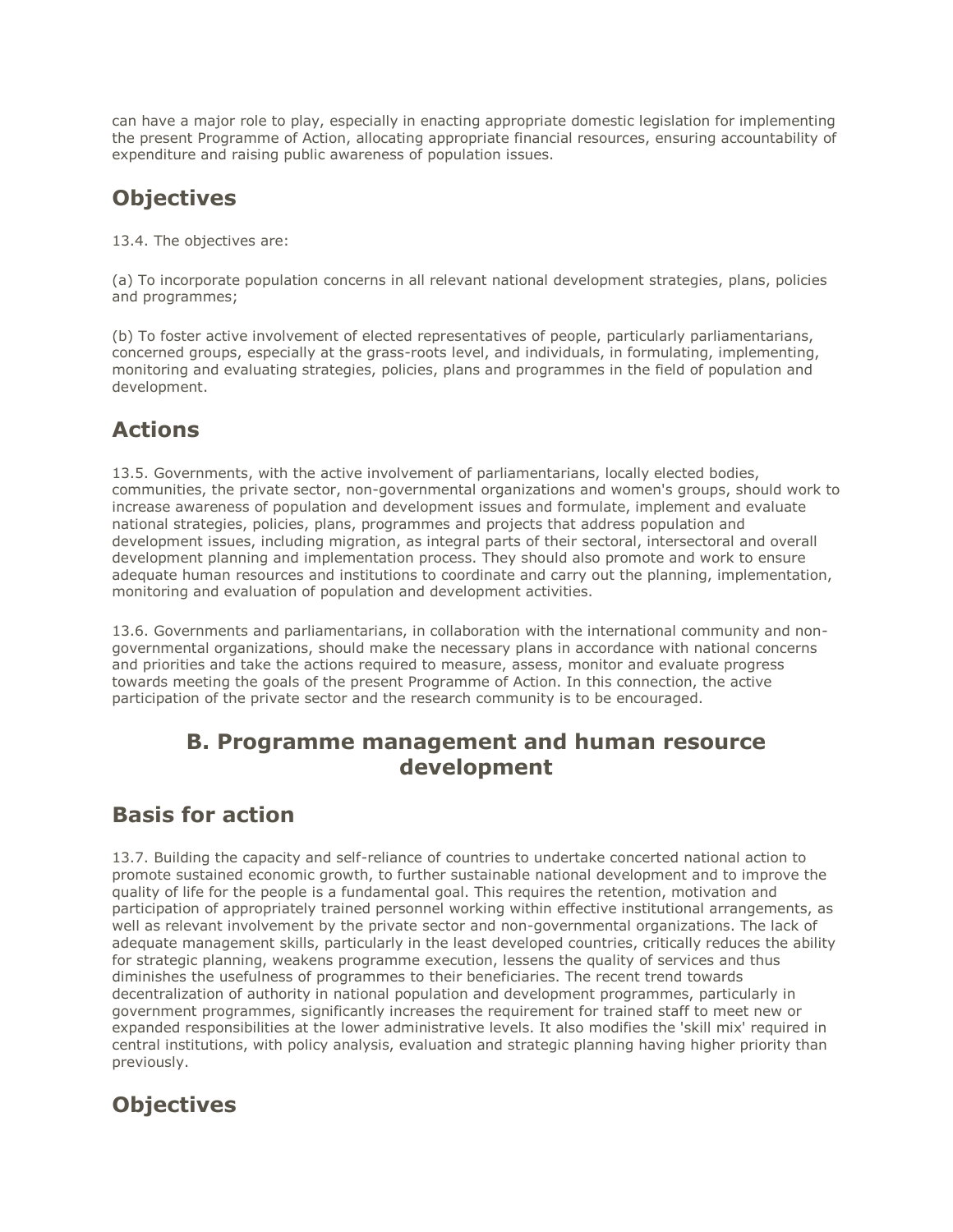#### 13.8. The objectives are:

(a) To improve national capacities and the cost-effectiveness, quality and impact of national population and development strategies, plans, policies and programmes, while ensuring their accountability to all persons served, in particular the most vulnerable and disadvantaged groups in society, including the rural population and adolescents;

(b) To facilitate and accelerate the collection, analysis and flow of data and information between actors in national population and development programmes in order to enhance the formulation of strategies, policies, plans and programmes and monitor and evaluate their implementation and impact;

(c) To increase the skill level and accountability of managers and others involved in the implementation, monitoring and evaluation of national population and development strategies, policies, plans and programmes;

(d) To incorporate user and gender perspectives in training programmes and ensure the availability, motivation and retention of appropriately trained personnel, including women, for the formulation, implementation, monitoring and evaluation of national population and development strategies, policies, plans and programmes.

#### **Actions**

13.9. Countries should:

(a) Formulate and implement human resource development programmes in a manner that explicitly addresses the needs of population and development strategies, policies, plans and programmes, giving special consideration to the basic education, training and employment of women at all levels, especially at decision-making and managerial levels, and to the incorporation of user and gender perspectives throughout the training programmes;

(b) Ensure the nationwide and efficient placement of trained personnel managing population and development strategies, policies, plans and programmes;

(c) Continuously upgrade the management skills of service delivery personnel to enhance the costeffectiveness, efficiency and impact of the social services sector;

(d) Rationalize remuneration and related matters, terms and conditions of service to ensure equal pay for equal work by women and men and the retention and advancement of managerial and technical personnel involved in population and development programmes, and thereby improve national execution of these programmes;

(e) Establish innovative mechanisms to promote experience-sharing in population and development programme management within and among countries at subregional, regional, interregional and international levels in order to foster relevant national expertise;

(f) Develop and maintain databases of national experts and institutions of excellence in order to foster the use of national competence, giving special consideration to the inclusion of women and youth;

(g) Ensure effective communication with, and the involvement of, programme beneficiaries at all levels, in particular at rural levels, in order to ensure better overall programme management.

13.10. Governments should give special attention to the development and implementation of clientcentred management information systems for population and development, and particularly for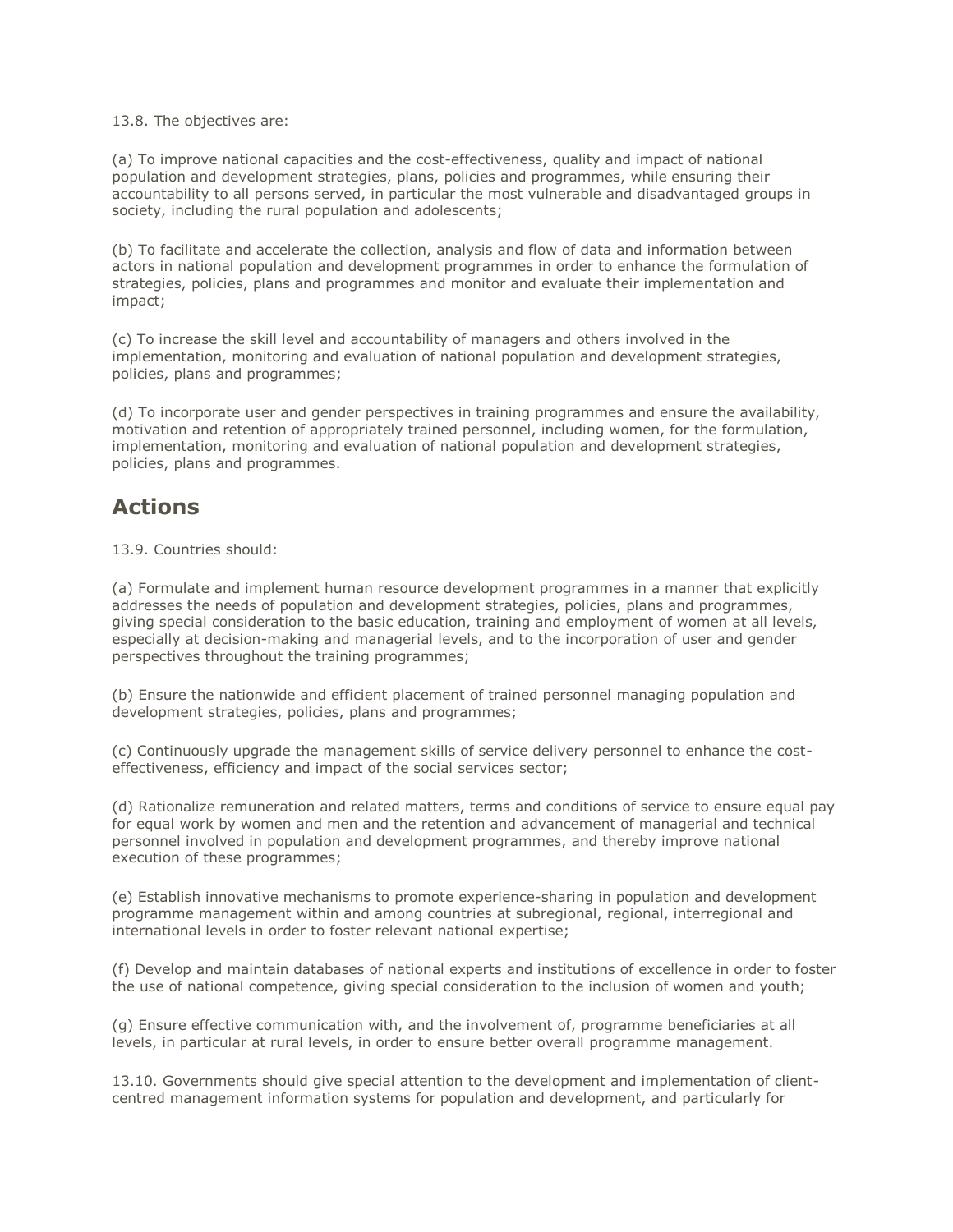reproductive health, including family- planning and sexual health programmes, covering both governmental and non-governmental activities and containing regularly updated data on clientele, expenditures, infrastructure, service accessibility, output and quality of services.

## **C. Resource mobilization and allocation**

## **Basis for action**

13.11. Allocation of resources for sustained human development at the national level generally falls into various sectoral categories. How countries can most beneficially allocate resources among various sectors depends largely on each country's social, economic, cultural and political realities as well as its policy and programme priorities. In general, the quality and success of programmes benefit from a balanced allocation of resources. In particular, population-related programmes play an important role in enabling, facilitating and accelerating progress in sustainable human development programmes, especially by contributing to the empowerment of women, improving the health of the people (particularly of women and children, and especially in the rural areas), slowing the growth rate of demand for social services, mobilizing community action and stressing the long-term importance of social-sector investments.

13.12. Domestic resources provide the largest portion of funds for attaining development objectives. Domestic resource mobilization is, thus, one of the highest priority areas for focused attention to ensure the timely actions required to meet the objectives of the present Programme of Action. Both the public and the private sectors can potentially contribute to the resources required. Many of the countries seeking to pursue the additional goals and objectives of the Programme of Action, especially the least developed countries and other poor countries that are undergoing painful structural adjustments, are continuing to experience recessionary trends in their economies. Their domestic resource mobilization efforts to expand and improve their population and development programmes will need to be complemented by a significantly greater provision of financial and technical resources by the international community, as indicated in chapter XIV. In the mobilization of new and additional domestic resources and resources from donors, special attention needs to be given to adequate measures to address the basic needs of the most vulnerable groups of the population, particularly in the rural areas, and to ensure their access to social services.

13.13. Based on the current large unmet demands for reproductive health services, including family planning, and the expected growth in numbers of women and men of reproductive age, demand for services will continue to grow very rapidly over the next two decades. This demand will be accelerated by growing interest in delayed child-bearing, better spacing of births and earlier completion of desired family size, and by easier access to services. Efforts to generate and make available higher levels of domestic resources, and to ensure their effective utilization, in support of service-delivery programmes and of associated information, education and communication activities, thus, need to be intensified.

13.14. Basic reproductive health, including family-planning services, involving support for necessary training, supplies, infrastructure and management systems, especially at the primary health-care level, would include the following major components, which should be integrated into basic national programmes for population and reproductive health:

(a) In the family-planning services component - contraceptive commodities and service delivery; capacity-building for information, education and communication regarding family planning and population and development issues; national capacity-building through support for training; infrastructure development and upgrading of facilities; policy development and programme evaluation; management information systems; basic service statistics; and focused efforts to ensure good quality care;

(b) In the basic reproductive health services component - information and routine services for prenatal, normal and safe delivery and post-natal care; abortion (as specified in paragraph 8.25);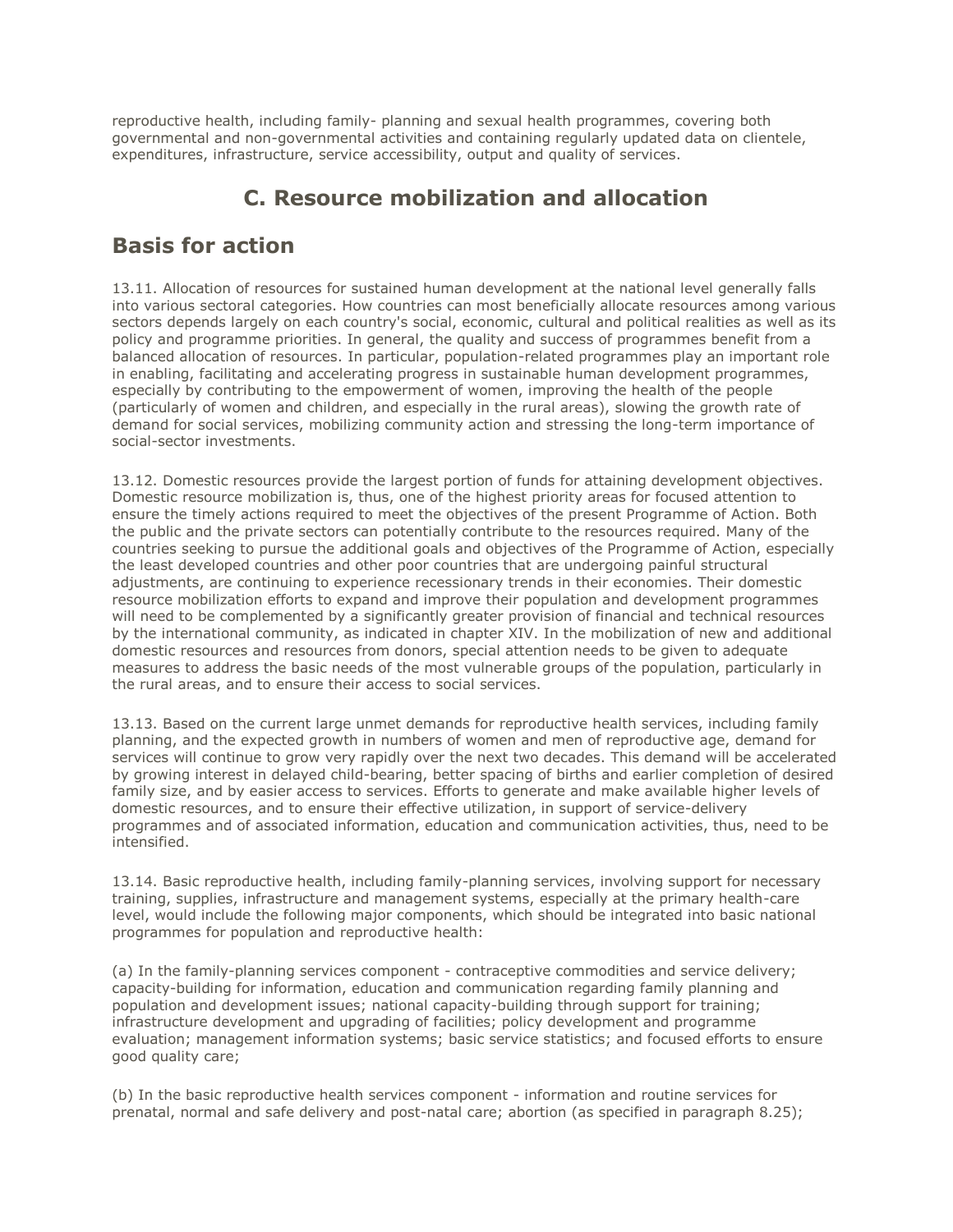information, education and communication about reproductive health, including sexually transmitted diseases, human sexuality and responsible parenthood, and against harmful practices; adequate counselling; diagnosis and treatment for sexually transmitted diseases and other reproductive tract infections, as feasible; prevention of infertility and appropriate treatment, where feasible; and referrals, education and counselling services for sexually transmitted diseases, including HIV/AIDS, and for pregnancy and delivery complications;

(c) In the sexually transmitted diseases/HIV/AIDS prevention programme component - mass media and in-school education programmes, promotion of voluntary abstinence and responsible sexual behaviour and expanded distribution of condoms;

(d) In the basic research, data and population and development policy analysis component - national capacity-building through support for demographic as well as programme-related data collection and analysis, research, policy development and training.

13.15. It has been estimated that, in the developing countries and countries with economies in transition, the implementation of programmes in the area of reproductive health, including those related to family planning, maternal health and the prevention of sexually transmitted diseases, as well as other basic actions for collecting and analysing population data, will cost: \$17.0 billion in 2000, \$18.5 billion in 2005, \$20.5 billion in 2010 and \$21.7 billion in 2015; these are cost-estimates prepared by experts, based on experience to date, of the four components referred to above. These estimates should be reviewed and updated on the basis of the comprehensive approach reflected in paragraph 13.14 of the present Programme of Action, particularly with respect to the costs of implementing reproductive health service delivery. Of this, approximately 65 per cent is for the delivery system. Programme costs in the closely related components which should be integrated into basic national programmes for population and reproductive health are estimated as follows:

(a)The family-planning component is estimated to cost: \$10.2 billion in 2000, \$11.5 billion in 2005, \$12.6 billion in 2010 and \$13.8 billion in 2015. This estimate is based on census and survey data which help to project the number of couples and individuals who are likely to be using family-planning information and services. Projections of future costs allow for improvements in quality of care. While improved quality of care will increase costs per user to some degree, these increases are likely to be offset by declining costs per user as both prevalence and programme efficiency increase;

(b) The reproductive health component (not including the delivery-system costs summarized under the family-planning component) is estimated to add: \$5.0 billion in 2000, \$5.4 billion in 2005, \$5.7 billion in 2010 and \$6.1 billion in 2015. The estimate for reproductive health is a global total, based on experience with maternal health programmes in countries at different levels of development, selectively including other reproductive health services. The full maternal and child health impact of these interventions will depend on the provision of tertiary and emergency care, the costs of which should be met by overall health-sector budgets;

(c) The sexually transmitted diseases/HIV/AIDS prevention programme is estimated by the WHO Global Programme on AIDS to cost: \$1.3 billion in 2000, \$1.4 billion in 2005 and approximately \$1.5 billion in 2010 and \$1.5 billion in 2015;

(d) The basic research, data and population and development policy analysis programme is estimated to cost: \$500 million in 2000, \$200 million in 2005, \$700 million in 2010 and \$300 million in 2015.

13.16. It is tentatively estimated that up to two thirds of the costs will continue to be met by the countries themselves and in the order of one third from external sources. However, the least developed countries and other low-income developing countries will require a greater share of external resources on a concessional and grant basis. Thus, there will be considerable variation in needs for external resources for population programmes, between and within regions. The estimated global requirements for international assistance are outlined in paragraph 14.11.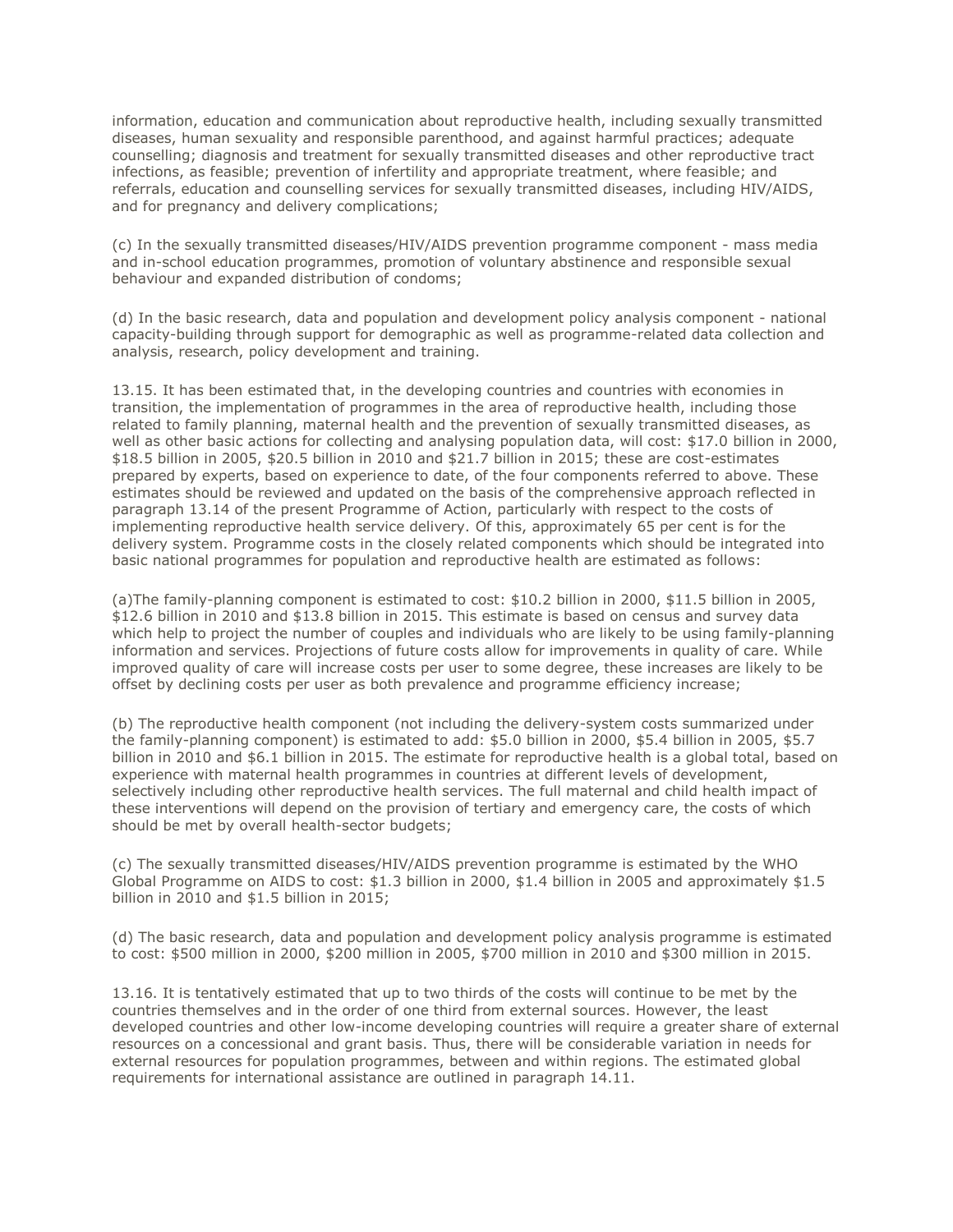13.17. Additional resources will be needed to support programmes addressing population and development goals, particularly programmes seeking to attain the specific social- and economic-sector goals contained in the present Programme of Action. The health sector will require additional resources to strengthen the primary health-care delivery system, child survival programmes, emergency obstetrical care and broad-based programmes for the control of sexually transmitted diseases, including HIV/AIDS, as well as the humane treatment and care of those infected with sexually transmitted diseases/HIV/AIDS, among others. The education sector will also require substantial and additional investments in order to provide universal basic education and to eliminate disparities in educational access owing to gender, geographical location, social or economic status etc.

13.18. Additional resources will be needed for action programmes directed to improving the status and empowerment of women and their full participation in the development process (beyond ensuring their basic education). The full involvement of women in the design, implementation, management and monitoring of all development programmes will be an important component of such activities.

13.19. Additional resources will be needed for action programmes to accelerate development programmes; generate employment; address environmental concerns, including unsustainable patterns of production and consumption; provide social services; achieve balanced distributions of population; and address poverty eradication through sustained economic growth in the context of sustainable development. Important relevant programmes include those addressed in Agenda 21.

13.20. The resources needed to implement the present Programme of Action require substantially increased investments in the near term. The benefits of these investments can be measured in future savings in sectoral requirements; sustainable patterns of production and consumption and sustained economic growth in the context of sustainable development; and overall improvements in the quality of life.

## **Objective**

13.21. The objective is to achieve an adequate level of resource mobilization and allocation, at the community, national and international levels, for population programmes and for other related programmes, all of which seek to promote and accelerate social and economic development, improve the quality of life for all, foster equity and full respect for individual rights and, by so doing, contribute to sustainable development.

## **Actions**

13.22. Governments, non-governmental organizations, the private sector and local communities, assisted upon request by the international community, should strive to mobilize and effectively utilize the resources for population and development programmes that expand and improve the quality of reproductive health care, including family-planning and sexually transmitted diseases/HIV/AIDS prevention efforts. In line with the goal of the present Programme of Action to ensure universal availability of and access to high- quality reproductive health and family-planning services, particular emphasis must be put on meeting the needs of underserved population groups, including adolescents, taking into account the rights and responsibilities of parents and the needs of adolescents and the rural and the urban poor, and on ensuring the safety of services and their responsiveness to women, men and adolescents. In mobilizing resources for these purposes, countries should examine new modalities such as increased involvement of the private sector, the selective use of user fees, social marketing, cost-sharing and other forms of cost recovery. However, these modalities must not impede access to services and should be accompanied with adequate 'safety net' measures.

13.23. Governments, non-governmental organizations, the private sector and local communities, assisted upon request by the international community, should strive to mobilize the resources needed to reinforce social development goals, and in particular to satisfy the commitments Governments have undertaken previously with regard to Education for All (the Jomtien Declaration), the multisectoral goals of the World Summit for Children, Agenda 21 and other relevant international agreements, and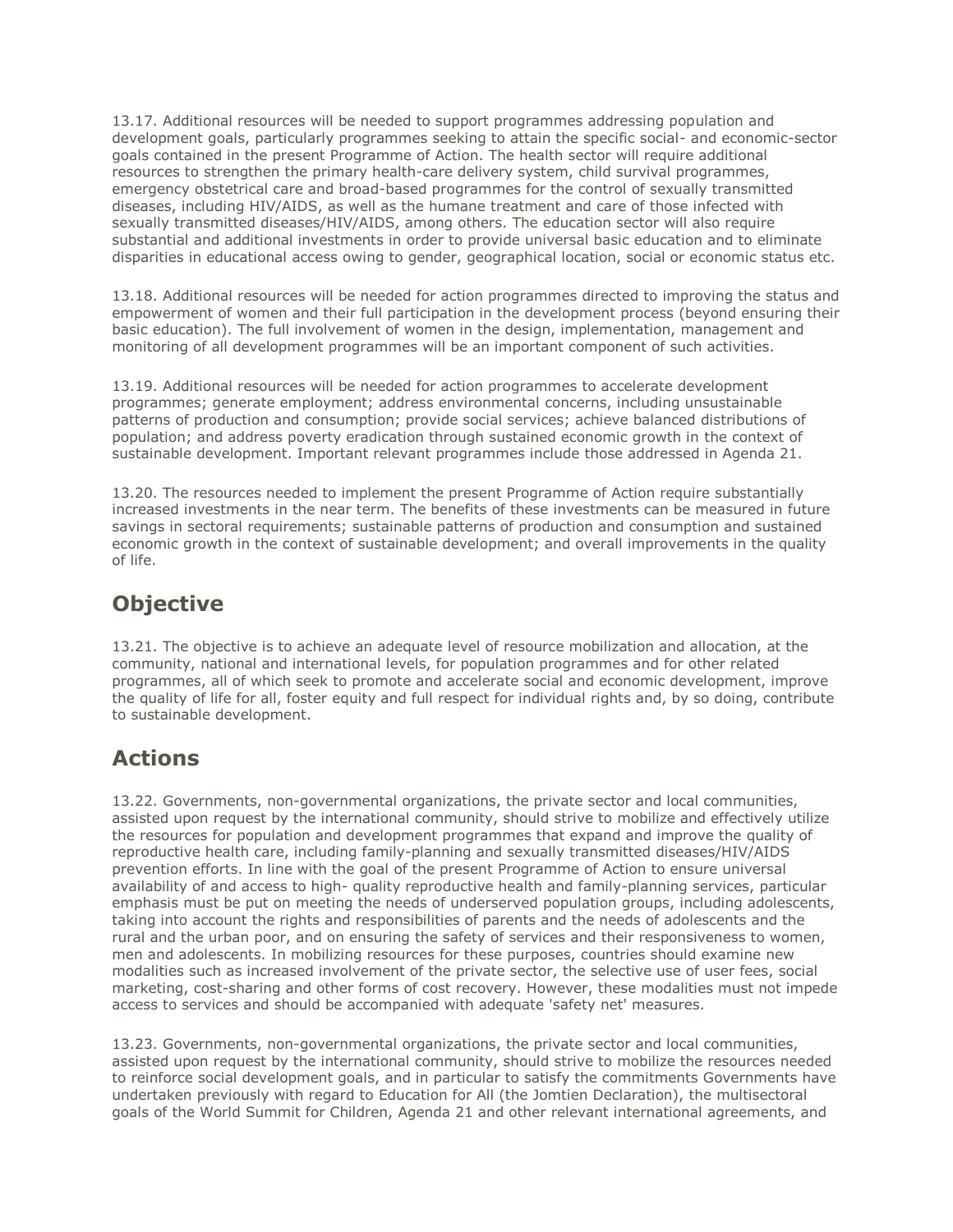to further mobilize the resources needed to meet the goals in the present Programme of Action. In this regard, Governments are urged to devote an increased proportion of public-sector expenditures to the social sectors, as well as an increased proportion of official development assistance, stressing, in particular, poverty eradication within the context of sustainable development.

13.24. Governments, international organizations and non-governmental organizations should collaborate on an ongoing basis in the development of precise and reliable cost estimates, where appropriate, for each category of investment.

#### **Chapter XIV**

INTERNATIONAL COOPERATION

## **A. Responsibilities of partners in development**

#### **Basis for action**

14.1. International cooperation has been proved to be essential for the implementation of population and development programmes during the past two decades. The number of financial donors has steadily increased and the profile of the donor community has increasingly been shaped by the growing presence of non-governmental and private-sector organizations. Numerous experiences of successful cooperation between developing countries have dispelled the stereotyped view of donors being exclusively developed countries. Donor partnerships have become more prevalent in a variety of configurations, so that it is no longer unusual to find Governments and multilateral organizations working closely together with national and international non-governmental organizations and segments of the private sector. This evolution of international cooperation in population and development activities reflects the considerable changes that have taken place during the past two decades, particularly with the greater awareness of the magnitude, diversity and urgency of unmet needs. Countries that formerly attached minimal importance to population issues now recognize them at the core of their development challenge. International migration and AIDS, for instance, formerly matters of marginal concern to a few countries, are currently high-priority issues in a large number of countries.

14.2. The maturing process undergone by international cooperation in the field of population and development has accentuated a number of difficulties and shortcomings that need to be addressed. For instance, the expanding number and configuration of development partners subjects both recipients and donors to increasing pressures to decide among a multitude of competing development priorities, a task which recipient Governments in particular may find exceedingly difficult to carry out. Lack of adequate financial resources and effective coordination mechanisms have been found to result in unnecessary duplication of efforts and lack of programme congruency. Sudden shifts in the development policies of donors may cause disruptions of programme activities across the world. Reestablishing and adhering to national priorities requires a new clarification of, and commitment to, reciprocal responsibilities among development partners.

## **Objectives**

14.3. The objectives are: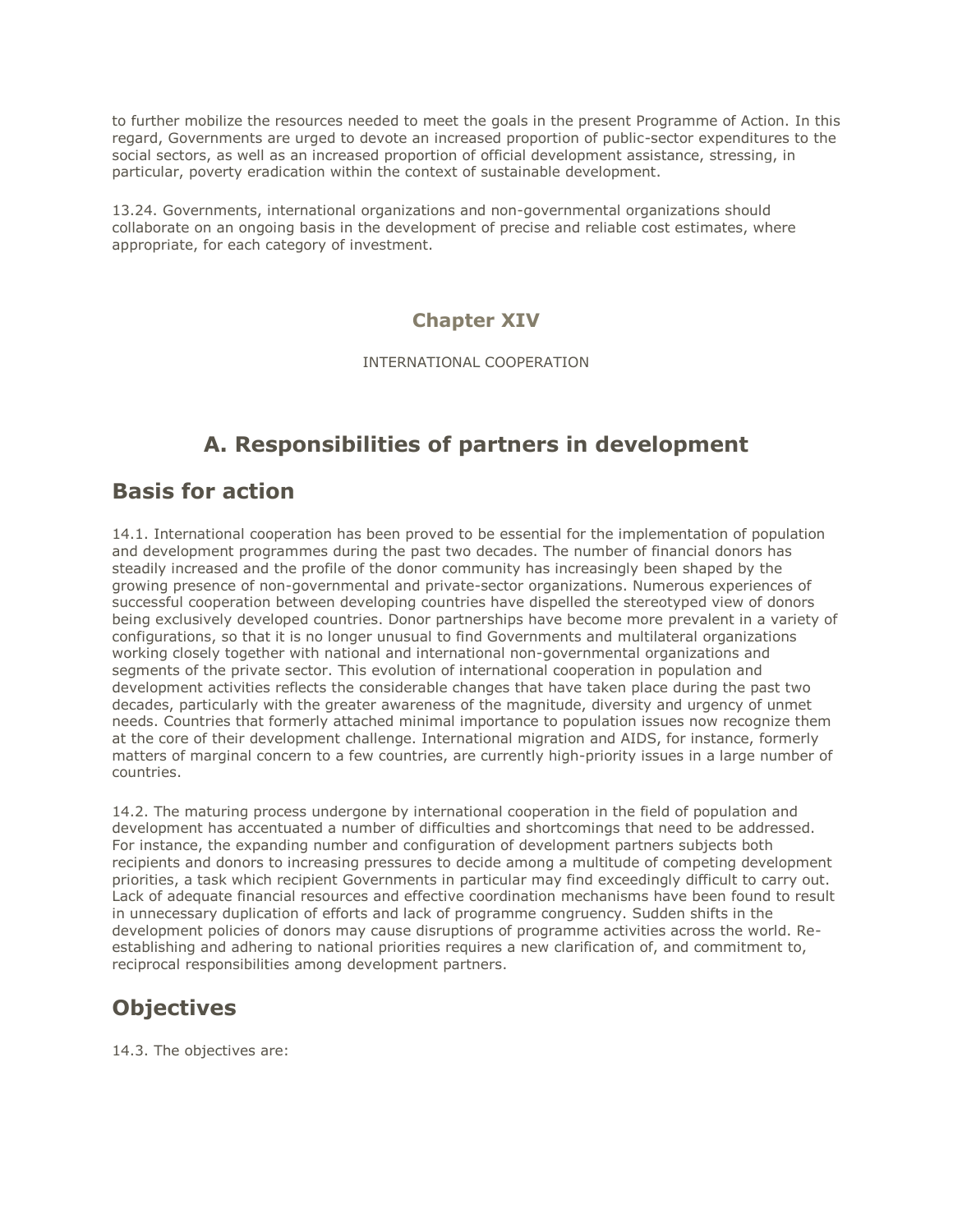(a) To ensure that international cooperation in the area of population and development is consistent with national population and development priorities centred on the well-being of intended beneficiaries and serves to promote national capacity-building and self-reliance;

(b) To urge that the international community adopt favourable macroeconomic policies for promoting sustained economic growth and sustainable development in developing countries;

(c) To clarify the reciprocal responsibilities of development partners and improve coordination of their efforts;

(d) To develop long-term joint programmes between recipient countries and between recipient and donor countries;

(e) To improve and strengthen policy dialogue and coordination of population and development programmes and activities at the international level, including bilateral and multilateral agencies;

(f) To urge that all population and development programmes, with full respect for the various religious and ethical values and cultural backgrounds of each country's people, adhere to basic human rights recognized by the international community and recalled in the present Programme of Action.

### **Actions**

14.4. At the programme level, national capacity-building for population and development and transfer of appropriate technology and know-how to developing countries, including countries with economies in transition, must be core objectives and central activities for international cooperation. In this respect, important elements are to find accessible ways to meet the large commodity needs, of familyplanning programmes, through the local production of contraceptives of assured quality and affordability, for which technology cooperation, joint ventures and other forms of technical assistance should be encouraged.

14.5. The international community should promote a supportive economic environment by adopting favourable macroeconomic policies for promoting sustained economic growth and development.

14.6. Governments should ensure that national development plans take note of anticipated international funding and cooperation in their population and development programmes, including loans from international financial institutions, particularly with respect to national capacity-building, technology cooperation and transfer of appropriate technology, which should be provided on favourable terms, including on concessional and preferential terms, as mutually agreed, taking into account the need to protect international property rights, as well as the special needs of developing countries.

14.7. Recipient Governments should strengthen their national coordination mechanisms for international cooperation in population and development, and in consultations with donors clarify the responsibilities assigned to various types of development partners, including intergovernmental and international non-governmental organizations, based on careful consideration of their comparative advantages in the context of national development priorities and of their ability to interact with national development partners. The international community should assist recipient Governments to undertake these coordinating efforts.

#### **B. Towards a new commitment to funding population and development**

#### **Basis for action**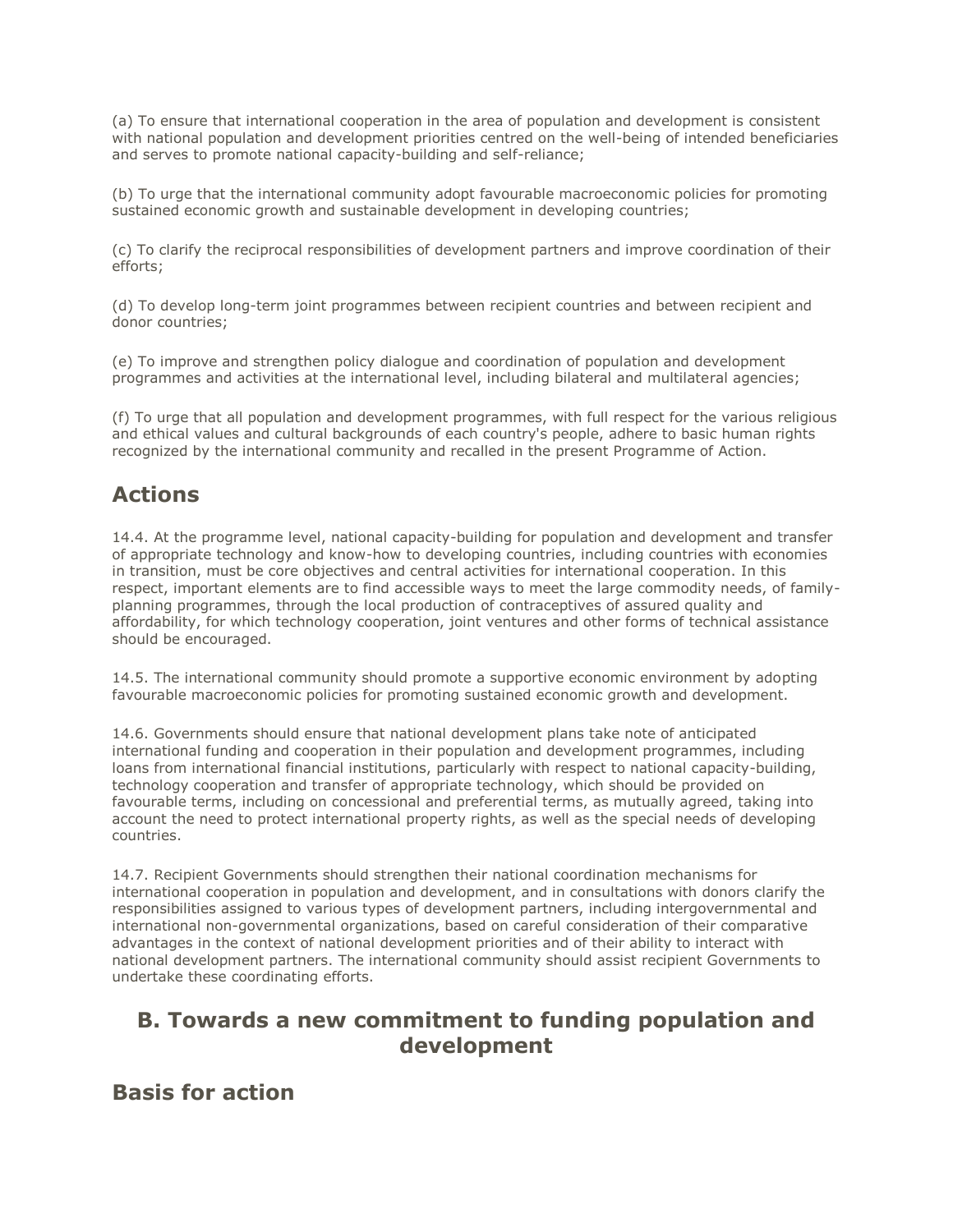14.8. There is a strong consensus on the need to mobilize significant additional financial resources from both the international community and within developing countries and countries with economies in transition for national population programmes in support of sustainable development. The Amsterdam Declaration on a Better Life for Future Generations, adopted at the International Forum on Population in the Twenty-first Century, held at Amsterdam in 1989, called on Governments to double the total global expenditures in population programmes and on donors to increase substantially their contribution, in order to meet the needs of millions of people in developing countries in the fields of family planning and other population activities by the year 2000. However, since then, international resources for population activities have come under severe pressure, owing to the prolonged economic recession in traditional donor countries. Also, developing countries face increasing difficulties in allocating sufficient funds for their population and related programmes. Additional resources are urgently required to better identify and satisfy unmet needs in issues related to population and development, such as reproductive health care, including family-planning and sexual health information and services, as well as to respond to future increases in demand, to keep pace with the growing demands that need to be served, and to improve the scope and quality of programmes.

14.9. To assist the implementation of population and reproductive health care, including familyplanning and sexual health programmes, financial and technical assistance from bilateral and multilateral agencies have been provided to the national and subnational agencies involved. As some of these began to be successful, it became desirable for countries to learn from one another's experiences, through a number of different modalities (e.g., long- and short- term training programmes, observation study tours and consultant services).

### **Objectives**

14.10.The objectives are:

(a) To increase substantially the availability of international financial assistance in the field of population and development in order to enable developing countries and countries with economies in transition to achieve the goals of the present Programme of Action as they pursue their self-reliant and capacity-building efforts;

(b) To increase the commitment to, and the stability of, international financial assistance in the field of population and development by diversifying the sources of contributions, while striving to avoid as far as possible a reduction in the resources for other development areas. Additional resources should be made available for short-term assistance to the countries with economies in transition;

(c) To increase international financial assistance to direct South-South cooperation and to facilitate financing procedures for direct South-South cooperation.

## **Actions**

14.11. The international community should strive for the fulfilment of the agreed target of 0.7 per cent of the gross national product for overall official development assistance and endeavour to increase the share of funding for population and development programmes commensurate with the scope and scale of activities required to achieve the objectives and goals of the present Programme of Action. A crucially urgent challenge to the international donor community is therefore the translation of their commitment to the objectives and quantitative goals of the present Programme of Action into commensurate financial contributions to population programmes in developing countries and countries with economies in transition. Given the magnitude of the financial resource needs for national population and development programmes (as identified in chapter XIII), and assuming that recipient countries will be able to generate sufficient increases in domestically generated resources, the need for complementary resource flows from donor countries would be in the order of (in 1993 US dollars): \$5.7 billion in 2000; \$6.1 billion in 2005; \$6.8 billion in 2010; and \$7.2 billion in 2015. The international community takes note of the initiative to mobilize resources to give all people access to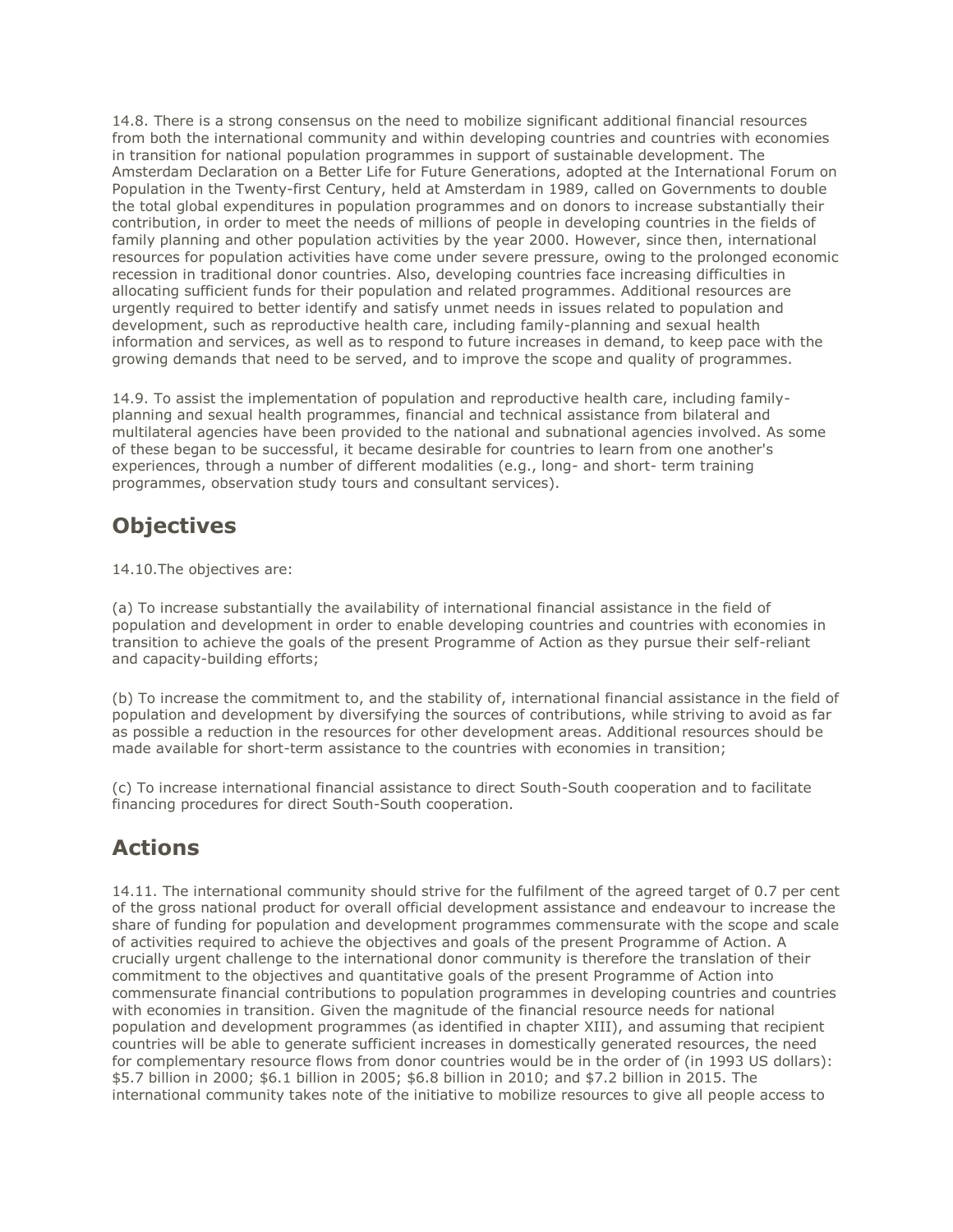basic social services, known as the 20/20 initiative, which will be studied further in the context of the World Summit for Social Development.

14.12. Recipient countries should ensure that international assistance for population and development activities is used effectively to meet national population and development objectives so as to assist donors to secure commitment to further resources for programmes.

14.13. The United Nations Population Fund, other United Nations organizations, multilateral financial institutions, regional banks and bilateral financial sources are invited to consult, with a view to coordinating their financing policies and planning procedures to improve the impact, complementarity and cost-effectiveness of their contributions to the achievement of the population programmes of the developing countries and countries with economies in transition.

14.14. Criteria for allocation of external financial resources for population activities in developing countries should include:

(a) Coherent national programmes, plans and strategies on population and development;

(b) The recognized priority to the least developed countries;

(c) The need to complement national financial efforts on population;

(d) The need to avoid obstacles to, or reversal of, progress achieved thus far;

(e) Problems of significant social sectors and areas that are not reflected in national average indicators.

14.15. Countries with economies in transition should receive temporary assistance for population and development activities in the light of the difficult economic and social problems these countries face at present.

14.16. In devising the appropriate balance between funding sources, more attention should be given to South-South cooperation as well as to new ways of mobilizing private contributions, particularly in partnership with non-governmental organizations. The international community should urge donor agencies to improve and modify their funding procedures in order to facilitate and give higher priority to supporting direct South-South collaborative arrangements.

14.17. Innovative financing, including new ways of generating public and private financing resources and various forms of debt relief should be explored.

14.18. International financial institutions are encouraged to increase their financial assistance, particularly in population and reproductive health, including family planning and sexual health care.

#### **Chapter XV**

PARTNERSHIP WITH THE NON-GOVERNMENTAL SECTO[R\\*](http://www.unfpa.org/public/icpd/pid/5066#res1)

#### **A. Local, national and international non-governmental organizations**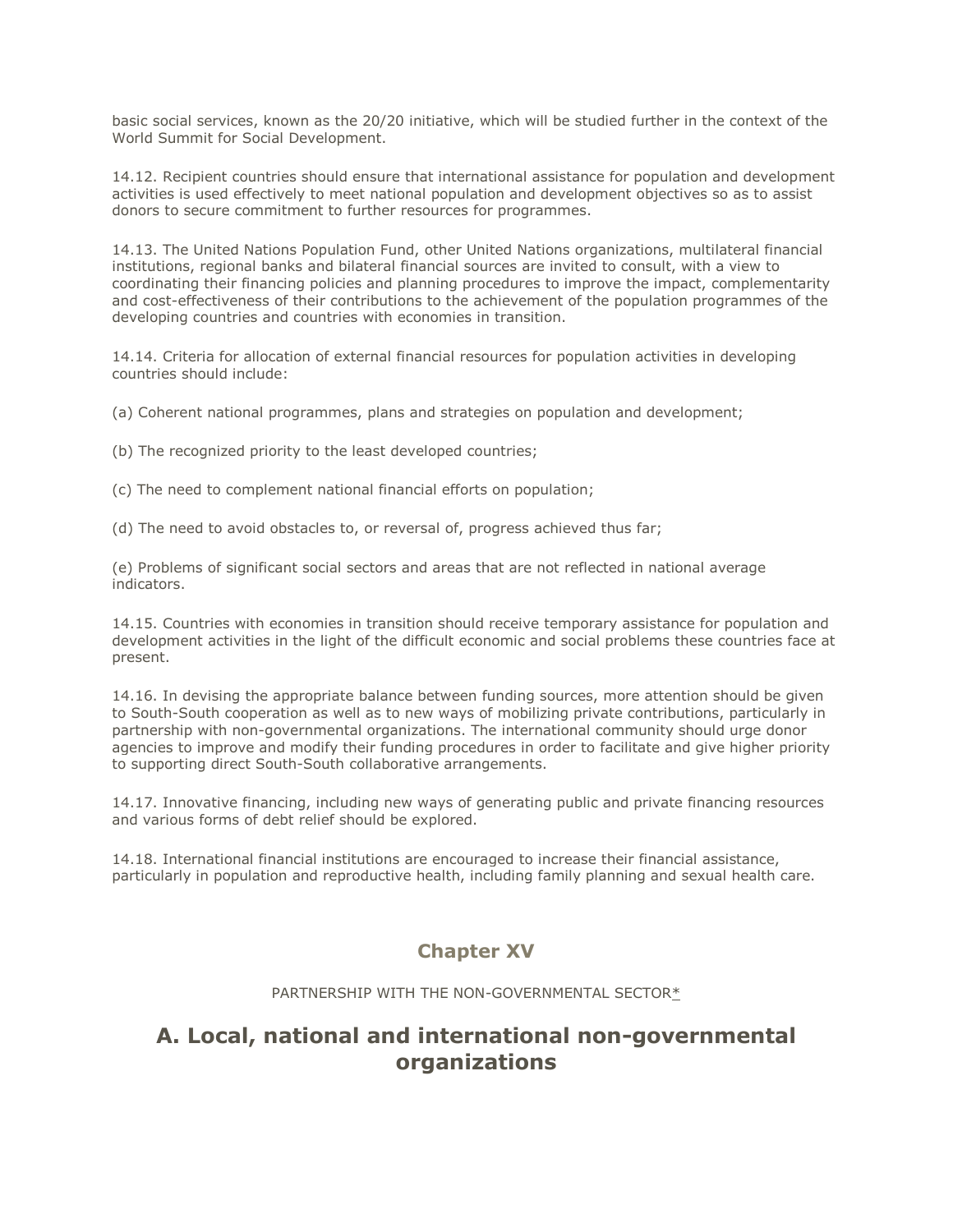#### **Basis for action**

15.1 As the contribution, real and potential, of non-governmental organizations gains clearer recognition in many countries and at regional and international levels, it is important to affirm its relevance in the context of the preparation and implementation of the present Programme of Action. To address the challenges of population and development effectively, broad and effective partnership is essential between Governments and non-governmental organizations (comprising not-for-profit groups and organizations at the local, national and international levels) to assist in the formulation, implementation, monitoring and evaluation of population and development objectives and activities.

15.2. Despite widely varying situations in their relationship and interaction with Governments, nongovernmental organizations have made and are increasingly making important contributions to both population and development activities at all levels. In many areas of population and development activities, non-governmental groups are already rightly recognized for their comparative advantage in relation to government agencies, because of innovative, flexible and responsive programme design and implementation, including grass-roots participation, and because quite often they are rooted in and interact with constituencies that are poorly served and hard to reach through government channels.

15.3. Non-governmental organizations are important voices of the people, and their associations and networks provide an effective and efficient means of better focusing local and national initiatives and addressing pressing population, environmental, migration and economic and social development concerns.

15.4. Non-governmental organizations are actively involved in the provision of programme and project services in virtually every area of socio-economic development, including the population sector. Many of them have, in a number of countries, a long history of involvement and participation in populationrelated activities, particularly family planning. Their strength and credibility lies in the responsible and constructive role they play in society and the support their activities engender from the community as a whole. Formal and informal organizations and networks, including grass-roots movements, merit greater recognition at the local, national and international levels as valid and valuable partners for the implementation of the present Programme of Action. For such partnerships to develop and thrive, it is necessary for governmental and non-governmental organizations to institute appropriate systems and mechanisms to facilitate constructive dialogue, in the context of national programmes and policies, recognizing their distinct roles, responsibilities and particular capacities.

15.5. The experience, capabilities and expertise of many non-governmental organizations and local community groups in areas of direct relevance to the Programme of Action is acknowledged. Nongovernmental organizations, especially those working in the field of sexual and reproductive health and family planning, women's organizations and immigrant and refugee support advocacy groups, have increased public knowledge and provided educational services to men and women which contribute towards successful implementation of population and development policies. Youth organizations are increasingly becoming effective partners in developing programmes to educate youth on reproductive health, gender and environmental issues. Other groups, such as organizations of the aged, migrants, organizations of persons with disabilities and informal grass-roots groups, also contribute effectively to the enhancement of programmes for their particular constituencies. These diverse organizations can help in ensuring the quality and relevance of programmes and services to the people they are meant to serve. They should be invited to participate with local, national and international decision-making bodies, including the United Nations system, to ensure effective implementation, monitoring and evaluation of the present Programme of Action.

15.6. In recognition of the importance of effective partnership, non-governmental organizations are invited to foster coordination, cooperation and communication at the local, national, regional and international levels and with local and national governments, to reinforce their effectiveness as key participants in the implementation of population and development programmes and policies. The involvement of non-governmental organizations should be seen as complementary to the responsibility of Governments to provide full, safe and accessible reproductive health services,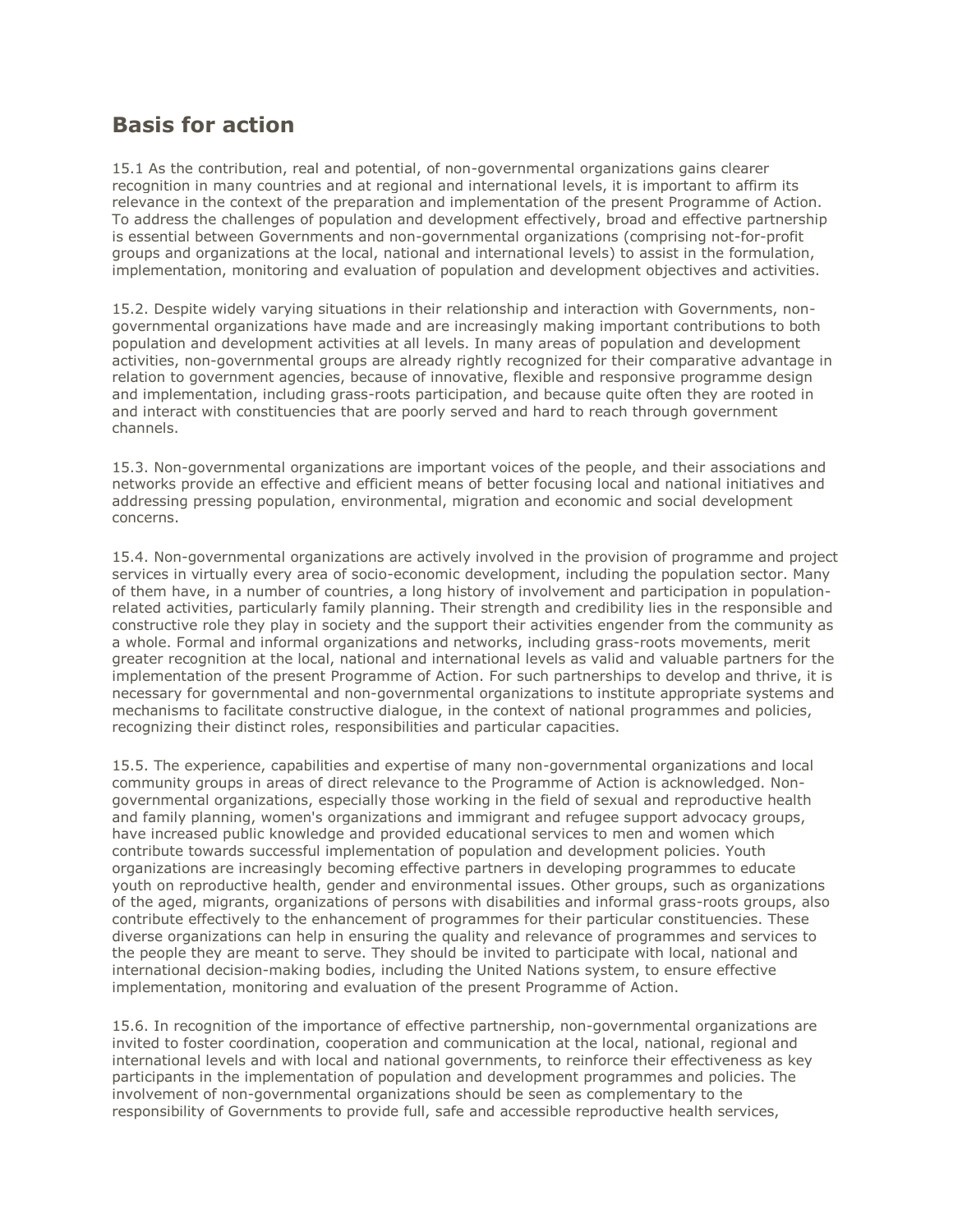including family-planning and sexual health services. Like Governments, non-governmental organizations should be accountable for their actions and should offer transparency with respect to their services and evaluation procedures.

# **Objective**

15.7. The objective is to promote an effective partnership between all levels of government and the full range of non-governmental organizations and local community groups, in the discussion and decisions on the design, implementation, coordination, monitoring and evaluation of programmes relating to population, development and environment in accordance with the general policy framework of Governments, taking duly into account the responsibilities and roles of the respective partners.

# **Actions**

15.8. Governments and intergovernmental organizations, in dialogue with non-governmental organizations and local community groups, and in full respect for their autonomy, should integrate them in their decision-making and facilitate the contribution that non-governmental organizations can make at all levels towards finding solutions to population and development concerns and, in particular, to ensure the implementation of the present Programme of Action. Non-governmental organizations should have a key role in national and international development processes.

15.9. Governments should ensure the essential roles and participation of women's organizations in the design and implementation of population and development programmes. Involving women at all levels, especially the managerial level, is critical to meeting the objectives and implementing the present Programme of Action.

15.10. Adequate financial and technical resources and information necessary for the effective participation of non-governmental organizations in the research, design, implementation, monitoring and evaluation of population and development activities should, if feasible and if requested, be made available to the non-governmental sector by Governments, intergovernmental organizations and international financial institutions in a manner that will not compromise their full autonomy. To ensure transparency, accountability and effective division of labour, these same institutions should make available the necessary information and documents to those non-governmental organizations. International organizations may provide financial and technical assistance to non-governmental organizations in accordance with the laws and regulations of each country.

15.11. Governments and donor countries, including intergovernmental organizations and international financial institutions, should ensure that non-governmental organizations and their networks are able to maintain their autonomy and strengthen their capacity through regular dialogue and consultations, appropriate training and outreach activities, and thus play a greater partnership role at all levels.

15.12. Non-governmental organizations and their networks and local communities should strengthen their interaction with their constituencies, ensure the transparency of their activities, mobilize public opinion, participate in the implementation of population and development programmes and actively contribute to the national, regional and international debate on population and development issues. Governments, where appropriate, should include representation of non-governmental organizations on country delegations to regional and international forums where issues on population and development are discussed.

# **B. The private sector**

#### **Basis for action**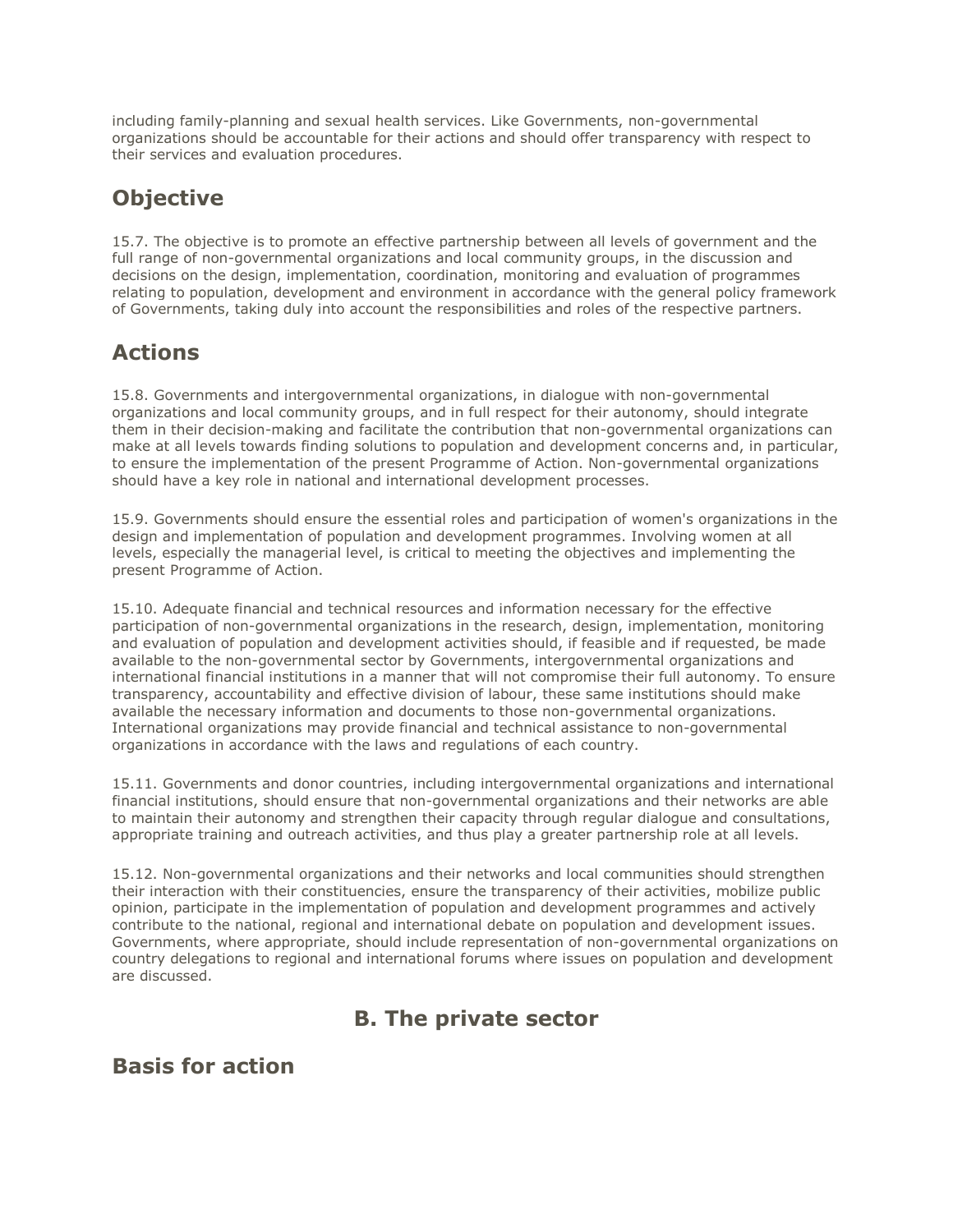15.13. The private, profit-oriented sector plays an important role in social and economic development, including production and delivery of reproductive health-care services and commodities, appropriate education and information relevant to population and development programmes. In a growing number of countries, the private sector has or is developing the financial, managerial and technological capacity to carry out an array of population and development activities in a cost-efficient and effective manner. This experience has laid the groundwork for useful partnerships which the private sector can further develop and expand. Private-sector involvement may assist or supplement but must not mitigate the responsibility of Governments to provide full, safe and accessible reproductive health services to all people. The private sector must also ensure that all population and development programmes, with full respect for the various religious and ethical values and cultural backgrounds of each country's people, adhere to basic rights recognized by the international community and recalled in the present Programme of Action.

15.14. Another aspect of the private sector's role is its importance as a partner for economic growth and sustainable development. Through its actions and attitudes, the private sector can make a decisive impact on the quality of life of its employees and often on large segments of society and their attitudes. Experience gained from these programmes is useful to Governments and non-governmental organizations alike in their ongoing efforts to find innovative ways of effectively involving the private sector in population and development programmes. A growing consciousness of corporate responsibilities increasingly is leading private-sector decision makers to search for new ways in which for-profit entities can constructively work with Governments and non-governmental organizations on population and sustainable development issues. By acknowledging the contribution of the private sector, and by seeking more programme areas for mutually beneficial cooperation, Governments and non-governmental organizations alike may strengthen the efficiency of their population and development activities.

# **Objectives**

15.15. The objectives are:

(a) To strengthen the partnership between Governments, international organizations and the private sector in identifying new areas of cooperation;

(b) To promote the role of the private sector in service delivery and in the production and distribution, within each region of the world, of high- quality reproductive health and family-planning commodities and contraceptives, which are accessible and affordable to low-income sectors of the population.

## **Actions**

15.16. Governments and non-governmental and international organizations should intensify their cooperation with the private, for-profit sector in matters pertaining to population and sustainable development in order to strengthen the contribution of that sector in the implementation of population and development programmes, including the production and delivery of quality contraceptive commodities and services with appropriate information and education, in a socially responsible, culturally sensitive, acceptable and cost-effective manner.

15.17. Non-profit and profit-oriented organizations and their networks should develop mechanisms whereby they can exchange ideas and experiences in the population and development fields with a view to sharing innovative approaches and research and development initiatives. The dissemination of information and research should be a priority.

15.18. Governments are strongly encouraged to set standards for service delivery and review legal, regulatory and import policies to identify and eliminate those policies that unnecessarily prevent or restrict the greater involvement of the private sector in efficient production of commodities for reproductive health, including family planning, and in service delivery. Governments, taking into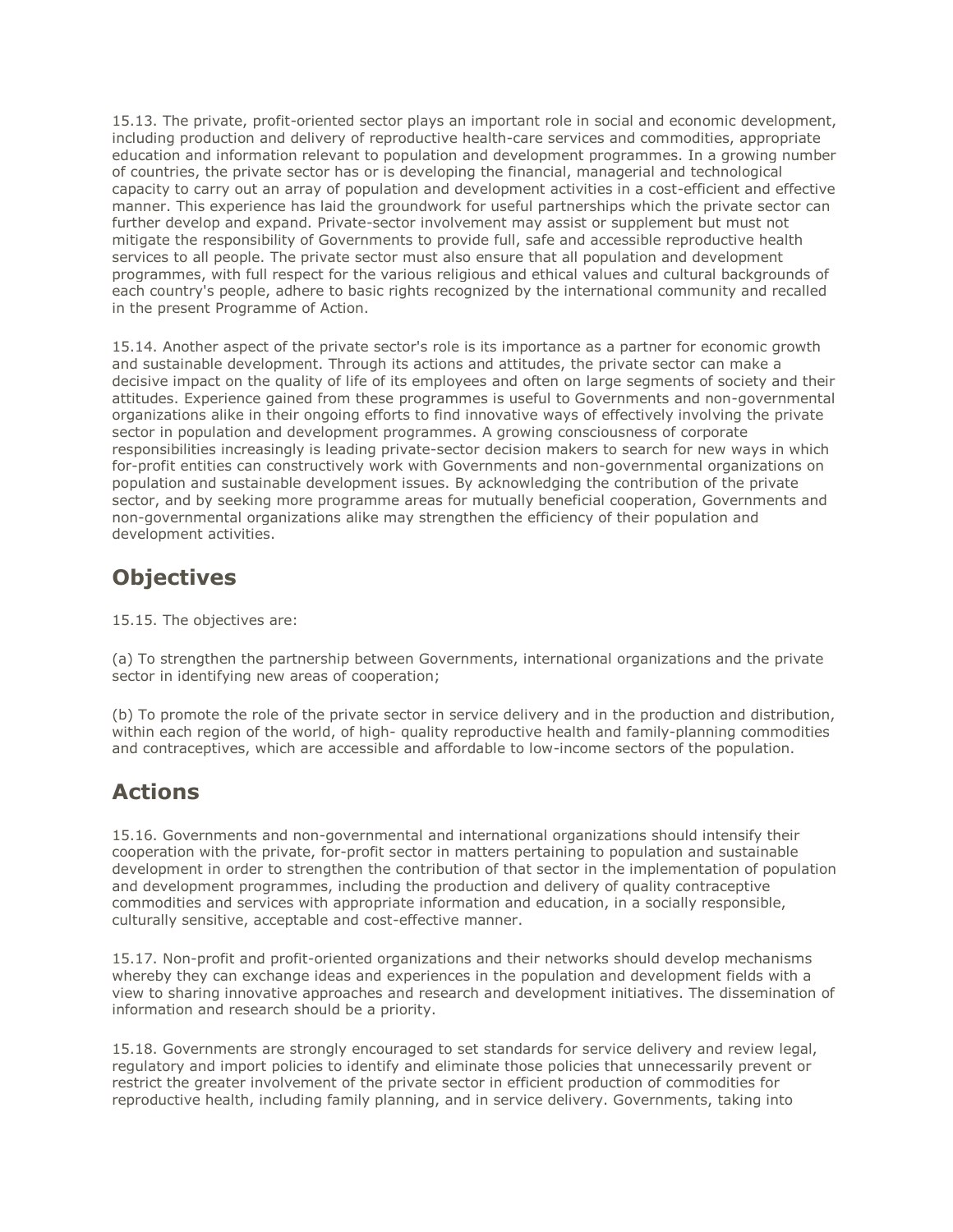account cultural and social differences, should strongly encourage the private sector to meet its responsibilities regarding consumer information dissemination.

15.19. The profit-oriented sector should consider how it might better assist non-profit nongovernmental organizations to play a wider role in society through the enhancement or creation of suitable mechanisms to channel financial and other appropriate support to non-governmental organizations and their associations.

15.20. Private-sector employers should continue to devise and implement special programmes that help meet their employees' needs for information, education and reproductive health services, and accommodate their employees' needs to combine work and family responsibilities. Organized healthcare providers and health insurers should also continue to include family planning and reproductive health services in the package of health benefits they provide.

\*The Holy See expressed a general reservation on this chapter. The reservation is to be interpreted in terms of the statement made by the representative of the Holy See at the14th plenary meeting, on 13 September 1994.

#### **Chapter XVI**

FOLLOW-UP TO THE CONFERENC[E\\*](http://www.unfpa.org/public/icpd/pid/5066#res2)

### **A. Activities at the national level**

#### **Basis for action**

16.1. The significance of the International Conference on Population and Development will depend on the willingness of Governments, local communities, the non-governmental sector, the international community and all other concerned organizations and individuals to turn the recommendations of the Conference into action. This commitment will be of particular importance at the national and individual levels. Such a willingness to truly integrate population concerns into all aspects of economic and social activity and their interrelationships will greatly assist in the achievement of an improved quality of life for all individuals as well as for future generations. All efforts must be pursued towards sustained economic growth within the context of sustainable development.

16.2. The extensive and varied preparatory processes at the international, regional, subregional, national and local levels have constituted an important contribution to the formulation of the present Programme of Action. Considerable institutional development has taken place in many countries in order to steer the national preparatory process; greater awareness of population issues has been fostered through public information and education campaigns, and national reports have been prepared for the Conference. The great majority of countries participating in the Conference responded to an invitation to prepare comprehensive national population reports. The complementarity of those reports to others commissioned by recent international conferences and initiatives relating to environmental, economic and social development is noteworthy and encouraging. The importance of building on these activities in the follow-up to the Conference is fully acknowledged.

16.3. The main functions related to Conference follow-up include policy guidance, including building strong political support at all levels for population and development; resource mobilization; coordination and mutual accountability of efforts to implement the Programme of Action; problem solving and sharing of experience within and between countries; and monitoring and reporting of progress in the implementation of the Programme of Action. Each of these functions requires concerted and coordinated follow-up at the national and international levels, and must fully involve all relevant individuals and organizations, including non-governmental and community-based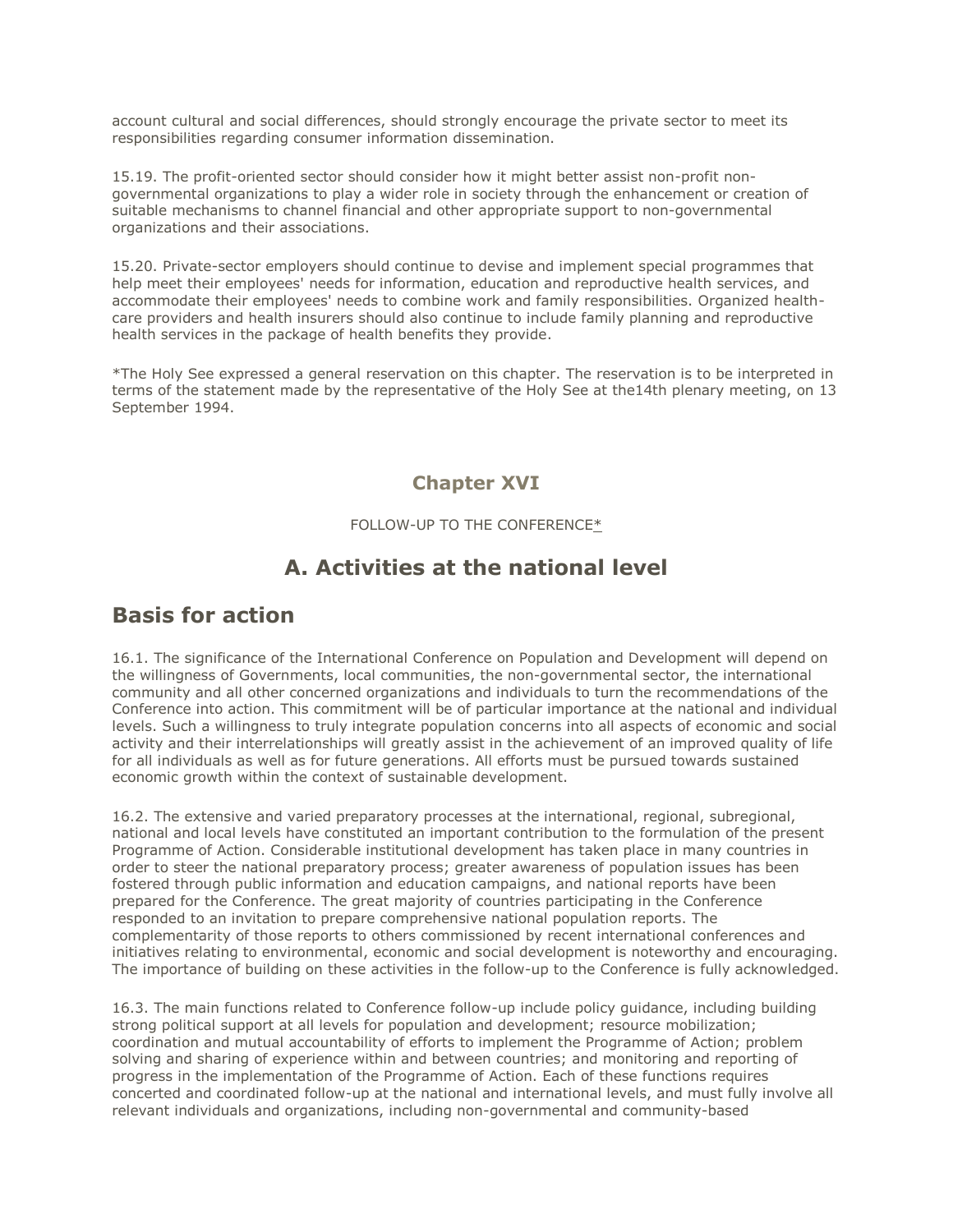organizations. Implementation, monitoring and evaluation of the Programme of Action at all levels should be conducted in a manner consistent with its principles and objectives.

16.4. The implementation of the present Programme of Action at all levels must be viewed as part of an integrated follow-up effort to major international conferences, including the present Conference, the World Conference on Health for All, the World Conference on Education for All, the World Summit for Children, the United Nations Conference on the Least Developed Countries, the United Nations Conference on Environment and Development, the International Conference on Nutrition, the World Conference on Human Rights, the Global Conference on the Sustainable Development of Small Island Developing States, the World Summit for Social Development, the Fourth World Conference on Women and the United Nations Conference on Human Settlements (Habitat II).

16.5. The implementation of the goals, objectives and actions of the present Programme of Action will in many instances require additional resources.

#### **Objective**

16.6. The objective is to encourage and enable countries to fully and effectively implement the Programme of Action, through appropriate and relevant policies and programmes at the national level.

## **Actions**

16.7. Governments should:

(a) commit themselves at the highest political level to achieving the goals and objectives contained in the present Programme of Action and

(b) take a lead role in coordinating the implementation, monitoring and evaluation of follow-up actions.

16.8. Governments, organizations of the United Nations system and major groups, in particular nongovernmental organizations, should give the widest possible dissemination to the Programme of Action and should seek public support for the goals, objectives and actions of the Programme of Action. This may involve follow-up meetings, publications and audio-visual aids and both print and electronic media.

16.9. All countries should consider their current spending priorities with a view to making additional contributions for the implementation of the Programme of Action, taking into account the provisions of chapters XIII and XIV and the economic constraints faced by developing countries.

16.10. All countries should establish appropriate national follow-up, accountability and monitoring mechanisms in partnership with non-governmental organizations, community groups and representatives of the media and the academic community, as well as with the support of parliamentarians.

16.11. The international community should assist interested Governments in organizing appropriate national-level follow-up, including national capacity-building for project formulation and programme management, as well as strengthening of coordination and evaluation mechanisms to assess the implementation of the present Programme of Action.

16.12. Governments, with the assistance of the international community, where necessary, should as soon as possible set up or enhance national databases to provide baseline data and information that can be used to measure or assess progress towards the achievement of the goals and objectives of the present Programme of Action and other related international documents, commitments and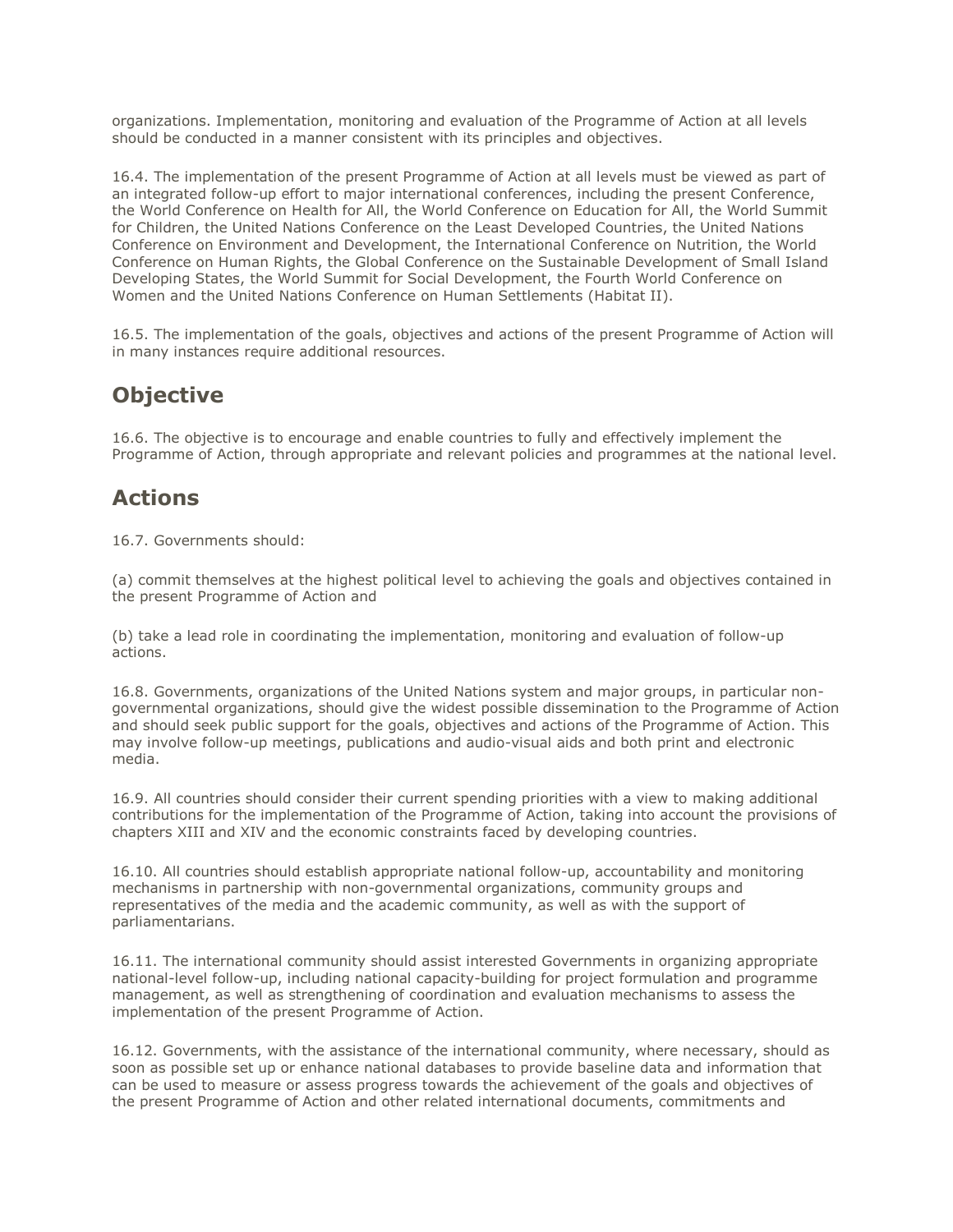agreements. For the purpose of assessing progress, all countries should regularly assess their progress towards achieving the objectives and goals of the Programme of Action and other related commitments and agreements and report, on a periodic basis, in collaboration with non-governmental organizations and community groups.

16.13. In the preparation of those assessments and reports, Governments should outline successes achieved, as well as problems and obstacles encountered. Where possible, such national reports should be compatible with the national sustainable development plans that countries will prepare in the context of the implementation of Agenda 21. Efforts should also be made to devise an appropriate consolidated reporting system, taking into account all relevant United Nations conferences having national reporting requirements in related fields.

# **B. Subregional and regional activities**

## **Basis for action**

16.14. Activities undertaken at both the subregional and regional levels have been an important aspect of preparations for the Conference. The outcome of subregional and regional preparatory meetings on population and development has clearly demonstrated the importance of acknowledging, alongside both international and national actions, the continuing contribution of subregional and regional action.

# **Objective**

16.15. The objective is to promote implementation of the present Programme of Action at the subregional and regional levels, with attention to specific subregional and regional strategies and needs.

# **Actions**

16.16. Regional commissions, organizations of the United Nations system functioning at the regional level, and other relevant subregional and regional organizations should play an active role within their mandates regarding the implementation of the present Programme of Action through subregional and regional initiatives on population and development. Such action should be coordinated among the organizations concerned at the subregional and regional levels, with a view to ensuring efficient and effective action in addressing specific population and development issues relevant to the regions concerned, as appropriate.

16.17. At the subregional and regional levels:

(a) Governments in the subregions and regions and relevant organizations are invited, where appropriate, to reinforce existing follow-up mechanisms, including meetings for the follow-up of regional declarations on population and development issues;

(b) Multidisciplinary expertise should, where necessary, be utilized to play a key role in the implementation and follow-up of the present Programme of Action;

(c) Cooperation in the critical areas of capacity-building, the sharing and exchange of information and experiences, know-how and technical expertise should be strengthened with the appropriate assistance of the international community, taking into account the need for a partnership with nongovernmental organizations and other major groups, in the implementation and follow-up of the Programme of Action at the regional level;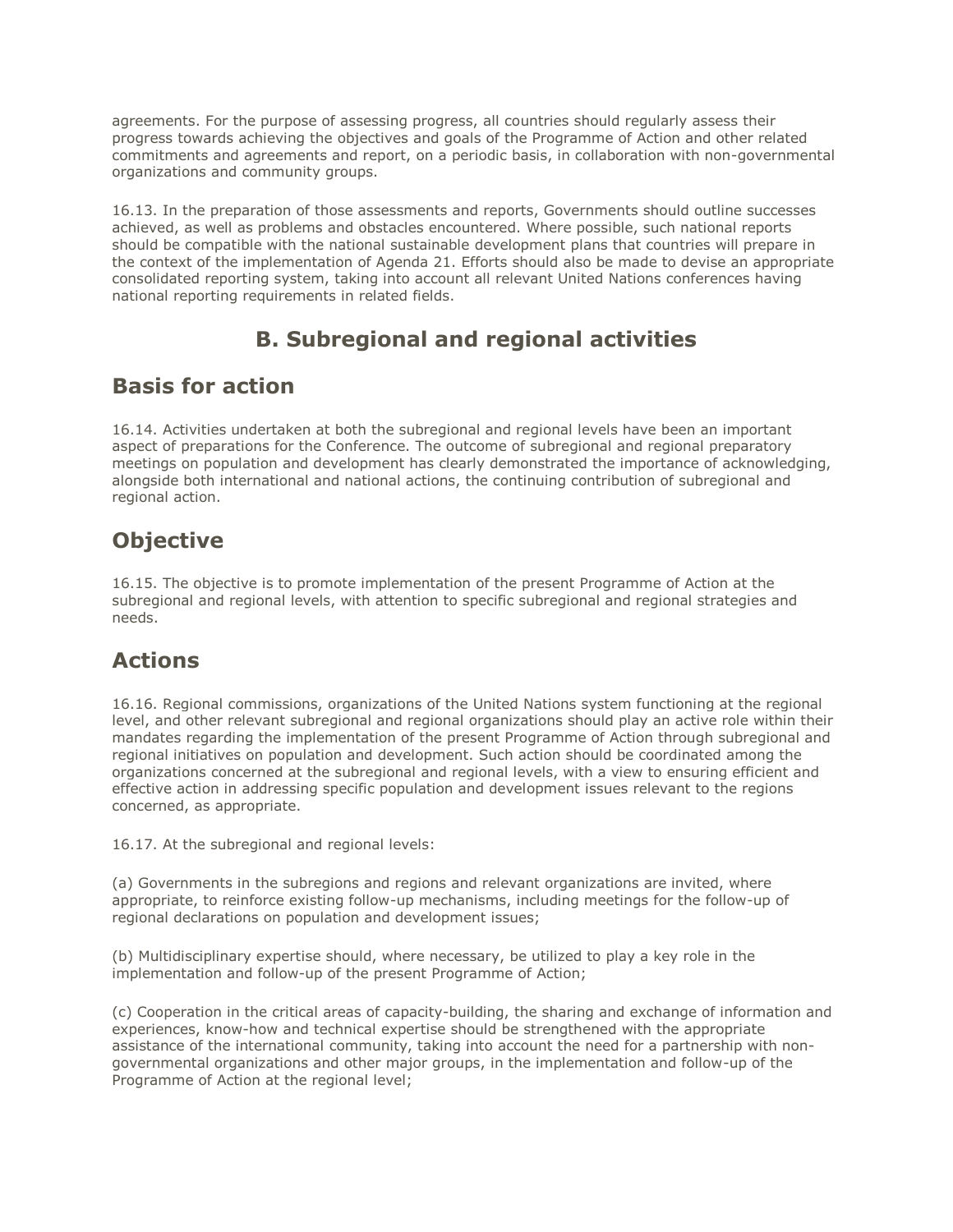(d) Governments should ensure that training and research in population and development issues at the tertiary level are strengthened, and that research findings and implications are widely disseminated.

# **C. Activities at the international level**

# **Basis for action**

16.18. The implementation of the goals, objectives and actions of the present Programme of Action will require new and additional financial resources from the public and private sectors, nongovernmental organizations and the international community. While some of the resources required could come from the reordering of priorities, additional resources will be needed. In this context, developing countries, particularly the least developed countries, will require additional resources, including on concessional and grant terms, according to sound and equitable indicators. Countries with economies in transition may also require temporary assistance in the light of the difficult economic and social problems these countries face at present. Developed countries, and others in a position to do so, should consider providing additional resources, as needed, to support the implementation of the decisions of this Conference through bilateral and multilateral channels, as well as through nongovernmental organizations.

16.19. South-South cooperation at all levels is an important instrument of development. In this regard, such cooperation - technical cooperation among developing countries - should play an important part in the implementation of the present Programme of Action.

# **Objectives**

16.20. The objectives are:

(a) To ensure full and consistent support, including financial and technical assistance from the international community, including the United Nations system, for all efforts directed at the implementation of the present Programme of Action at all levels;

(b) To ensure a coordinated approach and a clearer division of labour in population-relevant policy and operational aspects of development cooperation. This should be supplemented by enhanced coordination and planning in the mobilization of resources;

(c) To ensure that population and development issues receive appropriate focus and integration in the work of the relevant bodies and entities of the United Nations system.

# **Actions**

16.21. The General Assembly is the highest intergovernmental mechanism for the formulation and appraisal of policy on matters relating to the follow-up to this Conference. To ensure effective followup to the Conference, as well as to enhance intergovernmental decision-making capacity for the integration of population and development issues, the Assembly should organize a regular review of the implementation of the present Programme of Action. In fulfilling this task, the Assembly should consider the timing, format and organizational aspects of such a review.

16.22. The General Assembly and the Economic and Social Council should carry out their respective responsibilities, as entrusted to them in the Charter of the United Nations, in the formulation of policies and the provision of guidance to and coordination of United Nations activities in the field of population and development.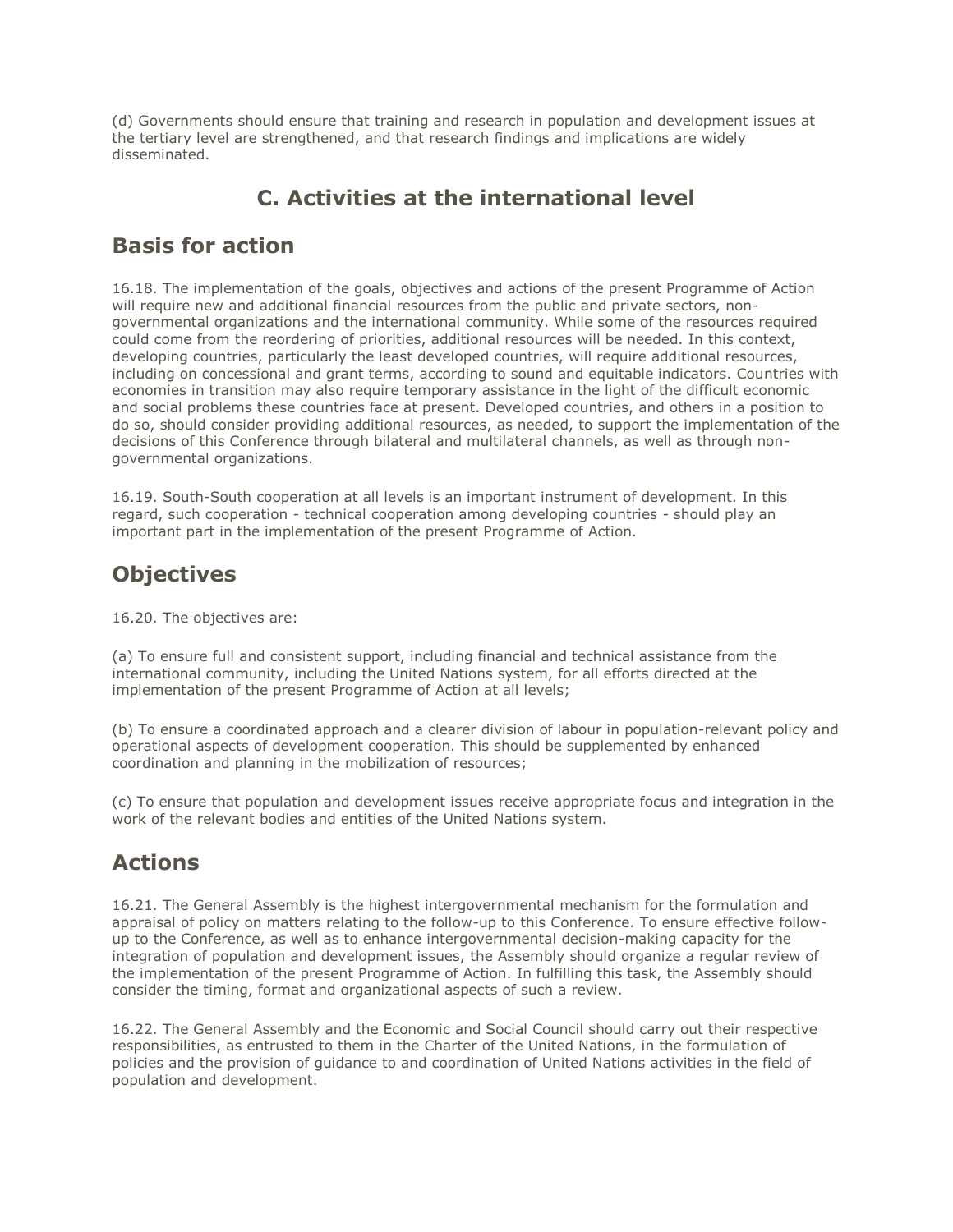16.23. The Economic and Social Council, in the context of its role under the Charter, vis-…-vis the General Assembly and in accordance with Assembly resolutions 45/264, 46/235 and 48/162, should assist the General Assembly in promoting an integrated approach and in providing system-wide coordination and guidance in the monitoring of the implementation of the present Programme of Action and in making recommendations in this regard. Appropriate steps should be taken to request regular reports from the specialized agencies regarding their plans and programmes related to the implementation of this Programme of Action, pursuant to Article 64 of the Charter.

16.24. The Economic and Social Council is invited to review the reporting system within the United Nations system regarding population and development issues, taking into account the reporting procedures that are required in follow-up to other international conferences, with a view to establishing, where possible, a more coherent reporting system.

16.25. Within their respective mandates and in accordance with General Assembly resolution 48/162, the Assembly, during its forty-ninth session, and the Economic and Social Council, in 1995, should review the roles, responsibilities, mandates and comparative advantages of both the relevant intergovernmental bodies and the organs of the United Nations system addressing population and development, with a view to:

(a) Ensuring the effective and efficient implementation, monitoring and evaluation of the United Nations operational activities that will be undertaken on the basis of the present Programme of Action;

(b) Improving the efficiency and effectiveness of the current United Nations structures and machinery responsible for implementing and monitoring population and development activities, including strategies for addressing coordination and for intergovernmental review;

(c) Ensuring clear recognition of the interrelationships between policy guidance, research, standardsetting and operational activities for population and development, as well as the division of labour between the bodies concerned.

16.26. As part of this review, the Economic and Social Council should, in the context of General Assembly resolution 48/162, consider the respective roles of the relevant United Nations organs dealing with population and development, including the United Nations Population Fund and the Population Division of the Department for Economic and Social Information and Policy Analysis of the United Nations Secretariat, regarding the follow-up to the present Programme of Action.

16.27. The General Assembly, at its forty-ninth session, in accordance with its resolution 48/162, is invited to give further consideration to the establishment of a separate Executive Board of the United Nations Population Fund, taking into account the results of the above-mentioned review and bearing in mind the administrative, budgetary and programme implications of such a proposal.

16.28. The Secretary-General of the United Nations is invited to consult with the various bodies of the United Nations system, as well as with international financial institutions and various bilateral aid organizations and agencies, with a view to promoting an exchange of information among them on the requirements for international assistance and to reviewing, on a regular basis, the specific needs of countries in the field of population and development, including emergency and temporary needs, and maximizing the availability of resources and their most effective utilization.

16.29. All specialized agencies and related organizations of the United Nations system are invited to strengthen and adjust their activities, programmes and medium-term strategies, as appropriate, to take into account the follow-up to the Conference. Relevant governing bodies should review their policies, programmes, budgets and activities in this regard.

\*The Holy See expressed a general reservation on this chapter. The reservation is to be interpreted in terms of the statement made by the representative of the Holy See at the14th plenary meeting, on 13 September 1994.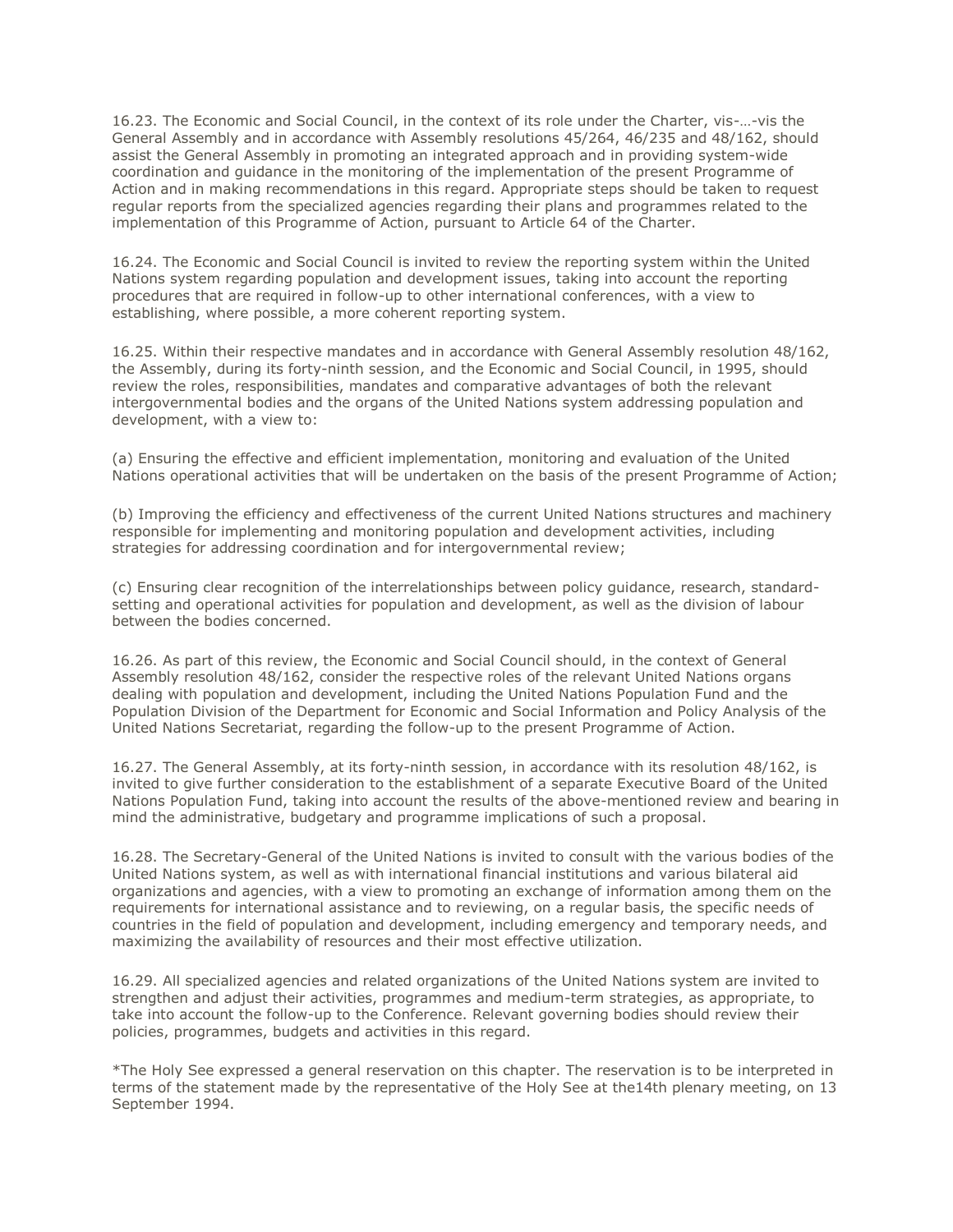#### **Part Two**

#### STATEMENTS AND RESERVATIONS ON THE PROGRAMME OF ACTION

#### **Chapter I**

#### ORAL STATEMENTS AND RESERVATIONS ON THE PROGRAMME OF ACTION

At the 13th and 14th plenary meetings, the representatives of a number of countries made statements which they requested the secretariat of the Conference to place on record. Those statements are set out below.

#### **The representative of Afghanistan stated the following:**

"The delegation of Afghanistan wishes to express its reservation about the word 'individual' in chapter VII and also about those parts that are not in conformity with Islamic Sharia. "

#### **The representative of Brunei Darussalam stated the following:**

"According to our interpretation, one aspect of reproductive rights and reproductive health, referring specifically to paragraphs 7.3 and 7.47 and subparagraph 13.14(c) of the Programme of Action, contradicts Islamic law and our national legislation, ethical values and cultural background. My country wishes to place on record its reservation on those paragraphs. "

## **The representative of El Salvador stated the following:**

"Recognizing that aspects of the Programme of Action are tremendously positive and are of supreme importance for the future development of mankind, the family and our children, we, as leaders of nations, cannot but express the reservations we feel are appropriate. If we did not, we could not possibly face the questions from our people that are certain to be posed.

"It is for this reason - recognizing the spirit of the document, to which we have given our consensus and our approval - that we wish to state that there are three basic aspects which we are concerned about. Therefore, in accordance with the rules of procedure of this Conference, we wish to express the following reservations and request that they be included in full in the report of this Conference.

"We Latin American countries are signatories to the American Convention on Human Rights (Pact of San Jos,). Article 4 thereof states quite clearly that life must be protected from the moment of conception. In addition, because our countries are mainly Christian, we consider that life is given by the Creator and cannot be taken unless there is a reason which justifies it being extinguished. For this reason, as far as Principle 1 of the Programme of Action is concerned, we associate ourselves with the reservation expressed by the delegation of Argentina: we consider that life must be protected from the moment of conception.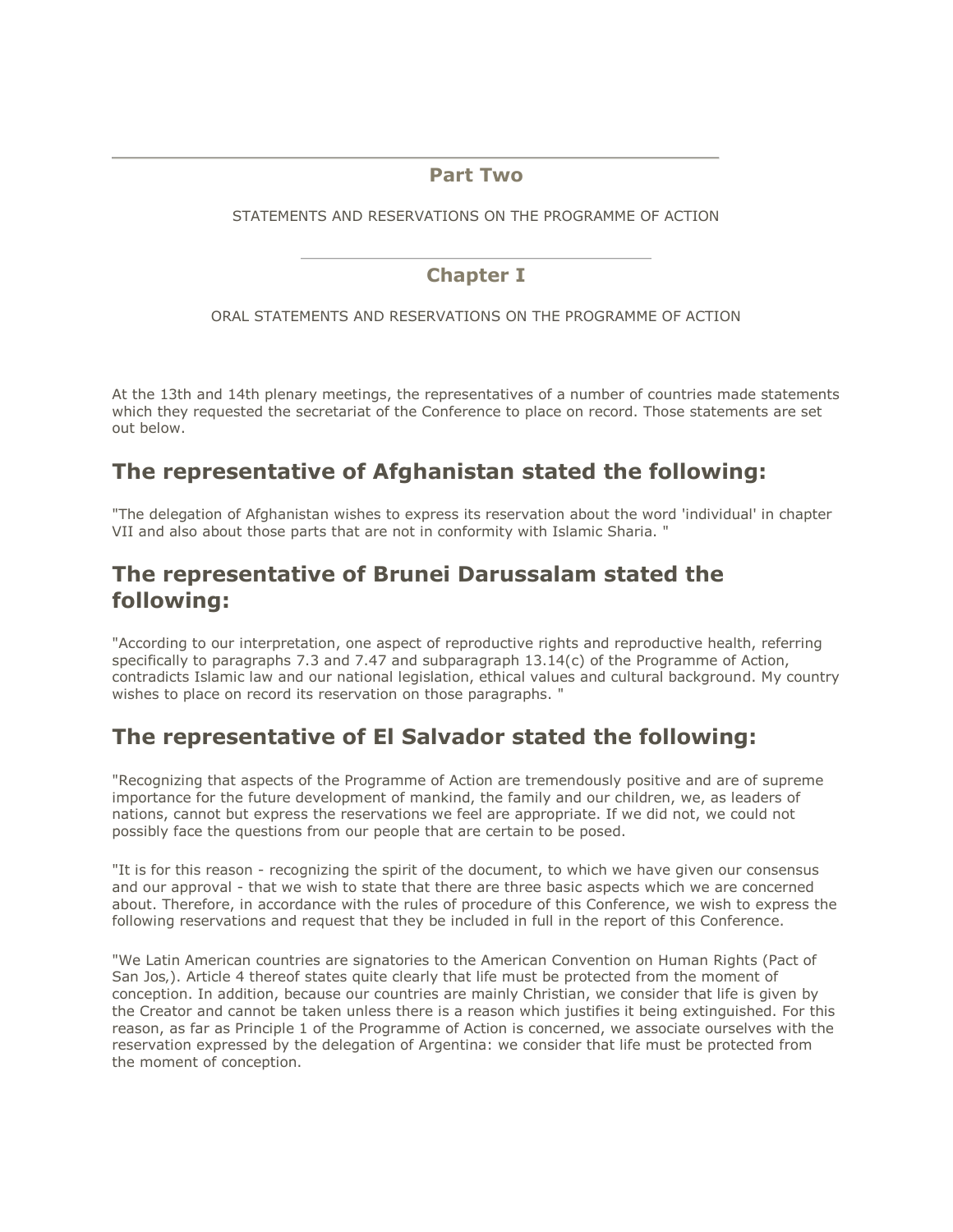"As far as the family is concerned, although we are quite clear about what is contained in the document, we would like to express specific reservations on how the term 'various forms of family' is going to be interpreted, because the union is between man and woman, as is defined in our Family Code in the Constitution of our Republic.\*

"As far as reproductive rights, reproductive health and family planning are concerned, we wish to express reservations, as the other Latin American countries have done: we should never include abortion within these concepts, either as a service or as a method of regulating fertility.

"The delegation of El Salvador endorses the reservations expressed by other nations with regard to the term 'individuals' as we objected to that term in the Main Committee. It is not in conformity with our legislation and therefore could give rise to misunderstanding. We therefore express our reservation with respect to the term 'individuals'. "

\*The representative of El Salvador later corrected his statement as follows: In referring to the family in its various forms, under no circumstances can we change the origin and foundation of the family, which is the union between man and woman from which derive children.

### **The representative of Honduras stated the following:**

"Pursuant to rule 33 of the rules of procedure, the delegation of Honduras, in subscribing to the Programme of Action of this Conference, would like to submit in accordance with rule 38 of the same rules of procedure, the following statement of reservations, requesting that it be included in full in the final report.

"The delegation of Honduras in supporting the Programme of Action of the International Conference on Population and Development bases itself on the Declaration of the Fifteenth Summit of Central American Presidents, adopted at Guacimo de Limon, Costa Rica, on 20 August 1994 and bases itself specifically on the following:

"(a)Article 65 of the Constitution of the Republic of Honduras, which provides for the fact that the right to life is inviolable, and articles 111 and 112 of the same Constitution, which state that the State must protect the institution of the family and marriage and the right of men and women to contract marriages and common law marriages;

"(b) The American Convention on Human Rights, which reaffirms that every person has the right to life and that this right will be protected by law and will be protected in general, starting from the moment of conception, based on moral, ethical, religious and cultural principles, which should regulate the international community, and in accordance with the internationally recognized human rights.

"As a consequence of this, one accepts the concepts of 'family planning', 'sexual health', 'reproductive health', 'maternity without risk', 'regulation of fertility', 'reproductive rights' and 'sexual rights' so long as these terms do not include 'abortion' or 'termination of pregnancy', because Honduras does not accept these as arbitrary actions; nor do we accept them as a way of controlling fertility or regulating the population.

"Secondly, given that new terminology has been introduced in the document, as well as concepts which should be further analysed, and that these terms and concepts are expressed in scientific language, social language or public service language, which will have to be understood in terms of their proper context and are not interpreted in a way that could undermine respect for human beings, the delegation of Honduras considers that this terminology can only be understood without prejudice to its national law.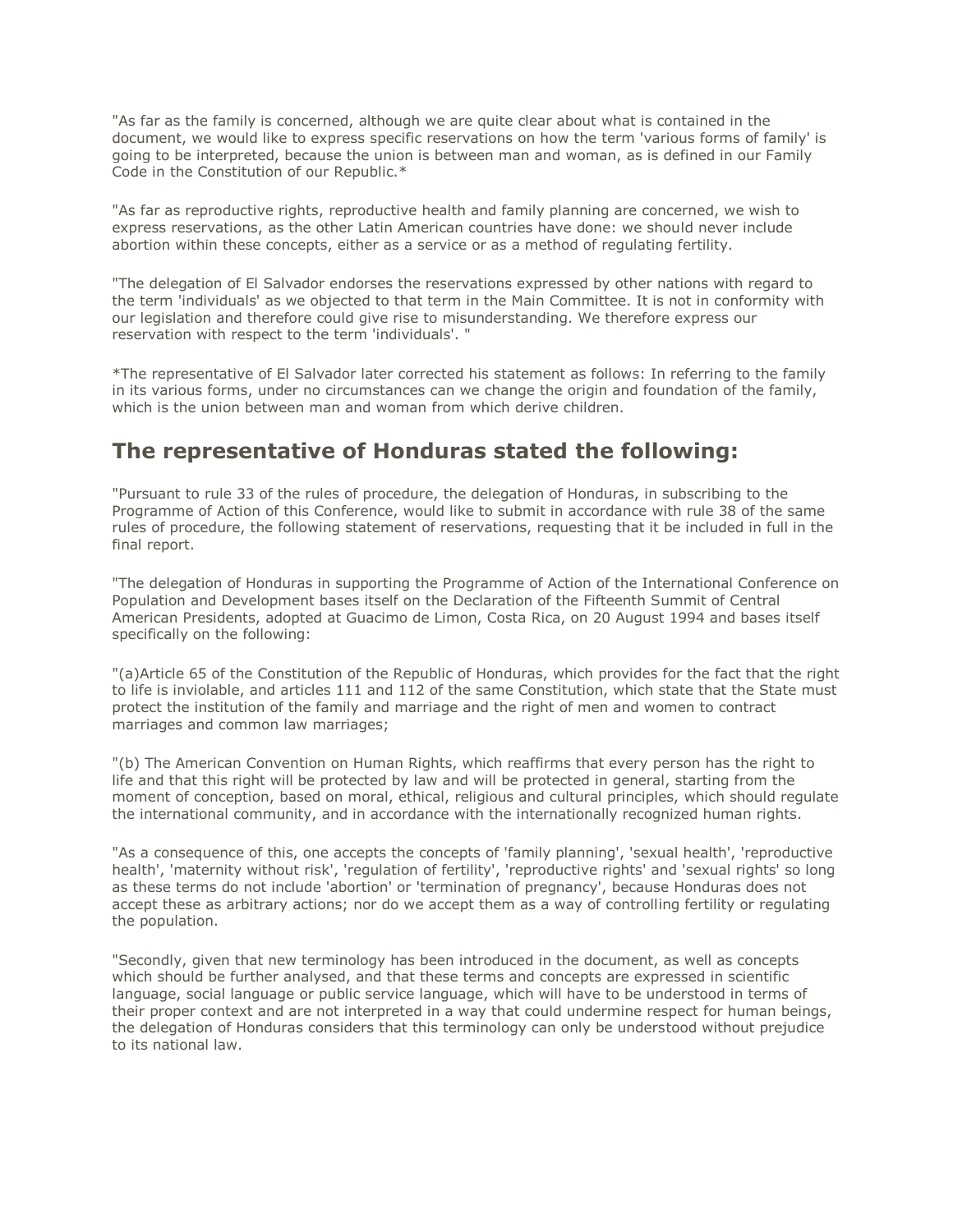"Finally, we also state that the terms 'family composition and structure', 'types of families', 'different types of families', 'other unions' and similar terms can only be accepted on the understanding that in Honduras these terms will never be able to mean unions of persons of the same sex. "

#### **The representative of Jordan stated the following:**

"The delegation of Jordan, in its deliberations and discussions with all delegations and in a very serious and responsible manner, always wanted to join the consensus on the Programme of Action. While deeply appreciating the great efforts deployed by the Main Committee and the working groups, which have worked for long hours with the aim of achieving consensus on the language, and in full respect of the values of all countries, the delegation of Jordan has reached some compromises regarding the language on all issues.

"We fully believe that the international community respects our national legislation, our religious beliefs and the sovereign right of each country to apply population policies in accordance with its legislation. The delegation of Jordan understands that the final document, particularly chapters IV, V, VI and VII, will be applied within the framework of Islamic Sharia and our ethical values, as well as the laws that shape our behaviour. We will deal with the paragraphs of this document accordingly. Therefore, we interpret the word 'individuals' to mean couples, a married couple. I hope that you will put these comments on record. "

### **The representative of Kuwait stated the following:**

"The delegation of Kuwait would like to express its support for the Programme of Action, including all its positive points for the benefit of humankind. At the same time, we would like to put on record that our commitment to any objectives on population policies is subject to their not being in contradiction with Islamic Sharia or with the customs and traditions of Kuwaiti society and the Constitution of the State. "

#### **The representative of the Libyan Arab Jamahiriya stated the following:**

"The delegation of the Libyan Arab Jamahiriya wishes to express a reservation on all terms in the document that are in contravention of Islamic Sharia, such as we see in paragraph 4.17 and in chapter II of the document, in relation to inheritance and extramarital sexual activities, and the references to sexual behaviour, as in paragraph 8.31.

"I wish to express a reservation, despite the discussion that took place in the Main Committee regarding the basic rights of couples and individuals. We express a reservation regarding the word 'individuals'.

"The Jamahiriya reconfirms, as part of Arab civilization, the importance of a dialogue among all religions, cultures and peoples in order to achieve world peace; yet no country, no civilization has the right to impose its political, economic and social orientations on any other people.

"I also want to express a reservation on the words 'unwanted pregnancies' in paragraph 8.25, because our written Constitution does not allow the State to undertake abortions unless the mother's health is in danger. "

## **The representative of Nicaragua stated the following:**

"Under rule 33 of the rules of procedure of this Conference, the delegation of Nicaragua supports the general agreement arrived at on the Programme of Action. Nevertheless, we would submit in writing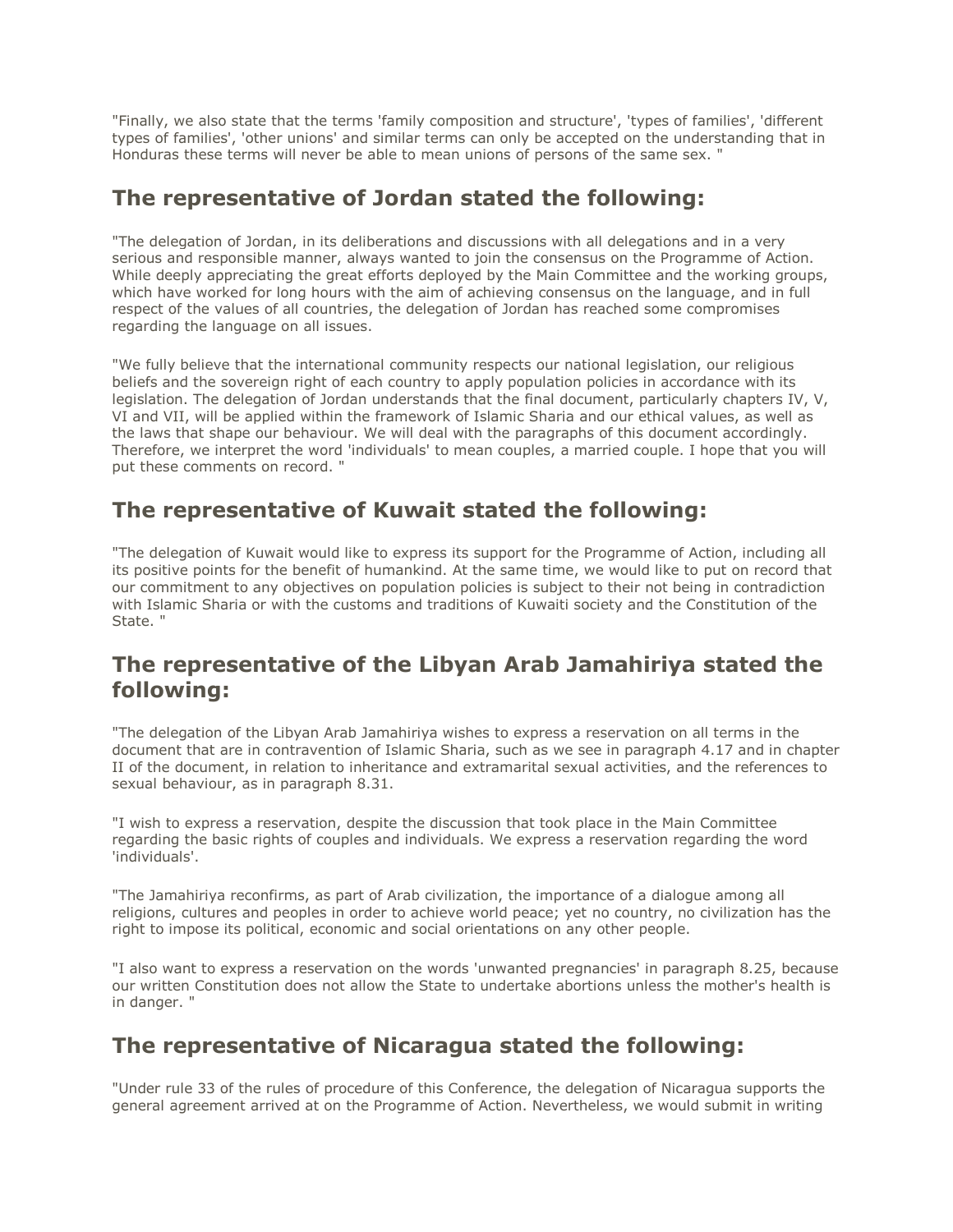pursuant to rule 38 of the rules of procedure, the following statement of reservations. We would request that this statement be fully reflected in the final report of this Conference.

"The Government of Nicaragua, pursuant to its Constitution and its laws, and as a signatory of the American Convention on Human Rights, confirms that every person has a right to life, this being a fundamental and inalienable right, and that this right begins from the very moment of conception.

" Accordingly, first we agree that the family may take various forms, but in no event can its essence be changed. Its essence is the union between man and woman, from which new human life derives.

"Second, we accept the concepts of 'family planning', 'sexual health', 'reproductive health', 'reproductive rights' and 'sexual rights' expressing an explicit reservation on these terms and any others when they include 'abortion' or 'termination of pregnancy' as a component. Abortion and termination of pregnancy can under no circumstances be regarded as a method of regulating fertility or a means of population control.

"Third, we also express an explicit reservation on the terms 'couple' or 'unions' when they may refer to persons of the same sex.

"Fourth, Nicaragua accepts therapeutic abortion on the grounds of medical necessity under our Constitution. Thus, we express an explicit reservation on 'abortion' and 'termination of pregnancy' in any part of the Programme of Action of this Conference. "

#### **The representative of Paraguay stated the following:**

"In accordance with the introduction to chapter II of the Programme of Action, the delegation of Paraguay would like to express the following reservations.

"On chapter VII, paragraph 7.2, the right to life is the inherent right of every human being from conception to natural death. This is stipulated in article 4 of our national Constitution. Therefore, Paraguay accepts all forms of family planning with full respect for life, as is provided for in our national Constitution, and as an expression of exercising responsible parenthood.

"The inclusion of the term 'interruption of pregnancy' as part of the concept of regulation of fertility in the working definition proposed by the World Health Organization, which was used during the course of this Conference, makes this concept totally unacceptable to our country. We wish to point out that in Paraguay we recognize constitutionally the need to work on the reproductive health of the population as a way of improving the quality of life of the family.

"On chapter II, principle 9, and chapter V, paragraph 5.1, our national Constitution considers that the family is the basic unit of society and is based on the union of a couple - man and woman recognizing as well single-parent families. It is only from this perspective that we can include the term 'various forms of the family', respecting the various cultures, traditions and religions.

" We would like to request that this statement of reservations be included in the final report of the Conference. "

#### **The representative of the Philippines stated the following:**

"The Philippine delegation would like to put on record our regret that in paragraph 10.12 of the Programme of Action the originally proposed wording, recognizing 'the right to family reunification' was toned down to just recognizing 'the vital importance of family reunification'. In the spirit of compromise, we agreed to the revised wording based on the argument forwarded by other delegations that there have been no previous international conventions or declarations proclaiming such a right,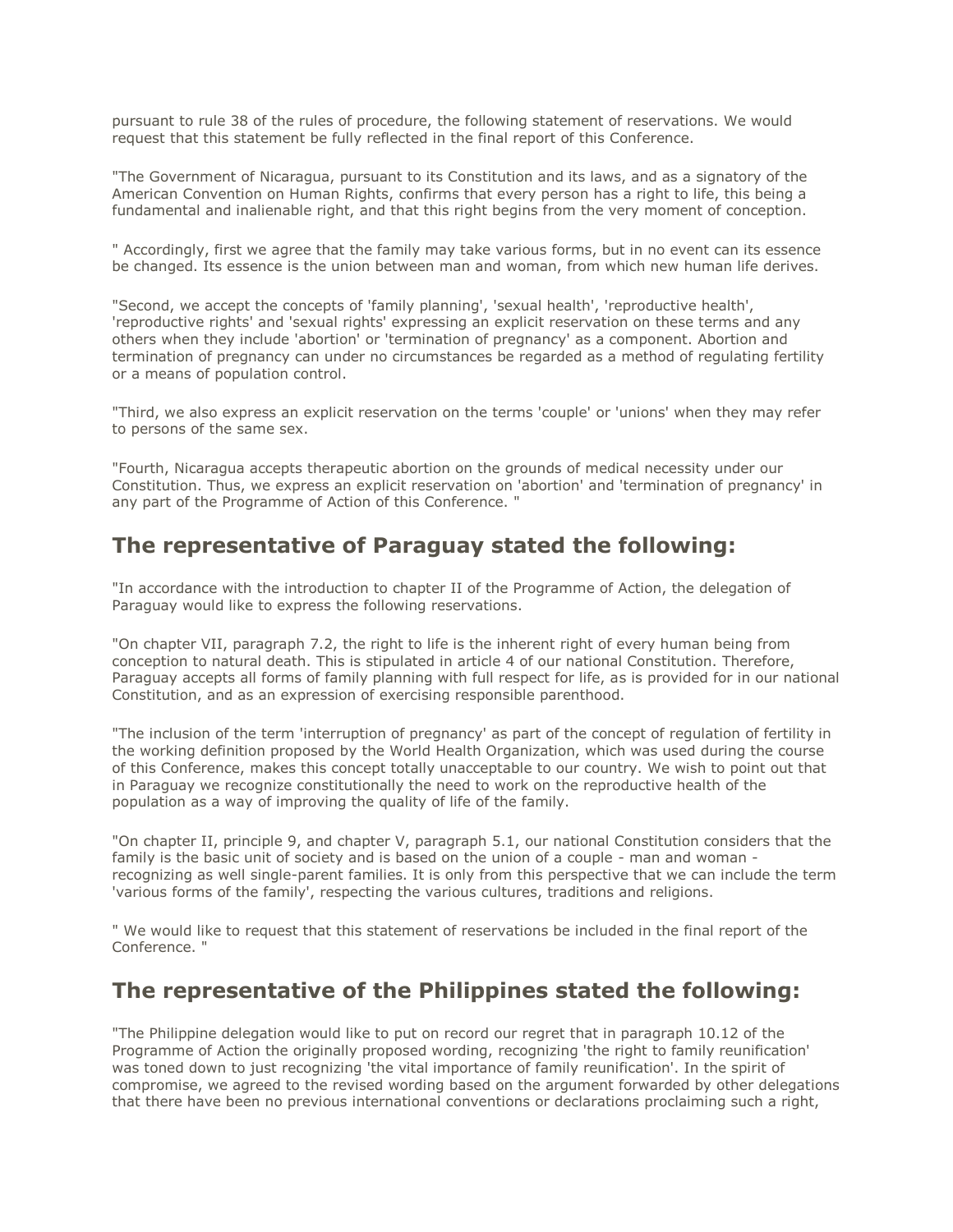and that this is not the appropriate conference to establish this right. For this and other worthy reasons, we wish to reiterate the recommendation made in the Main Committee, supported by many delegations and received positively by the Chairman, that an international conference on migration be convened in the near future. We trust that this recommendation will be part of the record of this Conference and will be formally referred to the Economic and Social Council and the General Assembly for proper consideration. "

### **The representative of the Syrian Arab Republic stated the following:**

"I should like to put on record that the Syrian Arab Republic will deal with and address the concepts contained in the Programme of Action in accordance with chapter II and in full accordance with the ethical, cultural and religious concepts and convictions of our society in order to serve the unit of the family, which is the nucleus of society, and in order to enhance prosperity in our societies. "

#### **The representative of the United Arab Emirates stated the following:**

"The delegation of the United Arab Emirates believes in protecting man and promoting his welfare and in enhancing his role in the family and in the State and at the international level. We consider also that man is the central object and the means for attaining sustainable development. We do not consider abortion as a means of family planning, and we adhere to the principles of Islamic law also in matters of inheritance.

"We wish to express reservations on everything that contravenes the principles and precepts of our religion Islam, a tolerant religion, and our laws. We would like the secretariat of the Conference to put on record the position we have expressed among the reservations that have been mentioned by other States on the final document. "

## **The representative of Yemen stated the following:**

"The delegation of Yemen believes that chapter VII includes certain terminology that is in contradiction with Islamic Sharia. Consequently, Yemen expresses reservations on every term and all terminology that is in contradiction with Islamic Sharia.

"In chapter VIII, we have some observations to make, particularly relating to paragraph 8.24. Actually, we wanted to delete the words 'sexual activity'. And, if we cannot delete them, then we wish to express our reservations. In paragraph 8.25, concerning 'unsafe abortion', we find that the definition is unclear and is not in accordance with our religious beliefs. In Islamic Sharia there are certain clear-cut provisions on abortion and when it should be undertaken. We object to the expression 'unsafe abortion'. We wish to express our reservations on paragraph 8.35, relating to 'responsible sexual behaviour'. "

#### **Chapter II**

#### WRITTEN STATEMENTS SUBMITTED ON THE PROGRAMME OF ACTION

The written statements set out below were submitted to the Conference secretariat for inclusion in the report of the Conference.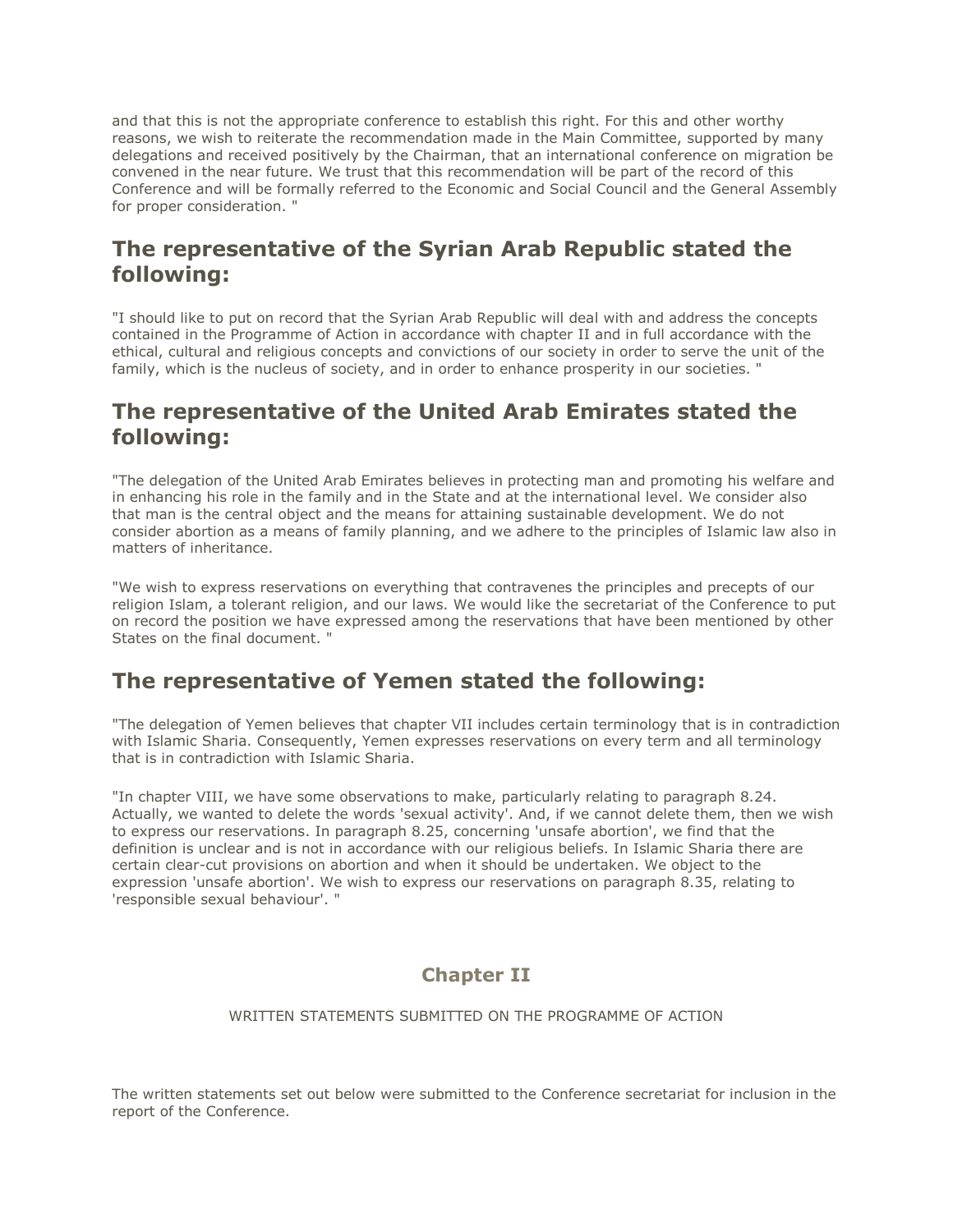### **The representative of Argentina submitted the following written statement:**

"Pursuant to rule 33 of the rules of procedure of the Conference (A/CONF.171/2), the Argentine Republic joins in the general agreement on the Programme of Action.

"However, we are submitting in writing pursuant to rule 38 the following reservation, and we request that it be included in full in the final report of the Conference.

"Chapter II (Principles)

"Principle 1

"The Argentine Republic accepts Principle 1 on the understanding that life exists from the moment of conception and that from that moment every person, being unique and unreproducible, enjoys the right to life, which is the source of all other individual rights.

"Chapter V (The family, its roles, rights, composition and structure)

"Paragraph 5.1

"The Argentine Republic accepts paragraph 5.1 since, although the family may exist in various forms, in no case can its origin and foundation, i.e., the union between man and woman, which produces children, be changed.

"Chapter VII (Reproductive rights and reproductive health)

"Paragraph 7.2

"The Argentine Republic cannot accept the inclusion of abortion in the concept of 'reproductive health'either as a service or as a method of regulating fertility.

"This reservation, based on the universal nature of the right to life, also applies to all similar references to this concept. "

#### **The representative of Djibouti submitted the following written statement:**

"The delegation of the Republic of Djibouti has the honour to inform you of its wish to enter express reservations on all the passages in the paragraphs of the Programme of Action of the International Conference on Population and Development which conflict with the principles of Islam and with the legislation, laws and culture of the Republic of Djibouti.

"The delegation of Djibouti would like its reservations to be reflected in the report of the Conference."

#### **The representative of the Dominican Republic submitted the following written statement:**

"Pursuant to rule 33 of the rules of procedure of the Conference (A/CONF.171/2) the Dominican Republic joins in the general agreement on the Programme of Action. However, in accordance with its Constitution and laws and as a signatory of the American Convention on Human Rights, it fully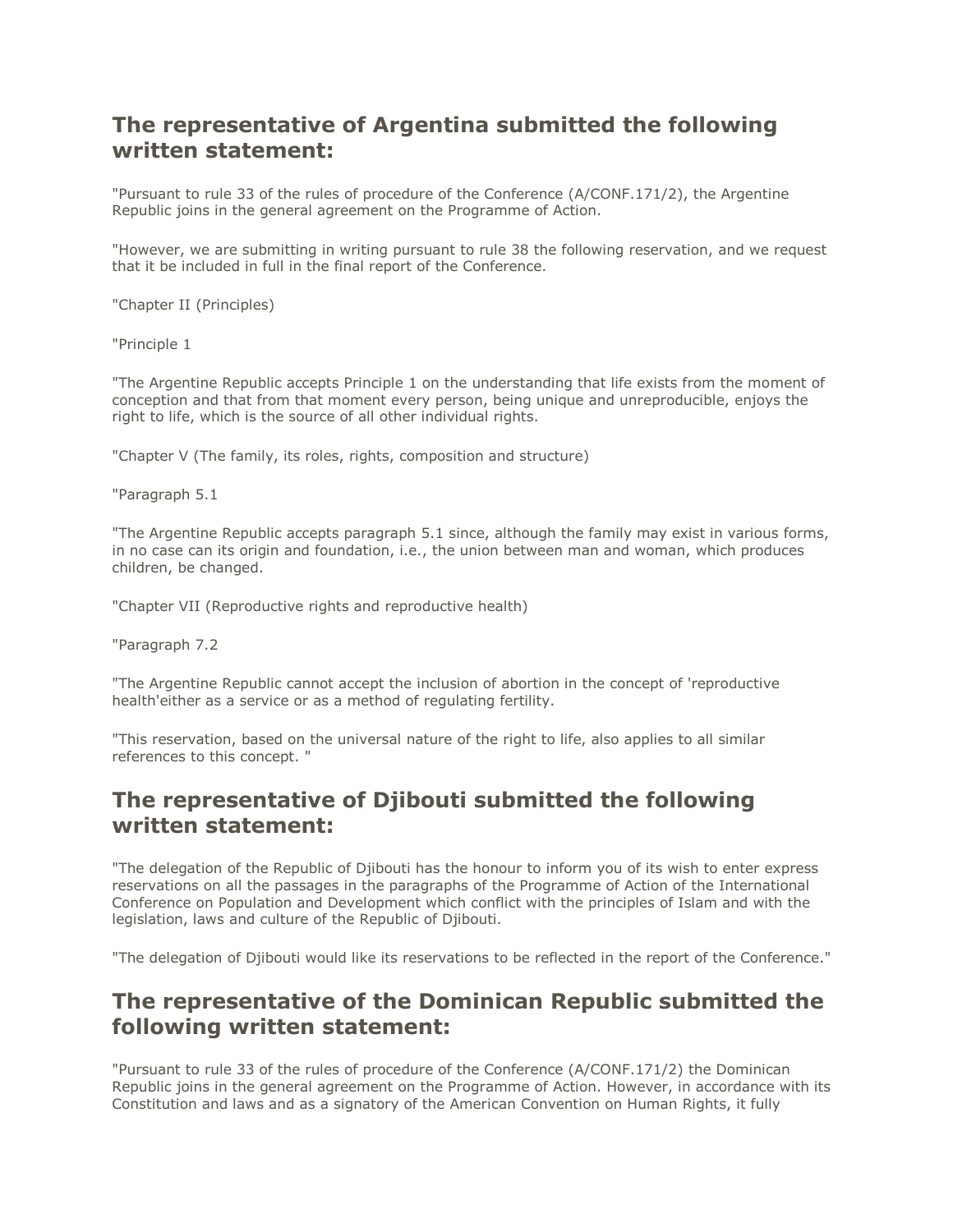confirms its belief that everyone has a fundamental and inalienable right to life and that this right to life begins at the moment of conception.

"Accordingly, it accepts the content of the terms 'reproductive health', 'sexual health', 'safe motherhood', 'reproductive rights', 'sexual rights' and 'regulation of fertility'but enters an express reservation on the content of these terms and of other terms when their meaning includes the concept of abortion or interruption of pregnancy.

"We also enter an express reservation on the term 'couple'where it refers to persons of the same sex or where individual reproductive rights are mentioned outside the context of marriage and the family.

"These reservations also apply to all regional and international agreements which refer to these concepts.

"Chapters V and X

"The Government of the Dominican Republic wishes to place on record that during the proceedings of the Conference in general, and in particular with regard to chapters V and X, it often proved difficult to reach a consensus owing to the lack of international instruments embodying the right to the integrity of the family.

"Aware that by promoting the unity and integrity of the family as a natural development system we are ensuring the comprehensive, sustainable development of our communities, we propose that this right to the integrity of the family be considered by the United Nations with a view to its adoption as soon as possible.

"Pursuant to rule 38 of the rules of procedure, we request that this statement of reservations be included in full in the final report of the Conference. 24."

#### **The representative of Ecuador submitted the following written statement:**

"Pursuant to rule 33 of the rules of procedure of the Conference (A/CONF.171/2), the Government of Ecuador joins in the general agreement on the Programme of Action.

"However, pursuant to rule 38 of the rules of procedure, we enter the following reservations for inclusion in the final report of the Conference.

#### "Reservation

"With regard to the Programme of Action of the Cairo International Conference on Population and Development and in accordance with the provisions of the Constitution and laws of Ecuador and the norms of international law, the delegation of Ecuador reaffirms, inter alia, the following principles embodied in its Constitution: the inviolability of life, the protection of children from the moment of conception, freedom of conscience and religion, the protection of the family as the fundamental unit of society, responsible paternity, the right of parents to bring up their children and the formulation of population and development plans by the Government in accordance with the principles of respect for sovereignty.

"Accordingly, the delegation of Ecuador enters a reservation with respect to all terms such as 'regulation of fertility', 'interruption of pregnancy', 'reproductive health', 'reproductive rights' and 'unwanted children', which in one way or another, within the context of the Programme of Action, could involve abortion.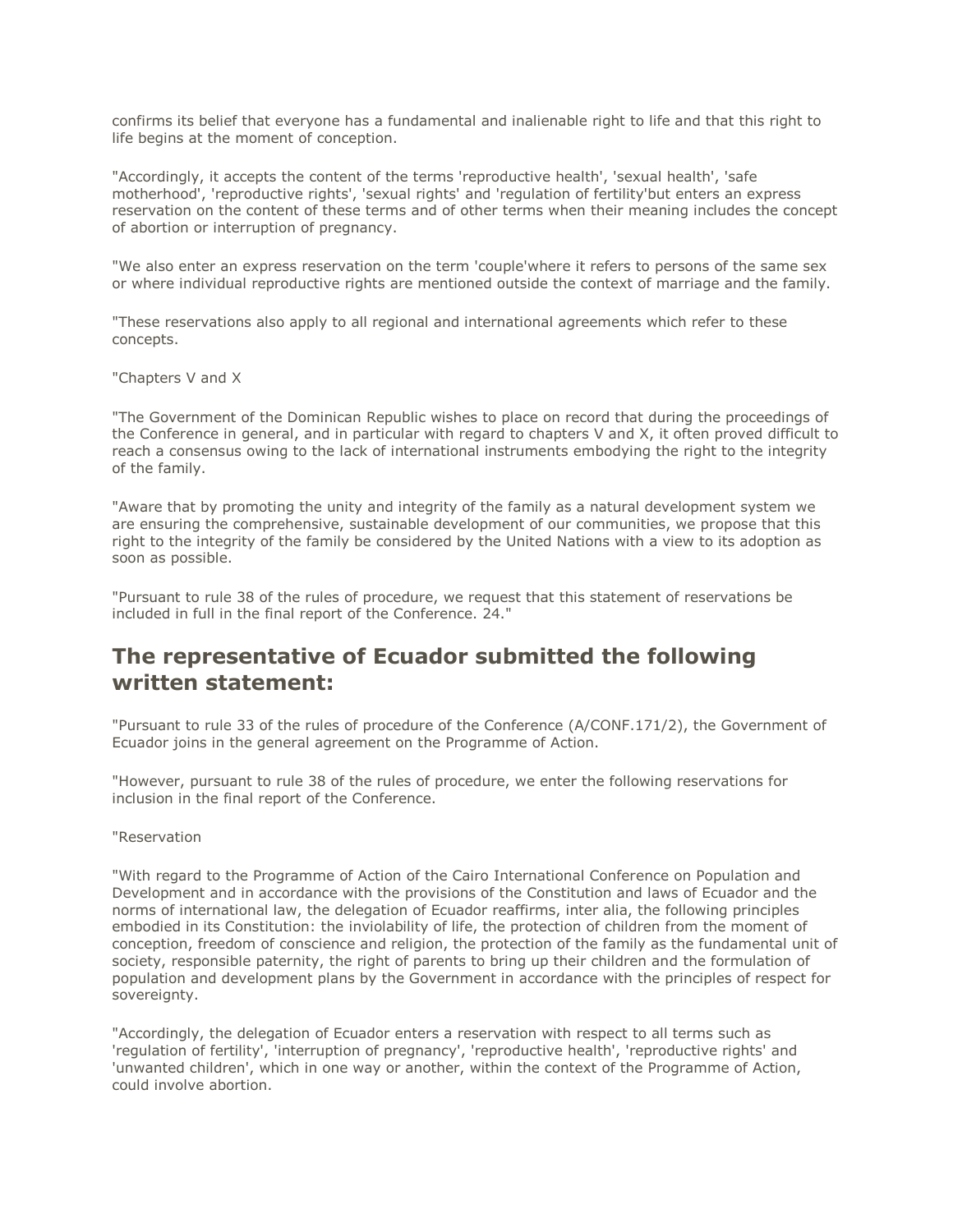"Ecuador also enters a reservation concerning certain unnatural concepts relating to the family, inter alia, which might undermine the principles contained in its Constitution.

"The Government of Ecuador is willing to collaborate in all activities designed to achieve the common good, although it does not and cannot accept principles which infringe its sovereignty, Constitution and laws."

#### **The representative of Egypt submitted the following written statement:**

"We wish to point out that the delegation of Egypt was among those delegations that registered numerous comments on the contents of the Programme of Action with regard to the phrase 'couples and individuals'.

"While recognizing that this expression was adopted by consensus at the two previous population conferences of 1974 and 1984, our delegation called for the deletion of the word 'individuals'since it has always been our understanding that all the questions dealt with by the Programme of Action in this regard relate to harmonious relations between couples united by the bond of marriage in the context of the concept of the family as the primary cell of society.

"We should like the report of the Conference to reflect the above."

### **The Government of Guatemala submitted the following written statement:**

"The delegation of Guatemala wishes to offer its thanks to the Egyptian people and authorities and to the organizers of the Conference for their hospitality and for the services provided, for they made it possible for our deliberations about life and humanity's future development to reach a conclusion which our delegation sincerely hopes will enhance respect for the life and dignity of men and women, especially those of the new generations, in which we will have to place our faith and trust in order to face the future without recourse to apocalyptic forecasts but in solidarity, justice and truth.

"Pursuant to rule 33 of the rules of procedure of the Conference (A/CONF.171/2), the Republic of Guatemala joins in the general agreement on the Programme of Action.

"Pursuant to rule 38, we submit the following statement of reservations and request that it be included in full in the final report of the Conference.

"The Government of Guatemala enters an express reservation on the use of terms, stipulations and provisions which are implicitly or explicitly inconsistent with:

"1. The American Declaration of the Rights and Duties of Man;

- "2. The American Convention on Human Rights (Pact of San Jose);
- "3. The guidelines adopted at the fifteenth summit meeting of Central American Presidents;
- "4. The Constitution of the Republic of Guatemala;
- "5. Civil, criminal and human rights legislation;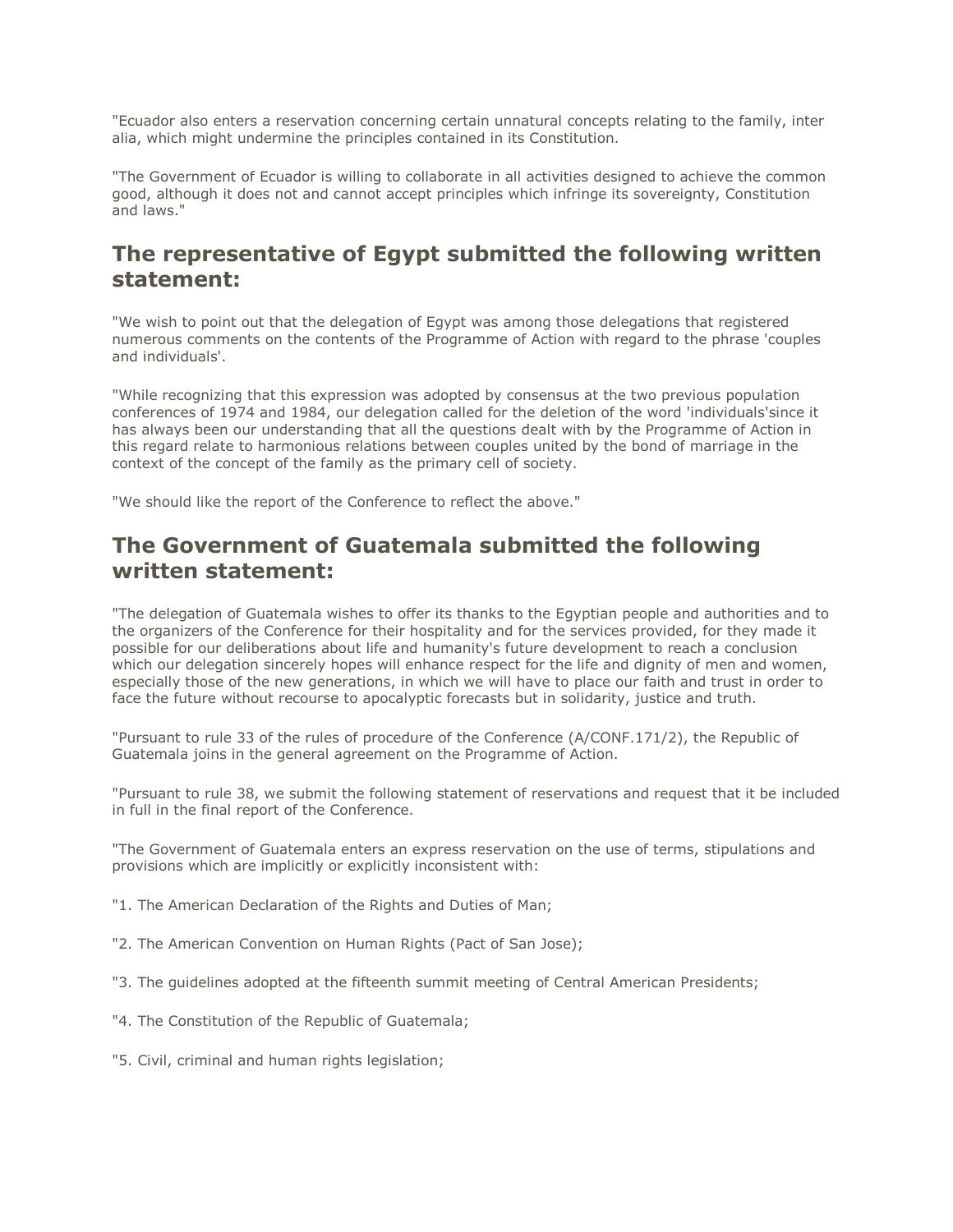"6. The Multisectoral Agreement on Population Education issued by the Ministry of Education of Guatemala and the teaching approach used in such education;

"7. The message to the Conference from the President of the Republic, Ramiro de Leon Carpio. We also enter express reservations on:

"(a) Chapter II (Principles): we accept this chapter but note that life exists from the moment of conception and that the right to life is the source of all other rights;

"(b) Chapter V, paragraph 5.1: we accept this provision on the understanding that, although the family may exist in various forms, under no circumstances can its essential nature, which is the union between a man and a woman from which love and life stem, be changed;

"(c) Chapter VII: we enter a reservation on the whole chapter, for the General Assembly's mandate to the Conference does not extend to the creation or formulation of rights; this reservation therefore applies to all references in the document to 'reproductive rights', 'sexual rights', 'reproductive health', 'fertility regulation', 'sexual health', 'individuals', 'sexual education and services for minors', 'abortion in all its forms', 'distribution of contraceptives' and 'safe motherhood';

"(d) Chapter VIII: on all the paragraphs or sentences which contain or refer to the terms and concepts mentioned above;

"(e) Chapters IX, XII, XIII and XV: on references to those same terms and concepts."

#### **The representative of the Holy See submitted the following written statement:**

"Our conference, attended by persons of various traditions and cultures, with widely differing viewpoints, has carried out its work in a peaceful and respectful atmosphere. The Holy See welcomes the progress that has been made in these days, but also finds that some of its expectations have not been met. I am sure that most delegations share similar sentiments.

"The Holy See knows well that some of its positions are not accepted by others present here. But there are many, believers and non-believers alike, in every country of the world, who share the views we have expressed. The Holy See appreciates the manner in which delegations have listened to and taken into consideration views which they may not always have agreed with. But the Conference would be poorer if these views had not been heard. An international conference which does not welcome voices that are different would be much less a consensus conference.

"As you well know, the Holy See could not find its way to join the consensus of the Conferences of Bucharest and Mexico City, because of some fundamental reservations. Yet, now in Cairo for the first time, development has been linked to population as a major issue of reflection. The current Programme of Action, however, opens out some new paths concerning the future of population policy. The document is notable for its affirmations against all forms of coercion in population policies. Clearly elaborated principles, based on the most important documents of the international community, clarify and enlighten the later chapters. The document recognizes the protection and support required by the basic unit of society, the family founded on marriage. Women's advancement and the improvement of women's status, through education and better health-care services, are stressed. Migration, the all too often forgotten sector of population policy has been examined. The Conference has given clear indications of the concern that exists in the entire international community about threats to women's health. There is an appeal to greater respect for religious and cultural beliefs of persons and communities.

"But there are other aspects of the final document which the Holy See cannot support. Together with so many people around the world, the Holy See affirms that human life begins at the moment of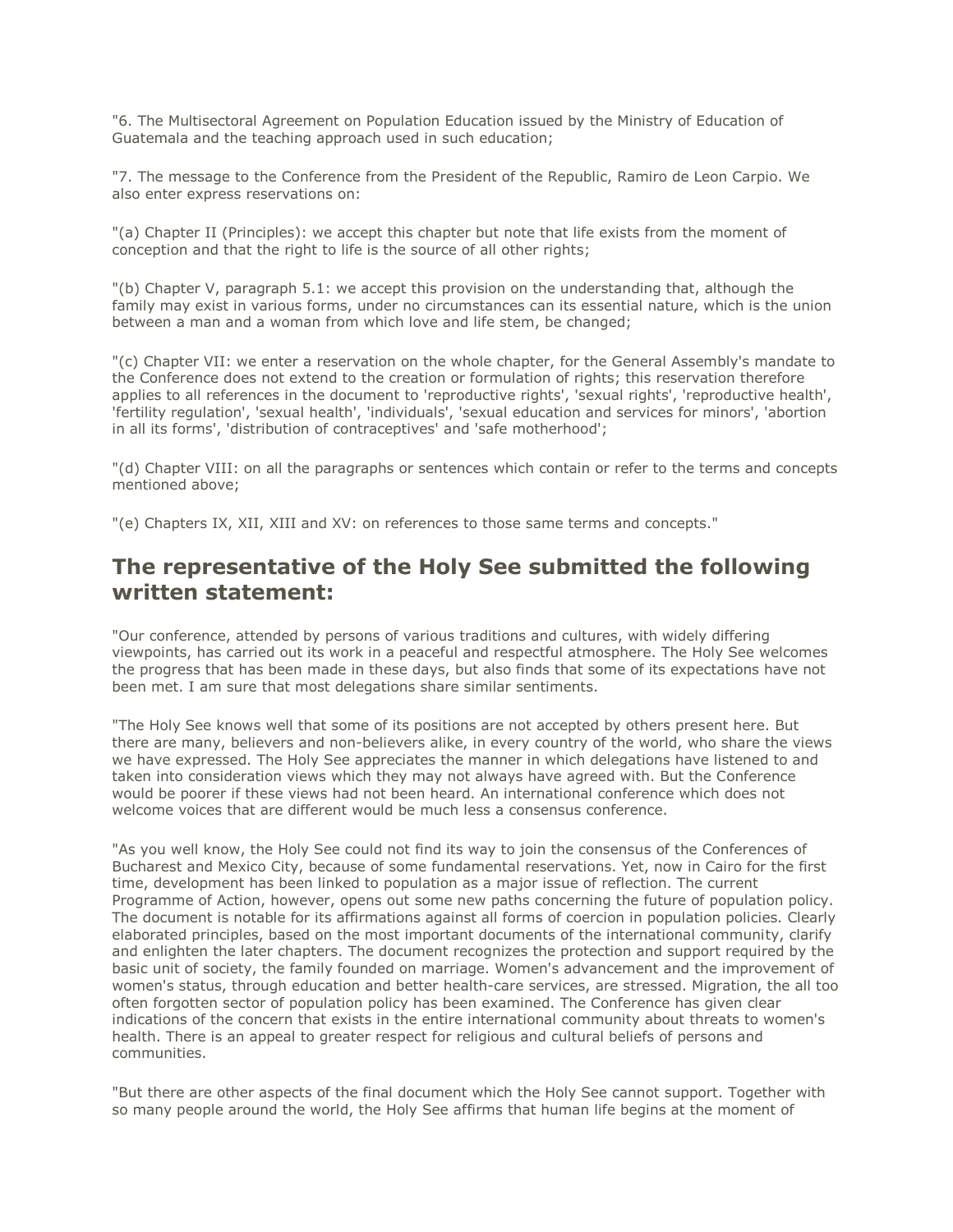conception. That life must be defended and protected. The Holy See can therefore never condone abortion or policies which favour abortion. The final document, as opposed to the earlier documents of the Bucharest and Mexico City Conferences, recognizes abortion as a dimension of population policy and, indeed of primary health care, even though it does stress that abortion should not be promoted as means of family planning and urges nations to find alternatives to abortion. The preamble implies that the document does not contain the affirmation of a new internationally recognized right to abortion.

"My delegation has now been able to examine and evaluate the document in its entirety. On this occasion the Holy See wishes, in some way, to join the consensus, even if in an incomplete, or partial manner.

"First, my delegation joins the consensus on the Principles (chapter II), as a sign of our solidarity with the basic inspiration which has guided, and will continue to guide, our work. Similarly, it joins the consensus on chapter V on the family, the basic unit of society.

"The Holy See joins the consensus on chapter III on population, sustained economic growth and sustainable development, although it would have preferred to see a more detailed treatment of this subject. It joins the consensus on chapter IV (Gender equality, equity and empowerment of women) and chapters IX and X on migration issues.

"The Holy See, because of its specific nature, does not find it appropriate to join the consensus on the operative chapters of the document (chapters XII to XVI).

"Since the approval of chapters VII and VIII in the Committee of the Whole, it has been possible to evaluate the significance of these chapters within the entire document, and also within health-care policy in general. The intense negotiations of these days have resulted in the presentation of a text which all recognize as improved, but about which the Holy See still has grave concerns. At the moment of their adoption by consensus by the Main Committee, my delegation already noted its concerns about the question of abortion. The chapters also contain references which could be seen as accepting extramarital sexual activity, especially among adolescents. They would seem to assert that abortion services belong within primary health care as a method of choice.

"Despite the many positive aspects of chapters VII and VIII, the text that has been presented to us has many broader implications, which has led the Holy See to decide not to join the consensus on these chapters. This does not exclude the fact that the Holy See supports a concept of reproductive health as a holistic concept for the promotion of the health of men and women and will continue to work, along with others, towards the evolution of a more precise definition of this and other terms.

"The intention therefore of my delegation is to associate itself with this consensus in a partial manner compatible with its own position, without hindering the consensus among other nations, but also without prejudicing its own position with regard to some sections.

"Nothing that the Holy See has done in this consensus process should be understood or interpreted as an endorsement of concepts it cannot support for moral reasons. Especially, nothing is to be understood to imply that the Holy See endorses abortion or has in any way changed its moral position concerning abortion or on contraceptives or sterilization or on the use of condoms in HIV/AIDS prevention programmes.

"I would ask that the text of this statement and the reservations formally indicated below be included in the report of the Conference.

#### "Reservations

"The Holy See, in conformity with its nature and its particular mission, by joining in the consensus to parts of the final document of the International Conference on Population and Development (Cairo, 5-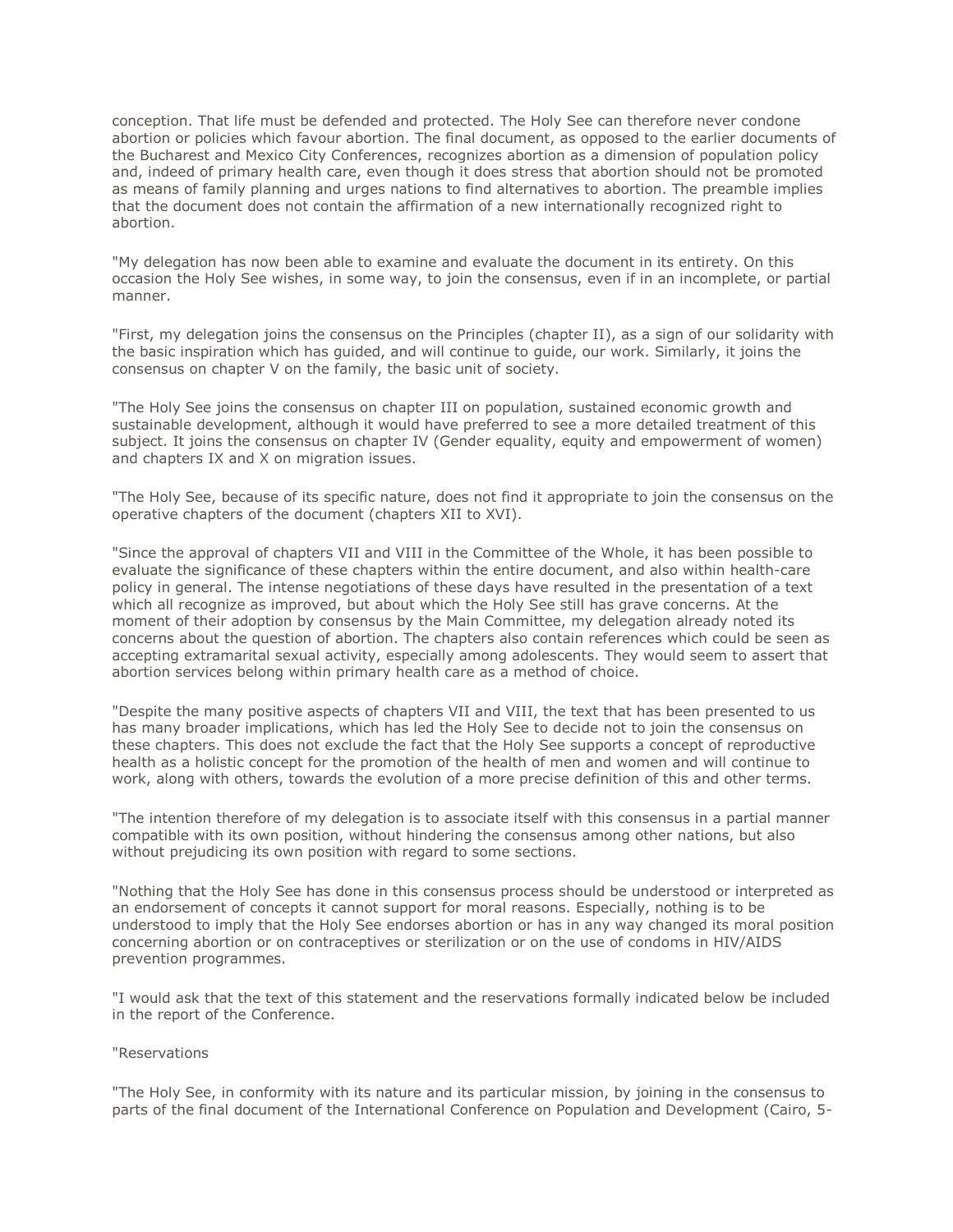13 September 1994), wishes to express its understanding of the Programme of Action of the Conference.

"1. Regarding the terms 'sexual health' and 'sexual rights', and 'reproductive health' and 'reproductive rights', the Holy See considers these terms as applying to a holistic concept of health, which embrace, each in their own way, the person in the entirety of his or her personality, mind and body, and which foster the achievement of personal maturity in sexuality and in the mutual love and decision-making that characterize the conjugal relationship in accordance with moral norms. The Holy See does not consider abortion or access to abortion as a dimension of these terms.

"2. With reference to the terms 'contraception', 'family planning', 'sexual and reproductive health', 'sexual and reproductive rights', and "women's ability to control their own fertility', 'widest range of family-planning services' and any other terms regarding family-planning services and regulation of fertility concepts in the document, the Holy See's joining the consensus should in no way be interpreted as constituting a change in its well-known position concerning those family-planning methods which the Catholic Church considers morally unacceptable or on family-planning services which do not respect the liberty of the spouses, human dignity and the human rights of those concerned.

"3. With reference to all international agreements, the Holy See reserves its position in this regard, in particular on any existing agreements mentioned in this Programme of Action, consistent with its acceptance or non-acceptance of them.

"4. With reference to the term 'couples and individuals', the Holy See reserves its position with the understanding that this term is to mean married couples and the individual man and woman who constitute the couple. The document, especially in its use of this term, remains marked by an individualistic understanding of sexuality which does not give due attention to the mutual love and decision-making that characterizes the conjugal relationship.

"5. With reference to chapter V, the Holy See interprets this chapter in the light of principle 9, that is, in terms of the duty to strengthen the family, the basic unit of society, and in terms of marriage as an equal partnership between husband and wife.

"6. The Holy See places general reservations on chapters VII, VIII, XI, XII, XIII, XIV, XV and XVI. This reservation is to be interpreted in terms of the statement made by the delegation in the plenary meeting of the Conference on 13 September 1994. We request that this general reservation be noted in each of the above-mentioned chapters."

#### **The representative of the Islamic Republic of Iran submitted the following written statement:**

"The Programme of Action, although it has some positive elements, does not take into account the role of religion and religious systems in the mobilization of development capabilities. It suffices for us to know that Islam, for example, makes it the duty of every Muslim to satisfy the essential needs of the community and also imposes the duty of showing gratitude for benefits by utilizing them in the best possible way, as well as the duties of justice and balance.

"We therefore believe that the United Nations should convene symposiums to study this matter.

"There are some expressions that could be interpreted as applying to sexual relations outside the framework of marriage, and this is totally unacceptable. The use of the expression "individuals and couples" and the contents of principle 8 demonstrate this point. We have reservations regarding all such references in the document.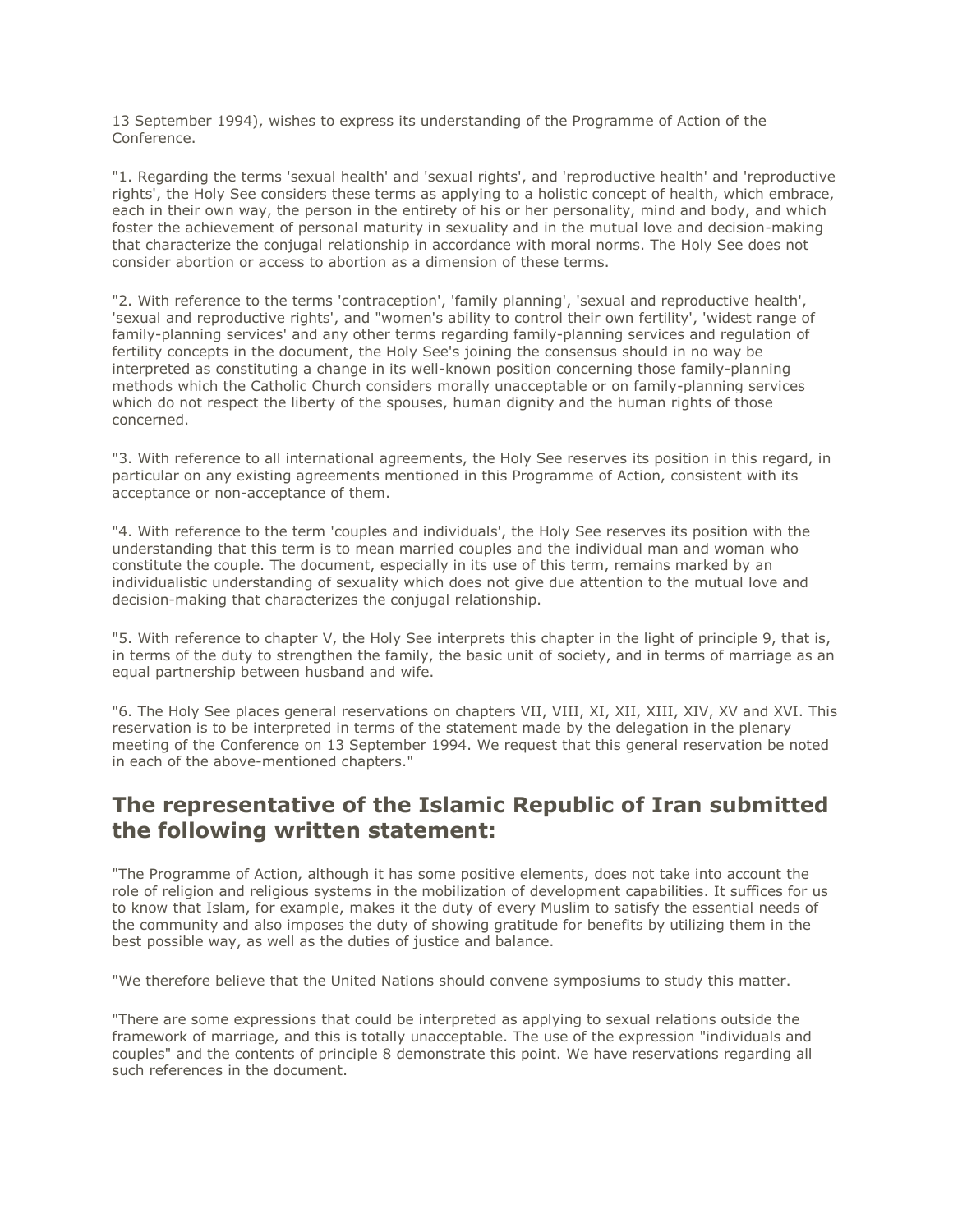"We believe that sexual education for adolescents can only be productive if the material is appropriate and if such education is provided by the parents and aimed at preventing moral deviation and physiological diseases."

#### **The representative of Malta submitted the following written statement:**

"Reservations on chapter VII

"In joining the consensus, the delegation of Malta would like to state:

"The delegation of Malta reserves its position on the title and provisions of this chapter and in particular on the use of such terms as "reproductive health", "reproductive rights" and "regulation of fertility" in this chapter and in other parts of the document.

"The interpretation given by Malta is consistent with its national legislation, which considers the termination of pregnancy through induced abortion as illegal.

"Furthermore the delegation of Malta reserves its position on the provisions of paragraph 7.2, in particular on "international human rights documents and other relevant United Nations consensus documents", consistent with its previous acceptance or non-acceptance of them.

"Reservations on chapter VIII, paragraph 8.25

"In joining the consensus, the delegation of Malta would like to state:

"The termination of pregnancy through procedures of induced abortion is illegal in Malta. The delegation of Malta therefore cannot accept without reservation that part of paragraph 8.25 which provides for 'circumstances in which abortion is not against the law'.

"Furthermore the delegation of Malta reserves its position on the wording "such abortion should be safe" since it feels that this phrase could lend itself to multiple interpretations, implying among other things, that abortion can be completely free of medical and other psychological risks, while ignoring altogether the rights of the unborn."

#### **The representative of Peru submitted the following written statement:**

"The delegation of Peru will join in the agreement on the Programme of Action. In its opinion, the negotiations which are culminating today in the adoption of the Programme of Action have also demonstrated that positions diverge on some of the substantive concepts of the Programme and that the international community clearly wishes to reach agreements which we hope will benefit everyone; we welcome this attempt to reach consensus.

"However, the Government of Peru wishes to place on record the following points:

"1. The main lines of the Programme of Action will be implemented in Peru under the Constitution and laws of the Republic and, inter alia, under the international human rights treaties and the Convention on the Rights of the Child, which have been duly approved and ratified by Peru.

"2. We must mention in this context article 2 of the Constitution, which accords to everyone the right to life from the moment of conception; abortion is rightly classified as a crime in the Criminal Code of Peru, with the sole exception of therapeutic abortion.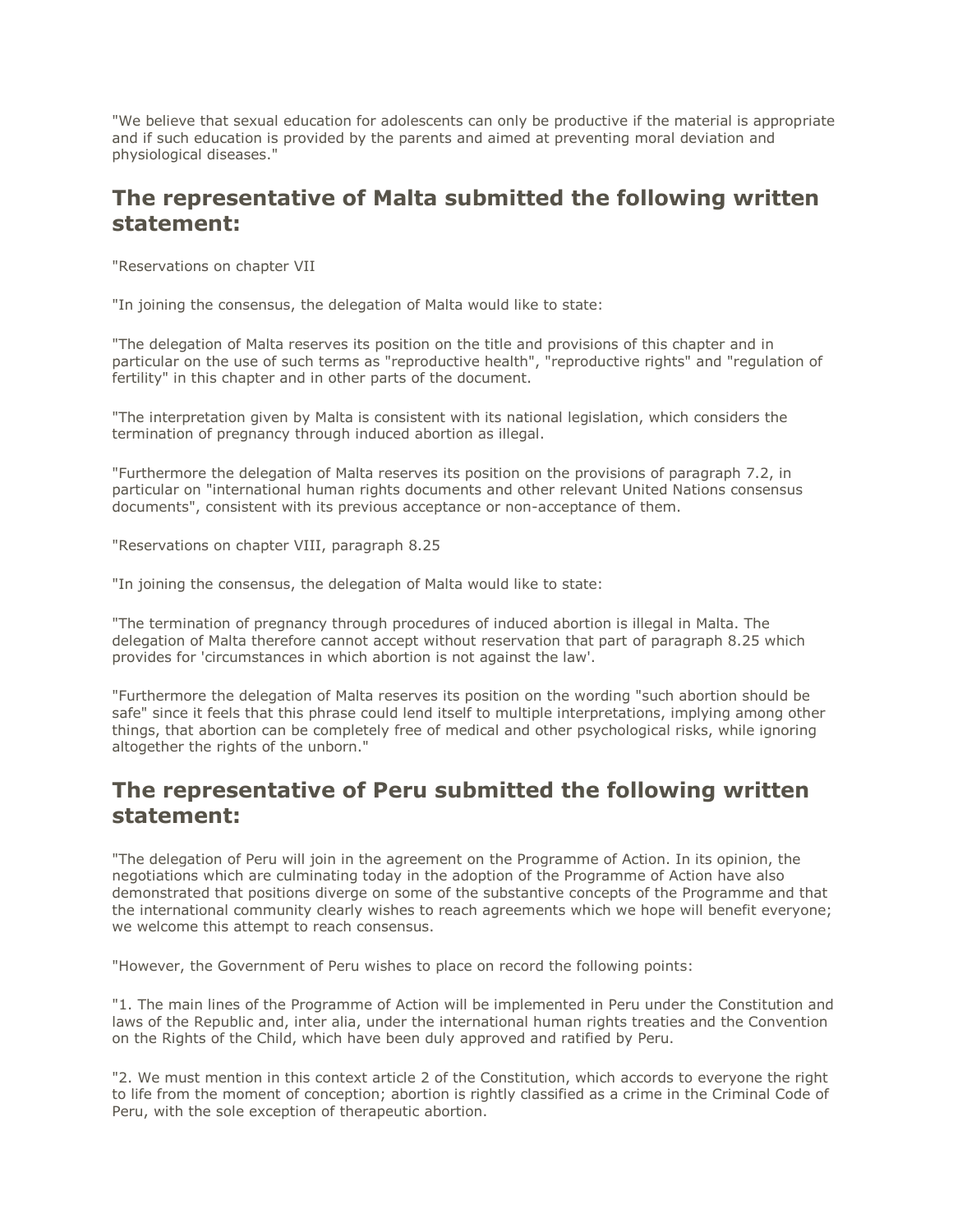"3. Peru regards abortion as a public health problem to be tackled mainly by means of education and family planning programmes. Accordingly, the Constitution acknowledges the fundamental role played by the family and parents in the form of responsible paternity and maternity, which is nothing more than the right of parents to choose freely and voluntarily the number and the spacing of their children. The same applies to their chosen method of family planning, provided that it does not place life at risk.

"4. The Programme of Action contains concepts such as 'reproductive health', 'reproductive rights'and 'fertility regulation', which in the opinion of the Peruvian Government require more precise definition, with the total exclusion of abortion on the ground that it is inconsistent with the right to life.

"We should be grateful if this interpretative reservation on the Programme of Action could be duly placed on record.

"Finally, we wish to endorse the congratulations and thanks expressed by other delegations."

Notes

1. Report of the United Nations Conference on Environment and Development, Rio de Janeiro, 3-14 June 1992, vol. I, Resolutions Adopted by the Conference (United Nations publication, Sales No. E.93.I.8 and corrigenda), resolution 1, annex II.

2. The source for the population figures in paragraphs 1.3 and 1.4 is World Population Prospects: The 1994 Revision (United Nations publication, forthcoming).

3. See Report of the United Nations World Population Conference, Bucharest, 19-30 August 1974 (United Nations publication, Sales No. E.75.XIII.3).

4. See Report of the International Conference on Population, Mexico City, 6-14 August 1984 (United Nations publication, Sales No. E.84.XIII.8 and corrigenda).

5. See Report of the World Conference to Review and Appraise the Achievements of the United Nations Decade for Women: Equality, Development and Peace, Nairobi, 15-26 July 1985 (United Nations publication, Sales No. E.85.IV.10).

6. See First Call for Children (New York, United Nations Children's Fund, 1990).

7. See Report of the United Nations Conference on Environment and Development, Rio de Janeiro, 3- 14 June 1992 (United Nations publication, Sales No. E.93.I.8 and corrigenda).

8. See The Final Report of the International Conference on Nutrition, Rome, 5-11 December 1992 (Rome, Food and Agriculture Organization of the United Nations, 1993).

9. See Report of the World Conference on Human Rights, Vienna, 14-25 June 1993 (A/CONF.157/24 (Part I)).

10. General Assembly resolution 47/75.

11. General Assembly resolution 48/163.